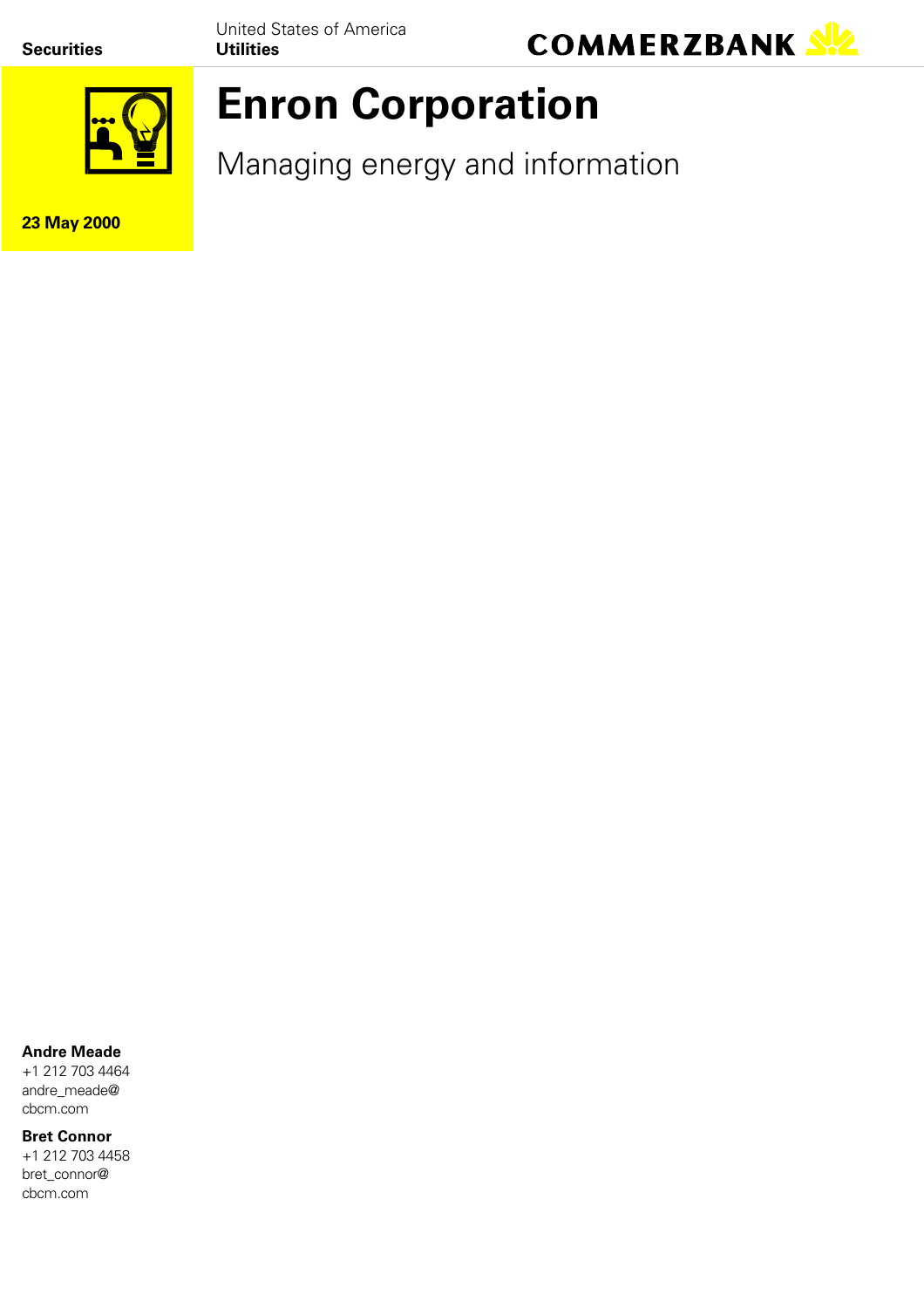### **Contents**

| 1. Executive summary                 | 1  |
|--------------------------------------|----|
| 2. Valuation Results                 | 2  |
| 3. Introduction to Enron             | 4  |
| 4. Enron Wholesale Energy            | 7  |
| 5. Enron Energy Services             | 23 |
| 6. Gas Pipelines                     | 28 |
| 7. Enron Broadband Services          | 33 |
| 8. Other businesses                  | 43 |
| 9. Group level results               | 46 |
| 10. Valuation                        | 49 |
| Appendix 1: Enron wholesale assets   | 52 |
| Appendix 2: Merchant plant valuation | 59 |
| Appendix 3: Global regions           | 63 |

#### **Global Utilities Team**

#### **Lakis Athana**

Head of Utilities Rese arch Uti (Global Utilitie s) (European Utilities)  $\frac{1}{12}$  +44 20 7653 7035  $\boxtimes$ Pandelakis.athanasiou@commerzbankib.com $\boxtimes$ 

#### **Martin**

European Utilities Analyst **European Lational Community** Lation (UK Electrici ty) (Arge  $\mathbf{E}$ +44 20 7653 7058  $\mathbf{E}$  +1 212 703 4448  $\boxtimes$ Martin.brough@commerzbank.com  $\boxtimes$ 

#### **Chris Rogers**

European Utilities Analyst **Analyst Europe Europe** (Austria, Belgium, Ge  $\blacksquare$  +44 20 7653 7038  $\boxtimes$ Chris.rogers@commerzbankib.com  $\boxtimes$ 

#### **Bret Conn**

US Utilities Analyst **Analyst According to the US Utilities** Analyst (Electricity, Gas) (Electricity, Gas)  $\mathbf{F}$  +1 212 703 4458  $\mathbf{F}$  +1 212 703 4464  $\boxtimes$ bret\_connor@cbcm.com  $\boxtimes$ 

#### int Anderson

lities Marketing Analyst Geraint.anderson@commerzbankib.com

#### **Brough Contract Contract Contract Contract Contract Contract Contract Contract Contract Contract Contract Contract Contract Contract Contract Contract Contract Contract Contract Contract Contract Contract Contract Contrac**

**Eatin America Utilities Analyst** ntina, Brazil, Chile) eric\_graber@cbcm.com

#### **Paul Rogers**

an Utilities Analyst rmany, Hungary) example and the example (Italy, Portugal, Spain) Paul.rogers@commerzbankib.com

#### dre Meade

lities Analyst ctricity, Gas) andre\_meade@cbcm.com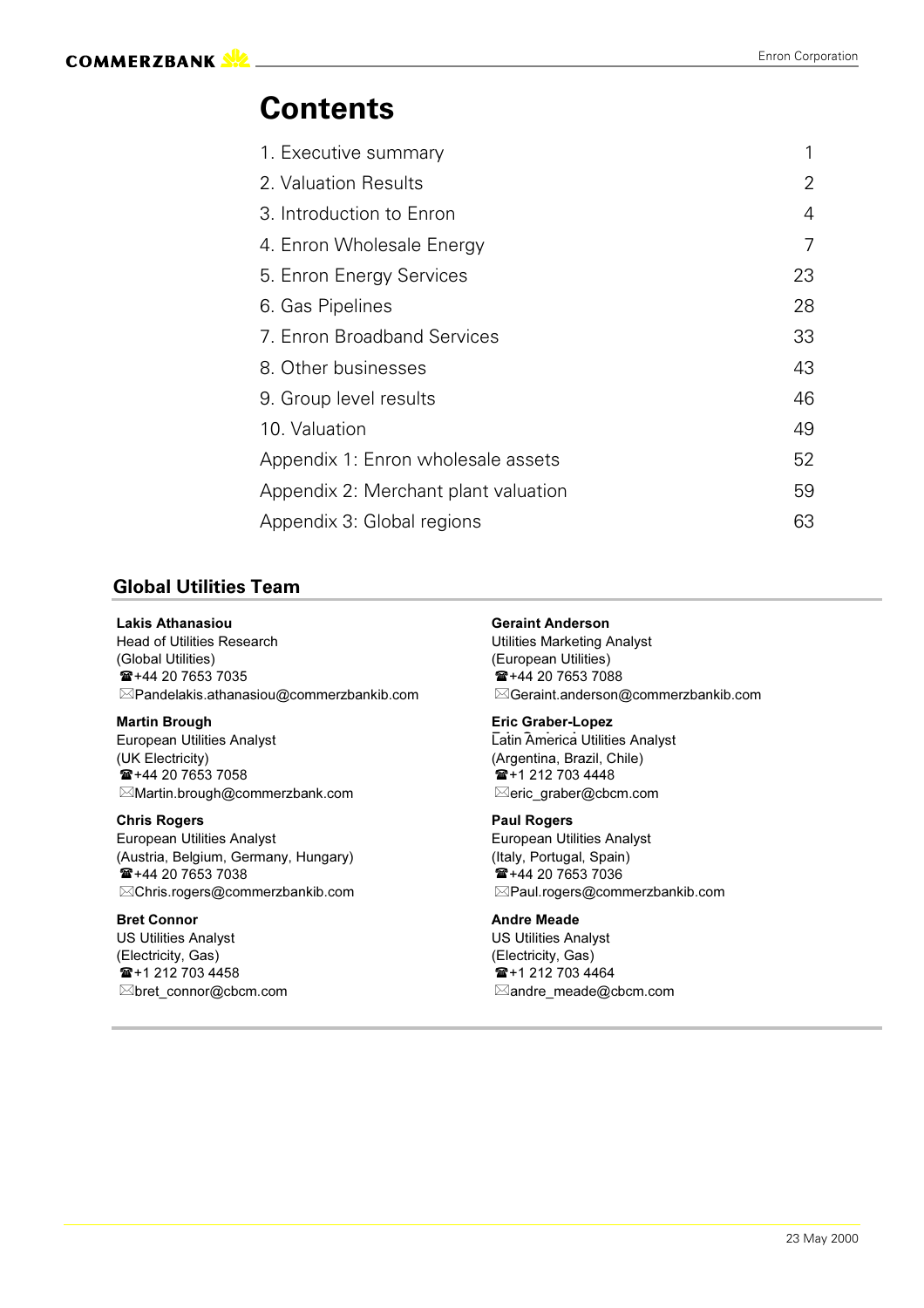Price: May 22, 2000

### **1. Executive summary**

**Enron is one of the largest and most innovative companies competing in the deregulating energy markets worldwide. It is a market leader in the US and is growing rapidly in Europe, Latin America, and Asia. We believe that its wholesale energy business will continue to grow quickly and remain the primary driver of earnings. We believe 2000 will be a breakout year for Enron's retail energy services business. Enron's broadband communications business is promising and is in the early stages of development. Enron's share price has risen 68% since the beginning of the year, which we attribute largely to its launch of an Internet-based commodity trading platform and enthusiasm over the broadband business. We believe that this stock price movement has brought Enron's shares near their fair value. We are initiating coverage with a HOLD recommendation and a target price of \$76 per share.**

#### **Wholesale Energy: large and growing**

This business is the firm's largest and is dominated by Enron's energy trading and marketing activities. We forecast continued growth in this business, driven largely by energy marketing operations in North America and Europe. We believe that EnronOnline, its new Internet-based commodity trading platform, will help Enron to increase its wholesale volumes and stay ahead of its competitors. We forecast that EBITDA from this business will grow at a 20% CAGR over the next 5 years. Our DCF value for this business is \$37 per share. We estimate that approximately 80% of this value will come from trading and marketing operations. The balance will come from the operation of physical assets.

### **Enron Energy Services: emerging in 2000**

Enron Energy Services (EES) helps manage the energy needs of large commercial and industrial customers. EES is a new business that turned profitable in Q4 1999. EES is operating in a large market with little competition. We expect EES to have a breakout year in 2000, with profits above targets announced by Enron at the beginning of the year. After 2000, we forecast that EBITDA will grow at a 5-year CAGR of 50%. Our DCF value for EES is \$11 per share.

### **Broadband Services: riding the broadband wagon**

Enron Broadband Services (EBS) is Enron's communications business that trades bandwidth and delivers broadband content. We project that EBS will contribute strongly to future growth at Enron. After 2000, we forecast that EBITDA will grow at a 5-year CAGR of 300%. Our DCF value for the business is \$16 per share, with approximately 60% coming from bandwidth trading and 40% from content services. Some published estimates value this business at \$30 per share or more. We believe these estimates incorrectly rely upon illustrative guidance provided by Enron, which did not explicitly consider capital expenditure requirements or corporate taxes.

| <b>Static valuation data</b> | 1999  | 2000E | 2001E | 2002E | <b>DCF</b> valuation data     |         | <b>\$Millions Per Share</b> |
|------------------------------|-------|-------|-------|-------|-------------------------------|---------|-----------------------------|
| EPS (Recurring) (\$)         | 1.10  | 1.39  | 1.55  | 1.90  | Unlevered Enterprise Value    | 55.463  | 75.76                       |
| P/E(x)                       | 66.59 | 52.87 | 47.16 | 38.48 | Value of Tax Shields          | 9,063   | 12.38                       |
| P/E Relative (%)             | 247   | 229   | 235   | n/a   | <b>Total Enterprise Value</b> | 64,526  | 88.15                       |
| CEPS (\$)                    | 2.84  | 2.27  | 2.47  | 3.16  | Investments in Affiliates     | 3.263   | 4.46                        |
| P/CEPS(x)                    | 25.8  | 32.3  | 29.6  | 23.2  | Less: Debt & Preferred        | (9,994) | (13.65)                     |
| EBITDA/Share (\$)            | 2.98  | 3.29  | 3.55  | 4.47  | Less: Value of Minorities     | (2,003) | (2.74)                      |
| EV/EBITDA (x)                | 28.6  | 23.4  | 21.7  | 17.2  | <b>Fair Value</b>             | 55,793  | 76.22                       |
| DPS(S)                       | 0.46  | 0.62  | 0.70  | 0.86  | <b>Current Value</b>          | 53,622  | 73.25                       |
| Dividend Yield (%)           | 0.6   | 0.9   | 1.0   | 1.2   | Upside                        |         | 4%                          |
| Dividend Yield Relative (%)  | 57    | 71    | 68    | n/a   |                               |         |                             |

*Source: Commerzbank Securities*

**US \$73.25**

Fair Value

Recommendation **HOLD**

**NYSE ENE** Reuters Code **ENE.N**

Index: S&P 500 **US 1,400.72**

#### **Enron Price Relative**



 *Source: Datastream*

TABLE 1: **Summary valuation results**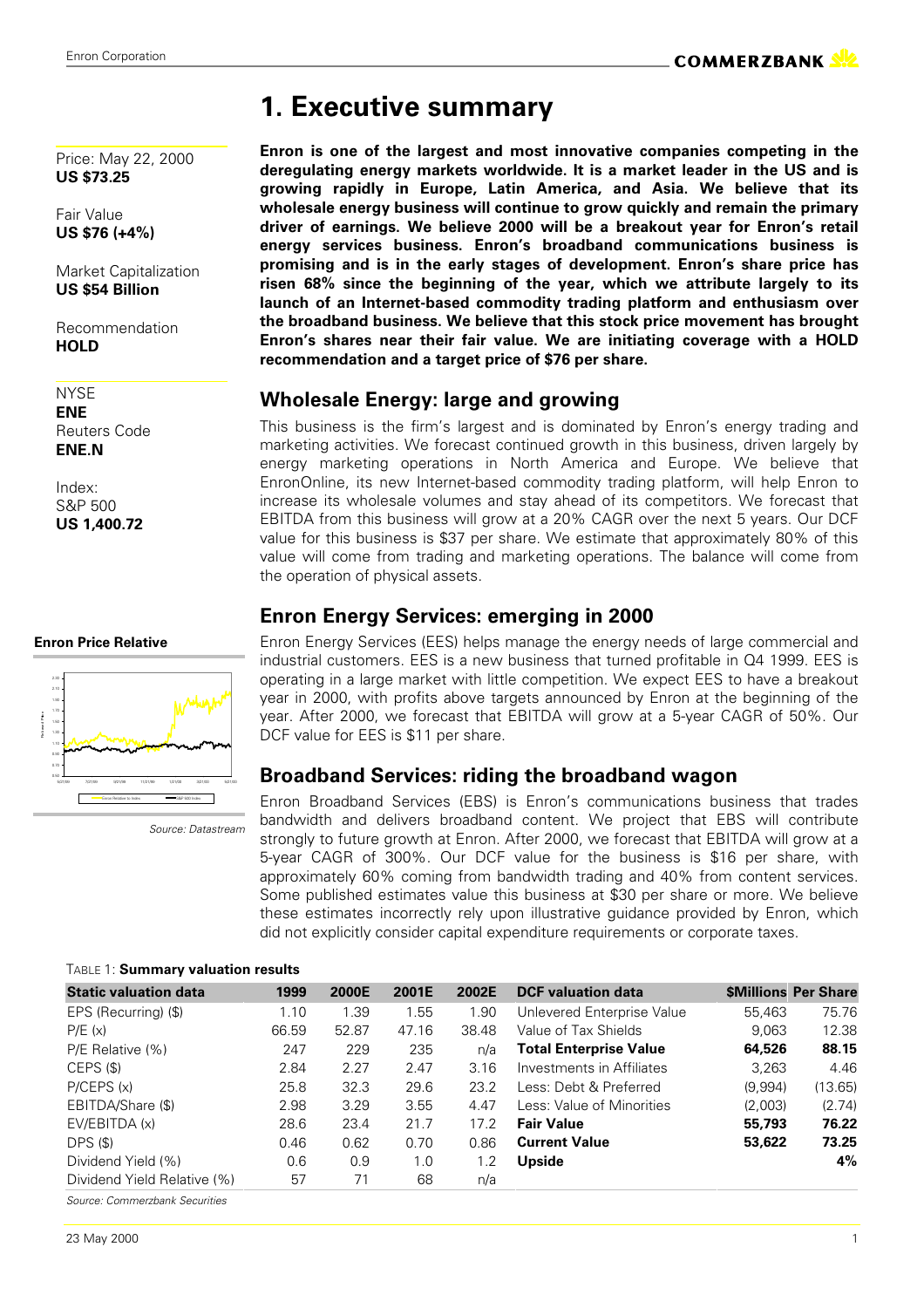## **2. Valuation Results**

### **2.1 Methodology**

*We forecast cash flows separately for each of Enron's businesses*

*For valuation, we use a sum of the parts discounted cash flow approach*

We value Enron on the basis of its free cash flows. We forecast cash flows separately for each of Enron's businesses. For Enron's wholesale business we forecast cash flows on a project-by-project basis, taking into account the unique characteristics of each project.

We use the Adjusted Present Value (APV) discounted cash flow method to derive the equity value of Enron, using a sum of the parts approach. We include only the cash flows from current businesses and projects currently in place or in construction. We do not include projects that have been announced but are still in the planning stages. We are uncertain whether these projects will actually come on-line and assume, a priori, that these projects neither add nor destroy value.

### **2.2 Results**

Based on our APV valuation, we believe that Enron's common equity is trading near its fair value. Our calculated equity value of \$55.8 billion indicates that Enron is a HOLD with a target price of \$76 per share. This is 4% above the current market price.

#### TABLE 2: **Sum of the parts valuation (\$Millions)**

|                                |                         |          | Net Debt &<br><b>Preferred</b> | <b>Minority</b><br><b>Interests</b> | <b>Equity in</b><br><b>Earnings</b> |                   |                     |            |
|--------------------------------|-------------------------|----------|--------------------------------|-------------------------------------|-------------------------------------|-------------------|---------------------|------------|
|                                | <b>Enterprise Value</b> |          | <b>Allocation</b>              | <b>Valuation</b>                    | <b>Valuation</b>                    |                   | <b>Equity Value</b> |            |
| <b>Business Segment</b>        | <b><i>SMillions</i></b> | \$/Share | <b><i>SMillions</i></b>        | <b>\$Millions</b>                   | <b>\$Millions</b>                   | <b>\$Millions</b> | \$/Share            | % of Total |
| <b>Wholesale Energy</b>        | 32,664                  | 44.62    | (4,910)                        | (1, 343)                            | 921                                 | 27,332            | 37.34               | 49%        |
| Retail Energy                  | 10,240                  | 13.99    | (1,539)                        | (659)                               | 0                                   | 8.041             | 10.98               | 14%        |
| Gas Pipelines                  | 5.926                   | 8.10     | (500)                          | $\Omega$                            | 1,635                               | 7.061             | 9.65                | 13%        |
| Corporate & Other              | (925)                   | (1.26)   | $\Omega$                       | 0                                   | 708                                 | (217)             | (0.30)              | $0\%$      |
| <b>Energy Net of Corporate</b> | 47,905                  | 65.44    | (6,949)                        | (2,003)                             | 3,263                               | 42,217            | 57.67               | 76%        |
| <b>Broadband</b>               | 13,601                  | 18.58    | (2,045)                        | $\Omega$                            | 0                                   | 11.556            | 15.79               | 21%        |
| <b>PGE Sale</b>                | 3.020                   | 4.13     | (1,000)                        | $\Omega$                            | 0                                   | 2.020             | 2.76                | 4%         |
| Total                          | 64,526                  | 88.15    | (9,994)                        | (2,003)                             | 3,263                               | 55,793            | 76.22               | 100%       |

*Source: Commerzbank Securities*

We believe that Enron's energy business is worth \$42 billion, or \$58 per share, after subtracting the negative value of corporate costs and investing. Based on our discounted cash flow analysis, we believe that Enron's broadband business is worth \$11.6 billion, or \$16 per share. We note that some published estimates of the value of this business exceed \$30 per share. We believe that these estimates incorrectly rely upon illustrative guidance provided by Enron, which did not explicitly take into account capital expenditure requirements or corporate taxes. Large capital expenditures are planned at this business over the next five years, and excluding this planned investment from the analysis significantly overstates value.

### **2.3 Recent performance**

*Enron's share price has risen about 100% in the past year and 68% since January 1, 2000*

Enron's share price has risen about 100% in the past year and about 68% since January 1, 2000. Much of this movement was in response to the unveiling of two new communications and technology initiatives: EnronOnline, its Internet-based commodity trading portal, and Enron Broadband Services, its communications business. The market reaction to these initiatives has been positive and has reflected the general positive sentiment for technology issues. Since April, the technology laden Nasdaq Composite Index has seen its value decrease by about 35%. Enron's share price has largely retained its gains despite a general decline in the technology valuations.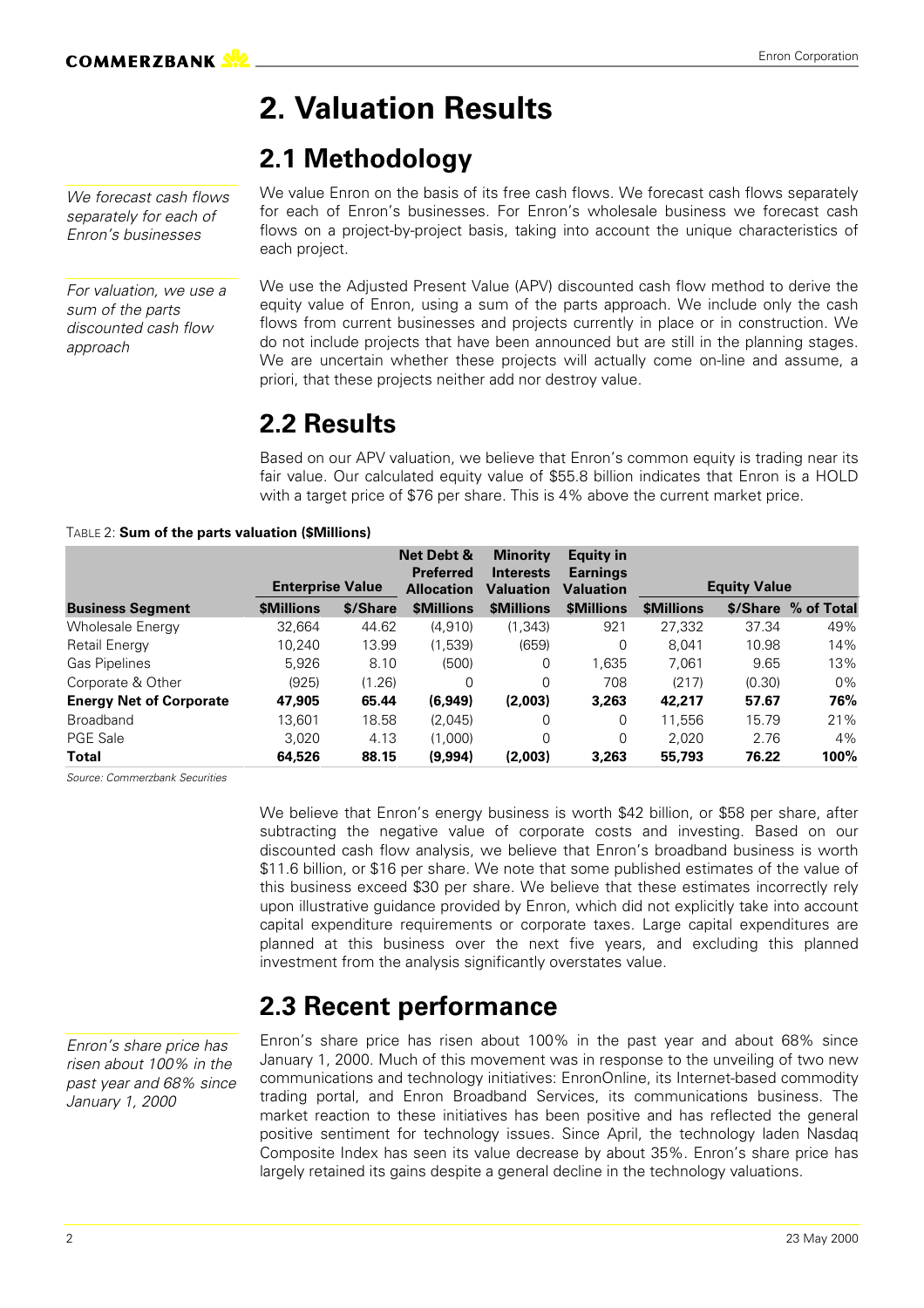*Based on our valuation, Enron's shares are trading at nearly fair value*

*We examine several sensitivities on our base case valuation*

### **2.4 Valuation sensitivities**

Based on our valuation, Enron's shares are trading at nearly fair value. The two largest components of our valuation are Enron's wholesale energy business and the new broadband business. Our wholesale energy valuation depends upon growth in energy marketing volumes of around 25% per year over the next five years, part of which will be driven by EnronOnline. Our broadband valuation depends on bandwidth intermediation and content services revenues increasing more than 100-fold over the next five years. There is a risk that some of this growth will not materialise, particularly if competing on-line trading portals emerge or the broadband market develops more slowly than we forecast.

We examine several sensitivities on our base case valuation to test the impact of higher or lower growth in Enron's businesses on our target for fundamental value. Under our sensitivity scenarios, we examine the effect of higher and lower growth rates at Enron's wholesale energy business and broadband. Our valuation scenarios provide a range of target prices, from \$70 per share to \$84 per share, for an 8% downside to a 10% upside.

- **Wholesale Energy**: We examine scenarios under which Enron's traded volumes of gas and power grow 10% faster or slower than under our base case. We believe that it is possible for EnronOnline to contribute to volume growth higher than presented under our base case. It is also possible that increased future competition, particularly through competition from other on-line trading portals, could lead to slower volume growth. The low growth scenario subtracts \$4 per share from our target price and the high growth scenario adds \$4 per share.
- **Broadband**: We examine the effect of 25% higher and lower revenue growth throughout our forecast period. The high revenue growth scenario can be taken to represent Enron capturing greater market share, or larger than expected overall market growth. As the broadband market is still in its infancy, the low revenue growth scenario can be taken to represent slower growth in demand or greater than expected competition. The low revenue scenario subtracts \$6 per share from our target price and the high revenue scenario adds \$8 per share.

#### TABLE 3: **Valuation sensitivities (\$/Share)**

|                             |           |                                | <b>Absolute</b>       |                              | <b>Absolute</b>            |                       |
|-----------------------------|-----------|--------------------------------|-----------------------|------------------------------|----------------------------|-----------------------|
| <b>Sensitivity Scenario</b> | Valuation | <b>Current</b><br><b>Price</b> | Upside/<br>(Downside) | % Upside/<br><b>Downside</b> | <b>Change</b><br>from Base | % Change<br>from Base |
|                             |           |                                |                       |                              |                            |                       |
| Low Broadband               | 70.15     | 73.25                          | (3.10)                | $-4.23%$                     | (6.06)                     | $-7.96%$              |
| Low Wholesale               | 72.21     | 73.25                          | (1.04)                | $-1.42%$                     | (4.01)                     | $-5.26%$              |
| <b>Base Case</b>            | 76.22     | 73.25                          | 2.97                  | 4.05%                        | 0.00                       | $0.00\%$              |
| High Wholesale              | 80.69     | 73.25                          | 7.44                  | 10.15%                       | 4.47                       | 5.87%                 |
| High Broadband              | 84.15     | 73.25                          | 10.90                 | 14.89%                       | 7.94                       | 10.42%                |

*Source: Commerzbank Securities*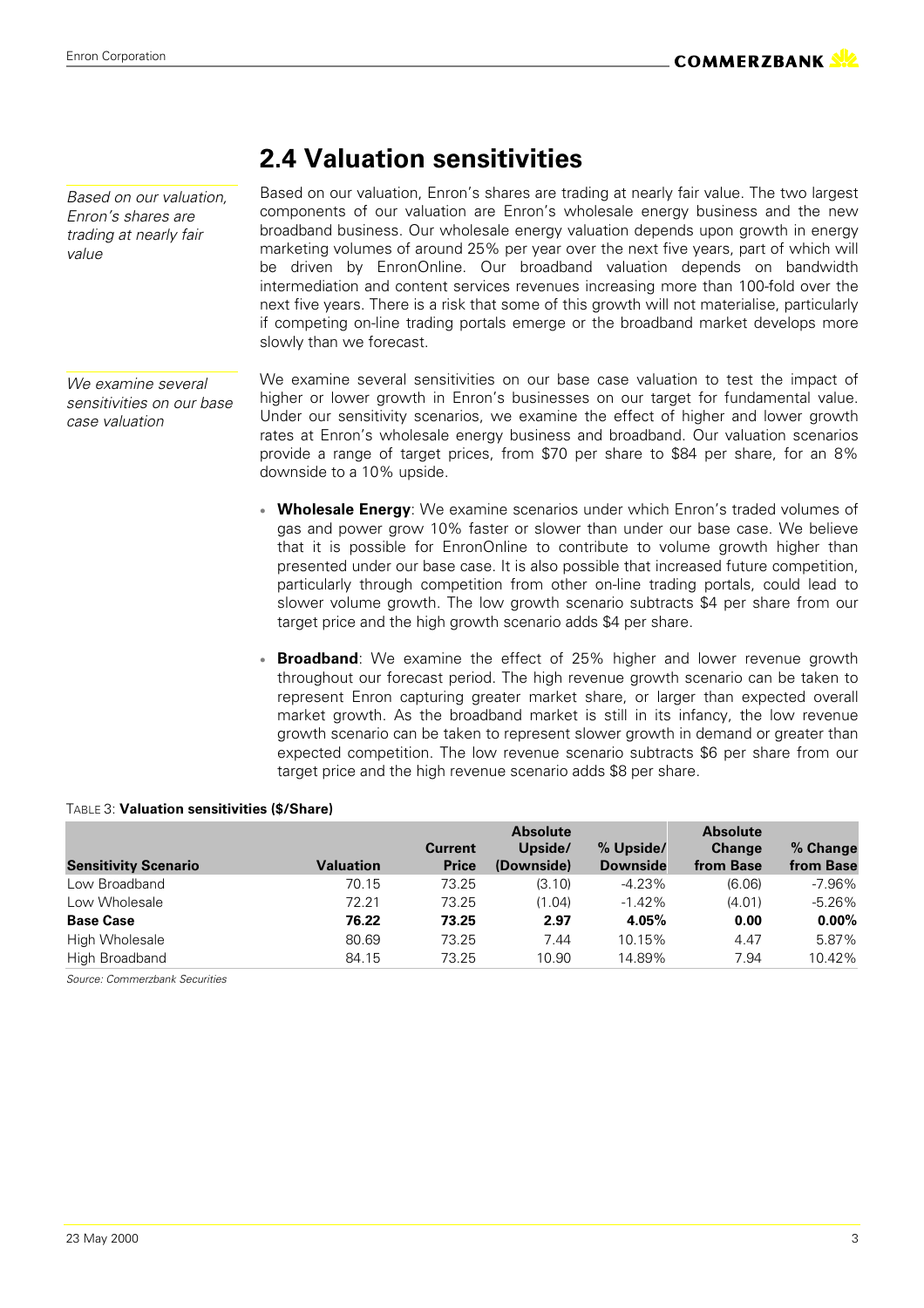## **3. Introduction to Enron**

*Enron is a global energy company with a diverse set of business*

Enron is a global energy company with a diverse set of network-based gas, electric, and communications businesses. Enron is developing a portfolio of complementary energy businesses to take advantage of the unprecedented opportunities arising from the deregulation of the electricity industry and the increasing convergence of the gas and electricity markets.

### **3.1 Strategy**

*Enron's primary emphasis is on the trading and marketing of energy-related products*

Enron's broad strategy is to build a set of complementary energy businesses designed to take advantage of near-term structural and regulatory changes in the gas and electricity markets. Enron's primary emphasis is on the physical and financial trading and marketing of energy-related products such as natural gas and electricity. In markets with a highly developed energy infrastructure, Enron is pursuing a strategy that focuses on energy marketing and market making. Enron supports its energy marketing with limited ownership of physical assets, such as power plants and significant amounts of contractual access to assets. In developing markets, Enron is helping to create the physical infrastructure necessary to facilitate energy trading and marketing and is initially adopting a more asset-intensive strategy.

*Enron got its start in the US natural gas industry*

Enron got its start in the US natural gas industry, where it was active in nearly every aspect of the gas business. Today Enron continues to own and operate gas pipelines, but has sold off its gas exploration and production (E&P) business. When US gas markets were deregulated in the 1980s Enron quickly focused on the competitive side of the energy industry and became a major wholesale marketer of natural gas. Enron brought its experience with deregulation and its focus on market making to the electricity industry when that industry began to deregulate in the 1990s. Enron is looking to add additional businesses in the energy industry and other network-based industries where the development of liquid traded commodity markets can help eliminate inefficiencies and create profit opportunities.

### **3.2 Business units**

Enron runs four principal businesses. All of Enron's businesses operate in unregulated markets except for its regulated interstate pipeline business. Each of Enron's energy businesses is a market leader on a stand-alone basis.

### **Principal Businesses**

- **Wholesale Energy Business:** is a business that focuses on wholesale energy marketing and includes a diverse portfolio of energyrelated assets on five continents. Enron trades and markets large volumes of energy-related products and services. Enron's assets include power plants, gas pipelines, and gas and electric distribution networks.
- **Enron Energy Services:** is a leading retail energy services business in the United States. In this business, Enron helps commercial and light industrial customers lower their commodity expenses, improve the operations of facilities, and identify necessary capital improvements. Enron recently signed its first major energy services contracts in Europe.
- **Enron Broadband Services (EBS):** is Enron's nascent communications business that is working to interconnect fiber-optic networks and improve network efficiency through the introduction of standard bandwidth commodity contracts. EBS also provides content delivery services.
- **Enron Gas Pipelines:** operates one of the largest natural gas pipeline and storage systems in the US.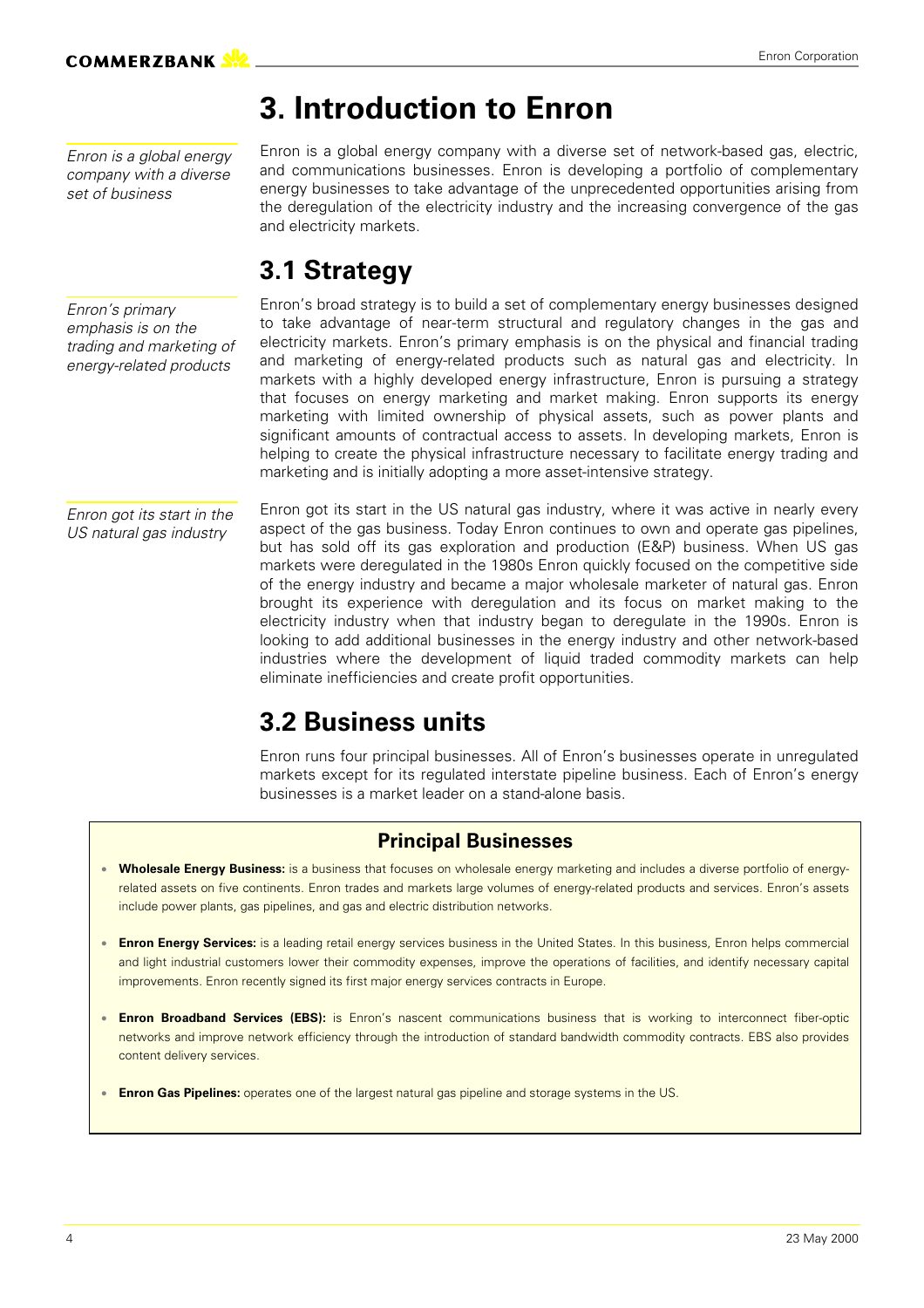*Enron's wholesale business is the company's largest business segment*

### **3.3 Relative size of businesses**

Enron's wholesale business is the company's largest business segment and earned 66% of Enron's 1999 EBIT. Enron's gas pipelines earned 19% of 1999 EBIT. Enron Energy Services had net losses in 1999, but turned positive in Q4 1999. Enron's gas E&P business was spun-off in July 1999. Sierra Pacific Resources agreed in November 1999 to purchase Portland General Electric (PGE) from Enron for \$2 billion in cash plus the assumption of \$1 billion in debt. This transaction is expected to close in Q3 or Q4 2000. Enron Broadband Services was developing in 1999. The business did not make a profit in 1999 and the results were included in the wholesale business. Enron did not report its earnings separately.

#### TABLE 4: **1999 Reported EBIT by business segment**

| <b>1999 EBIT</b>             | \$Millions | Percentage |  |
|------------------------------|------------|------------|--|
| <b>Wholesale Energy</b>      | 1.317      | 66%        |  |
| <b>Gas Pipelines</b>         | 380        | 19%        |  |
| <b>Enron Energy Services</b> | -68        | $-3%$      |  |
| Exploration & Production     | 65         | 3%         |  |
| <b>Portland General</b>      | 305        | 15%        |  |
| Corporate & Other            | -4         | $0\%$      |  |
| <b>Total</b>                 | 1.995      | 100%       |  |

*Source: Commerzbank Securities, Enron*

### **3.4 Competitors**

Enron is the largest US company in what we term the *competitive energy industry*. We include in the competitive energy industry electric utilities and natural gas firms that are participating in deregulating energy markets as well as independent power companies. As the gas and power industries continue to deregulate these types of companies are becoming harder to distinguish from one another and are competing directly. Most of these companies retain businesses that still operate in some regulated form (for example, regulated electric wire businesses, gas pipelines, or qualifying facility power projects under long-term contracts). However, increasing percentages of these companies' profits are coming from competitive power and gas businesses.

#### TABLE 5: **US competitive energy companies**

|                          | <b>Market Capitalization</b> |
|--------------------------|------------------------------|
| <b>Original Business</b> | (\$Billions)                 |
| <b>Natural gas</b>       | 54                           |
| Electric utility         | 23                           |
| Independent power        | 18                           |
| Electric utility         | 17                           |
| Natural gas              | 17                           |
| Electric utility         | 11                           |
| Natural gas              | 11                           |
| Natural gas              | 11                           |
| Electric utility         | 10                           |
| Electric utility         | 9                            |
| Independent power        | 7                            |
|                          |                              |

*Source: Commerzbank Securities*

*Enron is the largest US company in what we term the competitive energy industry*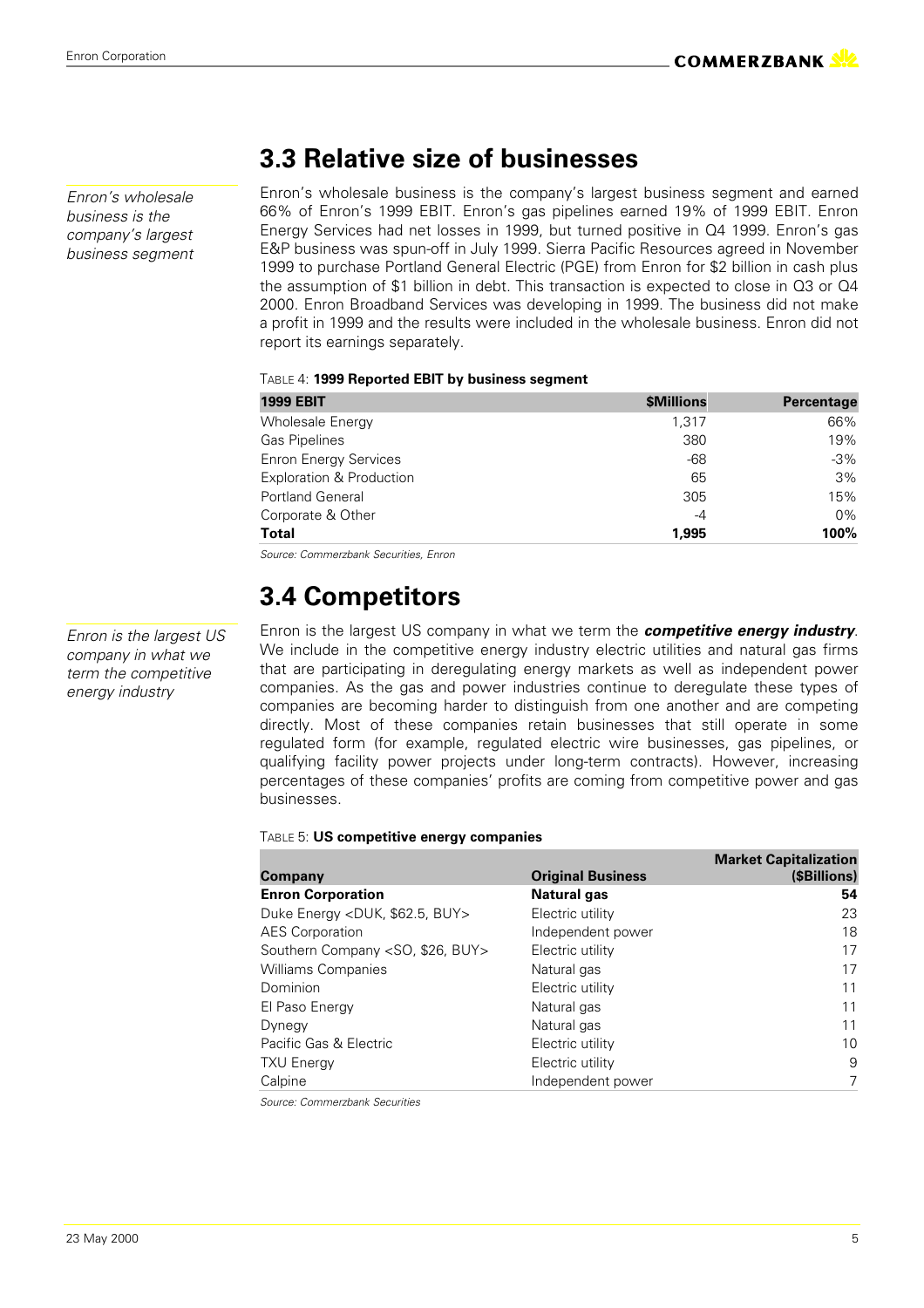*Enron has a leading market position in the US and is growing globally*

### **3.5 Market position**

Enron has a leading market position in the US and is growing globally. Enron focused on the competitive portions of the energy industry much earlier than most of its competitors in the US. Today, Enron trades and markets more gas, power, and coal in the US than any other company and continues to create new structured products and energy services offerings. Enron has been quick to identify opportunities, aggressive in pursuing them, and successful at profiting from new initiatives. We believe that Enron's leading position in wholesale energy trading and marketing in the US allows them to learn markets more rapidly and gather more market information than any other energy market participant. The constant learning and market intelligence that Enron acquires as the leading energy trader should enable Enron to maintain its market position. Enron is exporting its business model to Europe, Latin America, and selected markets in the Asia-Pacific region. Enron already has a strong energy marketing presence in Europe, is one of four principal western energy firms operating in South and Central America, and is moving quickly in selected Asian markets.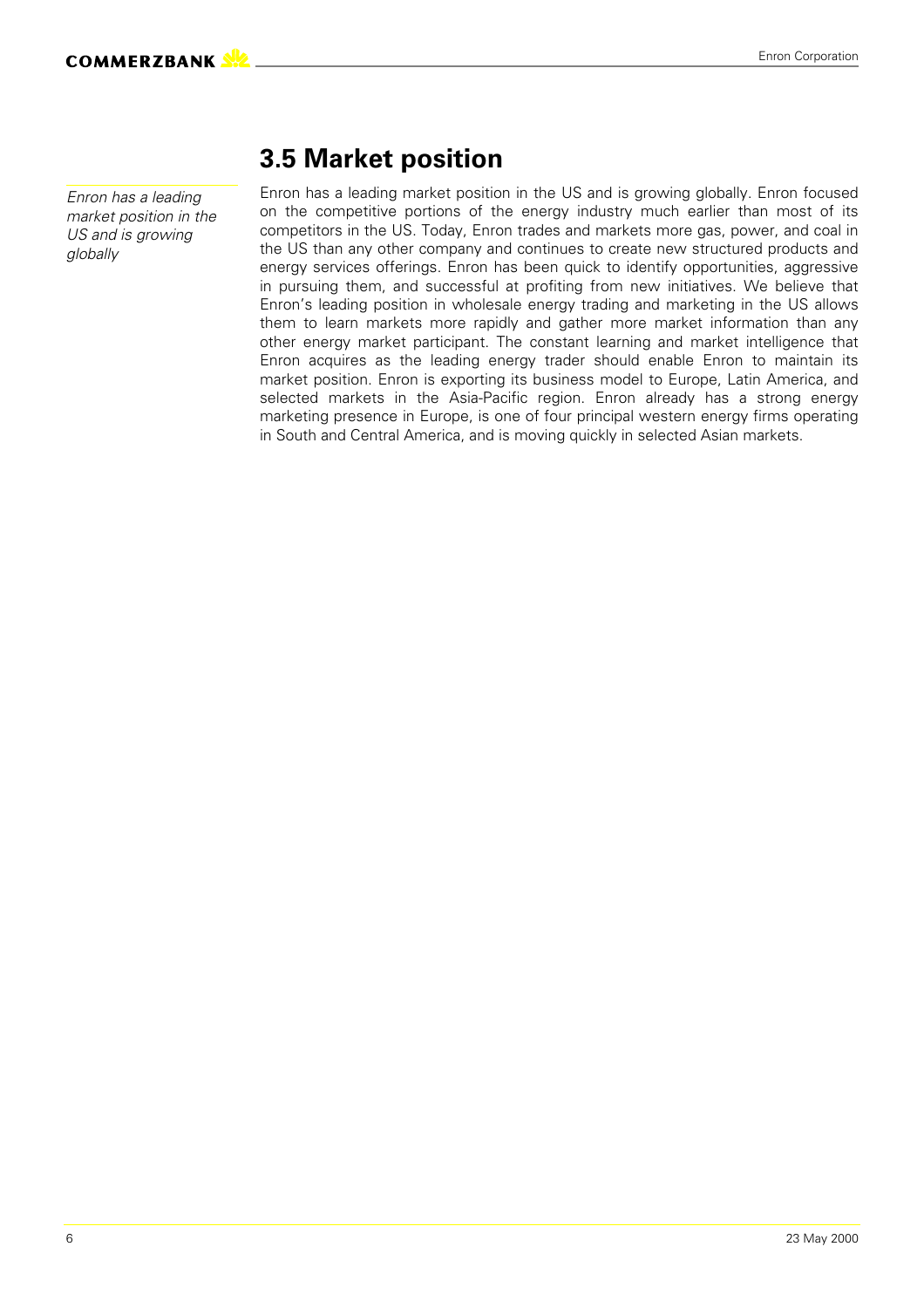*North America*

## **4. Enron Wholesale Energy**

### **4.1 Overview**

Enron's wholesale energy business is active worldwide and is led by its large energy marketing operations in North America. Enron is the largest energy marketer in North America and continues to grow rapidly despite it large size. In Europe, Enron is trying to replicate its North American market position. Enron's wholesale energy business in Europe has developed quickly, yet faces entrenched competitors and unique political and regulatory hurdles. Enron has significant operations in Latin America centred on Brazil and Argentina. The region has been hurt by macroeconomic problems and liquid wholesale energy markets are developing slowly. Enron is also developing businesses in several promising countries in the Asia-Pacific region including India, Australia, South Korea, and Japan.

Enron's wholesale strategy focuses on energy marketing. Enron's wholesale energy business also operates a diverse set of energy-related physical assets located primarily outside the US, including electric power plants, gas pipelines, and electricity and gas distribution companies. These assets generally support Enron's energy marketing activity. In markets with less developed energy infrastructure, Enron often develops and operates energy assets with the intention of creating a liquid market for the marketing of energy products. In developed markets, Enron's wholesale energy business focuses more on energy marketing, with fewer physical assets.

### **4.2 Business strategy**

Enron's primary wholesale energy strategy is to become the leading market maker for energy-related products. In regions that are being liberalised or will soon be liberalised, Enron's strategy involves developing a complementary set of energy businesses that will eventually support energy marketing. Enron initially puts in place a network of physical assets and then helps develop liquid trading markets for energy products. This business strategy has several principal steps:

- **Establish initial asset position**: Assets are often necessary initially to underpin trading and marketing operations. An initial asset position helps Enron learn about the market and provides legitimacy with counter-parties. Enron is often also an early participant in the build-out of incomplete energy networks in less developed countries. In these less developed markets Enron pursues a more asset-intensive strategy than in developed markets. In Australia and Japan, which have welldeveloped energy markets, Enron is entering these markets and pursuing its business without physical assets.
- **Commoditize the market for energy products**: Once Enron has established an asset position and has become an active participant in the local energy market, Enron seeks to develop a competitive market for standardised energy products. Enron helps to develop forward contracts for gas, electricity, coal, and other energy products with standard terms and specifications.
- Add commodity trading and marketing: In both developed and developing markets Enron looks to add energy trading and marketing operations and uses its physical assets to underpin these operations.
- **Continue to add products and services**: As liquid markets for tradable energy products develop, Enron continues to add additional commodities and more complex financial packages to its trading and marketing business offerings. Enron also offers asset outsourcing services through its trading and marketing group.

*Enron's wholesale strategy focuses on energy marketing*

*Enron's energy business is active worldwide and is led by its operations in*

*Enron's strategy is to be the leading market maker for energy-related products*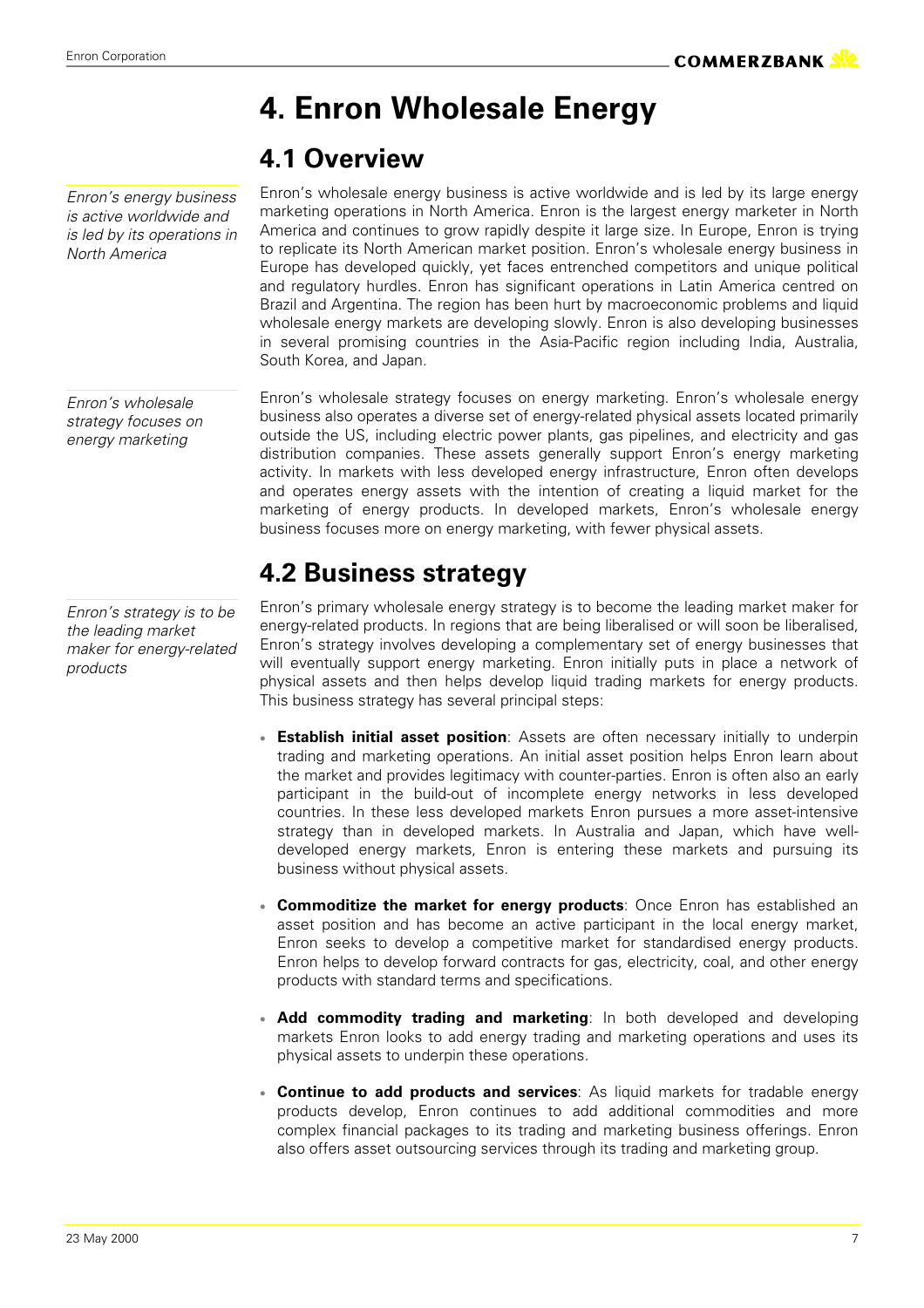*Restructuring of energy markets has contributed to rapid growth in energy marketing*

*Energy marketing is an extremely complex and*

*risky business*

Ongoing restructuring of energy markets has been contributing to rapid growth in energy trading and marketing. Electricity and natural gas production and supply businesses are transforming into commodity businesses, leading to increases in price volatility, price risk, and credit risk. These changes have created a role for intermediaries to provide exchange-traded, over-the-counter, and structured products to both the supply and demand segments of the energy market. Enron is the largest trader and marketer of natural gas, wholesale power, and related energy products in the US. Energy trading involves acting as an intermediary, or broker, between buyers and sellers of energy commodities. Energy marketing involves the buying and selling of energy commodities and services as a principal, thereby owning a contractual or physical long or short position in an energy commodity or energy assets.

**Sell-Down assets:** Enron will often sell-down its asset portfolio and concentrate on energy marketing as markets mature and physical assets become less essential to the trading and marketing function. As markets become liquid, Enron's trading and marketing business can often buy contracts for physical capacity, requiring a much

smaller commitment of capital to support its physical trading requirements.

**4.3 Energy trading and marketing**

Enron matches buyers and sellers of commodities such as natural gas, electricity, and crude oil. Enron also markets more complex energy services to customers, such as outsourcing the operations of gas storage systems or electric power plants. In addition, Enron's energy marketing group sells risk management and hedging services to customers.

As a consequence of energy marketing activities, Enron's traders can often build commodity positions that require hedging at the corporate level. Such commodity price exposures make energy marketing an extremely complex and risky business. Trading and marketing in general also expose Enron to the risk of default by counterparties. In order to profit and appropriately manage risk, trading and marketing businesses need to have several critical attributes:

- **Scale and scope**: energy trading and marketing is a competitive and narrow-margin business. Successful firms need the scale and scope to offer a range of products to customers over a variety of regions. Scale and scope also help a trading and marketing firm to balance risk.
- **Superior risk management controls**: energy trading and marketing is a risky business and many firms have incurred large losses on speculative trades and market positions. To be successful, adequate risk management controls are necessary to limit potential losses while providing the opportunity to profit.
- **Execution excellence**: successful trading firms must develop the capability to execute trades accurately and quickly for customers and counter-parties. They must have the systems in place to handle growing volumes and they must know the limits of their trading capacity.
- **Origination of innovative products and services**: trading and marketing energy products is a rapidly evolving and innovative field. Development of new and better techniques and products is critical for maintaining customers and market share. New products and services also help to offset some of the reductions in margins that come with increasing competition.
- **Human capital**: trading and marketing is an information-based business that depends upon attracting and retaining skilled personnel.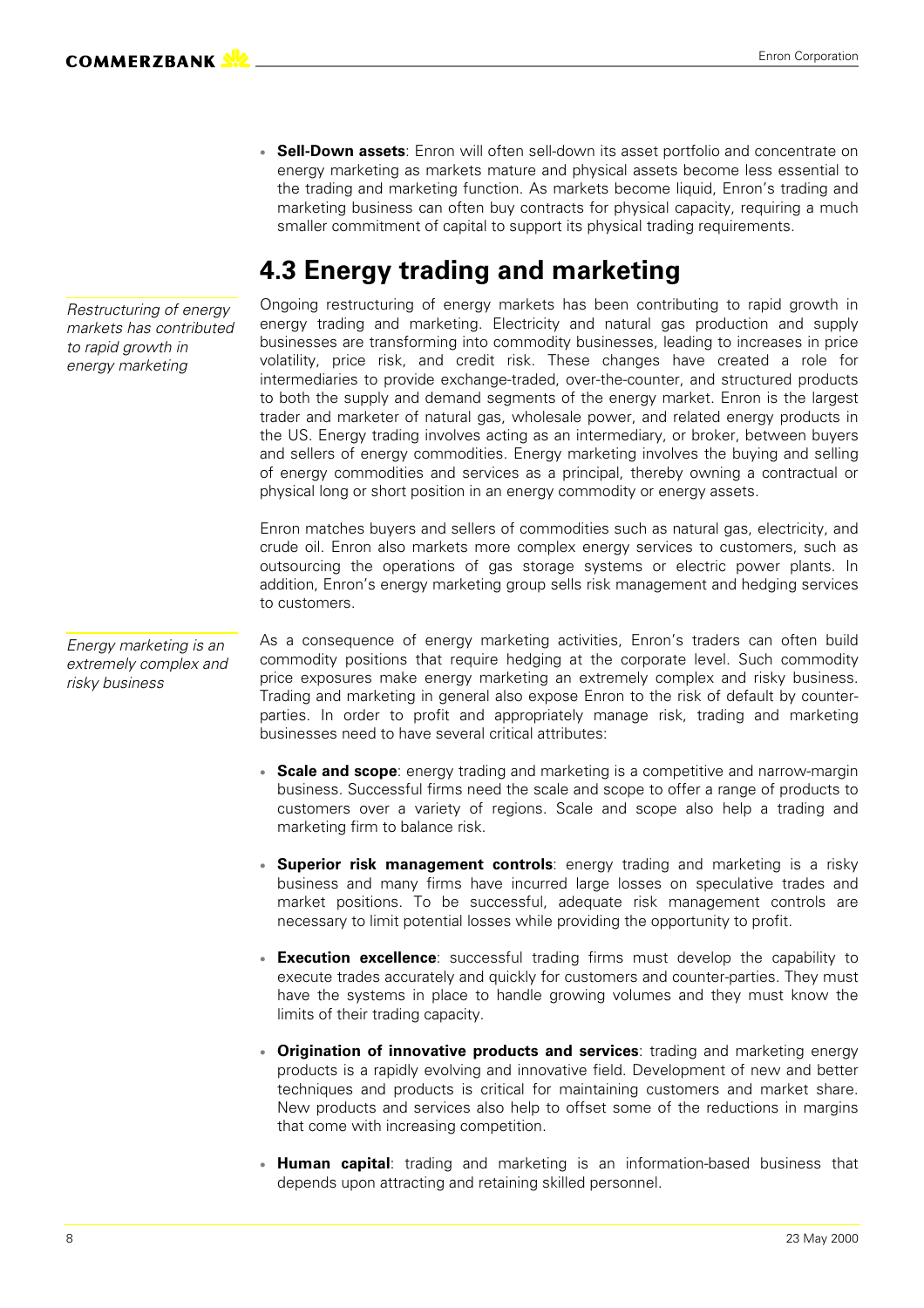#### **Trading and marketing platforms**

Enron's wholesale energy trading and marketing is conducted both through employees on traditional trading floors at various Enron trading centres, as well as through an Internet-based trading portal called EnronOnline.

#### *Traditional trading floor*

Enron has one of the largest and most complex energy trading floors in the US, which is located in Houston, Texas. Enron also has marketing offices in Europe, Australia, and Latin America. These trading floors are staffed with energy traders who trade and market energy-related products and services with numerous counterparties every day. The net positions of all of the traders are centralised for risk management purposes.

#### *EnronOnline*

Enron enhanced its traditional energy marketing business by launching an Internetbased, on-line trading portal called EnronOnline (EOL) in November 1999. Enron is currently the only major energy company operating an on-line trading platform for wholesale energy products and services.

Customers can currently buy and sell over 750 energy products from EOL, with products traded in 13 currencies. Enron is the counter-party for all trades on EOL, which differentiates EOL from bulletin board-type matching systems that are being developed by competitors. Enron estimates that 45% of its energy trading transactions and 33% of its trading volumes have taken place on EOL since its inception. Enron believes that EOL will lead to volume expansion, as its ease of use helps to attract new customers. EOL should also allow Enron to lower its cost profile as on-line volumes grow and the need for physical staff to process simple trades is reduced.

EOL has already completed over 107,000 transactions with a gross contract value of \$43 billion. EOL currently executes approximately 1,400 transactions per day. This is helping Enron maintain its lead in energy marketing. Moreover, Enron should have at least a one-year head start over competitors who are currently developing alternative on-line trading platforms, which are planned to begin operating at the end of the year.

### **4.4 Business activities**

Enron performs many business activities in its wholesale energy business. Enron's wholesale energy group engages in the business of selling energy commodities and related services and also manages a collection of energy-related assets and investments.

#### **Commodity sales and services**

Enron performs a myriad of functions related to its commodity sales and services operations:

- **Commodity sales**: Enron markets and trades large volumes of natural gas, electricity, coal, NGL, crude oil products, pulp and paper, and emission credits to customers. In developed markets, Enron is generally the market-leader in the sale of wholesale energy commodities.
- **Asset management/outsourcing**: Enron manages the gas and electric assets of customers including small utilities, municipal utilities, and industrial customers.

*Enron has one of the largest and most complex energy trading floors in the US*

*Enron launched an online trading portal called EnronOnline (EOL) in November 1999*

*EOL has completed over 107,000 transactions with a gross value of \$43 billion*

*Enron markets energy products and operates physical assets*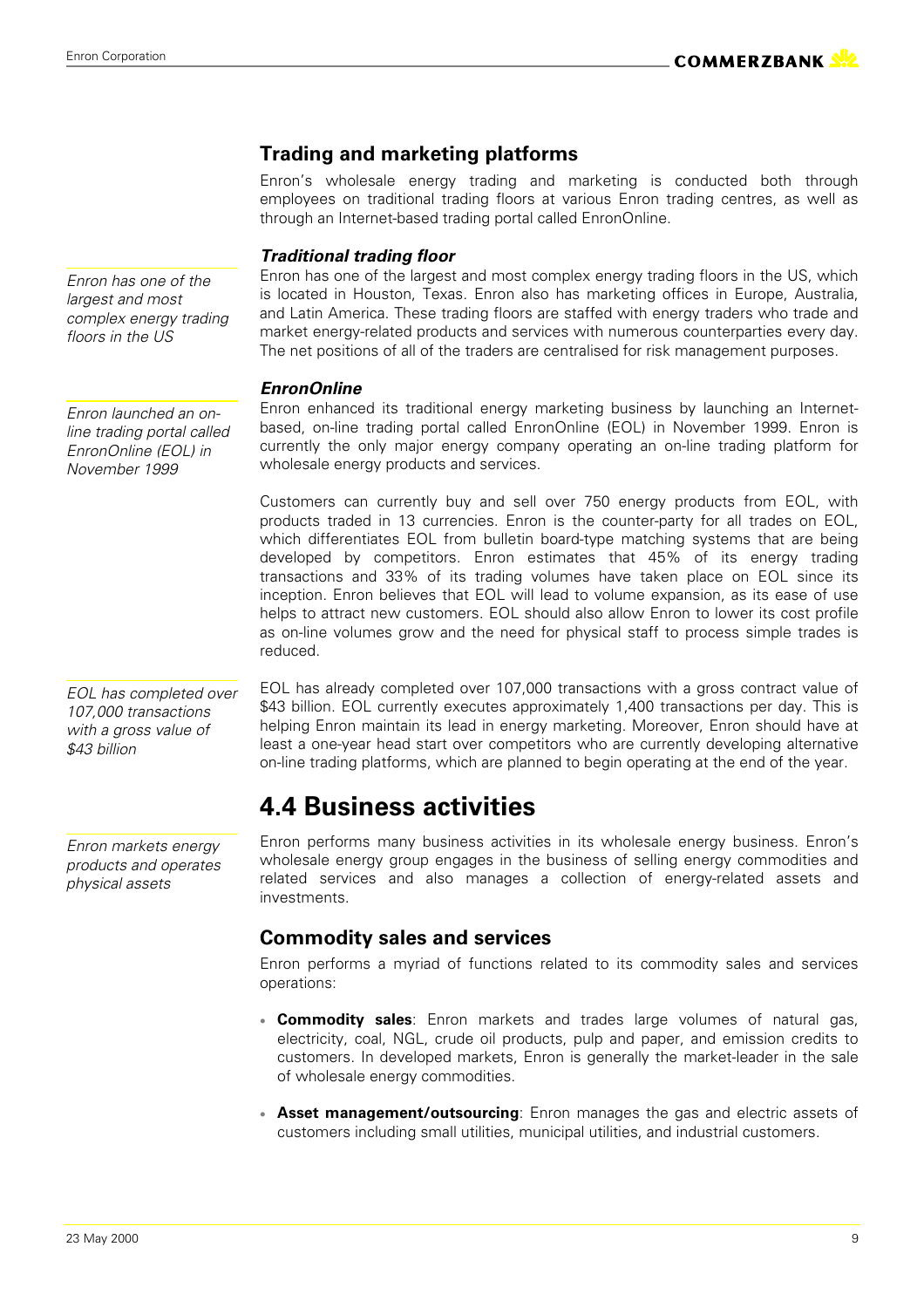- **Tolling**: Enron signs tolling arrangements with electric generating facilities. Under tolling arrangements, Enron supplies the fuel for an electric generating facility that is owned by a third party. Enron assumes responsibility for dispatching the unit when hourly electricity prices make it profitable.
- **Risk management**: Enron manages the fuel and electricity market price risks of gas and electricity customers through risk pooling and derivative products.
- **Financial derivatives**: Enron creates tradable financial products such as weather derivatives for its customers.
- **Provides investment capital and finance expertise**: Enron will make investments in energy businesses and provide financial advice to energy market participants. These services are an extension of the other products provided to Enron's energy customers.

#### **Assets and investments**

Enron develops and operates a diverse set of energy assets in its wholesale business. In both developed and developing markets these activities include:

- **Merchant generation**: Enron develops and operates merchant power plants that sell power directly into competitive spot markets in regions with unregulated wholesale markets for electricity. These plants sell power for prices determined by the market.
- **Contract generation**: Enron develops and operates power plants that sell power under long-term contracts, typically 10 to 20 years in length when signed, in both regulated and unregulated electricity markets. These plants sell power for predetermined contract prices. In developing countries, Enron occasionally signs buildoperate-transfer (BOT) contracts, which call for the plant to be transferred to the local customer after the contract term expires.
- **Gas pipeline operation**: Enron operates gas pipelines that transport natural gas over long distances to wholesale customers. This includes Enron's unregulated intrastate pipelines in the US.
- In developing areas Enron manages additional businesses, including:
- **Gas LDCs**: Enron operates local distribution companies (LDCs) that deliver natural gas to end-use retail customers.
- **Electric distribution:** Enron operates electric distribution systems that distribute electricity to end-use customers.
- LNG production and shipping: Enron operates liquified natural gas (LNG) processing plants and LNG shipping businesses.

*Enron develops and operates a diverse set of energy assets in its wholesale business*

*In developing countries Enron manages additional asset-based businesses*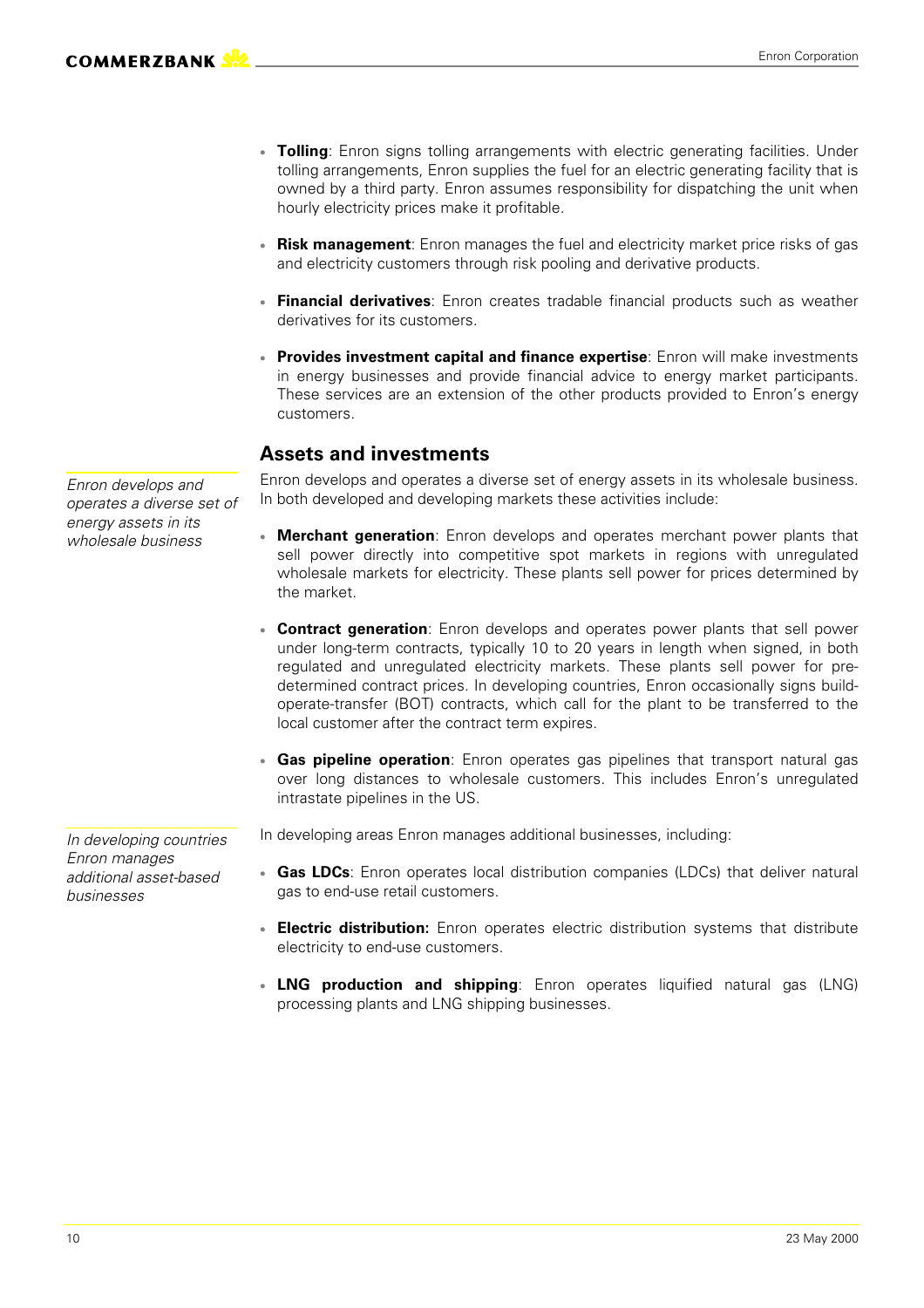#### **Cuiba Bolivia** to **Brazil** Pipeline **Calife LNG** Transredes Elektro pineline Gaspart North CFG-Rionas **TGS** pipeline Puerto Plata Haina **Gaspart South Marama # Enron** Australia energy trading **\$& -' Bahia Las Minas Puerto Corinto** Teeside. **)(** Puerto Quetzal **Piti-Power**  $\mathbf{\hat{S}}$ ubic Bay Dabho Promisgas **Centrgas Nowa Sarznya Houston, Texas**

#### CHART 1: **Enron International asset locations**

*Source: Commerzbank Global Equities, Enron*

*Enron's wholesale energy business is the largest in the US*

### **4.5 Competitors**

Enron's wholesale energy business is the largest in the US based on energy marketing volumes. Enron's primary energy marketing competitors in the US are Duke Energy, Utilicorp United (Aquila), Pacific Gas & Electric (PG&E), Southern Company, Reliant, and Dynegy. Enron is also growing its wholesale energy business rapidly in Europe, where it competes primarily with the major incumbent electric utilities.

| TABLE 6: Top North American gas and power marketers in 1999 |
|-------------------------------------------------------------|
|-------------------------------------------------------------|

| <b>Gas marketers</b>      | Bcf/d | <b>Power marketers</b>    | <b>TWh</b> |
|---------------------------|-------|---------------------------|------------|
| Enron                     | 13.4  | Enron                     | 380.5      |
| Duke                      | 10.5  | AEP                       | 306.6      |
| Aquila (Utilicorp United) | 10.4  | Aquila (Utilicorp United) | 236.6      |
| Coral                     | 9.8   | Southern                  | 217.7      |
| PG&E                      | 9.2   | PG&E                      | 204.1      |
| Dynegy                    | 8.8   | Avista                    | 135.1      |
| Reliant                   | 7.9   | Duke                      | 109.6      |
| Sempra                    | 6.9   | Reliant                   | 109.6      |
| El Paso                   | 6.7   | PacifiCorp                | 98.0       |
| <b>TransCanada</b>        | 6.6   | Citizens Power            | 93.3       |

*Source: The Oil Daily*

*EnronOnline is the leading on-line trading portal, but will soon face two new competitors*

EnronOnline is the leading on-line trading portal, but will soon face two new US-based on-line trading competitors. The first is a consortium of six companies including Duke Energy, Southern Company, American Electric Power, Utilicorp United, El Paso Energy, and Reliant Energy. The second is an on-line trading venture between Dynegy, Inc. and the Williams Companies though an investment in eSpeed. We expect these two new trading platforms to provide strong competition for Enron in the US once they are launched in late 2000. Enron's main competitors are bulletin-board type trading platforms as opposed to Enron's principal-based EOL.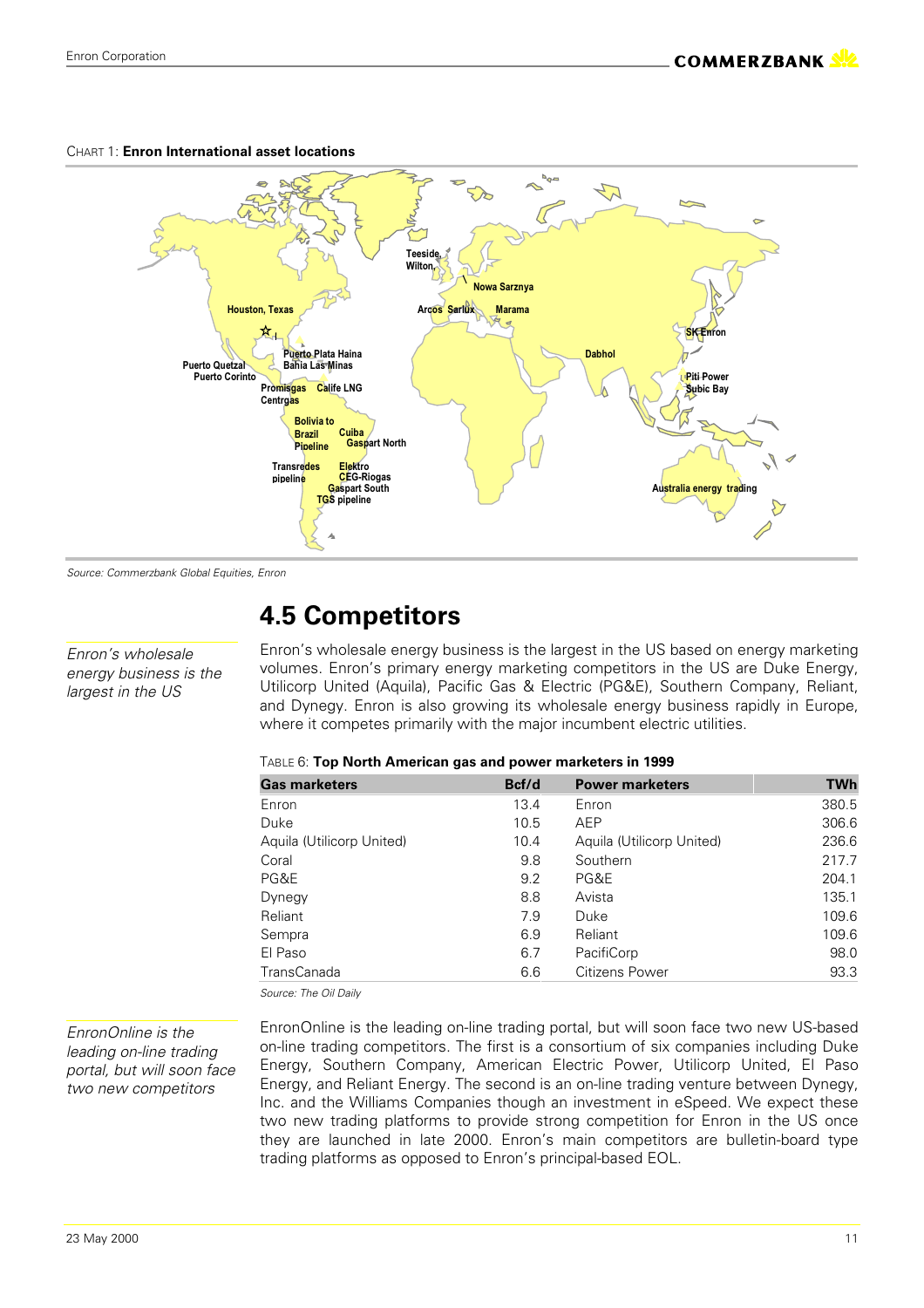Enron operates one of the largest portfolios of energy assets in Latin America. Its principal competitors include AES Corporation, Duke Energy, and Endesa <ELE, 21, BUY>. Enron is also one of the most active western energy companies in the Asia-Pacific region, where the competitive environment is still developing.

### **4.6 North America**

Enron is a US-based energy company and its largest and most developed wholesale energy business is in North America. Energy markets in North America are well developed and Enron is pursuing its business with minimal asset ownership, focusing primarily on energy marketing.

#### **Market overview**

North American markets have several notable attributes:

- **Well-developed infrastructure**: North American gas and electricity markets are well developed and have strong interconnections. Gas and power volumes flow over long distances to end-use customers.
- **History of private ownership:** Utility companies in the US have traditionally been privately owned with a few notable exceptions. This means that liberalisation of the energy sector involves deregulation without the need for privatisation.
- **Wholesale deregulation**: Wholesale markets for both gas and electricity are openly competitive. Liquid and efficient wholesale trading markets exist. The size of the energy wholesale markets will increase through continued deregulation efforts.
- **Retail deregulation**: Deregulation of retail gas and electricity markets is proceeding on a state-by-state basis. States in the Northeast, California, and the upper Midwest are generally the furthest along on implementing retail competition.
- **High near-term commodity prices**: Wholesale prices of electricity have been high and volatile in recent summer peak periods. The threat of deregulation reduced new power plant construction over the last decade. This has effectively lowered reserve margins and current electricity prices are significantly above the costs of new entry. Natural gas prices are also on the rise because the number of gas-producing rigs in US gas producing regions is low by historical standards and demand for natural gas as fuel for new power plants is growing at a rapid pace.
- **Market consolidation**: In response to deregulation of the gas and electricity sectors in the US, a wave of consolidation is taking place in these industries. There have been several mergers between electric companies, as well as between electric and gas companies. In addition, recent asset sales are highlighting a functional consolidation, with electricity market participants beginning to specialise in transmission and distribution, generation, or retail supply.

#### **Strategy**

*Enron's strategy in North America is to dominate the energy trading market*

Enron's strategy in North America is to continue to dominate the wholesale energy trading market, while maintaining a small portfolio of physical assets and occasionally monetizing the value of these assets. Enron is maintaining its leading position in North America by offering innovative products and services to its customers, as well as expanding its on-line energy trading business at EnronOnline. Enron is also opportunistically developing or buying physical assets when it identifies near-term market dislocations that Enron can profit from. Enron is well-positioned to continue to benefit from the structural changes in the gas and power business, particularly the

*Enron's largest wholesale energy business is in North America*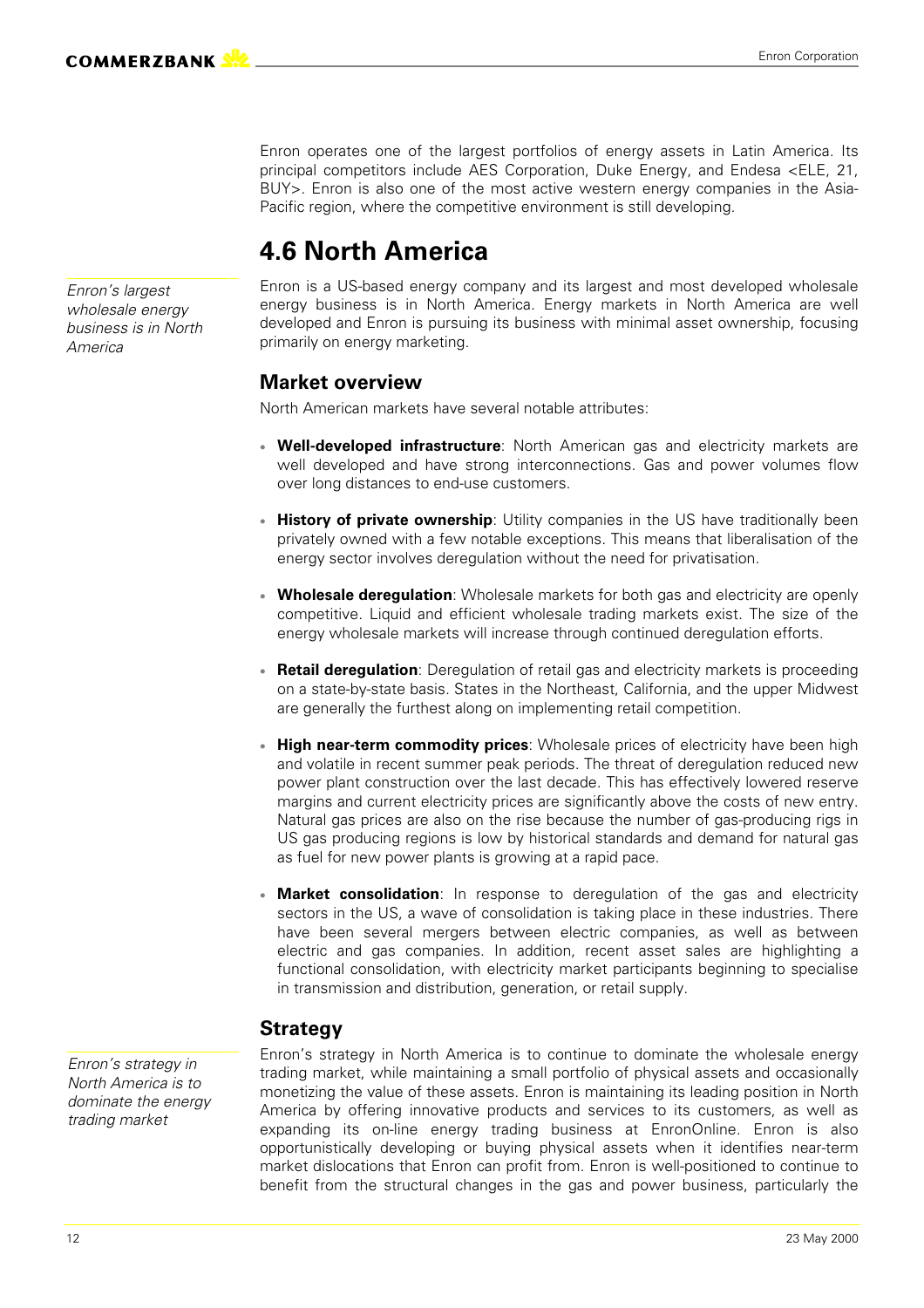increase in wholesale gas and electricity volumes that will accompany additional deregulation of energy markets in the US on a state-by-state basis.

#### **Trading and marketing activity**

Enron's North American energy trading and marketing unit is the largest single component of its wholesale business. Enron is the largest company in this market and trades and markets more volumes of electricity and gas than any of its competitors.

- **Gas, power, and coal**: Enron is the largest trader and marketer of gas, power, and coal in the US and is a market maker for emission credits.
- **Crude oil**: Enron trades crude oil and has increased its volumes nearly eight-fold between 1997 and 1999 to 5,400 billion Btu equivalent per day (Bbtue/d). Oil is a global product and Enron's reported US volumes include some volumes that are physically traded outside the US.
- **Pulp & paper**: Enron participates in the financial trading of pulp and paper products for the extremely volatile pulp and paper industry. Enron also has a small asset position to underpin its trading activity. 90% of Enron's pulp and paper trading is financial.

| <b>Product</b> | 1996   | 1997   | 1998   | 1999   |
|----------------|--------|--------|--------|--------|
| Gas            | 8.404  | 9.917  | 10,904 | 13,380 |
| Electricity    | 1.628  | 5,220  | 10,974 | 10,382 |
| Oil            | 320    | 690    | 2,960  | 5,407  |
| Liquids        | 1.187  | 987    | 610    | 753    |
| <b>Total</b>   | 11,539 | 16,814 | 25,448 | 29,922 |

*Source: Commerzbank Securities, Enron*

#### **Asset position**

Enron does not believe that it needs to maintain a large asset position in North America, because there are currently large, liquid, and active markets for trading wholesale gas and power. Enron's existing assets consist primarily of electric power assets that have been developed in regions where Enron has identified good nearterm market opportunities. Enron has ownership positions in 5,230 MW of electric generating plants in North America that are currently operating or in construction. Enron also has some small equity investments in the pulp and paper and steel industries. Enron has made these investments in order to establish an initial asset position in industries where Enron believes that it can participate in or develop tradable markets for commodities.

#### TABLE 8: **North American power plants operating or in construction**

| <b>Region</b> | <b>Gross MW</b> | <b>Owned MW</b> |
|---------------|-----------------|-----------------|
| Northeast     | 1,037           | 529             |
| Midwest       | 1,164           | 1,164           |
| Southeast     | 2,226           | 2,226           |
| West          | 803             | 803             |
| <b>Total</b>  | 5,230           | 4,722           |

*Source: Commerzbank Securities, Enron*

*Enron markets more volumes of electricity and gas than any of its competitors*

*Enron operates a small asset portfolio in North America*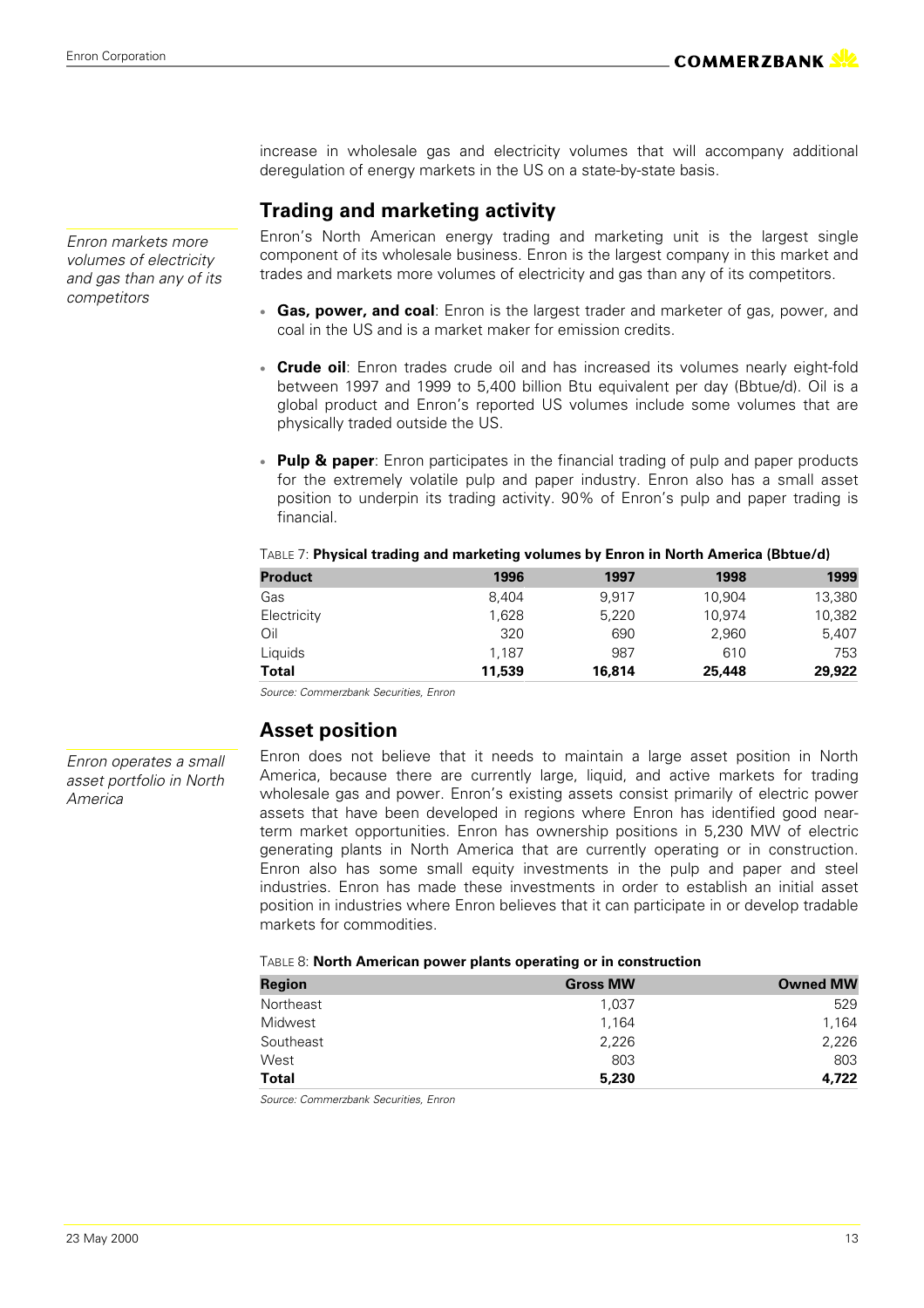*Enron's European business emphasizes energy marketing*

### **4.7 Europe**

#### **Market overview**

The energy infrastructure in Europe is well developed and the gas and power markets are beginning to be liberalised. Liberalisation of the UK energy sector has proceeded faster than in the US, while liberalisation in Continental Europe has proceeded more slowly. Enron's European business strategy mirrors its US strategy with the primary emphasis on energy marketing. Currently, Enron operates several power plants in Europe and is rapidly developing its energy marketing operations. Principal features of European energy markets include:

- **Well-developed infrastructure**: European gas and electricity markets are well developed and have strong interconnections between regions.
- **History of public ownership**: Utility companies in Europe have traditionally been run by the public sector and liberalisation of the energy sector generally involves privatisations prior to deregulation. Even after privatisations, governments in Europe often own large minority stakes or golden shares in the privatised companies that provide veto power over the board.
- **Local dominance and cross holdings**: Large and entrenched utilities dominate many of the local markets in Europe and create large barriers to entry. Additionally, many utilities have systems of cross-ownership with other electric and gas utilities. These ownership links can stifle competition and slow the development of liquid markets.
- **Varying speed of deregulation**: There are varying degrees of state ownership and divergent liberalisation timetables in Europe. Liberalisation of electricity in Europe was set in motion by the European Union electricity directive. The directive dictated that certain large customers be allowed to select their energy providers beginning in February 1999. Increasing numbers of smaller customers are planned to be given the ability to select their providers, with competition expanding through 2006 when approximately 35% of the market is expected to be open to competition. Individual countries can opt for a more rapid timetable than the directive. Germany and the Nordic countries are examples of countries where markets are opening more quickly than required.
- **Power more competitive**: On the Continent, electricity markets are being liberalised much faster than gas markets. This can create difficulties for power plant developers in securing competitively priced fuel supply, as there is still limited access to competitively priced gas supply and transmission.
- **Wholesale deregulation**: Wholesale markets for both gas and electricity are openly competitive and wholesale trading markets are developing quickly. As liberalisation progresses in Continental Europe the volumes of traded gas and electricity should increase quickly.
- **Falling power prices**: Wholesale prices of electricity have been falling rapidly over the past two years in many European countries, notably in Germany where they had been relatively high.
- **Market consolidation**: As in the US, a major wave of consolidation is occurring in Europe as deregulation moves forward. Germany, in particular, is seeing major consolidation as a result of mergers.

*The European Union electricity directive is leading to electricity market liberalisation*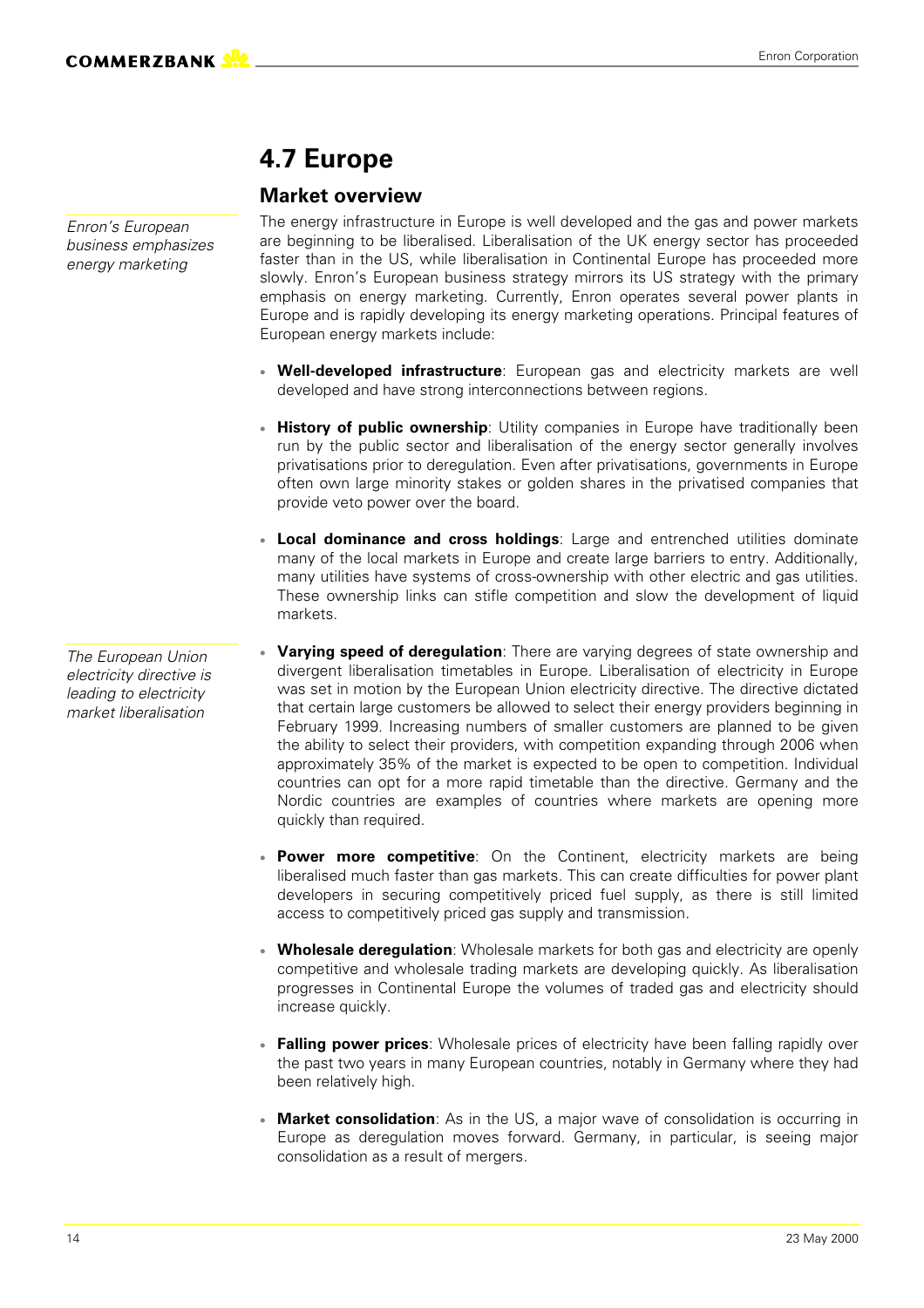*Enron is actively marketing energy in three principal regions of*

*Europe*

 **Transmission access unclear**: The rules for transmission access are not clear and make it difficult to get access to the transmission grid at competitive prices. The EU is expected to clarify these rules shortly.

#### **Trading and marketing activity**

Enron is actively marketing energy in three principal regions of Europe.

- 1. **United Kingdom**: Enron is one of the largest traders and marketers of gas, electricity, and coal in the UK. Enron also offers weather derivative products.
- 2. **Nordic**: Enron is the leading power marketing company in the Nordic region and is expanding its position in gas trading.
- 3. **Continent**: Enron is transacting in every major market and is leading the push to bring liquidity to Continental European wholesale energy markets. Enron is initially focusing on electricity trading and marketing because electricity markets are liberalising at a faster pace than gas markets.

| <b>Product</b>                 | 1996 | 1997  | 1998  | 1999  |
|--------------------------------|------|-------|-------|-------|
| Gas                            |      |       |       |       |
| UK Gas                         | 289  | 660   | 1,243 | 1,520 |
| <b>Continental Gas</b>         | 0    | 0     | 0     | 29    |
| <b>Total Gas</b>               | 289  | 660   | 1,243 | 1,549 |
| Growth                         |      | 128%  | 88%   | 25%   |
| <b>Power</b>                   |      |       |       |       |
| <b>UK Electricity</b>          | 17   | 28    | 30    | 99    |
| Nordic Electricity             | 3    | 7     | 20    | 29    |
| <b>Continental Electricity</b> | 0    | 0     | 0     | 202   |
| <b>Total Power</b>             | 309  | 697   | 1,293 | 1,879 |
| Growth                         |      | 126%  | 86%   | 45%   |
| <b>Total Gas &amp; Power</b>   | 598  | 1,357 | 2,536 | 3,428 |
| Growth                         |      | 127%  | 87%   | 35%   |

#### TABLE 9: **Physical trading and marketing volumes by Enron in Europe (Bbtue/d)**

*Source: Commerzbank Securities, Enron*

#### **Asset position**

Enron operates or is constructing 3,174 MW of electric generating plants in Europe. European energy markets are developing quickly and liquid markets for wholesale electricity, in particular, are expanding at a rapid pace. Over the next several years, Enron's European wholesale energy business should start to resemble its North American business, with large energy trading and marketing operations supported by a relatively small amount of physical assets.

Enron is operating or developing new power plants primarily in the UK, Spain, Italy, Poland, and Turkey. In the UK, Enron is constructing gas-fired power plants to displace existing inefficient generating capacity. These plants were recently on hold as a result of a moratorium on new gas-fired power plant construction. The moratorium is in the process of being lifted. Enron is likely to sell-down its stakes in physical assets in Europe as liquidity develops in European wholesale markets.

*Enron operates or is constructing 3,174 MW of electric generating plants in Europe*

*Enron may sell-down its physical assets as liquidity develops in European markets*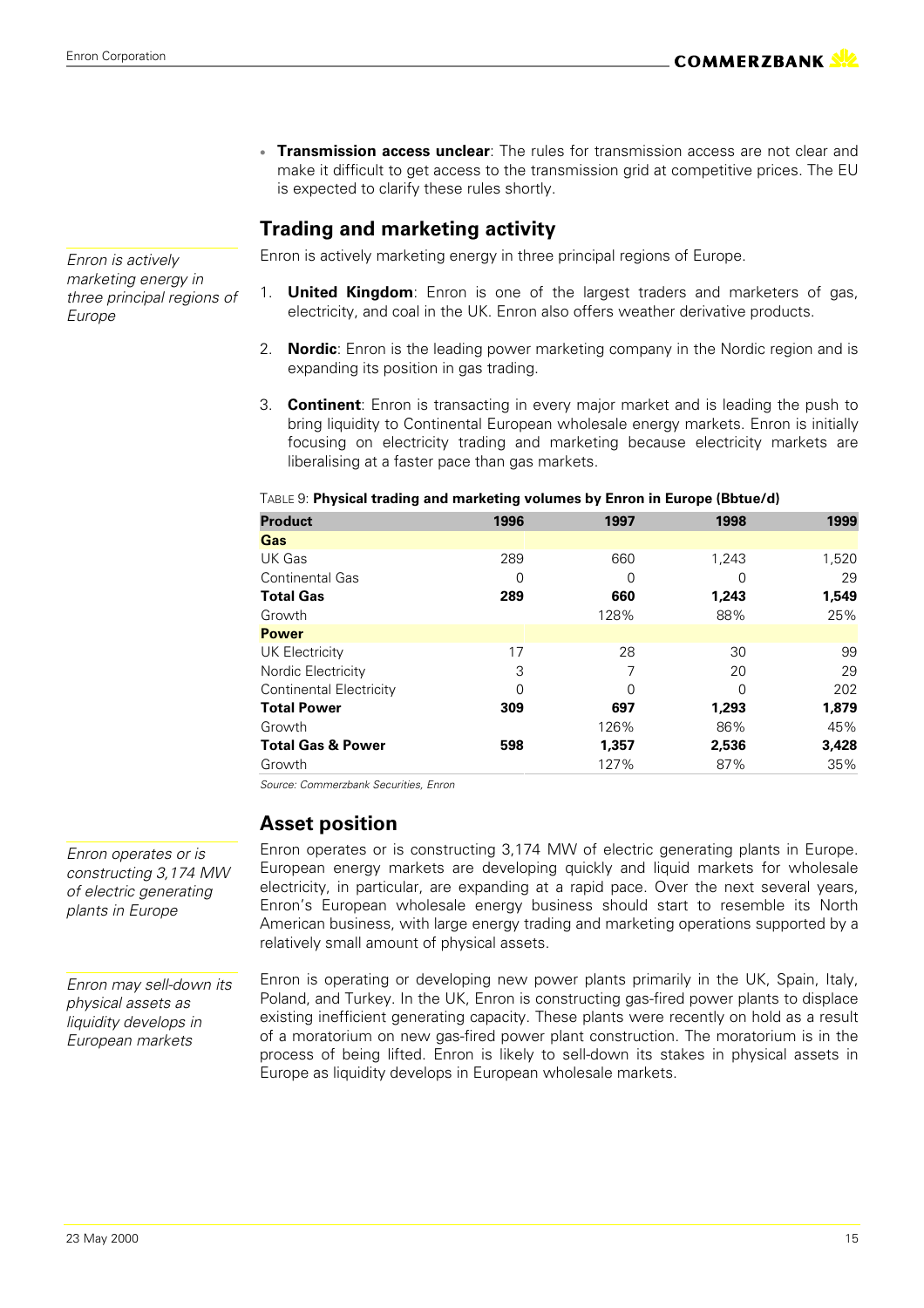| <b>Country</b> | <b>Gross MW</b> | <b>Owned MW</b> |
|----------------|-----------------|-----------------|
| UK             | 2,029           | 1,015           |
| Italy          | 551             | 248             |
| Turkey         | 478             | 239             |
| Poland         | 116             | 113             |
| Total          | 3,174           | 1,615           |

*Source: Commerzbank Securities, Enron*

### **4.8 Other international regions**

Enron is active in several regions of the world outside of North America and Europe. These regions are relatively small contributors to Enron's current earnings and are developing more slowly than North America and Europe.

#### **Market overviews**

Enron has substantial operations in Latin America and India and is building businesses in Australia, South Korea, and Japan. Enron also owns small assets in the Philippines, China, and Guam.

- **Latin America:** Enron has a large presence in Latin America's electricity markets, with the primary emphasis on Brazil and Argentina. Most countries in South America have or are in the process of fully privatising their energy sectors. South America has ample gas reserves. However, the reserves are largely to the North and West, while the major gas demand regions are to the South and East. One of the most pressing needs in South America is the construction of pipeline capacity to bring gas supply to the demand regions. Future gas demand throughout South America is projected to be high, driven largely by the need for gas to fuel new electric generating capacity. The bulk of existing generating capacity in South America is hydroelectric. The bulk of new capacity in the region is expected to be gas-fired. Latin America does not have liquid energy trading markets.
- **India**: The Indian electricity market is largely a contract generation market as opposed to a market with competitive wholesale power sales. In a contract market, a developer wins the right to build a plant under a long-term power sales agreement. India has a significant shortage of electrical capacity and reliability is poor. Political and regulatory difficulties are limiting the willingness of foreign firms to build generating capacity to meet the demand for new power. Demand for generating capacity is expected to grow by roughly 10,000 MW per year for the foreseeable future. Natural gas demand is outstripping gas supply, forcing the use of more expensive LNG.
- **Australia**: The Australian electricity and gas markets are in the process of deregulating and several states have privatised assets. Prior to 1995, each Australian state operated its own electricity and gas network with little interaction between states. As in the US, the speed of deregulation and privatisation varies from state to state. The Australian state electricity and gas markets are still poorly interconnected and largely isolated. 80% of Australia's generating capacity is coalfired and there is currently a surplus of generating capacity. Australia has ample gas reserves and it is expected that the bulk of future electric generating capacity will be gas-fired.

*Enron is also active in: Latin America, India, Australia, South Korea, and Japan*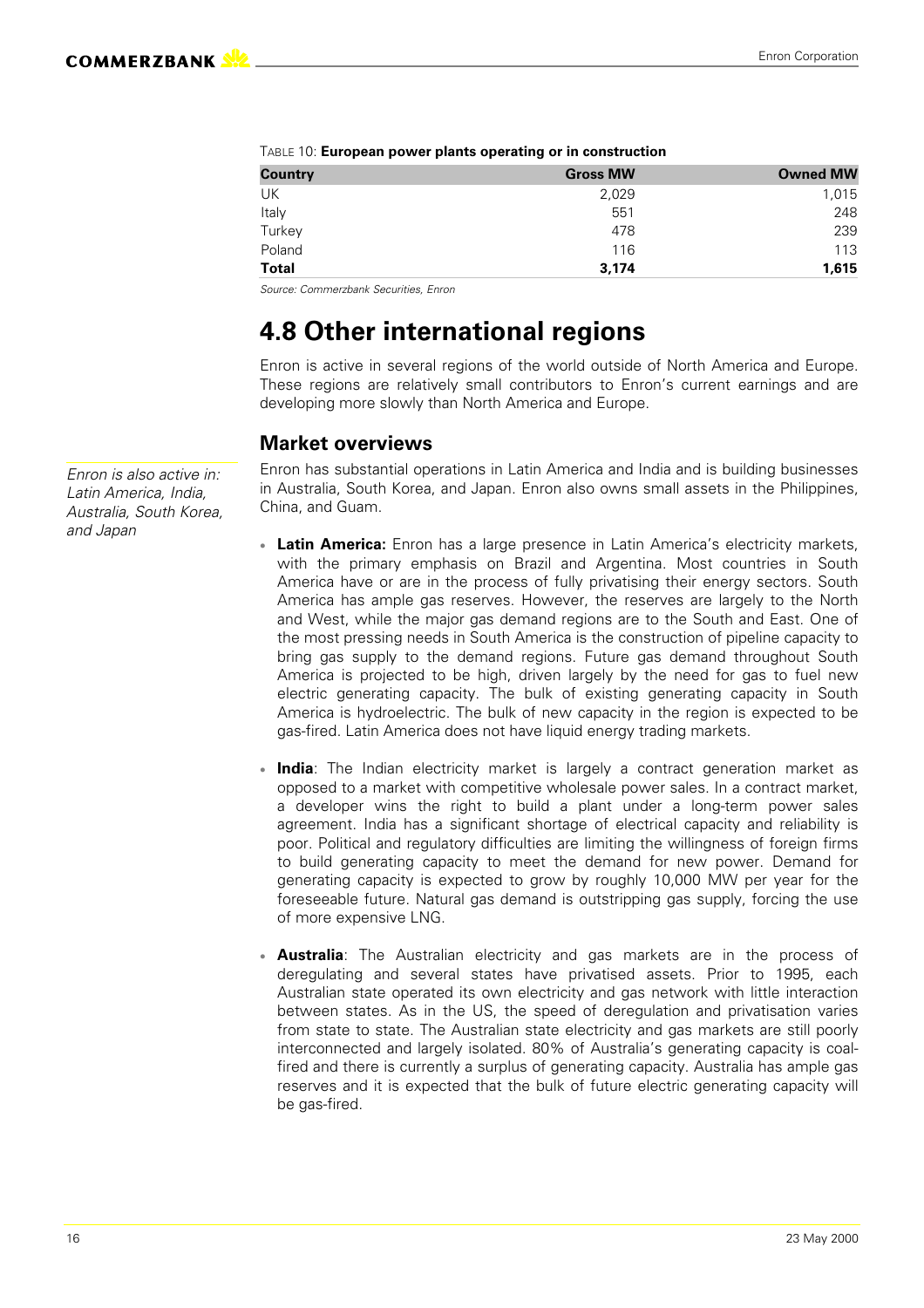- **South Korea**: South Korea's energy markets are still largely closed although the legislature is considering deregulation legislation. Korea Electric Power Corporation (KEPCO) dominates the electricity market. The company is an integrated utility, is the only company in the transmission and distribution business in South Korea, and generates over 90% of the country's electricity. KEPCO is in the process of divesting some of its 41 GW of generating capacity. South Korea's gas market is more fragmented and foreign firms including Enron have taken equity stakes in several local gas distributors.
- **Japan**: is one of the largest energy markets in the world and is beginning to liberalise. 25% of Japan's power market opened up in March 2000 including 50% of the industrial load. Japan currently has the world's highest power prices (currently about 50% higher than in Germany). Demand for new electric generating capacity has been estimated to be around 5,000 MW annually, without taking into account existing plant retirements.

#### **International strategy**

Enron is targeting international regions that are large and are beginning to liberalise.

#### *Latin America*

Enron is developing an integrated gas and electricity business in both South America and Central America. Enron has acquired or is in the process of constructing a portfolio of electric and gas assets. With these assets, Enron is helping to create the infrastructure necessary for the development of liquid wholesale energy markets. Enron is developing an energy marketing business in South America and will emphasise energy marketing increasingly as the markets develop, although liquid energy trading markets are currently developing slowly.

#### *Asia-Pacific*

Enron's strategy in the Asia-Pacific region is focused on India, Japan, South Korea, and Australia. Enron believes that these markets are attractive long-term and is positioning itself to benefit once they open up. Enron believes India is a promising market because of its enormous need for new electric generating capacity and natural gas infrastructure. Enron is currently building power plants under long-term contracts in India and developing natural gas assets to fuel its power plants. Enron has purchased gas distribution assets in Korea. In Australia and Japan, Enron's wholesale business is focusing entirely on energy marketing and is pursuing a business solely with energy marketing personnel and systems.

#### **Trading and marketing activity**

Enron has a growing power marketing operation in Australia, which is the Asia-Pacific energy market furthest along in liberalisation. Enron also offers other energy products in Australia and plans to participate in the wholesale gas market in Australia as it develops. Enron is developing a trading and marketing business to leverage its physical assets in South America. The volumes of gas and power currently traded and marketed by Enron in South America are relatively small, because these markets are still developing. The energy markets in South Korea, India, and Japan are in the early stages of liberalisation and Enron is not actively trading energy products.

*Enron is targeting international regions that are large and are beginning to liberalise*

*Enron has a growing power marketing operation in Australia*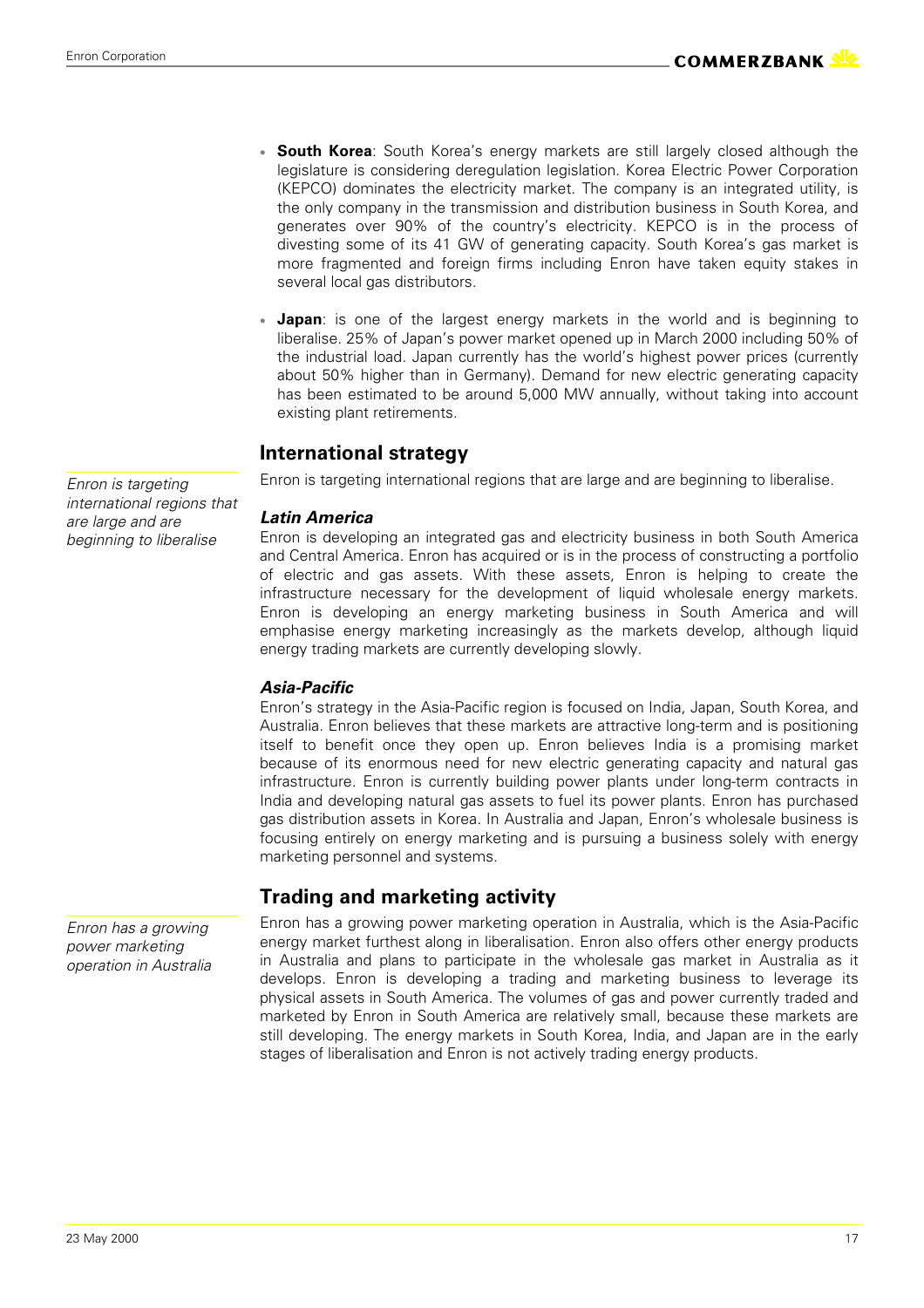| <b>Product</b>       | 1996 | 1997 | 1998 | 1999  |
|----------------------|------|------|------|-------|
| Australia Power      |      |      |      | 30    |
| South America Energy |      |      |      |       |
| Total                |      |      |      | 30    |
| Growth               |      |      |      | 3100% |

#### TABLE 11: **Physical trading and marketing volumes by Enron in Asia-Pacific (Bbtue/d)**

*Source: Commerzbank Securities, Enron*

#### **Asset position**

*Enron operates a substantial set of assets in Latin America and India*

Enron operates a substantial set of assets in Latin America and India and a small number of additional assets. Enron has ownership interests in 5,077 MW of electric power plants that are in operation or under construction outside North America. Enron also has ownership stakes in nine gas LDCs in Brazil, an LDC holding company in South Korea, and two electric distribution companies in Brazil. Enron owns stakes in five gas pipeline projects and is constructing several additional pipeline projects. Enron operates LNG processing and transport businesses in Venezuela.

#### TABLE 12: **Other international power plants operating or in construction**

| <b>Country</b>     | <b>Gross MW</b> | <b>Owned MW</b> |
|--------------------|-----------------|-----------------|
| Brazil             | 480             | 268             |
| Guatemala          | 234             | 179             |
| Nicaragua          | 71              | 36              |
| Panama             | 355             | 181             |
| Dominican Republic | 514             | 422             |
| India              | 2,450           | 1,795           |
| Philippines        | 226             | 168             |
| China              | 160             | 160             |
| Guam               | 80              | 40              |
| Puerto Rico        | 507             | 254             |
| <b>Total</b>       | 5,077           | 3,501           |

*Source: Commerzbank Securities, Enron*

#### TABLE 13: **Enron's international pipelines in operation (capacity end of 1999)**

| <b>Name</b>       | <b>Country</b>    | Capacity (MMcf/d) | <b>Stake</b> | <b>Cost (\$Millions)</b> |
|-------------------|-------------------|-------------------|--------------|--------------------------|
| Transredes        | Argentina         | 320               | 25%          | 137                      |
| Bolivia to Brazil | Bolivia to Brazil | 1.059             | 7%           | 140                      |
| <b>TGS</b>        | Argentina         | 1.900             | 35%          | 472                      |
| Centragas         | Columbia          | 150               | 50%          | 95                       |
| Promigas          | Columbia          | 410               | 39%          | 100                      |
|                   |                   |                   |              |                          |

*Source: Commerzbank Securities, Enron*

#### TABLE 14: **Enron's international distribution companies (1999 volumes)**

| <b>Name</b>                    | <b>Country</b> | <b>Volumes</b> | <b>Stake</b> | <b>Cost (\$Millions)</b> |
|--------------------------------|----------------|----------------|--------------|--------------------------|
| Elektro (electric)             | Brazil         | 10.767 MWh     | 99%          | 1,487                    |
| Calife (electric)              | Brazil         | NА             | 94%          | 10                       |
| CEG-Rio (gas)                  | Brazil         | 46 MMcf/d      | 25%          | 576                      |
| CEG (gas)                      | Brazil         | 79 MMcf/d      | 50%          | Included                 |
| Gaspart - North (5 LDCs) (gas) | Brazil         | 125 MMcf/d     | 42%          | ND.                      |
| Gaspart - South (2 LDCs) (gas) | Brazil         | 1 MMcf/d       | 25%          | ND.                      |
| Korean LDCs                    | S. Korea       | NА             | 50%          | 308                      |

*Source: Commerzbank Securities, Enron*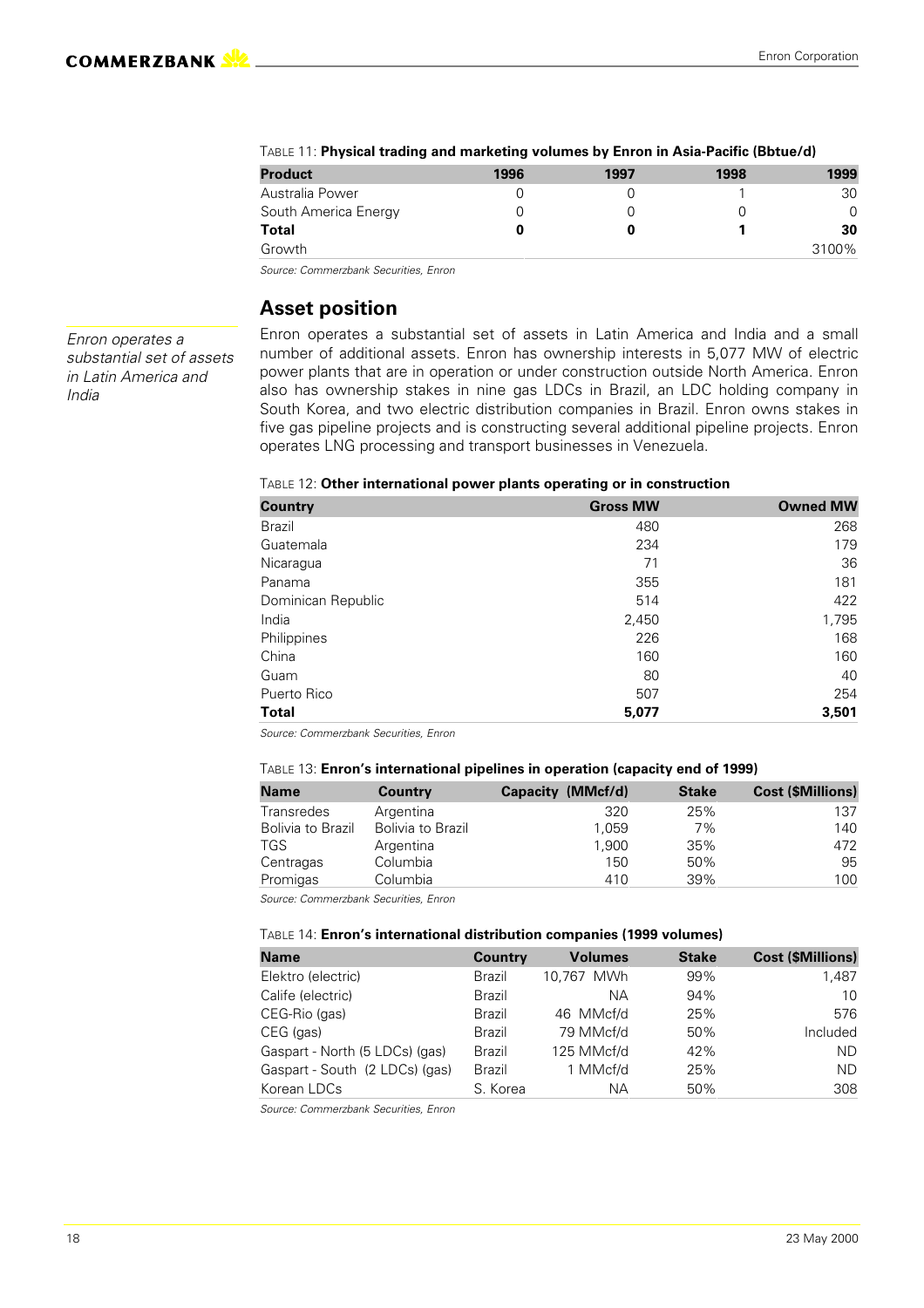*We examine the cost structure of Enron's businesses and assets*

## **4.9 Forecast methodology**

We forecast the earnings and cash flows from Enron's wholesale energy businesses by examining each business and set of assets separately. We examine the local market conditions where the businesses operate and the unique cost structures and operating profiles of the assets that Enron operates. A more detailed description of our methodology can be found in Appendix 2.

#### **Local market conditions**

The profitability of Enron's wholesale energy businesses depends on the local markets for electricity and gas, as well as the general state of the local economy. In our sum of the parts analysis, we consider:

- **Market rules and regulatory structures**: These are unique in each country where Enron operates. We examine the local rules and regulatory structures in each country and forecast the operations of Enron's businesses based on the unique features of the local market. When Enron owns assets that operate under contract we take into account the unique contract terms.
- **Macroeconomic conditions**: These are also different in each country where Enron operates. We examine country-specific interest rates, equity risk premiums, and exchange rates in our analysis. We forecast future exchange rates based on differentials in interest rates between the US and the local market. Enron Corporation generally hedges all of the foreign exchange exposure of its subsidiaries at the corporate level.

#### **Cost structure and margins**

Profitability also depends on the cost structure of each of Enron's businesses and assets relative to the prevailing local market prices. Maintaining margins enhances profitability at Enron's commodity sales and services business. We examine:

- **Trading and marketing margins**: We examine the historic margins earned by Enron's commodity sales and services business and project future margins based on Enron's ability to create more sophisticated trading products and expand into higher margin energy commodities.
- **Electric generating unit costs**: We examine the cost structure and efficiency of each of Enron's electric generating plants. This is important because the cost of these plants relative to competing generators will determine how often the units will generate and the margins they will earn when they generate. The primary inputs in our analysis are heat rate, fuel costs, variable operating and maintenance costs, and fixed operating and maintenance costs.
- **Gas pipeline costs**: We also examine the cost profile of Enron's gas pipelines, including the variable operating and maintenance costs and the fixed operating and maintenance costs.
- **Gas and electric distribution costs**: We examine the cost structure of Enron's gas and electric distribution companies based on the historic gross margins achieved by these businesses.

*We forecast the earnings from each of Enron's wholesale businesses separately*

*We examine the unique local market conditions*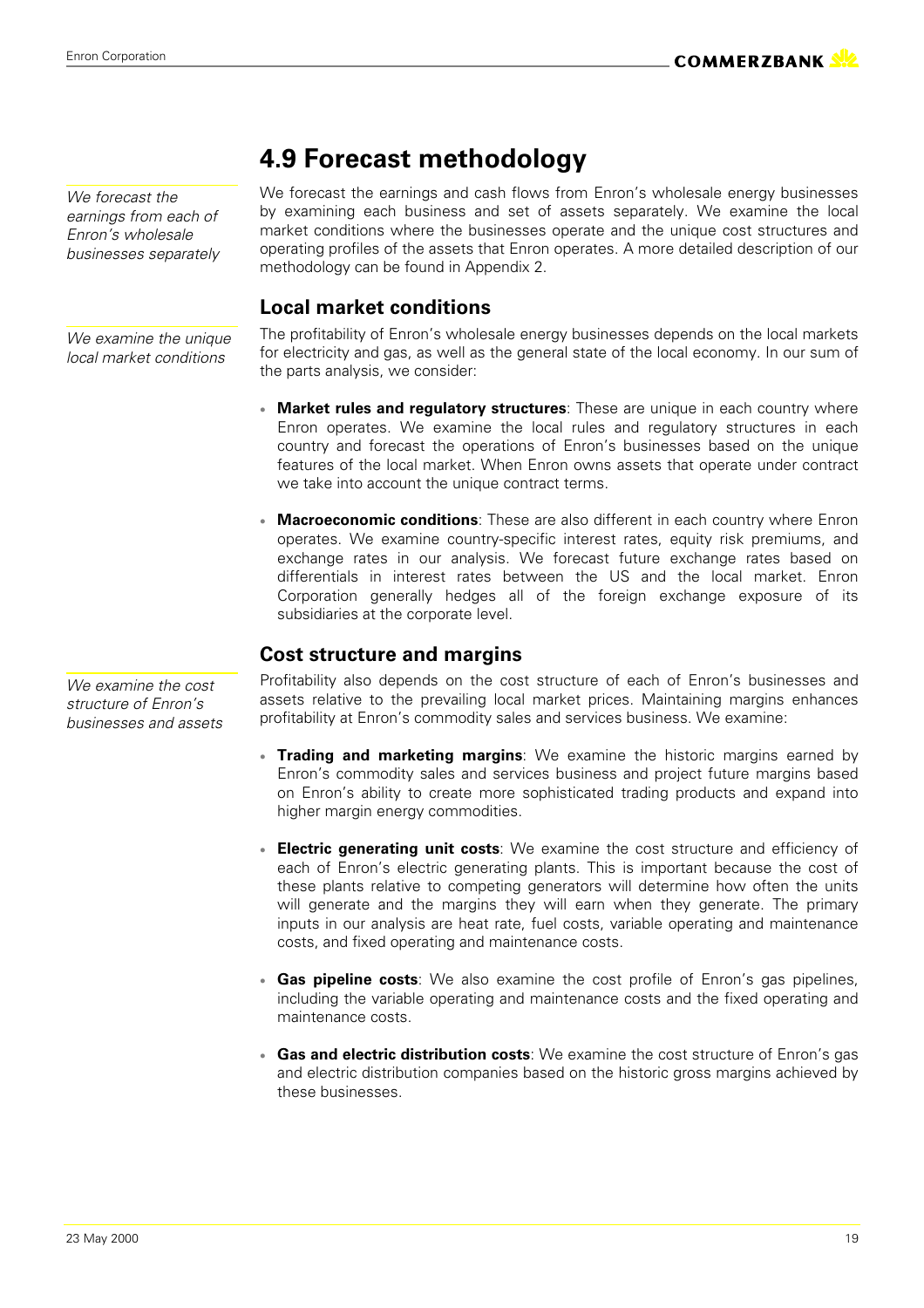*We forecast market prices, contract prices, and regulated tariff prices*

#### **Price forecasts**

We forecast market prices, contract prices, and regulated tariff prices for the energy products and services sold by Enron:

- **Wholesale electricity prices:** For Enron's merchant generating plants, we forecast electricity prices in the local markets. We take into account current prices in the electricity market, project future capacity and energy prices based on the long-run costs of the future marginal generating plant, and examine the construction schedule for new electric generating units in the local market.
- **Contract electricity prices:** For Enron's electric generating plants that operate under contract, we project future contract prices.
- **Gas pipeline tariff prices:** We project average revenues at Enron's pipelines based on local tariff rates, which set caps on the maximum prices that can be charged for pipeline capacity and gas transportation.
- **Distribution tariff prices:** We project average revenues at Enron's gas and electric distribution companies based on local tariff rates, which set the prices that can be charged for electricity and gas delivery.

#### **Volume estimates**

For Enron's commodity sales and services business, we forecast the growth in physical volumes for each of the energy products that Enron trades and markets, by region of operation. To do this, we examine the historical growth in Enron's volumes, the speed of liberalisation in each region, and the relative market size compared to North America.

*We forecast physical volumes for each product marketed*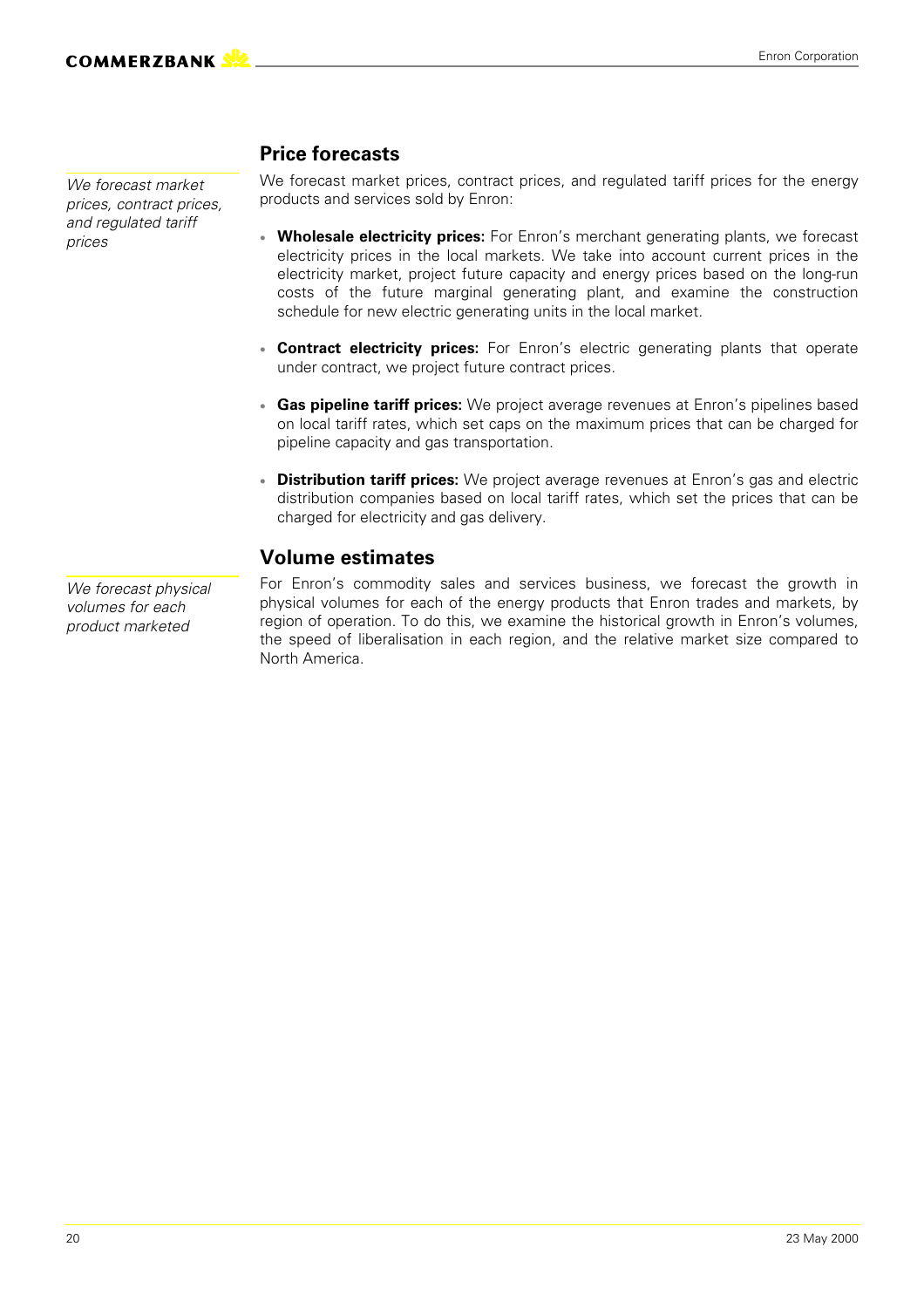| <b>Product</b>        | 1999     | 2000E  | 2001E  | 2002E  | 2003E  | 2004E  |
|-----------------------|----------|--------|--------|--------|--------|--------|
| Gas                   |          |        |        |        |        |        |
| North America         | 13,380   | 16,424 | 19,249 | 22,056 | 24,778 | 27,364 |
| <b>UK</b>             | 1,520    | 1,859  | 2,205  | 2,550  | 2,883  | 3,199  |
| Continental Europe    | 29       | 87     | 261    | 783    | 1,958  | 3,915  |
| Other                 | 23       | 66     | 148    | 269    | 415    | 563    |
| <b>Total Gas</b>      | 14,952   | 18,436 | 21,864 | 25,658 | 30,034 | 35,041 |
| Growth                |          | 23%    | 19%    | 17%    | 17%    | 17%    |
| <b>Gas Transport</b>  | 575      | 575    | 575    | 575    | 575    | 575    |
| Growth                |          | $0\%$  | 0%     | 0%     | 0%     | 0%     |
| <b>Power</b>          |          |        |        |        |        |        |
| North America         | 10,382   | 15,054 | 19,570 | 25,441 | 33,073 | 42,995 |
| <b>UK</b>             | 99       | 149    | 206    | 266    | 325    | 381    |
| Nordic Energy Market  | 29       | 43     | 60     | 78     | 95     | 111    |
| Continental Europe    | 202      | 606    | 1,515  | 3.030  | 4,976  | 7,027  |
| Australia             | 30       | 90     | 208    | 386    | 604    | 828    |
| Latin America         | $\Omega$ | 1      | 3      | 7      | 12     | 18     |
| <b>Total Power</b>    | 10.742   | 15,943 | 21,561 | 29,207 | 39,086 | 51,361 |
| Growth                |          | 48%    | 35%    | 35%    | 34%    | 31%    |
| <b>Other Products</b> |          |        |        |        |        |        |
| Oil                   | 5,407    | 6,488  | 7,588  | 8,677  | 9,733  | 10,736 |
| Liquids               | 753      | 930    | 1,111  | 1,291  | 1,466  | 1,631  |
| <b>Total Other</b>    | 6,160    | 7,418  | 8,699  | 9,969  | 11,199 | 12,367 |
| Growth                |          | 20%    | 17%    | 15%    | 12%    | 10%    |
| <b>Total Physical</b> | 32,429   | 42,372 | 52,699 | 65,410 | 80,893 | 99,344 |
| Growth                |          | 31%    | 24%    | 24%    | 24%    | 23%    |

| TABLE 15: 2000-2004 forecast of trading & marketing physical volumes (Bbtue/d) |  |  |
|--------------------------------------------------------------------------------|--|--|
|                                                                                |  |  |

 *Source: Commerzbank Securities*

*We also project the sales volumes and output for each of Enron's assets*

We also project the sales volumes and output for each of Enron's energy assets. For Enron's power plants we estimate annual generation based on their variable production costs versus local market prices for electrical energy, or based on their contract terms. We estimate throughput volumes for Enron's gas pipelines and gas and electric distribution companies based on local demand growth for the gas and electricity.

### **4.10 Earnings projections**

*We forecast EBITDA and equity income for Enron's wholesale business*

Based on our market analysis, we forecast EBITDA and equity income for each of Enron's wholesale energy assets and businesses. We forecast that EBITDA increases significantly in 1999 and 2000 as a result of Enron's recent acquisitions and high growth in commodity sales and services volumes in Europe. EBITDA grows at a somewhat slower rate thereafter, as market prices of electricity fall in the US and volume growth slows in Enron's commodity sales and services business.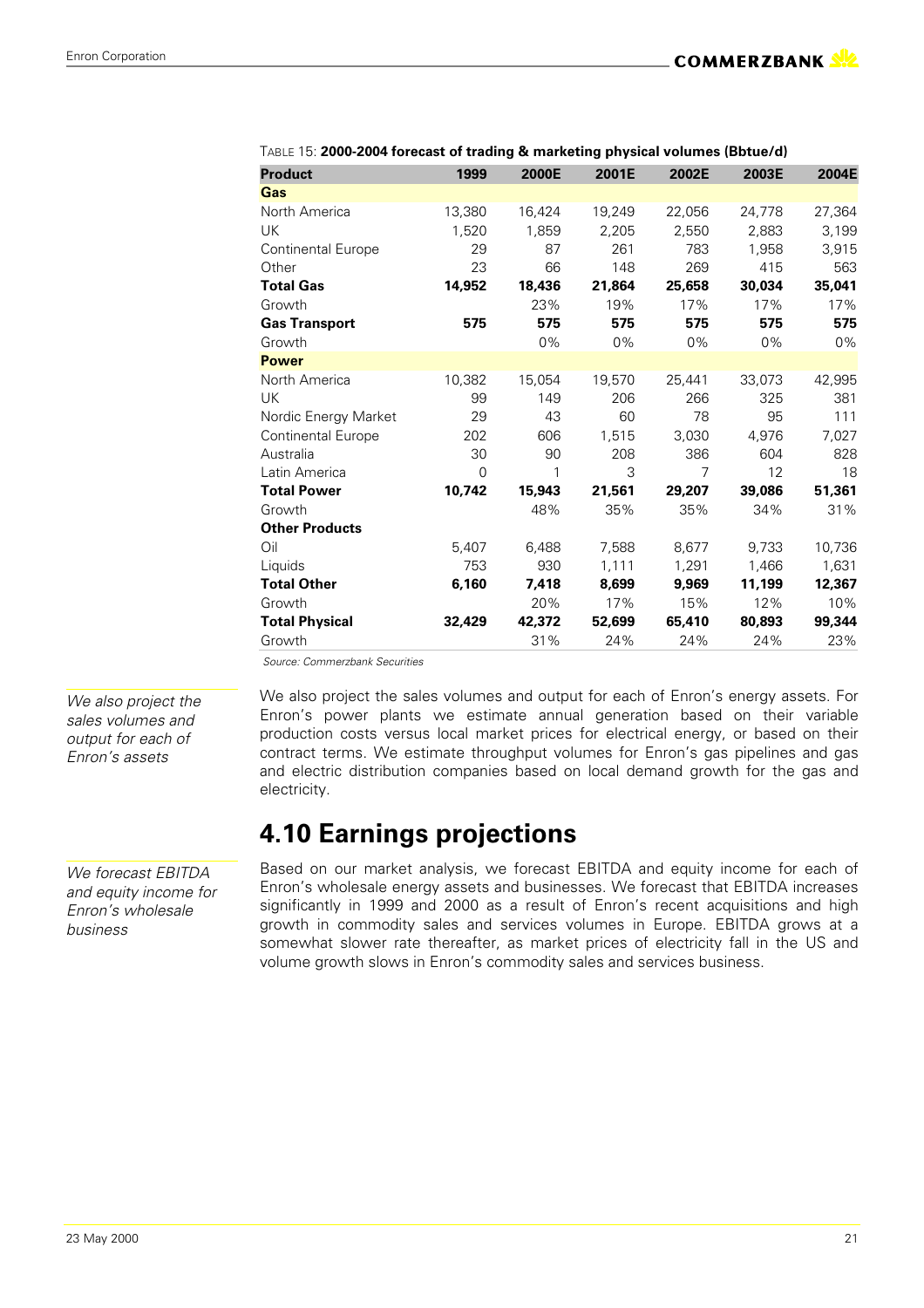| <b>EBITDA</b>                | 1999   | 2000E  | 2001E  | 2002E  | 2003E   | 2004E   |
|------------------------------|--------|--------|--------|--------|---------|---------|
| <b>Revenues</b>              | 35,528 | 57,377 | 71,301 | 87,975 | 108,135 | 132,064 |
| Growth                       |        | 61%    | 24%    | 23%    | 23%     | 22%     |
| <b>Operating Costs</b>       |        |        |        |        |         |         |
| COGS + SG&A                  | 34.208 | 55.481 | 68,985 | 85.352 | 105,177 | 128.741 |
| D&A                          | 294    | 359    | 434    | 462    | 481     | 495     |
| <b>Total Operating Costs</b> | 34,502 | 55,840 | 69,420 | 85,814 | 105,658 | 129,236 |
| Growth                       |        | 62%    | 24%    | 24%    | 23%     | 22%     |
| Other Income/(Expense)       | 54     | 54     | 54     | 54     | 54      | 54      |
| <b>EBIT</b>                  | 1,080  | 1,590  | 1.935  | 2,216  | 2.531   | 2.882   |
| <b>EBITDA</b>                | 1.374  | 1,950  | 2,369  | 2,678  | 3,012   | 3,377   |
| Growth                       |        | 42%    | 22%    | 13%    | 12%     | 12%     |
| <b>Equity in Earnings</b>    | 237    | 232    | 301    | 316    | 328     | 340     |

TABLE 16: **2000-2004 forecast of earnings for wholesale business (\$Millions**)

 *Source: Commerzbank Securities*

### **4.11 Capital expenditures**

*We project capital expenditures for Enron's wholesale energy business*

We project capital expenditures for Enron's wholesale energy business based on the recurring maintenance required at existing power plants, gas pipelines, gas and electric distribution companies, and other assets. In our forecasts for 2000 and 2001, we include the cost of completing construction of new domestic and international power plants, which are currently under construction. We do not include capital expenditures for future acquisitions or construction activities in 2002 and after that have not already been announced. Therefore, Enron is likely to spend more in 2002 and after than we project below.

#### TABLE 17: **2000-2004 forecast of capital expenditures (\$Millions)**

|                                                          | 1999 | 2000E 2001E 2002E 2003E 2004E |  |  |
|----------------------------------------------------------|------|-------------------------------|--|--|
| Capital Expenditures  1,035  1,640  1,163  302  315  328 |      |                               |  |  |

*Source: Commerzbank Securities*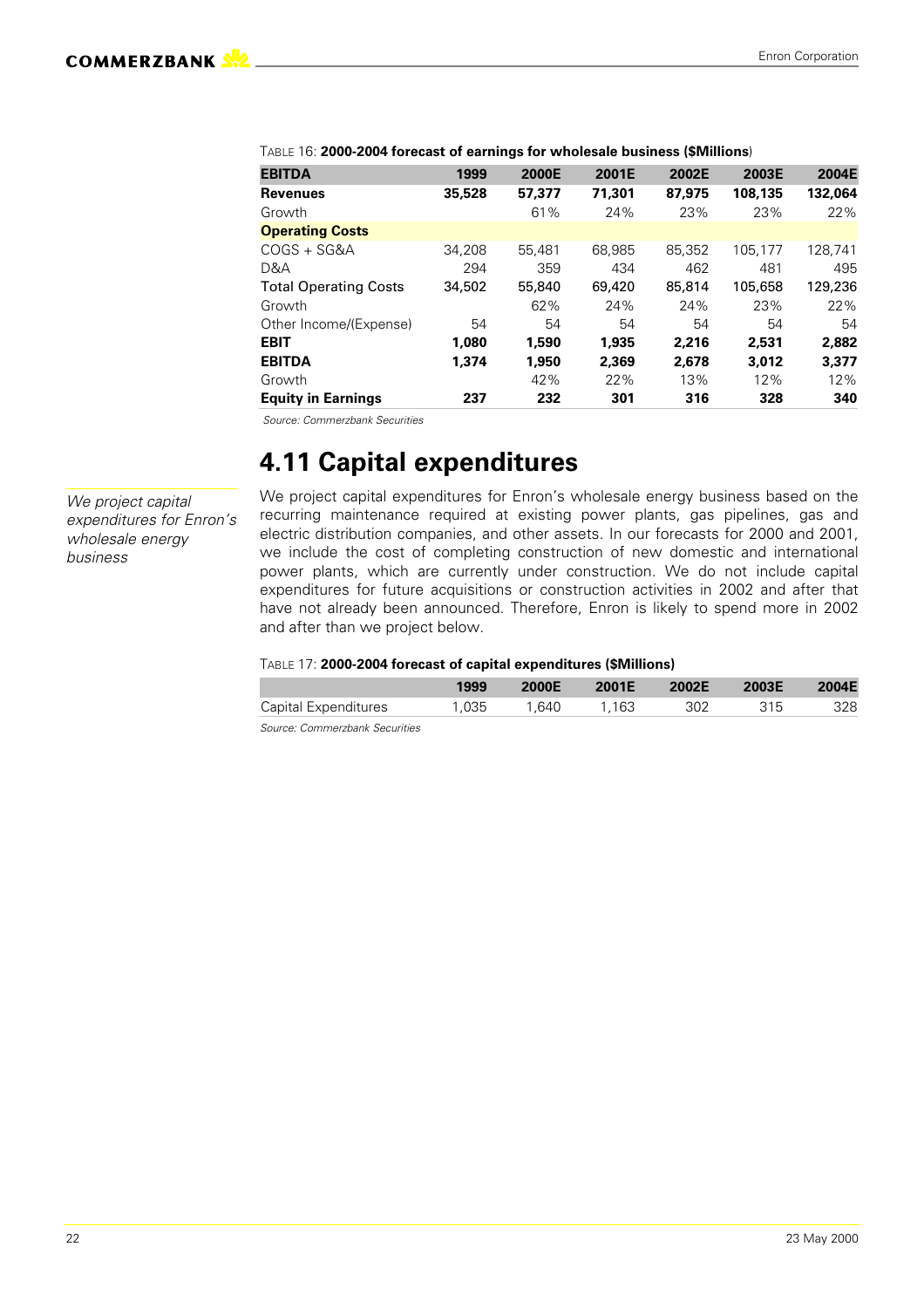# **5. Enron Energy Services**

### **5.1 Overview**

*EES helps to manage the energy needs of commercial and light industrial customers*

*the US*

Enron Energy Services (EES) is Enron's retail energy business. EES helps to manage the energy needs of commercial and light industrial customers. EES is one of Enron's newest businesses, having started operations in 1997, and has recently turned profitable. We expect EES to be one of Enron's fastest growing businesses.

EES manages the energy commodity needs and the energy-related asset infrastructure of its customers. This infrastructure includes boilers, chillers, lighting, heating and air conditioning systems, private substations, and private power plants. EES refers to this infrastructure as the *private utility*. EES generally guarantees customers total energy cost savings of around 8% to 10%.

EES's retail customers are located primarily in the US and operate businesses in numerous states. Some of these states have retail gas and electricity markets that are regulated and others have retail energy markets that are competitive. In states with regulated retail gas or electricity markets, EES cannot supply gas or power commodities to its customers. However, Enron will represent its customers in negotiations with local utilities and help to negotiate the best tariff rates for gas and power. In states with competitive retail energy markets, EES is able to supply energy commodities directly to its customers. In all states in which its customers operate, EES offers energy services that help its customers to reduce their energy expenditures and optimise their energy usage, regardless of whether or not EES is able to supply the energy commodities directly. *EES's retail customers are located primarily in*

> As the US continues to deregulate, EES believes that the retail energy services market will present market opportunities as large as those in the wholesale natural gas and power markets.

### **5.2 Market opportunity**

EES believes that the energy outsourcing market offers enormous potential for future profits for several reasons:

- **Large market:** EES estimates that the private utility for commercial and light industrial customers in the United States consists of assets worth \$625 billion. Moreover, EES's target customers currently spend around \$243 billion annually to manage their private utility, including purchasing energy commodities.
- **Huge inefficiencies**: Managing energy needs optimally is not a core competency for most commercial and light industrial customers. The private utility of EES's large commercial and industrial customers is often grossly inefficient and starved of both investment capital and quality managerial talent. In addition, EES's customers are often poorly equipped to manage energy commodity price risks.
- **Little competition**: EES is the largest energy outsourcing firm in the US and has only two other competitors with national reach. In certain regions of the US, EES faces competition from local energy suppliers. EES believes that its national reach and its integrated energy capabilities give it an advantage over these small, regional competitors in signing up national accounts.

*The energy outsourcing market may have enormous potential*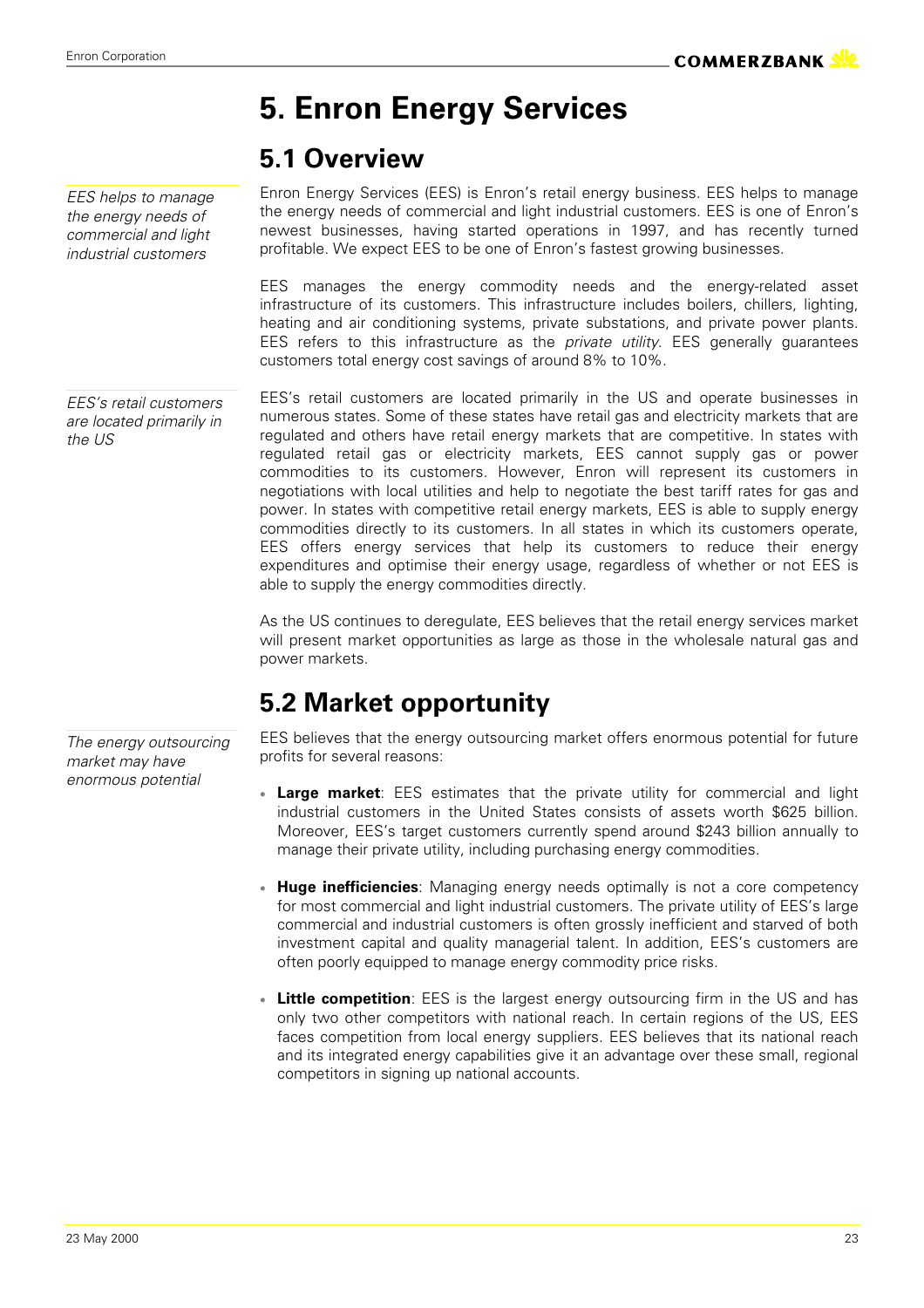*Enron Energy Services performs five principal activities*

### **5.3 Business activities**

Enron Energy Services performs five principal activities related to managing the private utility of its customers:

- **1. Commodity management**: EES procures gas, electricity, and other energy commodities from wholesale markets and supplies these commodities to its customers. EES can provide its customers with price certainty and can typically offer commodity prices below those of the local utility supplier. EES's commodity management business generally has margins of around 1% to 3%. However, commodity management contracts allow EES to establish relationships with customers. EES hopes that these initial relationships will create future opportunities to sell more profitable energy products and outsourcing services to its customers. More complex energy outsourcing services can have margins of around 8% to 10%. EES's commodity exposures are managed by Enron's wholesale energy trading group.
- **2. Energy information management**: EES can monitor the energy usage patterns of its customers and help them identify opportunities for savings, as well identify any need for new investment in infrastructure. This information management service helps customers to lower their administrative costs while identifying savings opportunities.
- **3. Energy asset management**: EES can directly manage the energy infrastructure assets of its customers, such as on-site generators and fuel storage facilities.
- **4. Facilities management**: EES can directly manage the entire private utility of its customers. EES can bring in best practices learned from around the country and improve performance.
- **5. Financing services**: Finally, EES can provide investment capital to customers for energy efficiency investments.

### **5.4 Customer Types**

EES serves a variety of different commercial and light industrial customers. While these customers are diverse, their underlying energy requirements all involve similar items, such as cooling systems, lighting systems, steam generators, boilers, motors, and compressed air systems. EES often provides services to customers that have multiple, national sites. EES's customers include:

- **Food processing**: Ocean Spray, Tricon, Suiza Foods, and packaged ice companies.
- **Hotels**: Hilton, Hyatt, Simon Real Estate, Excelsior Hotels.
- **Technology Firms**: Applied Materials, GTE, Infomart, Pac Bell, Cisco, Lucent, IBM.
- **Manufacturing**: Polaroid, Owens Corning, Lockheed Martin, World Color, Sonoco.
- **Banking**: Chase, First Interstate, Bank of America.
- **Sporting Facilities**: San Francisco Giants stadium, Enron Field, Cleveland Browns stadium.
- **Government**: GSA facilities, Fort Hamilton, Department of Defense.

*EES serves a variety of different customers*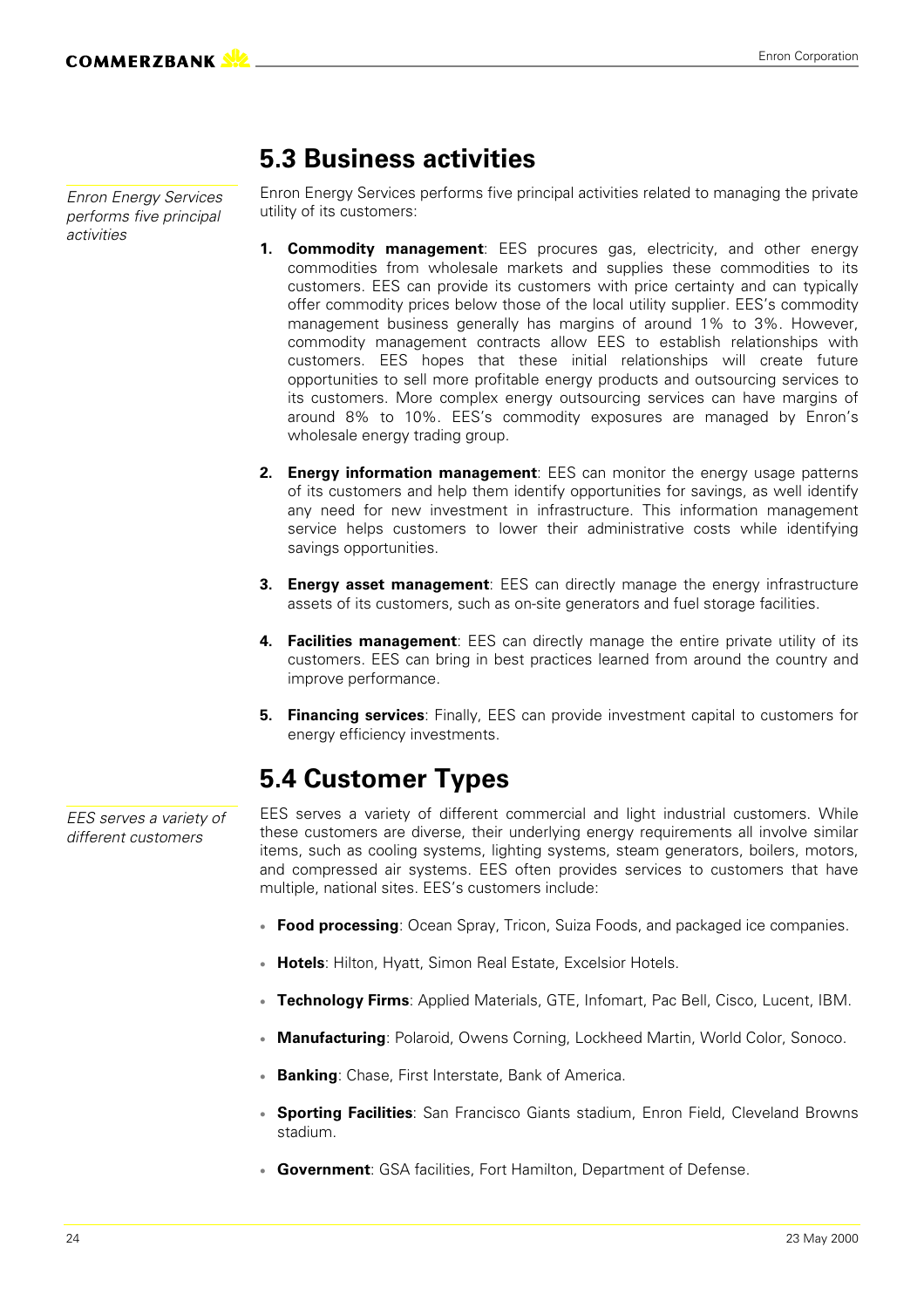#### **Recent Energy Services Contracts**

- **Sonoco:** in April 2000, EES signed a 6-year, \$210 million deal with Sonoco to provide and manage the electricity supply at more than 150 manufacturing plants and facilities nationwide, including managing Sonoco's commodity price risk.
- **Chase Manhattan:** in February 2000, EES signed a 10-year, \$750 million deal with Chase Manhattan Corp. to provide energy management services for 860 facilities nationwide. Enron will provide commodity management, bill consolidation, and project management for energy infrastructure upgrades.
- **Simon Property Group:** in October 1999, EES signed a 10-year, \$1.5 billion deal with Simon Property Group, the nation's largest real estate investment trust. Enron will provide and manage all of Simon's commodity requirements at its real estate properties and assist in the design and implementation of energy infrastructure upgrade projects.
- **Suiza Foods:** in July 1999, EES signed a 10-year deal to provide comprehensive energy management services at more than 50 of Suiza's manufacturing facilities in 24 states.

*EES has developed its capabilities through acquisitions and an affiliation*

### **5.5 Acquisitions and affiliations**

Although EES is fairly new to the private utility management business, EES has quickly created a competitive energy asset management business. EES has developed its energy services capabilities through several acquisitions and a strategic business affiliation.

#### **Acquisitions**

**Enron Facility Services (EFS):** EES has purchased several energy services firms in the past several years and has brought them together to form EFS. EFS is currently active at 17,000 sites and employs 4,500 field employees. Some of the major firms that EES has acquired to create EFS are:

- **Affiliated Building Services** provides facility management services for over 70 million square feet of building space.
- **Limbach Company, Williard Inc., and Harper Mechanical** are firms that provide mechanical and electrical construction services, as well as heating, ventilating, and air conditioning (HVAC) services.
- **The LINC Corporation** is a national network of mechanical contractors that offers comprehensive HVAC services and preventive maintenance programs.

#### **Strategic affiliation**

**Hartford Steam Boiler:** EES has developed a strategic affiliation with Hartford Steam Boiler, which is the leading equipment breakdown insurance company in the US, with a 40% market share. Hartford owns a proprietary database containing performance and service data on three million HVAC systems in the US. Enron has access to this data and to Hartford's 1,700 field-located engineers on a pay-as-needed basis.

### **5.6 Competitors**

*EES operates in a growing market with little competition*

EES operates in a growing market with little competition. It is the largest retail energy services firm in the US and has only two other competitors that have national reach. EES's two national-level retail energy services competitors are Duke Energy's DukeSolutions subsidiary and AES Corporation's New Energy subsidiary. In certain regions of the US Enron faces competition from local energy suppliers, which are typically subsidiaries of local utilities.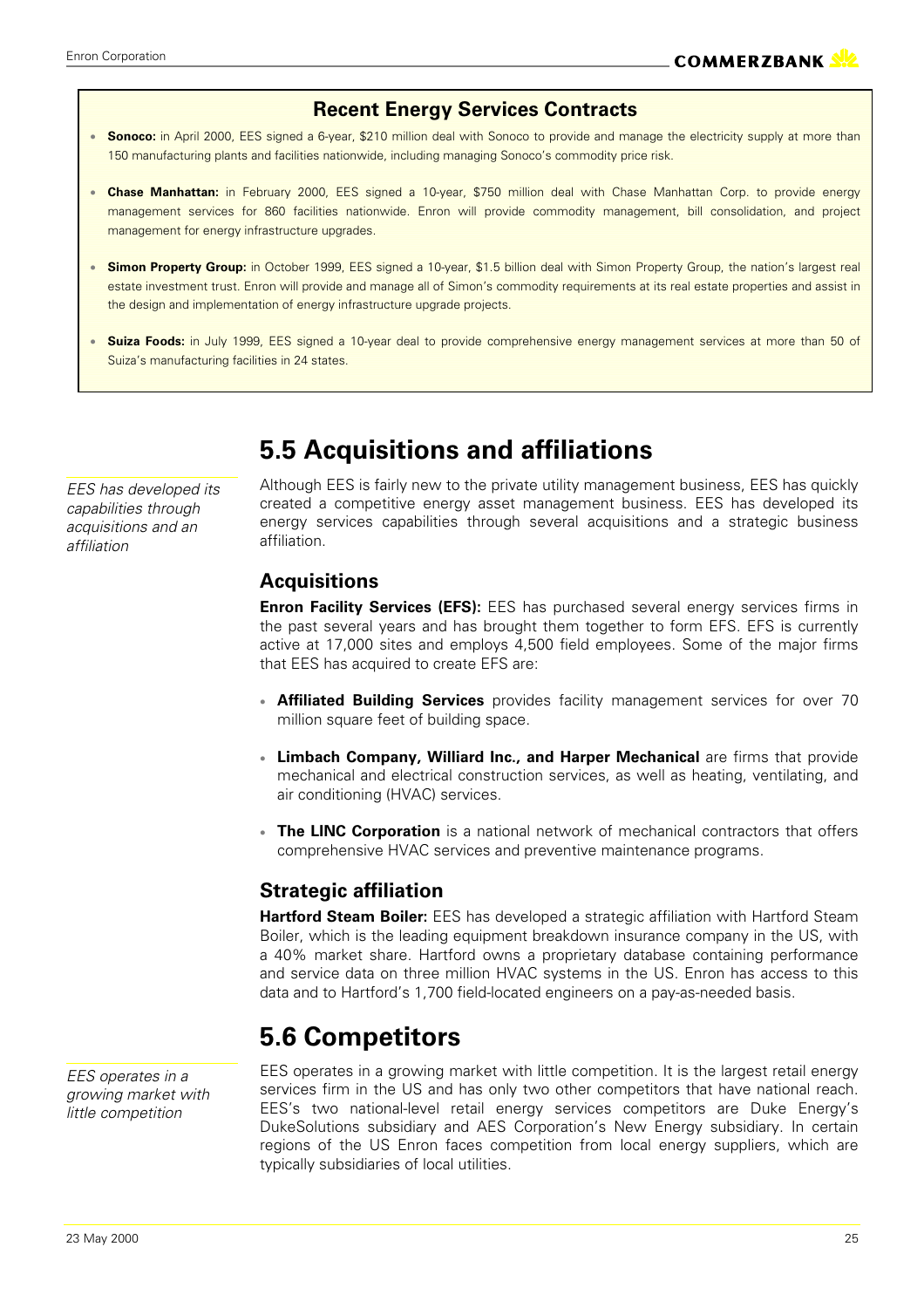EES recently purchased the energy services contract portfolio of Pacific Gas & Electric (PG&E), which was another national competitor. Enron spent \$85 million to purchase PG&E's retail services contract portfolio, which consists of deals with roughly \$1 billion in total contract value. These contracts are mostly for the supply of energy commodities to customers in California.

### **5.7 Business drivers**

EES's profitability will depend upon four principal business drivers:

- **1. Signing new customers**: Future profitability will be dependent upon EES's success at signing up new customers. EES estimates that it currently takes 9 to 12 months to negotiate long-term contracts of \$1 billion or larger. As EES's track record and brand recognition grows, this time period may be reduced. EES has also begun to serve customers with operations in Europe. These are primarily EES's US-based customers that have facilities in Europe. EES believes that Europe is a promising market for expansion and that future opportunities to sign new customers will gradually come from companies based in Europe as well. EES expects about 12% of its business to come from Europe in 2000.
- **2. Up-selling new services**: Profitability will be enhanced if EES can add more complex and profitable energy services products and outsourcing to initial lowmargin commodity contracts. Complex energy services have margins of around 8% to 10%, while commodity services have margins around 1% to 3%.
- **3. Increasing margins**: Most energy service contracts provide the customer with a fixed level of savings, generally around 10%. EES can increase its profits to the extent it is able to serve the energy requirements of its customers more cheaply than planned for under its contracts.
- **4. Holding down costs**: Overall costs should grow more slowly than revenues in this business, because overhead costs should not increase with new contract sales. To the extent that EES can reduce growth in overhead costs, profitability will be enhanced.

### **5.8 Forecast assumptions**

We forecast earnings for EES using the following assumptions:

 **Revenues:** we forecast that revenues from energy service deals will nearly double in 2000 to nearly \$2.8 billion, as new deals are signed and as revenues from recently signed deals begin to materialise. EES's energy services revenues in the first quarter of 2000 were \$642 million. EES should continue to sign new deals in 2000 that will immediately begin generating revenues and contribute to our revenue target for the year. We project that revenue growth will trend down toward 10% by the end of our forecast period in 2009. By 2009, we project that EES will have around a 10% share of its target market. EES believes that its market share could reach 15%.

*EES's profitability will depend upon four principal business drivers*

*We forecast earnings for EES using three principal assumptions*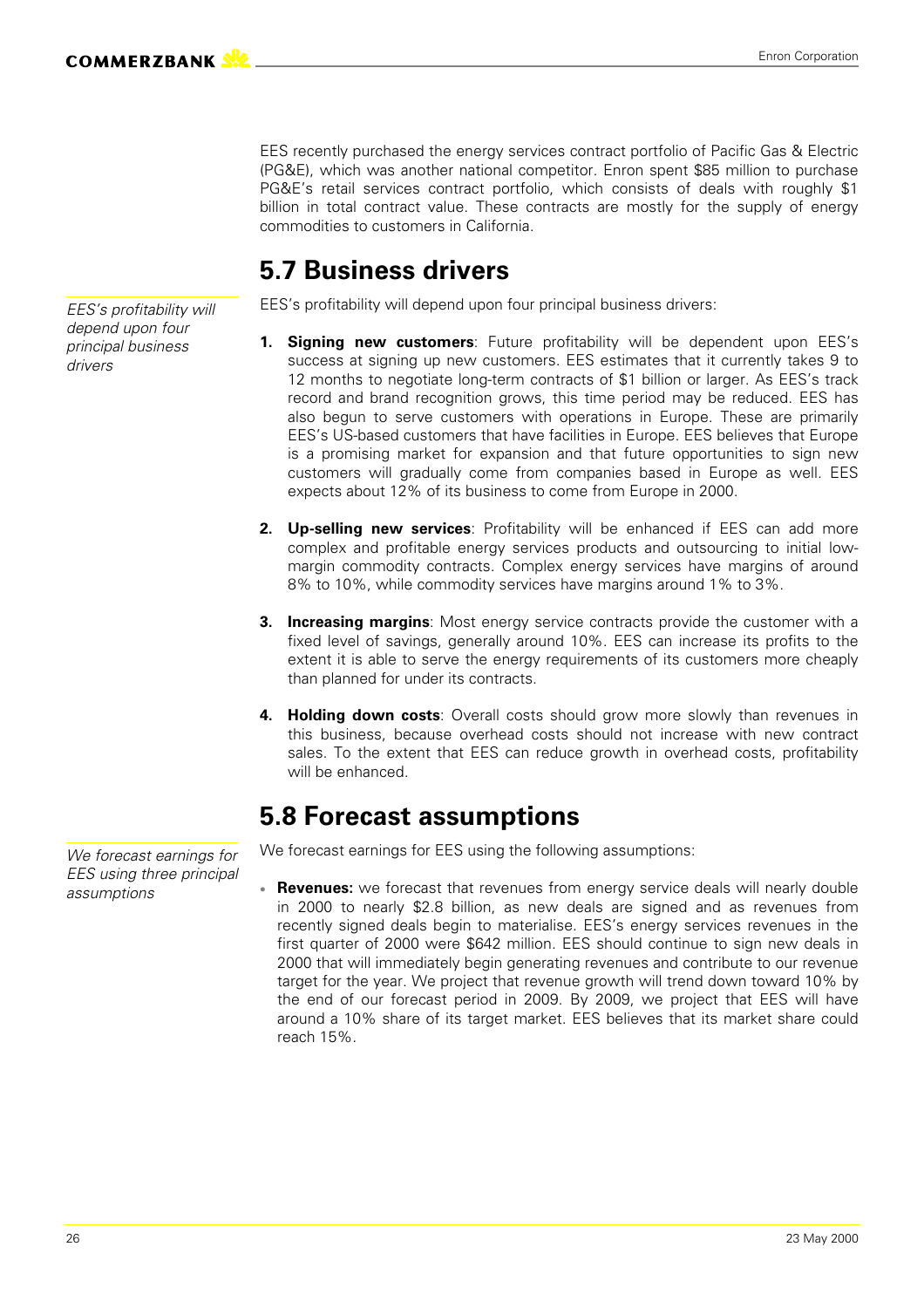- **Gross margins:** we project that gross margins earned on EES's revenues will fall from today's high levels to around 6% by 2009. EES has earned gross margins of 11% to 13% since 1998. These are significantly higher than its estimate of longterm sustainable margins of 4% to 8%. EES has been able to earn higher margins in recent years because competition has been lighter than expected and the level of potential savings at customer facilities has been higher than expected. We believe that EES's current high margins will fall as competition increases.
- **Overhead:** we forecast that overhead costs will grow more slowly than revenues, because EES's energy services network is largely in place. New service contracts generally should not require significant additional overhead expenses. We forecast that overhead expenses including D&A rise to \$240 million in 2000, up 17% from 1999. After 2000, we project that the growth of overhead costs will decrease over time, trending down to the rate of inflation by the end of our forecast period.

## **5.9 Earnings projections**

Based on our forecast assumptions described above, we forecast aggregate earnings for Enron Energy Services. We project that EES will be profitable in 2000 and will grow rapidly through 2004.

#### TABLE 18: **2000-2004 forecast of earnings (\$Millions)**

| <b>EBITDA</b>                | 1999  | 2000E     | 2001E | 2002E | 2003E | 2004E  |
|------------------------------|-------|-----------|-------|-------|-------|--------|
| <b>Revenues</b>              | 1,518 | 2,767     | 4,151 | 6,226 | 8.787 | 11,760 |
| Growth Rate                  |       | 82.3%     | 50.0% | 50.0% | 41.1% | 33.8%  |
| <b>Operating Costs</b>       |       |           |       |       |       |        |
| COGS                         | 1.329 | 2.421     | 3.672 | 5,565 | 7.927 | 10,699 |
| D&A                          | 29    | 35        | 37    | 39    | 41    | 42     |
| Overhead                     | 236   | 240       | 275   | 307   | 336   | 361    |
| <b>Total Operating Costs</b> | 1,594 | 2.696     | 3.984 | 5,911 | 8,303 | 11.102 |
| Growth Rate                  |       | 69.1%     | 47.8% | 48.3% | 40.5% | 33.7%  |
| Other Income                 | 8     | 8         | 8     | 8     | 8     | 8      |
| <b>EBIT</b>                  | (68)  | 79        | 174   | 323   | 492   | 666    |
| <b>EBITDA</b>                | (39)  | 114       | 211   | 362   | 532   | 708    |
| Growth Rate                  |       | $-392.3%$ | 85.3% | 71.4% | 47.0% | 33.0%  |

 *Source: Commerzbank Securities*

### **5.10 Capital expenditure projections**

We forecast capital expenditures based on recurring investment requirements at Enron Energy Services.

#### TABLE 19: **2000-2004 forecast of capital expenditures (\$Millions)**

|                               | 1999 | 2000E | 2001E | 2002E | 2003E | 2004E |
|-------------------------------|------|-------|-------|-------|-------|-------|
| Capital Expenditures          | 64   |       |       |       |       | 55    |
| Course Commonwheal Conviction |      |       |       |       |       |       |

*Source: Commerzbank Securities*

We project that EES will be profitable in 2000 and will grow rapidly through 2004

*We forecast capital expenditures based on recurring investment*

*requirements*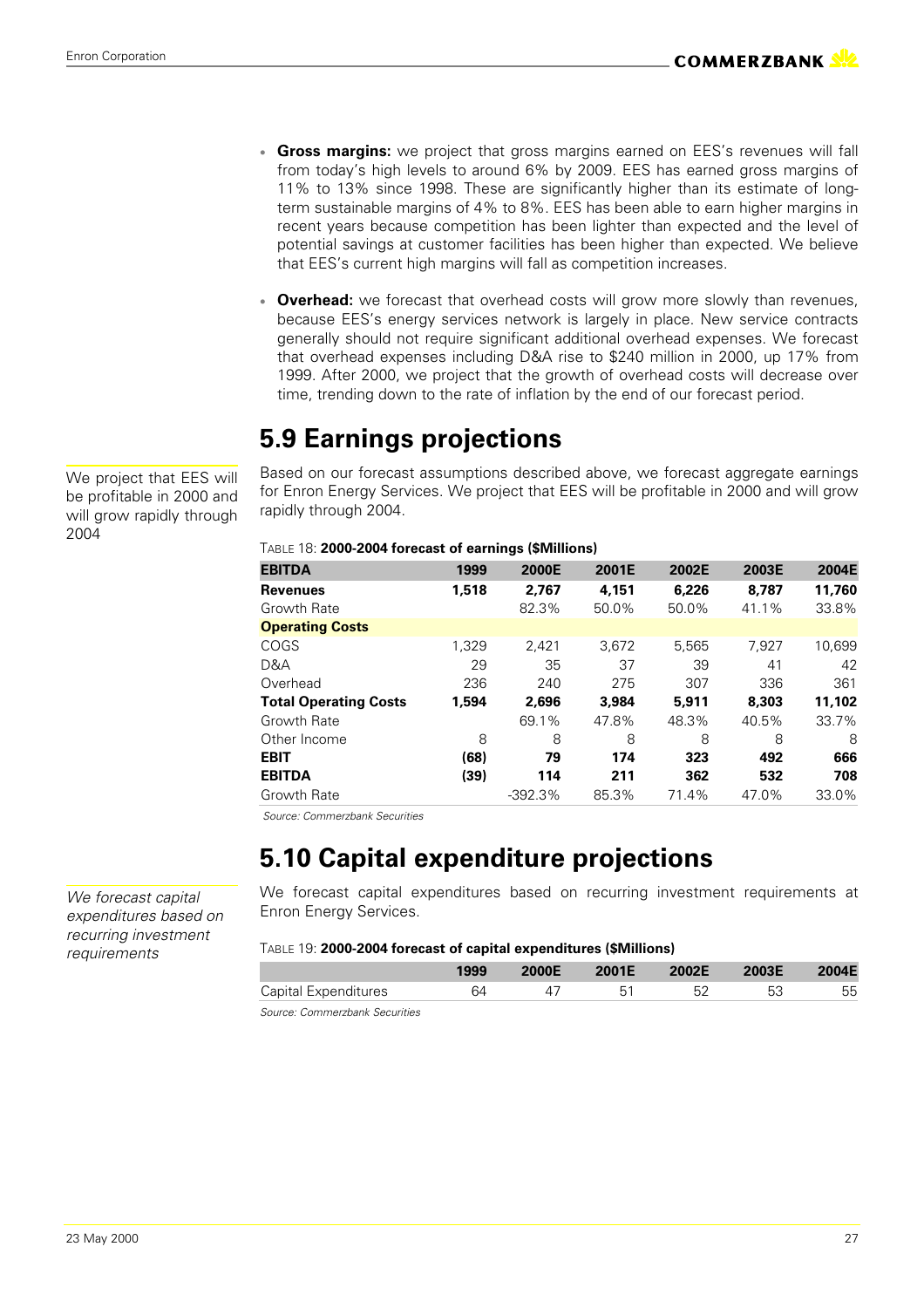# **6. Gas Pipelines**

### **6.1 Overview**

*Enron operates one of the largest natural gas pipeline and storage systems in the US*

Enron operates one of the largest natural gas pipeline and storage systems in the US.

CHART 2: **Enron's existing interstate pipelines**



*Source: Resource Data International*

#### **Interstate Pipelines**

Enron wholly owns two pipelines and has significant ownership interests in two others. Several of these pipelines are currently undergoing expansion projects.

- **Northern Natural Gas (NNG)** is Enron's largest pipeline and transports gas over 16,463 miles and across 10 states from Texas to Minnesota and Michigan.
- **Transwestern** is a 2,487-mile pipeline serving customers in five states from Texas to the California border. Transwestern interconnects with NNG in Texas. Transwestern has bi-directional flow capability, which increases its optionality. Transwestern is currently expanding its capacity into California by 140 MMcf/d.
- **Florida Gas Transmission (FGT)** is a 4,795-mile pipeline serving customers in five states from Texas to Florida. FGT is the only pipeline serving peninsular Florida. Enron owns 50% of the pipeline, while El Paso Energy owns the balance. FGT has added several expansions to add service to additional parts of peninsular Florida. The pipeline is currently completing its Phase IV, 250 MMcf/d expansion, which will be finished by the spring 2001. Phase V and Phase VI are expected to be completed by 2002 and 2003 and will add 400 MMcf/d and 300 MMcf/d respectively.
	- **Northern Border** is a 1,214-mile pipeline serving customers in seven states from Montana to Indiana. The pipeline transports Western Canadian gas to the Chicago area gas market. Enron operates the pipeline and owns an 8% stake. Northern Border is currently building an eastern expansion that will provide access to customers in Indiana.

*Enron's gas pipeline group owns two pipelines and has equity interests in two others*

*The FGT pipeline is the only pipeline serving peninsular Florida*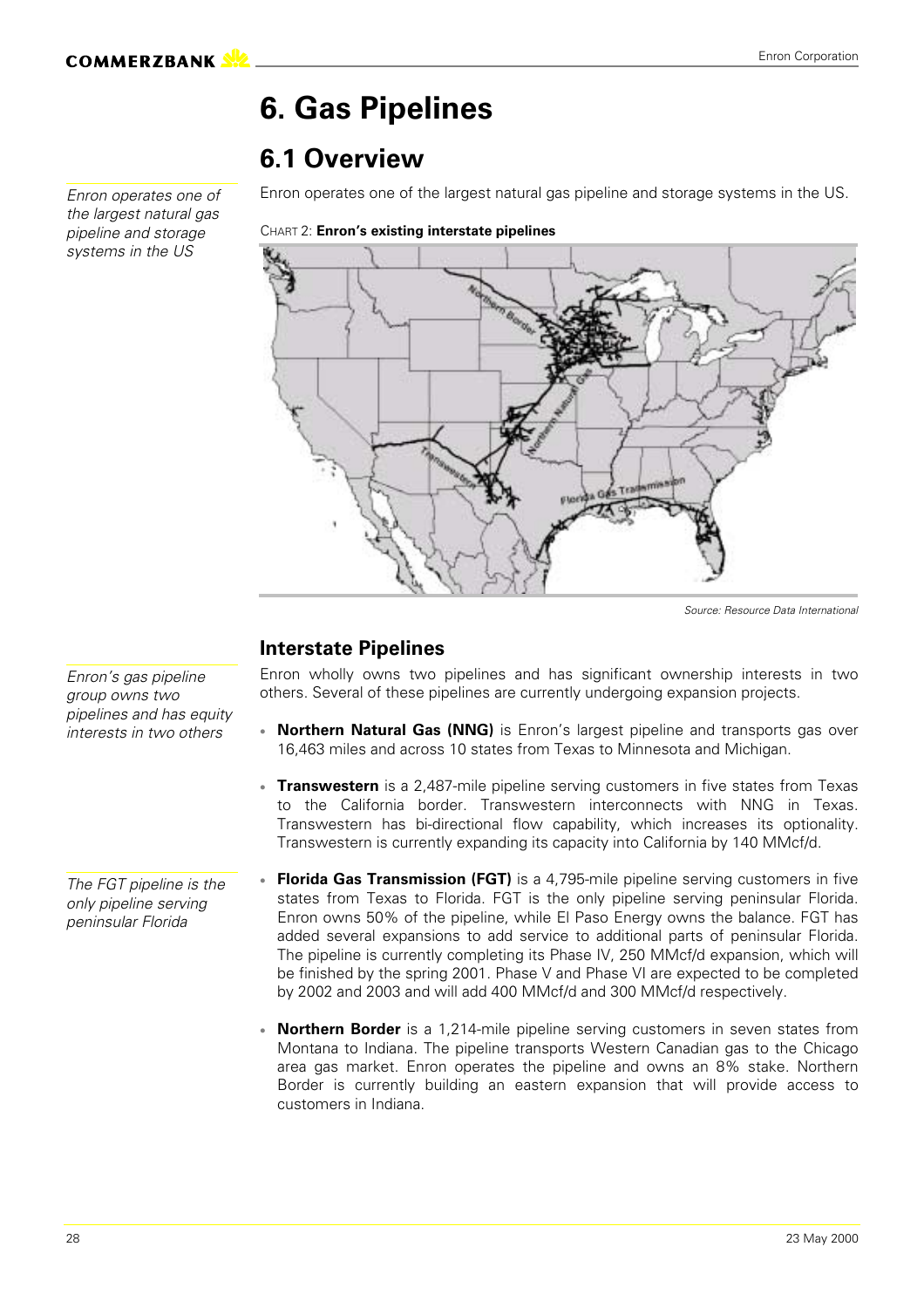Enron Corporation

*The gas pipeline group sells transportation and storage services*

*Enron offers firm and interruptible services to its customers*

*Enron offers gas storage services to its customers*

*Enron's gas pipeline system is the second largest in the US*

### **6.2 Business activities**

Enron's natural gas pipeline group provides two broad services to its customers:

- **Gas transportation service**: Enron sells pipeline capacity and transportation service between specified injection and withdrawal points, or by capacity entitlements along a specified route. The majority of Enron's gas transportation revenues come from fixed reservation charges. Most of Enron's gas transportation customers have long term contracts for gas transportation service.
	- **Firm service**: gives the customer guaranteed rights to use a specified amount of transport capacity. Rates for firm service include a fixed monthly reservation component (including return on equity and taxes) and a variable rate based on the quantity of gas transported.
	- **Interruptible service**: allows a customer to utilise capacity subject to day to day pipeline capacity availability. Rates for interruptible service are generally based on what a firm customer would pay per unit of gas transported at a 100% load factor.
- **Gas storage service**: Enron sells access to underground gas storage space (generally depleted gas production fields). Customers may inject or withdraw gas from storage for load balancing purposes. Enron offers both firm and interruptible storage service.

### **6.3 Customer types**

Enron serves a variety of customers including: local gas distribution companies (LDCs), municipalities, wholesale gas marketers, natural gas producers, interstate pipelines, intrastate pipelines, industrial customers, independent power generators, and other end-users. As states open local gas distribution markets to competition, Enron expects to sell relatively more gas to wholesale gas marketers and less to LDCs.

### **6.4 Competitors**

Enron operates the second largest natural gas pipeline system in the US based on mileage and transports the third highest amount of gas in the US. Approximately 5,800 miles of Enron's total pipeline mileage are from its two intrastate pipelines, the Houston Pipeline and Louisiana Resources. Enron's gas pipeline group operates these two intrastate pipelines, but their earnings are recorded at Enron's wholesale energy business, because these pipelines are not regulated and are used to support Enron's wholesale commodity sales and services operations.

#### TABLE 20: **Statistics for major US gas transportation companies**

| Company           | Pipeline (miles) | <b>Annual Deliveries (Tcf)</b> |
|-------------------|------------------|--------------------------------|
| El Paso Energy    | 44.200           | 6.2                            |
| Enron             | 32,000           | 3.2                            |
| <b>Williams</b>   | 27,000           | 5.4                            |
| Columbia Gas      | 16,700           | 1.2                            |
| Duke Energy Gas   | 11,500           | 1.5                            |
| <b>CMS</b> Energy | 10,400           | 1.6                            |

Source: Commerzbank Securities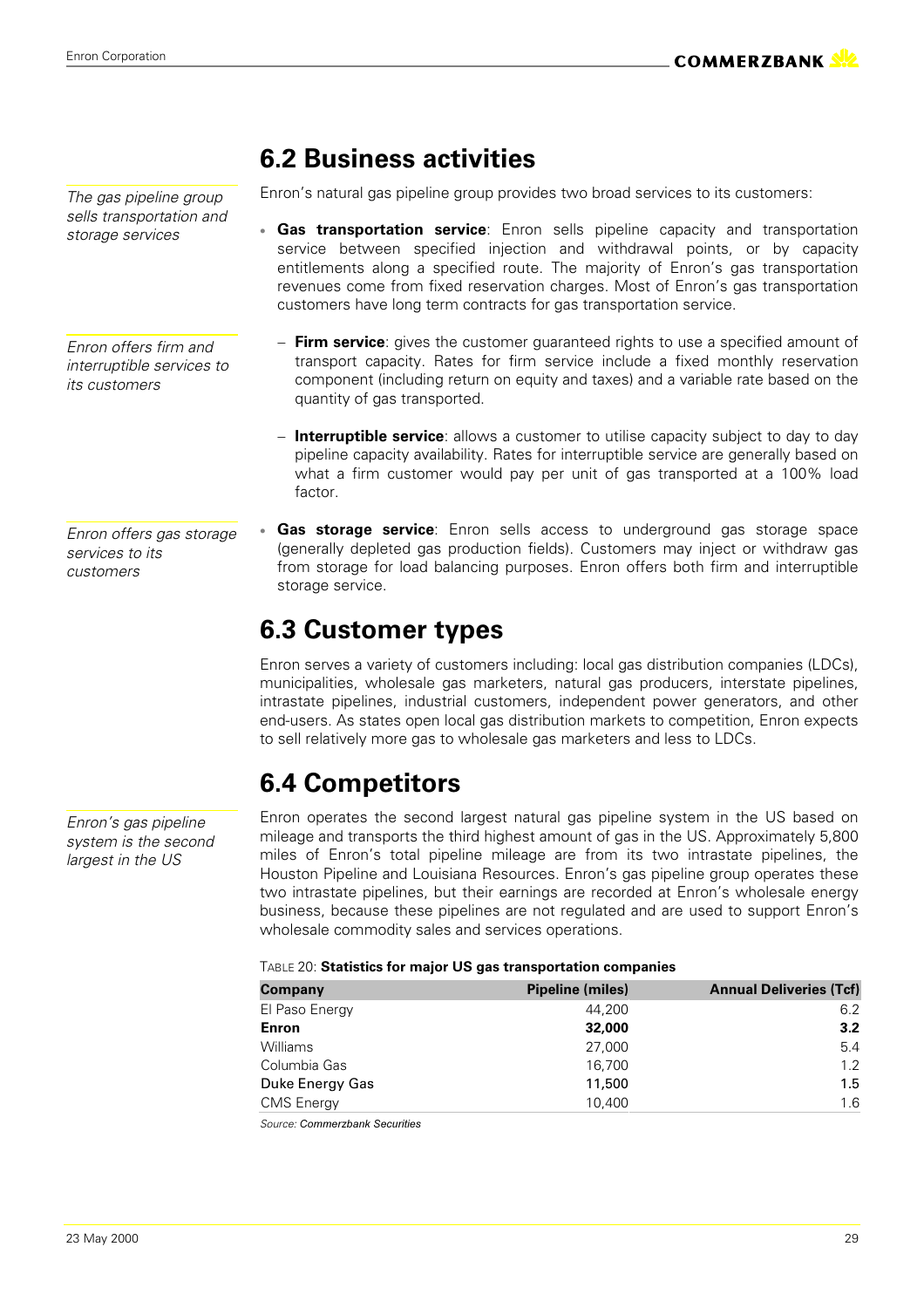*The pipelines have three business drivers: volume growth, regulation, and cost control*

### **6.5 Business Drivers**

Enron's gas pipelines have three principal business drivers: gas volume growth, the regulatory environment, and cost control.

#### **Volume growth**

Enron expects to grow its income primarily through expanding the throughput along its system to serve growing demand. Enron is anticipating strong demand for gas in the US, driven in large part by the construction of gas fired electric generating plants. Peak electric generating demand occurs largely in the summer, which has historically been an off-peak period for gas pipelines. Accordingly, added sales to electric generating customers should help to improve Enron's load factor. Enron expects to satisfy the growth in demand for gas in part by expanding its existing projects.

#### **Regulatory environment**

Interstate pipelines are regulated by the Federal Energy Regulatory Commission (FERC). The FERC allows Enron to recover the costs of operations and earn a return on invested equity in exchange for providing open access gas transportation service under FERC approved tariffs.

- **Allowed returns**: Enron earns returns on equity of approximately 11.5% to 13.9%, which are around the industry average.
- **Stable regulatory situation**: Enron's approved tariff rates and levels of allowed return are stable. Enron has a history of success in working with regulators and customers to develop innovative rate structures that preserve Enron's returns. In response to a large customer turn-back of gas at Transwestern, FERC allowed Enron to share part of the costs of this turn-back with customers, in exchange for contracting rates with customers through 2006. Enron worked with FERC to develop a seasonal rate structure at NNG. The earliest rate case for the pipeline group will be for FGT in 2001. NNG will next have a rate case in 2003 or 2004.

#### **Cost control**

Enron's pipelines provide service under regulated fixed and variable rate tariffs, which are adjusted infrequently through regulatory proceedings and target a level of allowed returns on equity. Enron has an incentive to reduce costs at these pipelines because it is allowed to retain profits from cost savings initiatives between rate cases. Enron has been able to hold its costs below inflation for the past several years.

### **6.6 Forecast assumptions**

We forecast the earnings from Enron's pipelines based on our expectations of growth in sales volumes, our outlook on Enron's regulatory environment, and our projections of Enron's ability to control costs.

*Enron's gas pipelines have allowed returns on equity of 11.5% to 13.9%*

*The pipeline group can keep profits from cost savings between regulatory rate cases*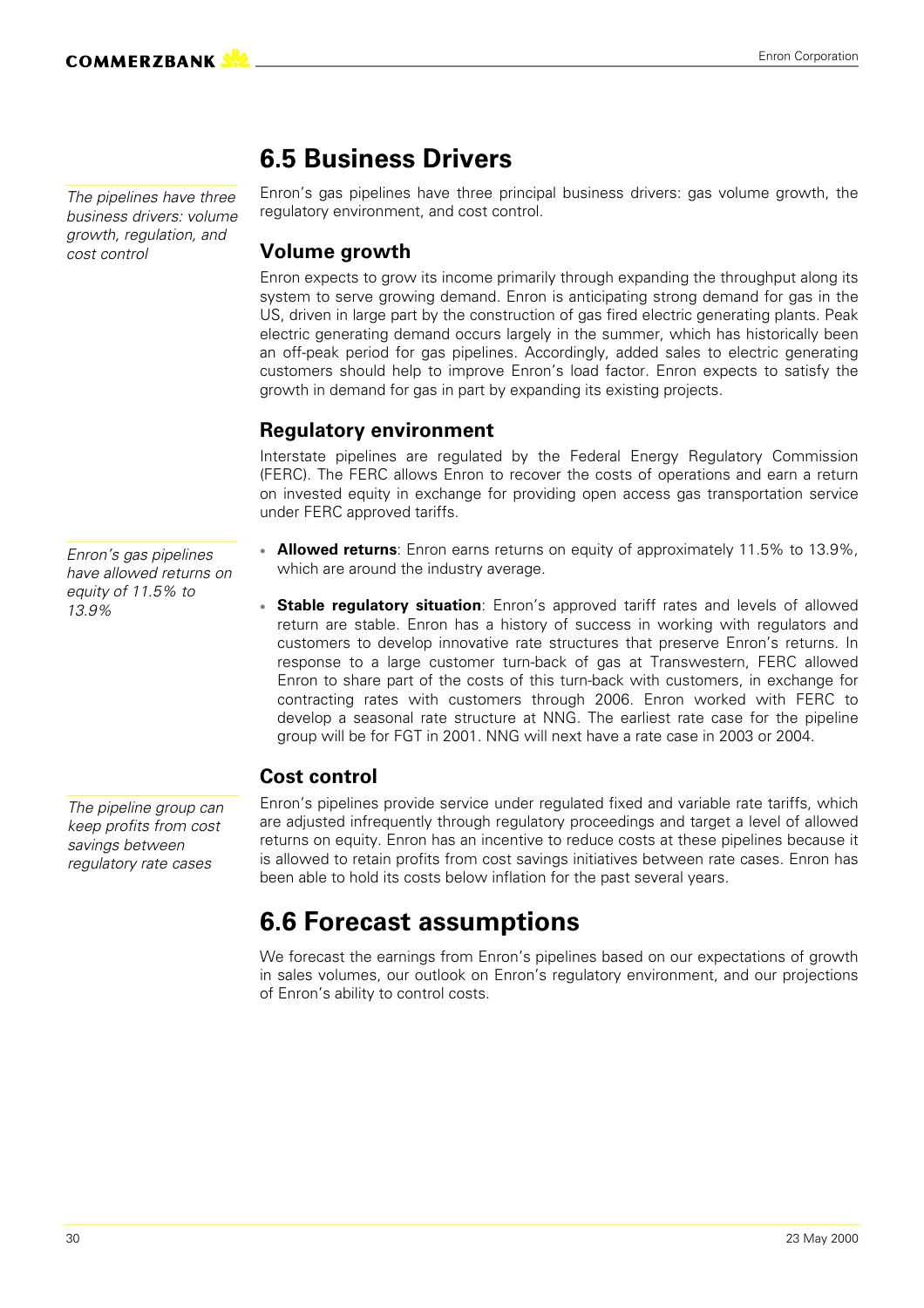**COMMERZBANK NZ** 

*We forecast that underlying sales volumes will grow at 3.6% annually*

*Expansions are being completed at three*

*pipelines*

**Sales volumes**

We estimate that underlying retail sales volumes will grow by 3.6% annually through the end of our forecast period. This is consistent with growth estimates for gas consumption by the American Gas Association. We believe that the growth in gas demand in the Midwest, California, and Florida will be strong going forward, in large part because of the gas-fired electric generating capacity that is being constructed in these regions. Enron will see higher near-term sales volume growth at its pipelines that are in the process of implementing capacity expansions. Expansions are being completed at Transwestern in 2000, Northern Border in 2001, and at Florida Gas Transmission between 2001 and 2003. Customers already contract for the capacity from these expansion projects.

| Throughput (Bbtu/d)  | 1999  | <b>2000E</b> | 2001E  | 2002E  | 2003E  | 2004E  |
|----------------------|-------|--------------|--------|--------|--------|--------|
| Northern Natural Gas | 3.820 | 3.958        | 4.100  | 4.248  | 4.401  | 4.559  |
| Transwestern         | 1.462 | 1.647        | 1.706  | 1.768  | 1.832  | 1.897  |
| Florida Gas          | 1.495 | 1.549        | 1.819  | 2.327  | 2.755  | 2.855  |
| Northern Border      | 2.405 | 2.492        | 3.167  | 3.281  | 3.400  | 3.522  |
| Total                | 9.182 | 9,645        | 10,792 | 11,624 | 12,387 | 12,833 |
| Growth Rate          | 4.3%  | 5.0%         | 11.9%  | 7.7%   | 6.6%   | 3.6%   |

 *Source: Commerzbank Securities*

#### **Regulatory rates**

*We forecast stable future regulated rates at Enron's pipelines*

Enron's regulated tariff rates are stable. We project that average tariff rates will stay flat at Enron's pipelines up until the next rate case at each of the pipelines. Following each pipeline's rate case, we forecast that average rates will continue to stay flat in nominal terms at prior levels. Based on our forecasts, we project that Enron's gas pipelines will earn future rates of return between 11.5% and 13.5%.

#### **O&M costs**

We project that Enron's operation and maintenance costs will fall at 1% per year in real terms. We believe that this is conservative compared to its recent performance and is consistent with industry trends.

### **6.7 Earnings projections**

Based on our revenue and cost expectations outlined above, we forecast overall revenues, costs, and EBITDA for Enron's gas pipeline group. EBITDA should grow modestly for Enron's wholly owned pipelines through 2004. Enron's equity earnings from Northern Border and FGT should grow more rapidly, driven primarily by the significant market expansion projects.

*costs will fall in real terms*

*We project that O&M*

*Equity earnings will grow rapidly due to significant market expansion projects*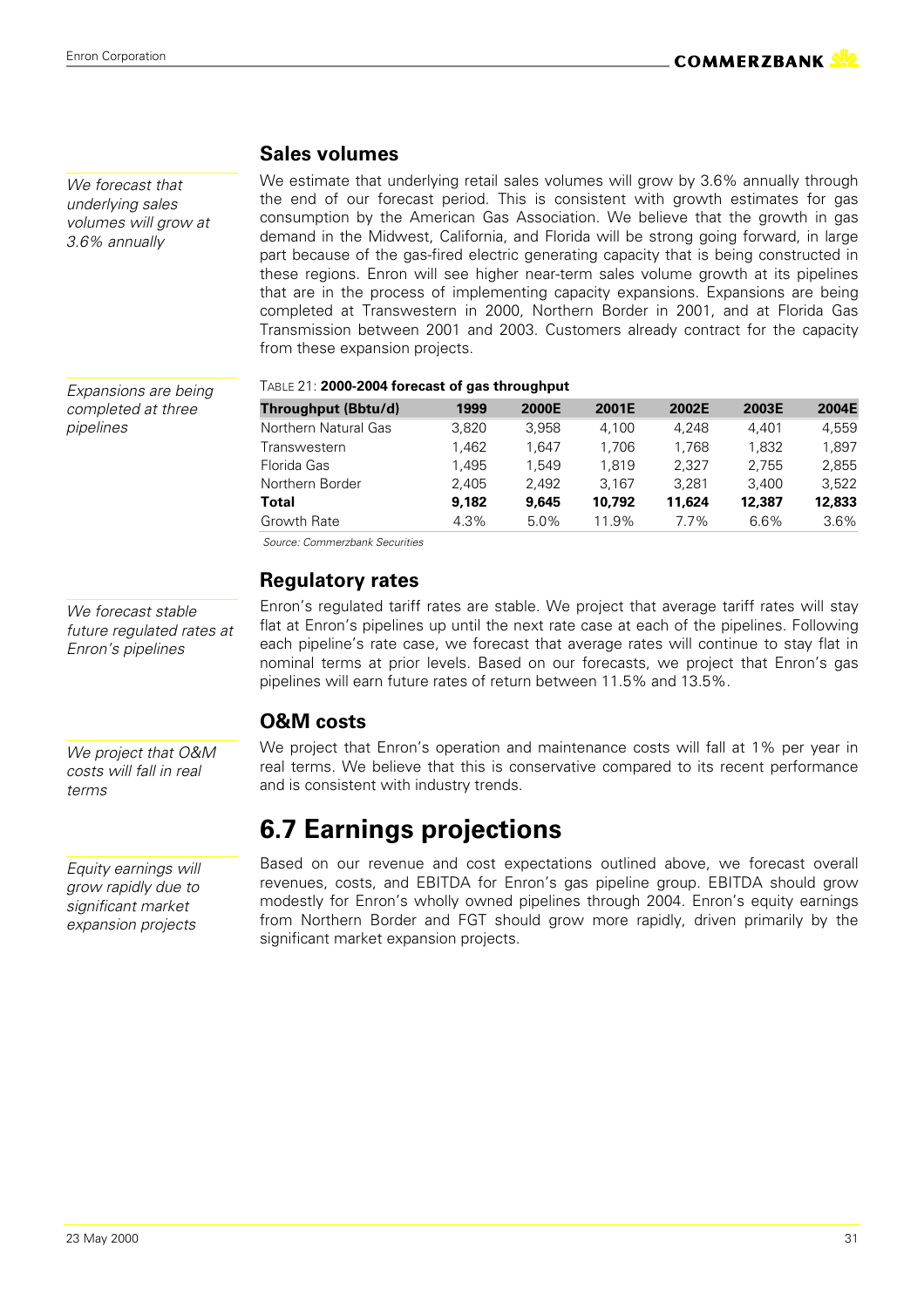|                              | 1999 | 2000E   | 2001E | 2002E   | 2003E | 2004E |
|------------------------------|------|---------|-------|---------|-------|-------|
| <b>Revenues</b>              | 634  | 667     | 689   | 712     | 736   | 761   |
| Growth Rate                  |      | 5.1%    | 3.4%  | $3.4\%$ | 3.4%  | 3.4%  |
| <b>Operating Costs</b>       |      |         |       |         |       |       |
| D&A                          | 66   | 74      | 80    | 87      | 93    | 100   |
| Other O&M                    | 272  | 280     | 290   | 300     | 311   | 322   |
| <b>Total Operating Costs</b> | 338  | 354     | 370   | 387     | 404   | 421   |
| Growth Rate                  |      | 4.8%    | 4.5%  | 4.5%    | 4.4%  | 4.4%  |
| Other Income                 | 46   | 46      | 46    | 46      | 46    | 46    |
| <b>EBIT</b>                  | 342  | 358     | 365   | 372     | 379   | 386   |
| <b>EBITDA</b>                | 408  | 433     | 445   | 458     | 472   | 486   |
| Growth Rate                  |      | 6.0%    | 2.9%  | 2.9%    | 3.0%  | 3.0%  |
| <b>Equity in Earnings</b>    | 38   | 37      | 43    | 54      | 63    | 65    |
| Growth Rate                  |      | $-3.6%$ | 18.7% | 24.4%   | 16.6% | 3.6%  |

#### TABLE 22: **2000-2004 forecast of earnings (\$Millions)**

*Source: Commerzbank Securities*

### **6.8 Capital expenditure projections**

*We forecast capital expenditures for nearterm construction and future maintenance*

We forecast capital expenditures for Enron's gas pipeline group, based on recurring maintenance requirements and near-term construction projects. These figures include capital expenditures for Enron's consolidated pipelines. Enron does not expect that it will need to make any new equity contributions to its equity interest pipelines in order to complete the planned expansions at these pipelines.

#### TABLE 23: **2000-2004 forecast of capital expenditures (\$Millions)**

|                             | 1999 | 2000E | 2001E | 2002E | 2003E | 2004E |
|-----------------------------|------|-------|-------|-------|-------|-------|
| <b>Capital Expenditures</b> | 207  | 150   | 154   | 158   | 162   | 166   |

*Source: Commerzbank Securities*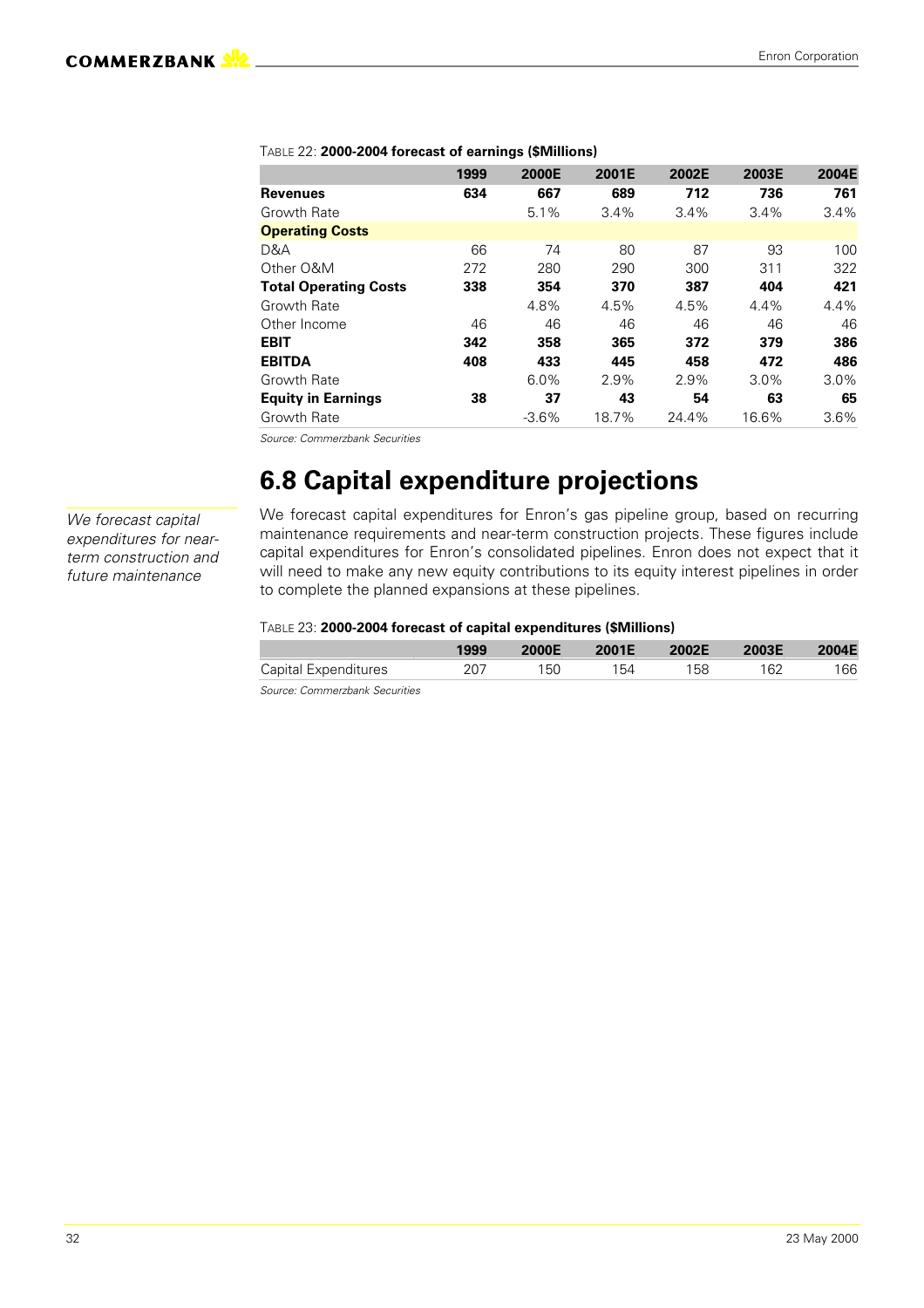*EBS is designed to profit from inefficiencies in the broadband market*

## **7. Enron Broadband Services**

### **7.1 Overview**

Enron Broadband Services (EBS) is Enron's nascent communications business, which is designed to profit from inefficiencies in the existing broadband communications market. EBS is creating a tradable commodity market for bandwidth capacity, is helping customers to manage and optimise their use of broadband networks, and is selling value-added broadband delivery services to customers. Enron is trying to change the way the traditional broadband market operates and has developed EBS's broadband strategy to respond to several important features of the existing broadband industry:

- **Growing demand**: Internet usage has increased dramatically over the past several years. This growth in usage is creating large demand for access to high capacity fiber-optic networks to transmit data. Moreover, sophisticated applications that require high capacity, or high bandwidth, transmission at fast speeds over long distances are growing rapidly. Streaming video and audio applications are examples of the data types that require high bandwidth, broadband networks.
- **Falling prices**: The construction of broadband networks in the US and internationally has proceeded rapidly with the growth in demand for access to broadband capacity. In turn, prices for access to broadband networks have been falling. Many market analysts believe that existing broadband supply significantly exceeds current demand and may continue to exceed demand for some time. EBS believes that prices will keep falling, as communications providers continue to add additional broadband capacity.
- **Inefficient, proprietary networks**: Existing broadband networks consist of proprietary networks operated by multiple competitors. These networks are interconnected, but generally only through bilateral pairing arrangements involving two networks and negotiated contracts. Few pooling points exist, where multiple networks are interconnected and the flow of data is optimised and directed across the most efficient, appropriate network route. The existing networks generally utilise proprietary software and hardware for their operations and manage the flow of data across their networks independently. Owners of proprietary broadband networks include AT&T, Qwest, MCI WorldCom, and Williams Communications.
- **Large potential savings and efficiency gains**: Because the existing networks lack interoperability and do not have efficient interconnections involving multiple networks at common pooling points, current broadband networks are operated inefficiently and lack flexible pricing and contract terms. Customers of one network have limited options for re-routing data traffic across alternative networks in a flexible manner, even when other networks are able to transmit the data more cheaply or more quickly. The market today is dominated by long-term, fixed price contracts for broadband access.

## **7.2 Strategy**

EBS's strategy in the market for high bandwidth has four parts:

 **Establish an initial asset position:** EBS initially focused on building its own broadband network in order to develop an understanding of the broadband market and establish a physical asset position for future market opportunities. EBS has partly developed its network by swapping for capacity along competitors' existing fiber-optic networks. Compared to other broadband network owners, EBS has a relatively small physical network.

*Broadband markets have few interconnections and lack flexible pricing*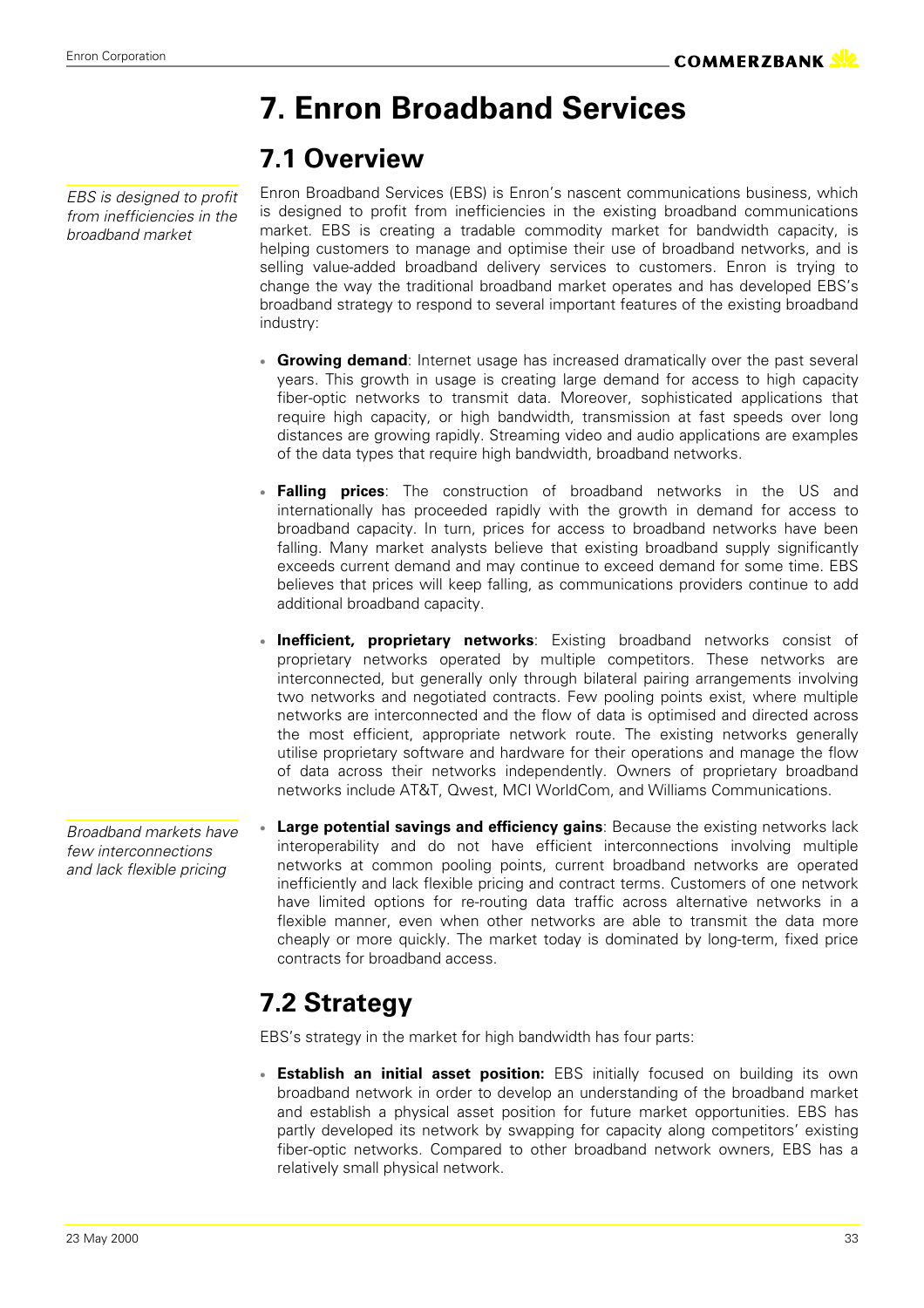*EBS is creating pooling points to interconnect multiple carriers' broadband networks*

*EBS is creating standardized trading contracts for bandwidth capacity*

- **Create interconnections:** EBS is developing pooling points where competing carriers' long-distance fiber-optic networks are interconnected with EBS's network and multiple other networks. These pooling points will enable the transfer of data traffic between numerous networks at one common interconnection and should contribute to flexibility and efficiency in network routing. These pooling points should create new opportunities for trading access to broadband capacity and routing data across optimal network routes. At many of the pooling points that EBS is developing, EBS will play a network management role.
- **Commoditize bandwidth:** EBS is creating standardised, tradable contracts for bandwidth capacity and transport. EBS has already created a standard one-month term contract for broadband transportation from New York to Los Angeles with prespecified quality of service requirements. Additional New York to Los Angeles contracts are available, with prices at a premium or discount to the standard onemonth contract that EBS has created. EBS also plans to develop a standard onemonth contract for transportation between Washington, DC and San Francisco. EBS believes that the commoditization of bandwidth will lead to the development of a liquid market for bandwidth capacity, with transparent market prices.
- **Add complex services:** As liquidity in broadband trading increases, EBS plans to focus its business strategy on creating innovative products and establishing market share in the network management and applications businesses. This is similar to Enron's wholesale and retail energy strategy.

### **7.3 Business activities**

EBS engages in the following primary business activities:

- **Operating its fiber-optic network:** EBS transmits and routes data over the Enron Intelligent Network, which is EBS's long-distance fiber-optic communications network.
- **Creating and administering pooling points:** EBS is developing pooling point interconnections between multiple, competing long-distance fiber-optic networks. EBS helps deploy the technology that will be needed by carriers to interconnect their networks and also acts as a pooling point administrator at proprietary pooling points, which are run by EBS.
- **Providing complex services:** EBS is selling network management and applications services to businesses, including bandwidth intermediation services and content delivery services.
	- **Bandwidth intermediation:** EBS manages the bandwidth needs of national and global corporations. EBS schedules and provides broadband transportation service, ensures quality of service, provides certainty of pricing, and guarantees the availability of required bandwidth capacity. EBS aggregates portfolios of bandwidth customers and optimises its portfolio of bandwidth demand by trading and swapping access to bandwidth supply. Unlike other bandwidth providers, EBS has flexible access to multiple networks, offers real-time pricing, and can provide flexible, short-term contracts to its customers.
- **Content Delivery Services:** EBS provides premium broadband content delivery services primarily to Internet-enabled businesses. These services include streaming broadband services and data management services. Examples of streaming broadband services are high quality streaming video delivery and Internet-based video conferencing. Data management services include video file transfer services, data storage services, and archiving services. Unlike competing

*EBS manages the bandwidth needs of its customers*

*EBS delivers reliable, high-quality data content to customers*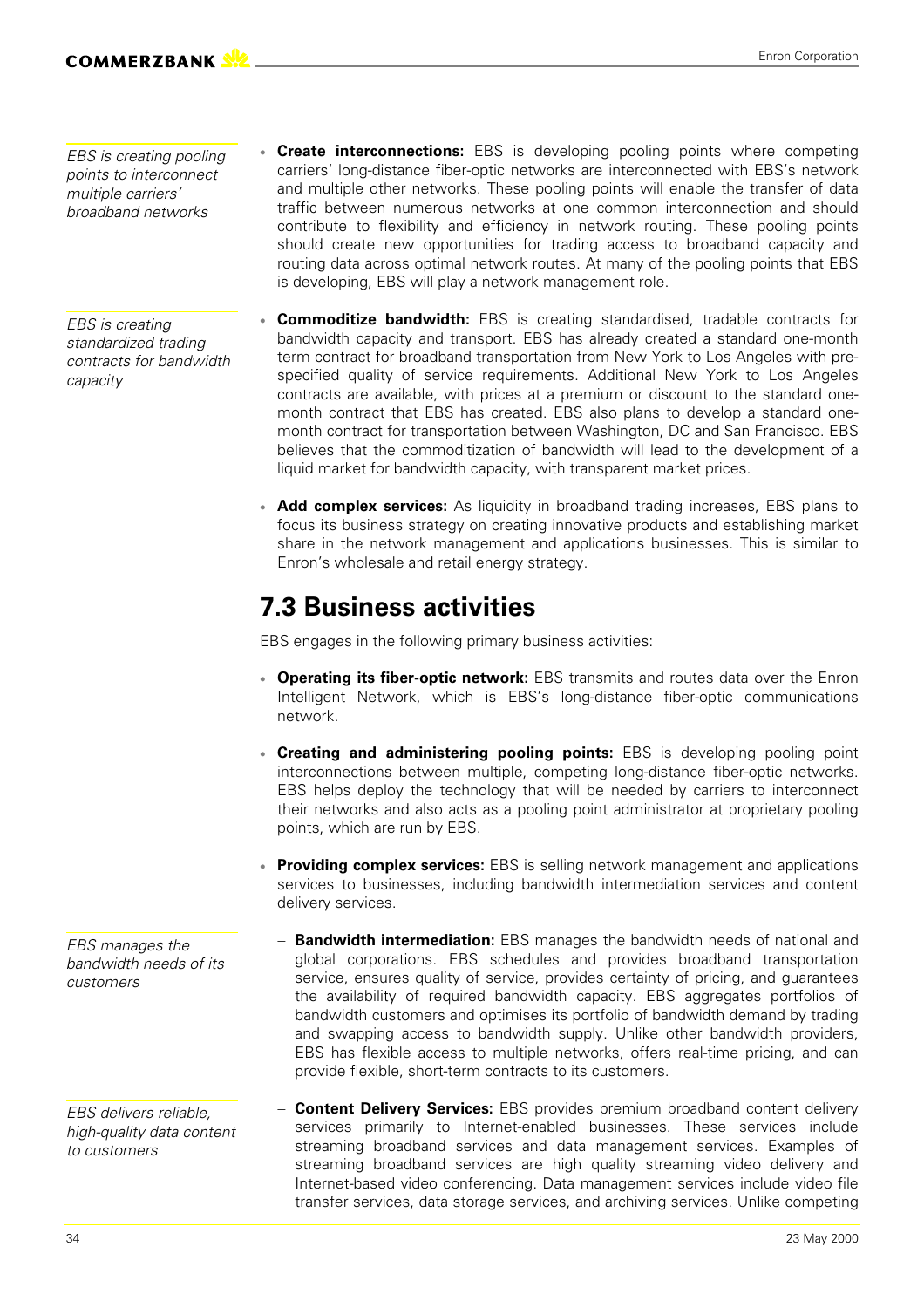content delivery providers, EBS owns the communications network over which it transports its content.

### **7.4 Customer types**

- **Bandwidth Intermediation:** The primary customers are Internet Service Providers, competitive local exchange carriers, regional bell operating companies, and telecommunications resellers. Customers also include traditional businesses with multiple Internet-enabled locations, media companies, electronic commerce firms, and technology companies. These customers pay EBS to secure bandwidth capacity and manage their bandwidth needs.
- **Content Delivery:** is currently targeted at financial services and consulting firms, media and entertainment businesses, electronic commerce companies, and technology companies. These customers pay EBS to provide and guarantee high speed, high quality transportation and delivery of electronic content to end-users.

### **7.5 The Enron Intelligent Network**

Enron calls its communications network the Enron Intelligent Network (EIN). EIN consists of a fiber-optic network and a collection of distributed servers. The network utilises proprietary network management software called InterAgent. EIN has several features embedded in its hardware and software platform that distinguish it from competing broadband networks.

### *Hardware: a long-distance fiber-optic network*

The core component of EIN is a 15,000-mile national fiber-optic telecommunications network, based on pure Internet Protocol (IP) technology. The network is connected with local telecommunications networks at points of presence and with multiple thirdparty long-distance fiber-optic networks at pooling points. The broadband assets of EIN consist of fiber-optic equipment fully-owned by EBS and broadband capacity leased and operated by EBS. EBS does not plan to add significant amounts of new bandwidth capacity to its network.

The second component of EIN's hardware platform is a collection of distributed servers and routing equipment. EBS is installing distributed servers at the edges of its communications network. These servers act as on- and off-ramps to and from EIN from local communications networks and from interconnected fiber-optic networks. They also provide storage for frequently accessed data content that will be delivered to end-users in local markets. This allows EBS to keep premium delivery content as close to its end-users as possible. *The EIN also consists of a collection of distributed servers*

#### TABLE 24: **The reach of the Enron Intelligent Network**

|                                         | 1999   | 2000E  |
|-----------------------------------------|--------|--------|
| <b>Cities Served</b>                    | 15     | 45     |
| Installed Points of Presence (Millions) | 80     | 500    |
| Direct Desktops Accessed (Millions)     | 2.4    | 25.0   |
| Indirect Desktops Accessed (Millions)   | 140    | 215    |
| Fiber Route Miles (Owned)               | 12.325 | 15.000 |
| Servers                                 | 222    | 1.500  |
| Pooling Points                          | 3      | 13     |

*Source: Commerzbank Securities, Enron*

*EBS operates a 15,000 mile fiber-optic network, utilising pure Internet Protocol technology*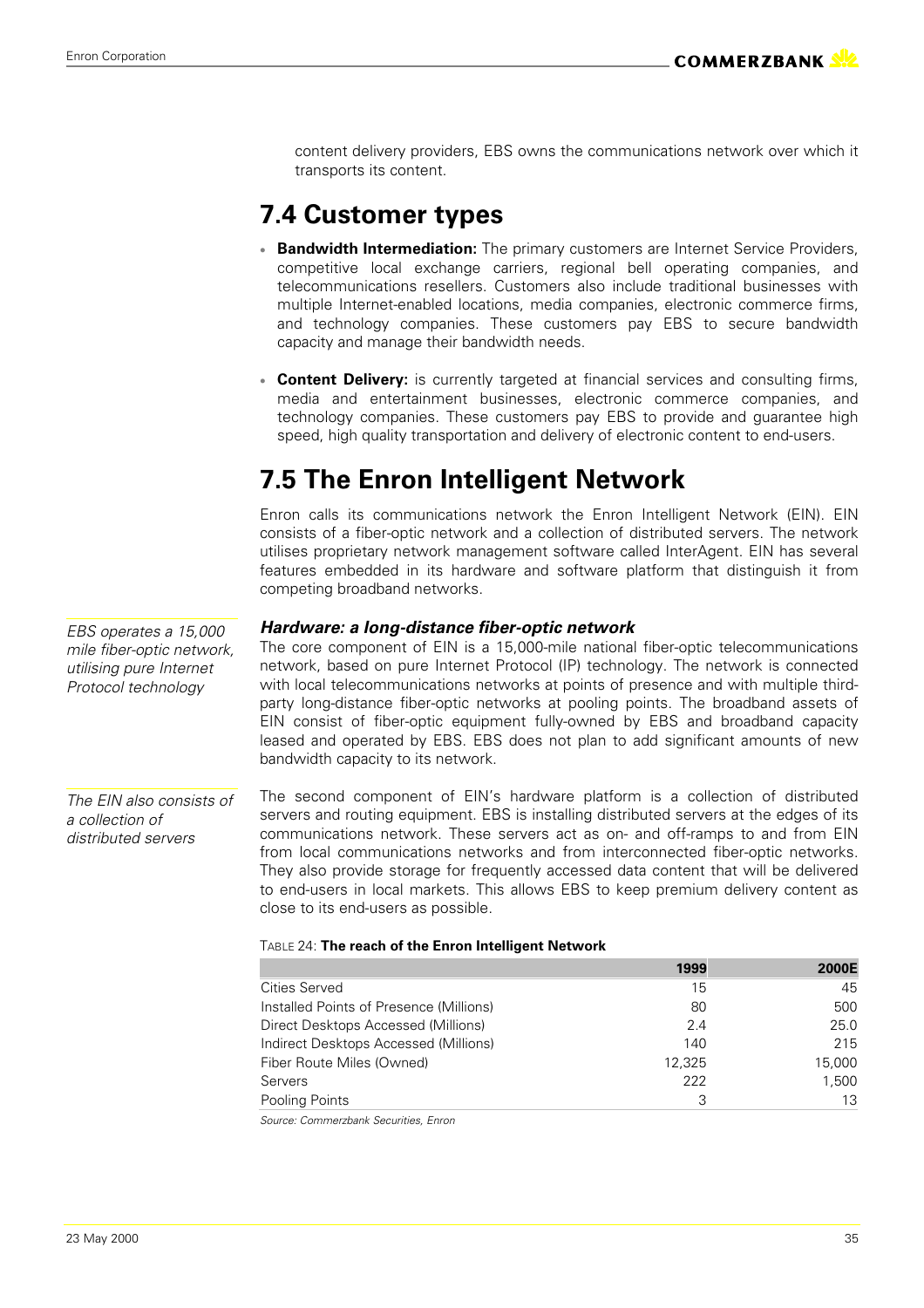*The InterAgent software manages the flow of data across broadband networks*

#### *Software: InterAgent middleware*

The principal component that differentiates EIN from competing fiber-optic networks is a proprietary software platform called InterAgent. InterAgent is a software platform acquired by EBS that finds the most efficient path along the broadband network for data transfer and minimises the number of server connections that are required before the data reaches the end-user. InterAgent manages the flow of data across EBS's own broadband network and is compatible with third-party networks. This compatibility allows EBS to route data efficiently along third-party broadband capacity that is connected to EBS's network at pooling points. InterAgent ensures that the appropriate quality of service will be achieved during data transfer, meters system usage, and allows for usage-based billing.

#### *Differentiating features*

EIN has four primary features that differentiate it from competing broadband networks:

- **Uses multiple networks efficiently:** EIN is connected to multiple broadband networks at common pooling points and is designed to find the optimal path for data transfer along the interconnected networks. The proprietary InterAgent software manages the flow of data across the interconnected networks.
- **Lowest-cost route selection:** Through InterAgent, EIN identifies the cheapest route of delivery that will also meet the quality of service needs of the data being transmitted.
- **Usage-based billing:** InterAgent can fully meter usage of bandwidth capacity by customers on a real-time basis and can provide for usage-based billing. This allows for more complex pricing of broadband usage, which is currently priced by EBS's competitors based primarily upon fixed-price, long-term contracts.
- **Pure IP network:** EIN is a pure IP network, which ensures the highest quality for data delivery. Competing carriers do not always offer pure IP. InterAgent ensures that high priority, high bandwidth data will transfer along a purely IP-based network architecture and will avoid low-quality legacy networks.

#### *Distribution partners*

EBS's distribution partners allow EBS to co-locate its servers in local markets and establish interconnections with the distribution partners' last-mile distribution networks. These partners include ISPs, regional bell operating companies (RBOCs), and other competitive telecommunications companies, such as:

- **ISPs:** cerbernet (UK), EasyStreet Online Services, Epoch, FirstWorld, GST, HarvardNet, InterNap, NetRail, NorthPoint Communications, OrcoNet, PDQ.net, RMI.NET, Verio, VillageNet, X-Stream.
- **RBOCs:** BellSouth, GTE, US West.
- **Other telecommunications companies:** Electric Lightwave, Level 3, RCN.

#### **How the network works**

*EIN transports data between content providers and end-users* A customer in New York might demand high bandwidth content, such as a streaming video application, from a content provider in Los Angeles. EIN manages the transportation of this data from the content provider in Los Angeles to the end-user in New York:

*Distribution partners allow Enron to co-locate servers and interconnect with local networks*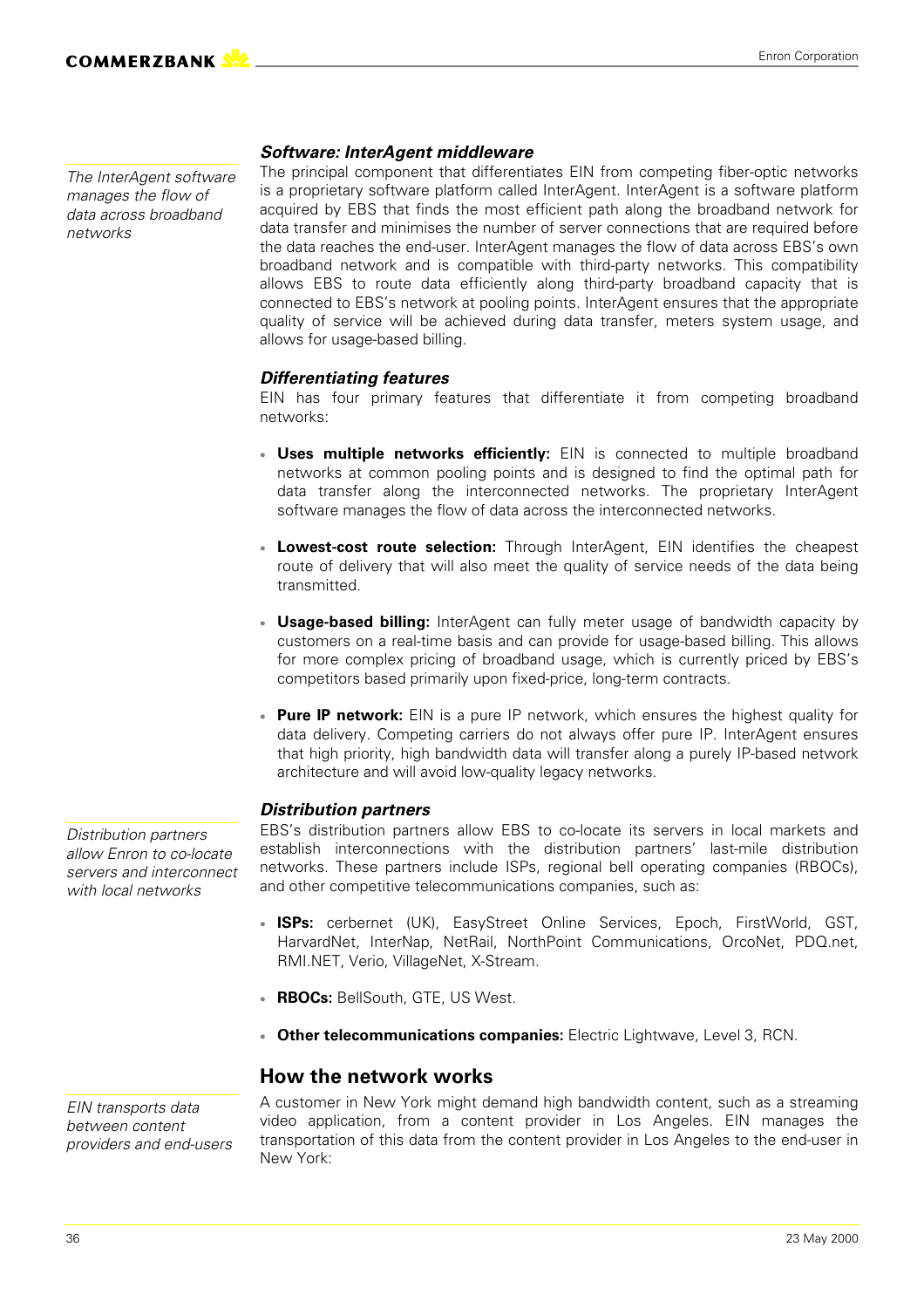- **Content providers** create electronic content, such as the streaming video application produced in Los Angeles. Content providers include traditional businesses, financial services firms, electronic commerce businesses, and media companies. The content is initially delivered over a short distance to an Internet Service Provider.
- **Internet Service Providers (ISPs)** receive data from content providers and inject this data into the long-distance communications network at points of presence. EBS has partnerships with a number of ISPs that utilise EIN for the transmission of data between local markets.
- **Points of presence (PoPs)** are locations, usually within large cities, where data is transferred from long-distance broadband networks to local distribution networks. ISPs place data onto the long-distance network and take data off of the longdistance network at PoPs.
- **Distributed servers** are located at PoPs and at ISPs and are the physical on- and off-ramps between long-distance broadband networks and local communications networks. Distributed servers, which are at the edges of the broadband network, also provide storage for frequently accessed data content, improving the speed of delivery of data by keeping data close to end-users.
- **Pooling points** are locations where the long-distance fiber-optic networks of multiple, competing broadband owners are interconnected at a central switching point. A pooling point allows data to be switched from one carrier's broadband network to one of several other networks, making it possible for long-distance data transmission to occur over multiple communications backbones. EBS is leading the development of new pooling points, which will be both public and proprietary. EIN will switch data from its own network to competing networks and later back to its own network at pooling points, if this will allow for more efficient, low cost delivery of data.
- **End-user** receives data produced by content providers, which is generally delivered by an ISP. The ISP takes the data off of the long-distance broadband network, from a PoP, and transports it over the last-mile to the end-user via the local communications network. If the ISP has a partnership with a content provider who co-locates distributed servers with the ISP, the ISP will occasionally take stored data right off of a distributed server, for delivery to the end-user.

### **7.6 Competitors**

### **Bandwidth intermediation**

As a market for standardised broadband services is developed EBS expects to face competition in broadband intermediation. The Williams Companies, Dynegy, and El Paso Energy have all announced their interest in developing bandwidth trading and intermediation businesses. Of these competitors, only Williams, through its Williams Communications subsidiary, has a national broadband network to support its nascent bandwidth trading business.

Other potential competitors are today's fiber-optic network owners, including Level 3, MCI Worldcom, Qwest, AT&T, and Touch America. EBS will compete to some degree with these firms as a basic owner of a fiber-optic network. However, at the present time, these competitors primarily offer fixed-price, long-term contracts for bandwidth capacity on their own networks. Their networks typically do not have the level of routing intelligence that EIN's InterAgent software provides. These competing carriers

*EBS is creating pooling points to switch data across multiple networks*

*EBS's competitors should include Williams, Dynegy, and El Paso Energy*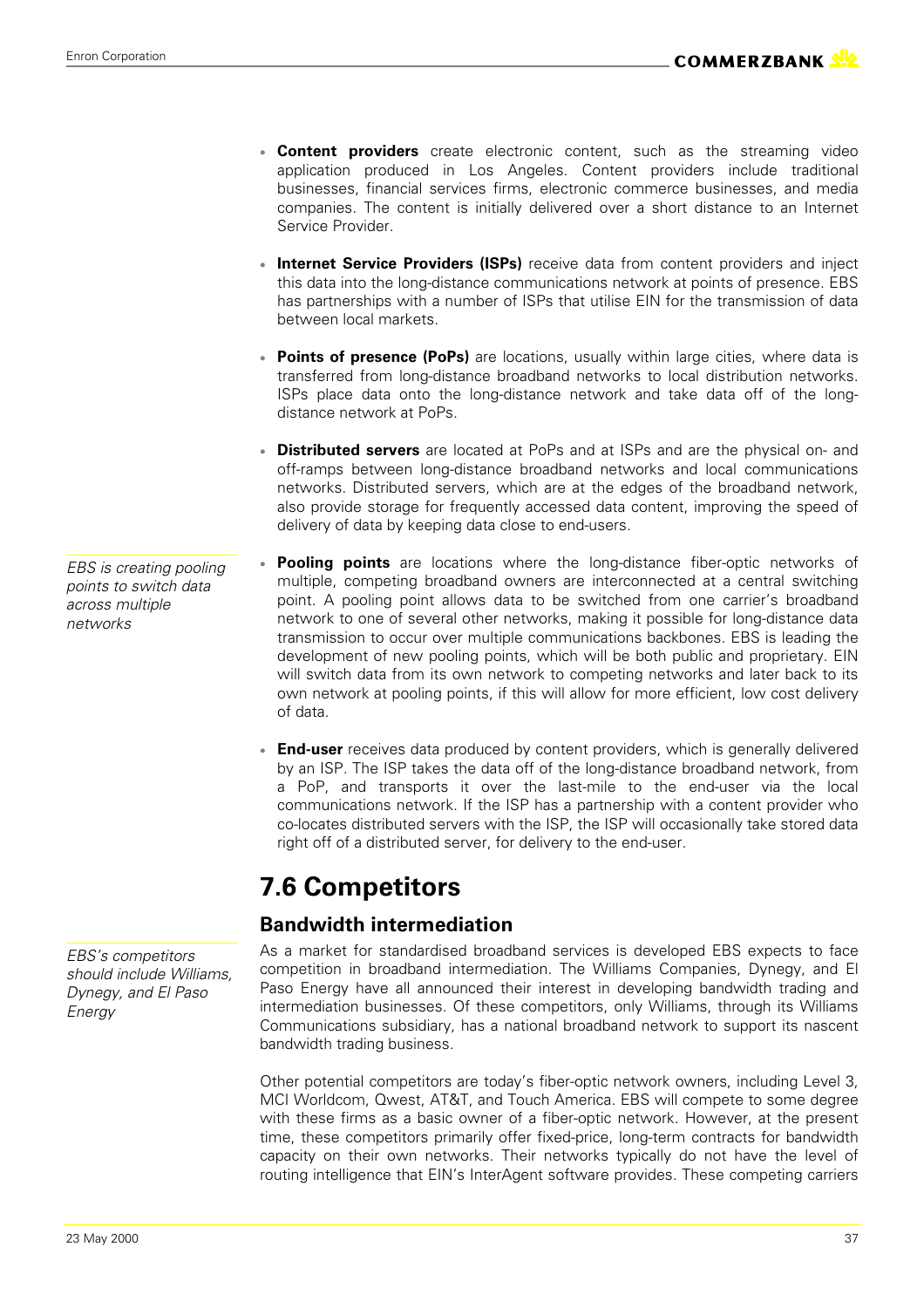*EBS believes it has an advantage over its content services competitors*

*EBS developed a*

*Los Angeles*

*standardized contract for bandwidth capacity between New York and*

also generally do not have in-house trading and risk management groups that can manage their bandwidth supply and demand portfolios and their customers' needs.

### **Content delivery services**

Akamai, CacheFlow, and Digital Island are examples of competitors that offer route selection and content delivery services. Unlike EBS, these companies do not own their own fiber-optic networks and do not offer a full package of bandwidth management and content delivery services. Additionally, these companies are not active participants in the developing market for interconnected, tradable bandwidth capacity, nor do they have much experience with commodity trading and risk management. EBS believes that it will have a competitive advantage over these competitors as a result of its trading and risk management experience.

### **7.7 EBS growth targets**

EBS has developed a standard contract for bandwidth capacity, called a DS-3 month, which consists of bandwidth capacity for one month along the New York to Los Angeles city route at 44.7 megabits per second. Alternative trading contracts have been developed, which are priced off of the DS-3 month standard. These include a one month T-1 contract for transportation at 1.6 megabits per second, as well as six month and one year variations of the DS-3 and T-1 contracts. EBS plans to develop a second standardised contract, which will be a contract for bandwidth capacity between Washington, DC and San Francisco. EBS plans to have delivered on the equivalent of 5,000 one month DS-3 contracts by the end of 2000, with the number growing to 1,740,000 by the end of 2004.

EBS is gauging its success in the content delivery services business by the value of content delivery services contracts that are signed each year. By the end of 2000, EBS plans to have contracts signed with a total value of \$160 million. This is expected to increase to \$5.39 billion in value under contract by 2004.

#### TABLE 25: **Target size of broadband intermediation and content services businesses**

|                                  | 2000E | <b>2001E</b> | 2002E   | <b>2003E</b> | 2004E     |
|----------------------------------|-------|--------------|---------|--------------|-----------|
| DS-3 Months Delivered            | 5.000 | 41.000       | 170.000 | 640.000      | 1.740.000 |
| <b>Content Services Contract</b> | 160   | 920          | 1.940   | 3.720        | 5.390     |
| Value (\$Millions)               |       |              |         |              |           |

*Source: Commerzbank Securities, Enron*

### **7.8 Business drivers**

### *Bandwidth intermediation*

There are three primary drivers of EBS's bandwidth intermediation business:

- **Size of the market:** The market for bandwidth intermediation services is in the early stages of development. In order for EBS's bandwidth intermediation business to be successful, there must be a significant increase in the share of the bandwidth transportation market that is intermediated and the velocity of bandwidth intermediation transactions.
- **Market share:** Success in this market will also depend on EBS establishing and maintaining market share for intermediated volumes, which will be necessary to cover the fixed costs of doing business as well as to generate profits.

*Bandwidith intermediation is in the early stages of development*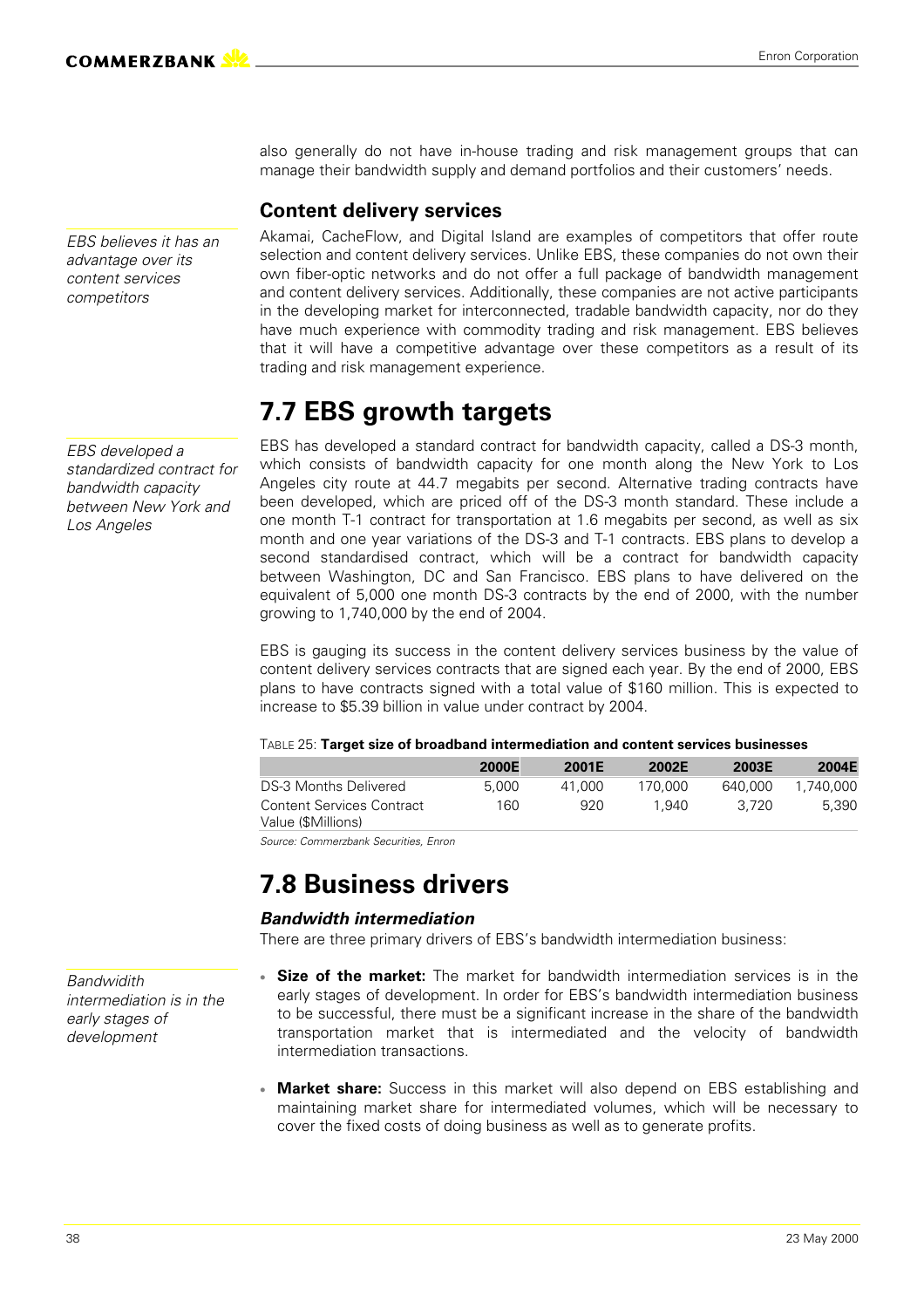#### *Bandwidth*

*intermediation will likely be a low margin, volume driven business*

#### *Usage time for premium content is expected to grow rapidly*

*Prices for content delivery services are expected to drop 80% over the next 8 years*

 **Margins:** Bandwidth intermediation is expected to have low margins. Maintaining margins is critical and will be determined partly by the ability to develop new intermediation products and to provide complex packages of intermediation services.

### *Content services*

There are four primary drivers for EBS's content delivery services business:

- **Size of the market:** The market for premium content delivery services is a new market that has emerged with the growth of the larger Internet services market and the growth in demand for high bandwidth media applications. Currently, Internet users spend minimal time utilising premium delivery content, but usage time is expected to grow quickly. Success of EBS's content delivery business will depend highly on the growth of this new market.
- **Pricing:** Prices should decrease over time as competition for content delivery services increases. The rate at which prices decrease and the magnitude of their decrease will affect Enron's profitability. Enron is currently paid 3.5 to 5 cents per megabyte to provide content delivery services, but expects that average prices will fall to 2.9 cents by the end of 2000 and will decrease by more than 80% over the next 8 years.
- **Market share:** The market for Internet services is highly competitive and continues to attract new entrants. Enron's ability to establish and maintain market share in the market for premium content delivery services will be an important driver of success.
- **Margins:** The margins earned in the premium content delivery services business are currently much higher than in the bandwidth intermediation business, as the content delivery services business function is more value-added. Enron's ability to maintain high margins, while prices are decreasing and competition is increasing will be crucial to profitability.

### **7.9 Forecast assumptions**

### **Bandwidth intermediation**

 **Size of the market:** We project that the market for bandwidth intermediation in the US will grow from \$1 billion in potential revenues in 2000 to \$68 billion in potential revenues in 2004. We forecast that this growth will be driven in part by growth in the bandwidth transportation market, as well as by an increase in the share of the market that is intermediated and the number of intermediation transactions. By 2004 we forecast that the same bandwidth capacity will change hands 2.4 times, generating revenues for intermediaries each time, although with small margins. This transaction velocity is fairly small compared to a velocity of 2.5 in Enron's existing electricity trading business and 4.0 in Enron's existing gas trading business.

#### TABLE 26: **Size of the US bandwidth intermediation market**

|                                            | <b>2000E</b> | 2001F   | 2002E | 2003E | 2004E  |
|--------------------------------------------|--------------|---------|-------|-------|--------|
| US Bandwidth Transport Market (\$Billions) | 30           | 38      | 50    | 68    | 95     |
| Share Intermediated                        | 2%           | 8%      | 15%   | 25%   | $30\%$ |
| Transaction Velocity (Ratio)               | 1.0          | 12      | 1.5   | 1.9   | 2.4    |
| Intermediation Market (\$Billions)         |              | Δ       | 12    | 33    | 68     |
| Growth of Market                           |              | $300\%$ | 200%  | 175%  | 106%   |

*Source: Commerzbank Securities, Enron*

We project that there will also be international opportunities for bandwidth intermediation. The global telecommunications market is currently three times the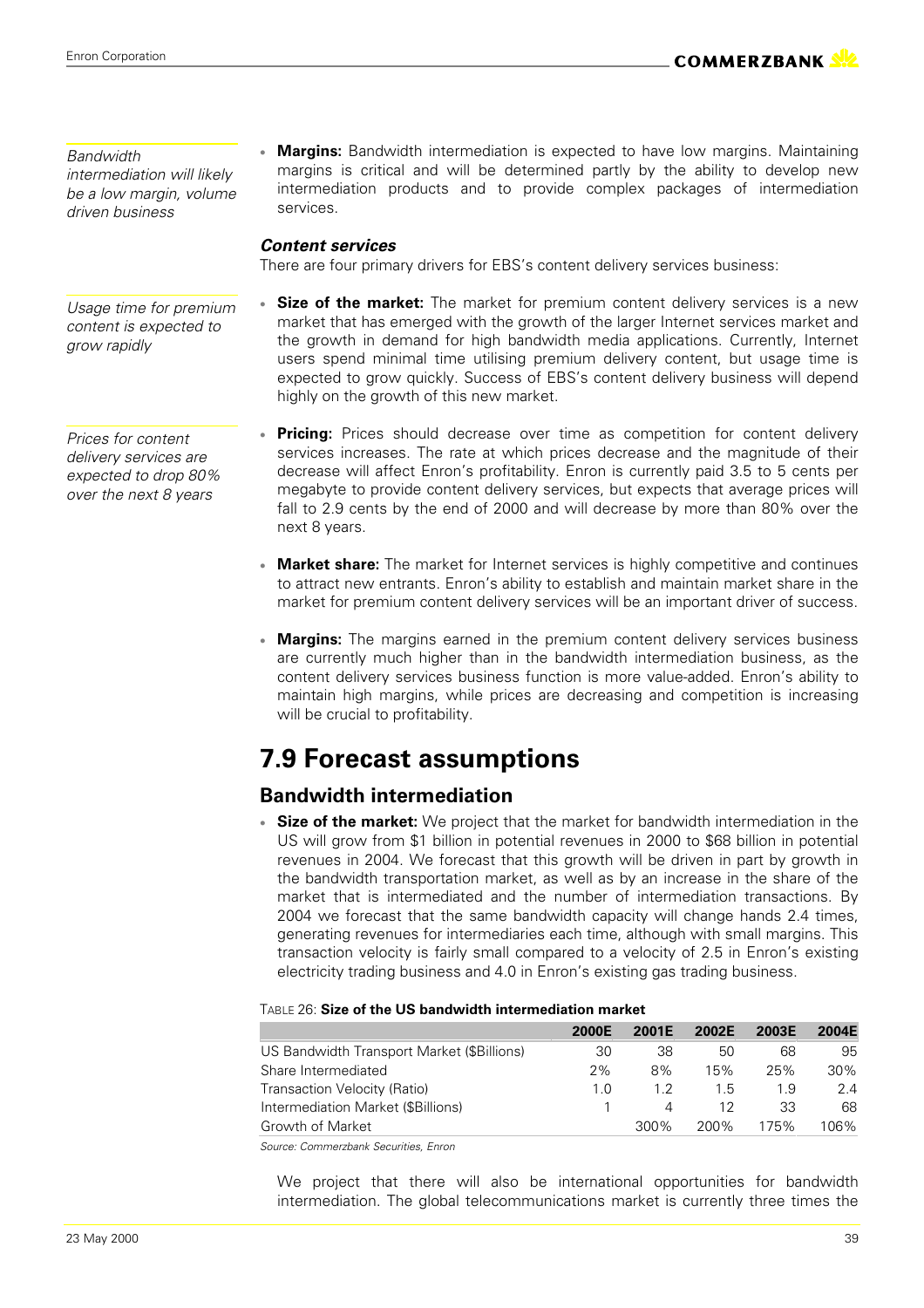*We project that Enron will establish a 20% market share in the intermediaton market*

size of the US market. EBS believes that the opportunity for bandwidth intermediation internationally will be two times as large as in the US by 2004. We forecast that EBS's international income from bandwidth intermediation will equal domestic income from bandwidth intermediation by 2004.

- **Market share:** Enron currently has a 20% market share in electricity and gas trading in the US. We forecast that EBS will establish a 20% initial market share in US bandwidth intermediation and will maintain this market share over time. In the early years we believe that this is a conservative estimate, as EBS is creating the US market for bandwidth intermediation and should have a first-mover advantage. We believe that EBS will be successful at maintaining market share over time. We forecast that EBS will capture a share of the international market for bandwidth intermediation as well, with a 10% market share by 2004.
- **Margins:** EBS is currently generating high operating margins in the range of 8% in its nascent bandwidth intermediation activities. We forecast that margins will decrease 50% by 2004, as competition in the bandwidth intermediation business increases. The resulting 4% margins by 2004 are consistent with margins at Enron's existing gas and electricity trading businesses, where margins are in the range of 4.5% to 5%. *Intermediation margins will fall to 4% by 2004*

#### TABLE 27: **Operating margins for EBS's bandwidth intermediation business**

|                         | 2000E | 2001E      | 2002E | 2003E      | 2004E |
|-------------------------|-------|------------|-------|------------|-------|
| Operating Income Margin | 8%    | 5%         | 5%    | 4%         | 4%    |
| Growth                  |       | $-37.50\%$ | 0.00% | $-20.00\%$ | 0.00% |

*Source: Commerzbank Securities, Enron*

### **Content delivery services**

 **Size of the market:** We project that the US market for premium content delivery services will grow from \$1 billion in potential revenues in 2000 to \$57 billion in potential revenues in 2008. We forecast that this growth will be driven by increases in the size of the US broadband Internet market, more time spent on-line viewing premium delivery content, and higher access speeds.

#### TABLE 28: **Size of the US Internet services market**

|                                          | <b>2000E</b> | 2001E | 2002E | <b>2003E</b> | 2004E |
|------------------------------------------|--------------|-------|-------|--------------|-------|
| US Internet Services Market (\$Billions) | 35           | 45    | 60    |              |       |
| Growth                                   |              | 29%   | 33%   | 45%          | 34%   |

*Source: Commerzbank Securities, Enron*

#### TABLE 29: **Size of the US premium broadband delivery services market**

|                                        | 2000F | 2001F | 2002F | 2003F | <b>2004E</b> | 2008F |
|----------------------------------------|-------|-------|-------|-------|--------------|-------|
| US Broadband Internet Users (Millions) | 31    | 44    | 58    | 70    | 83           | 122   |
| Premium Delivery (Minutes/day)         | 0.75  | З     | 8     | 15    | 30           | 65    |
| Average Access Speed (Kbps)            | 350   | 400   | 440   | 470   | 490          | 670   |
| Service Charge (Cents/Megabyte)        | 2.9   | 21    | 1.6   | 1.2   | 0.9          | 0.5   |
| Delivery Services Market (\$Billions)  |       |       |       | 13    | 24           | 57    |
| Growth of Market                       |       | 100%  | 250%  | 86%   | 85%          | 38%   |

*Source: Commerzbank Securities, Enron*

The international market for content delivery services should eventually be larger than in the US. Currently, there are three times as many broadband Internet users globally as in the US and there are expected to be five times as many by 2004. EBS believes that international opportunities for premium delivery services should be twice the size of the US market by 2008. We forecast that international income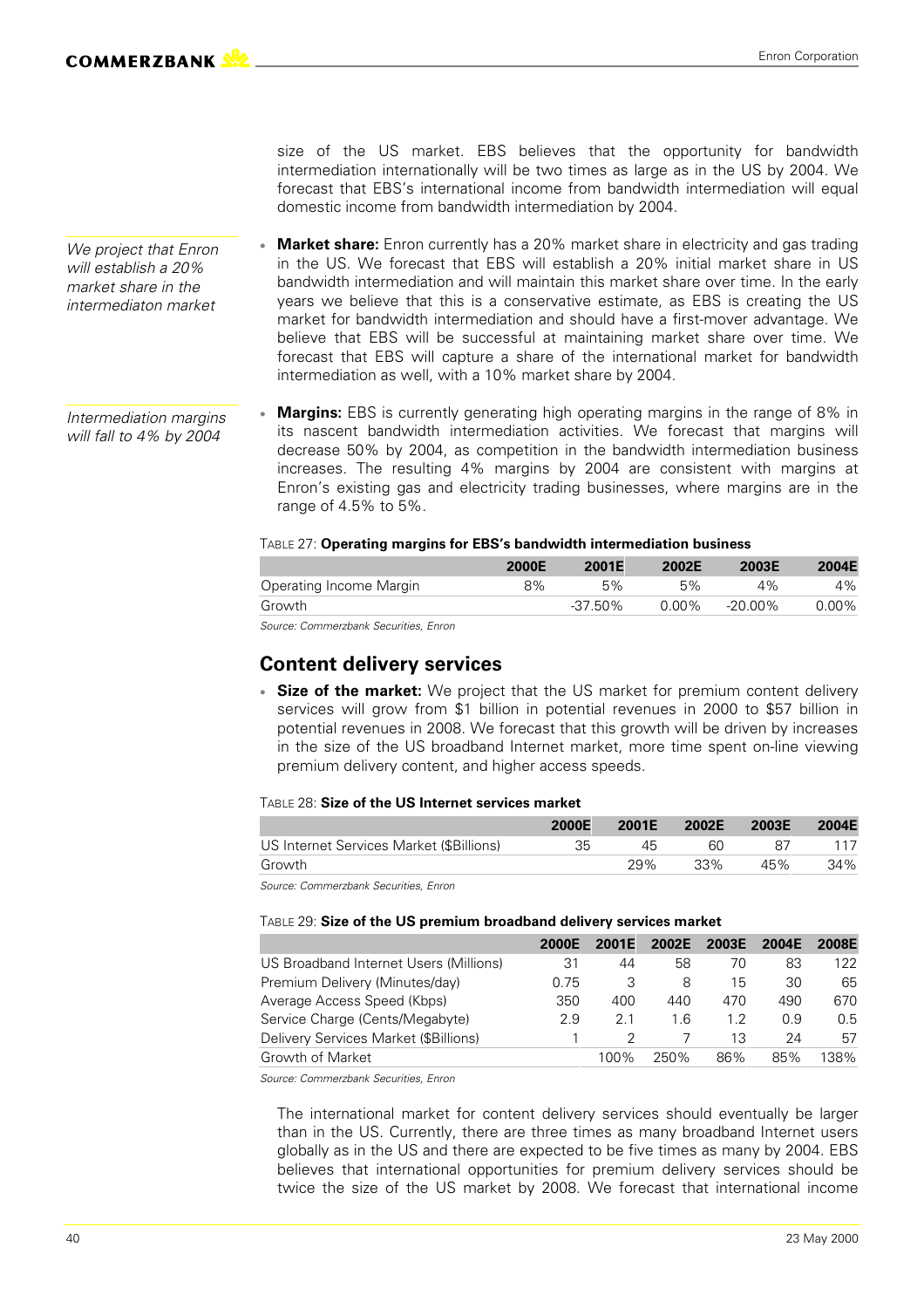from content delivery services will equal US income from content delivery services by 2008.

- **Pricing:** We forecast that prices will decline by more than 80% over the next eight years, from an average of 2.9 cents/megabyte for premium content delivery in 2000 to .5 cents/megabyte by 2008. This will be driven by competition and technology improvements.
- **Market share:** EBS has first-mover advantage in developing the market for premium content delivery services. Unlike other content delivery competitors, Enron has a pure IP fiber-optic network combined with intelligent networking technology to support its delivery services. EIN utilising InterAgent software gives EBS a competitive advantage relative to competitors who cannot guarantee the same quality of service and who must route data over existing, lower quality Internet networks. We forecast that EBS will initially establish a 10 percent market share in the premium content delivery services market in the US, which it will maintain over time.

#### TABLE 30: **EBS's US market share and revenues from premium content delivery services**

|                                          | 2000E |     | 2001E 2002E 2003E 2004E 2008E |         |      |     |
|------------------------------------------|-------|-----|-------------------------------|---------|------|-----|
| US Delivery Services Market (\$Billions) |       |     | 1 2 7 13                      |         | - 24 | 57  |
| Market Share                             | 10%   | 10% |                               | 10% 10% | 10%  | 10% |
| Enron's Revenues (\$Billions)            | (1) 1 | O 2 | 0.7                           | 13      | 24   | 5.7 |
|                                          |       |     |                               |         |      |     |

*Source: Commerzbank Securities, Enron*

In the international market for content delivery services, we project that EBS will establish a 5% market share by 2008.

 **Margins:** We forecast that EBS will maintain a 30% operating income margin over time. We expect EBS to continue to identify and offer innovative premium delivery service packages for its customers that will offset declines in product pricing.

*We project that EBS will establish a 10% market share in the content delivery services market*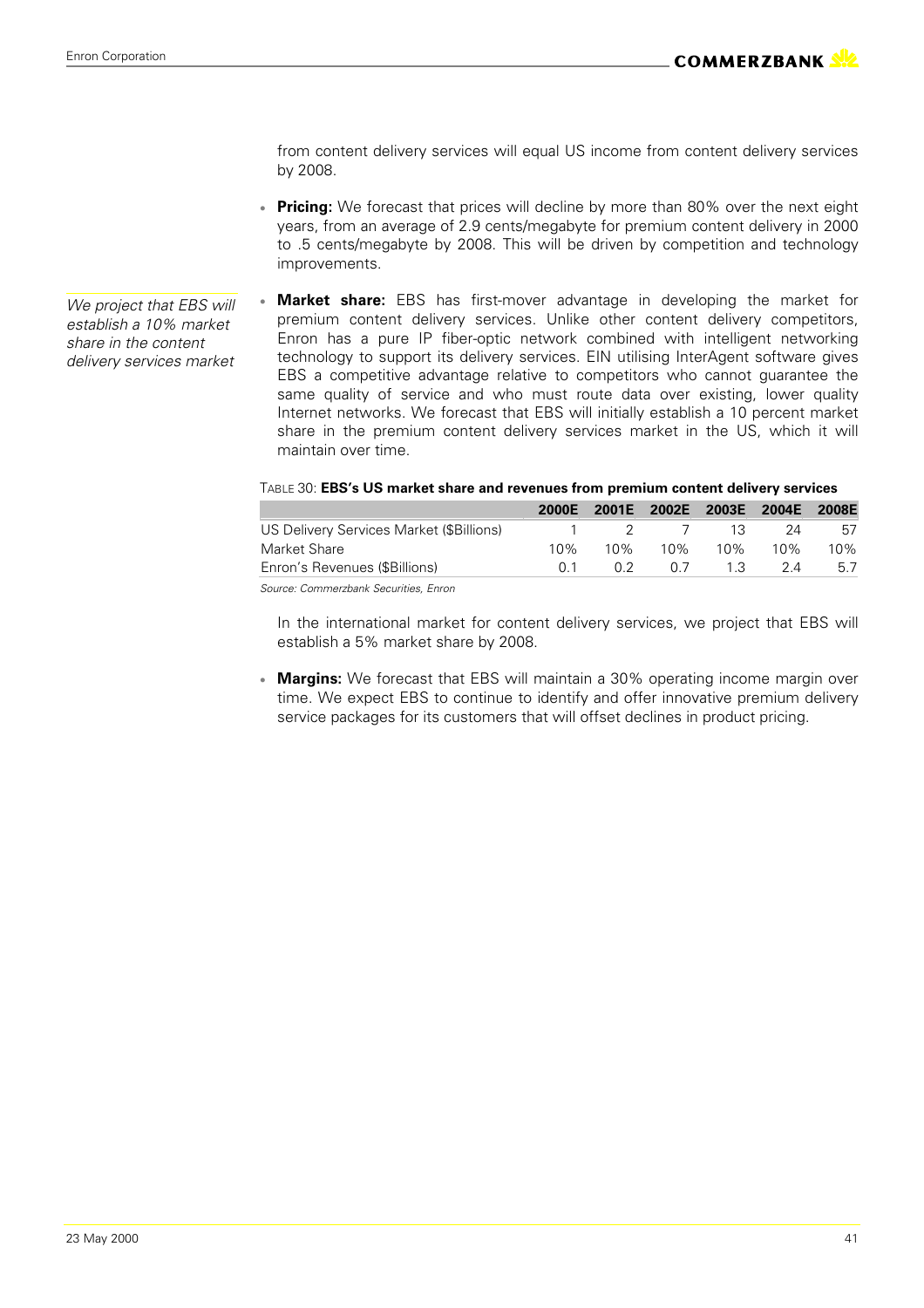*We forecast that EBS will lose money in 2000 and 2001, but will profit thereafter*

### **7.10 Earnings projections**

Based on the assumptions outlined above, we forecast earnings from Enron Broadband Services. We project that EBS will turn profitable by 2002 on an EBIT basis and will grow quickly in the years thereafter.

#### TABLE 31: **2000-2004 forecast of earnings (\$Millions)**

| <b>EBITDA</b>                | 2000E | 2001E      | 2002E    | 2003E  | 2004E  |
|------------------------------|-------|------------|----------|--------|--------|
| <b>Revenues</b>              | 245   | 1,310      | 4,598    | 14,675 | 30,907 |
| Growth Rate                  |       | 433.8%     | 250.9%   | 219.2% | 110.6% |
| <b>Operating Costs</b>       |       |            |          |        |        |
| COGS + SG&A                  | 302   | 1.308      | 4.280    | 13.784 | 28,945 |
| D&A                          | 4     | 62         | 292      | 392    | 492    |
| <b>Total Operating Costs</b> | 306   | 1.370      | 4.572    | 14.176 | 29,437 |
| Growth Rate                  |       | 348.4%     | 233.7%   | 210.0% | 107.7% |
| <b>EBIT</b>                  | (60)  | (60)       | 26       | 499    | 1.470  |
| <b>EBITDA</b>                | (56)  | 2          | 318      | 891    | 1.962  |
| Growth Rate                  |       | $-104.0\%$ | 13944.0% | 180.6% | 120.1% |

 *Source: Commerzbank Securities*

### **7.11 Capital expenditures**

*Capital expenditures will be required for additional route miles and distributed servers*

We forecast capital expenditures required for the construction of additional fiber-optic route miles along the Enron Intelligent Network in 2000 and 2001, as well as for the installation of additional distributed servers and pooling points.

#### TABLE 32: **2000-2004 forecast of capital expenditures (\$Millions)**

|                      | <b>'000E</b> | 2001E | 2002E | 2003E |     |
|----------------------|--------------|-------|-------|-------|-----|
| Capital Expenditures | 650          | 500   | 500   | 500   | 500 |

*Source: Commerzbank Securities*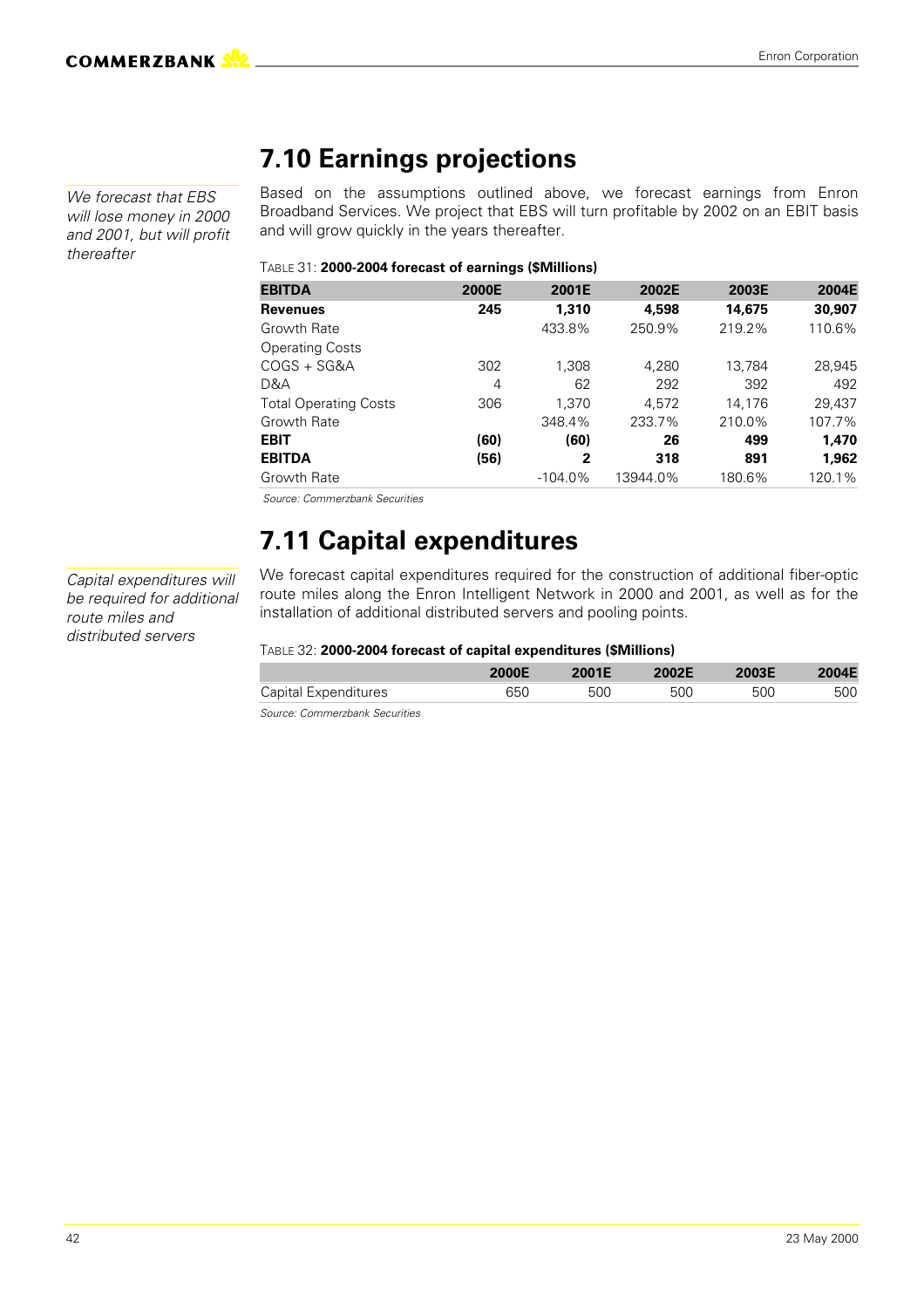# **8. Other businesses**

Enron has significant investments in two additional businesses: Azurix and Portland General Electric (PGE).

### **8.1 Azurix**

*Azurix is a water company formed by Enron in 1998 and partially spun-off in June 1999*

*Enron acquired PGE in July 1997, but is now closing on the sale of the business*

*A significant amount of value has been extracted by Enron from PGE*

*Sierra Pacific Resources is buying PGE for \$2 billion in cash plus debt*

Enron owns a 34% interest in Azurix, a publicly traded water distribution and wastewater services company that Enron formed in January 1998 and partially spunoff in June 1999. Enron entered the water business in 1998 to participate in global privatisations of water distribution companies and wastewater services companies.

In October 1998, Enron purchased Wessex Water Ltd., a water company based in southwestern England, for \$2.4 billion. In addition to the Wessex purchase, Azurix has purchased water-related businesses in Mexico, Argentina, and Brazil, as well as water properties in California. Azurix also manages water-related businesses in nine US states and five Canadian provinces. At the end of 1999, Azurix owned concessions serving 8.3 million water customers and 7.6 million wastewater customers worldwide. Azurix has expressed an interest in developing a market for water trading in the US, particularly the western US, and in other world markets.

Enron decided to offer Azurix's shares to the public in June 1999 and to decrease its overall ownership stake, citing that Azurix's business was non-core and did not fit in well with its energy network businesses or its desire to concentrate on a less assetintensive business strategy. Currently Azurix trades approximately 64% below its IPO price of \$19 per share.

### **8.2 Portland General Electric**

Enron is currently in the process of selling Portland General Electric (PGE), an integrated US electric utility serving Portland, Oregon and the surrounding region in the Pacific Northwest. Enron acquired PGE in July 1997. Enron purchased PGE in order to obtain greater expertise and credibility in US electricity markets.

PGE was particularly attractive to Enron, because PGE had a talented staff of wholesale power marketers. PGE was short on generating capacity and relied upon its power marketers to purchase power and supply a portion of its retail customers' power needs. Enron viewed PGE's power marketing team as a significant component of value, particularly in light of Enron's desire to grow its power marketing presence in the West.

PGE has provided Enron with a substantial amount of information about Western US power markets. In addition, the initial assets owned by the current Enron Broadband Services business, as well as the current head of EBS, came from PGE. In 1999, Enron announced that it planned to sell PGE. Enron made this decision in part because the state of Oregon would not allow Enron to split PGE's generation business from PGE's transmission and distribution business, nor would the state support faster moves toward deregulation. Having extracted a significant amount of knowledge and human capital from PGE, Enron decided to sell PGE so that it could re-deploy its investment in PGE into its higher growth, competitive businesses.

Sierra Pacific Resources reached an agreement with Enron in November 1999 to buy PGE for \$2 billion in cash, plus the assumption of \$1 billion in debt. The sale price almost exactly matches the price paid by Enron in 1997, despite Enron's retention of a significant portion of PGE's former telecommunications business and former wholesale marketing staff. The sale is expected to close at the end of the third quarter or beginning of the fourth quarter in 2000.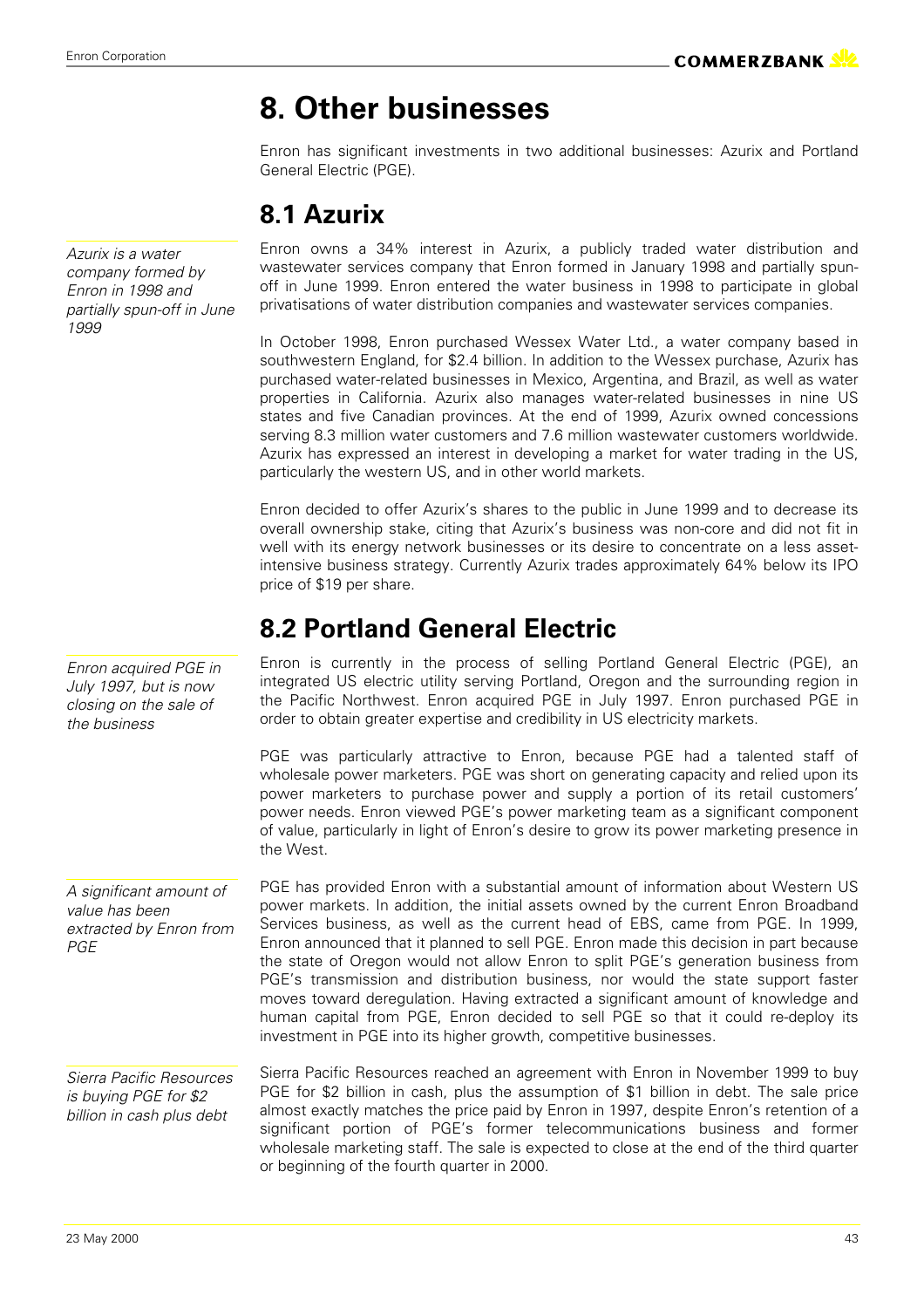### **8.3 Business activities**

After the PGE sale closes, Enron's non-core business activities will be limited to those associated with Azurix's water business:

- **Water distribution**: Azurix's water businesses provide drinking water to customers in the US, Canada, the United Kingdom, Mexico, Argentina, and Brazil.
- **Waste water services**: Azurix also engages in wastewater management in these countries, operating sewer services and water purification businesses.

### **8.4 Business drivers**

Future profitability at Enron's non-core water businesses at Azurix will depend upon the following factors:

- **Tariff rates**: Azurix's profitability will depend upon local tariffs for water-related services.
- **Volumes**; growth in demand for residential water and wastewater services will also affect Azurix's profitability.
- **Cost cutting**: Azurix intends to significantly decrease the cost structure at the water businesses it acquires, by decreasing the number of employees, bringing best business practices, and when possible taking advantage of opportunities to secure lower cost water supply.
- **Future water privatisations**: Part of Azurix's business plan involves participating in future global water privatisations. To the extent that Azurix is able successfully to acquire new water businesses at low cost, Azurix may be able to create new value by cutting costs at these businesses.

### **8.5 Forecast assumptions**

We forecast revenues and costs from PGE's operations in 2000, up to the point when Enron transfers its ownership to Sierra Pacific. We also project equity earnings from Enron's stake in Azurix:

- **Portland General Electric**: We assume that the sale of PGE to Sierra Pacific will be completed at the end of the third quarter in 2000. We forecast revenues and costs for 2000 based on last year's results, through the end of September.
- **Azurix**: We forecast that equity in earnings from Azurix will grow at the rate of nominal economic growth in future years, and use last year's earnings as the starting point for our forecast. We do not take into account any future water acquisitions by Azurix. For our valuation of Azurix, we use its traded market value.

*Success at Azurix will depend upon tariff rates, sales volumes, and cost cutting*

*We include earnings for PGE through Q3 2000*

*We project that equity earnings from Azurix will grow modestly*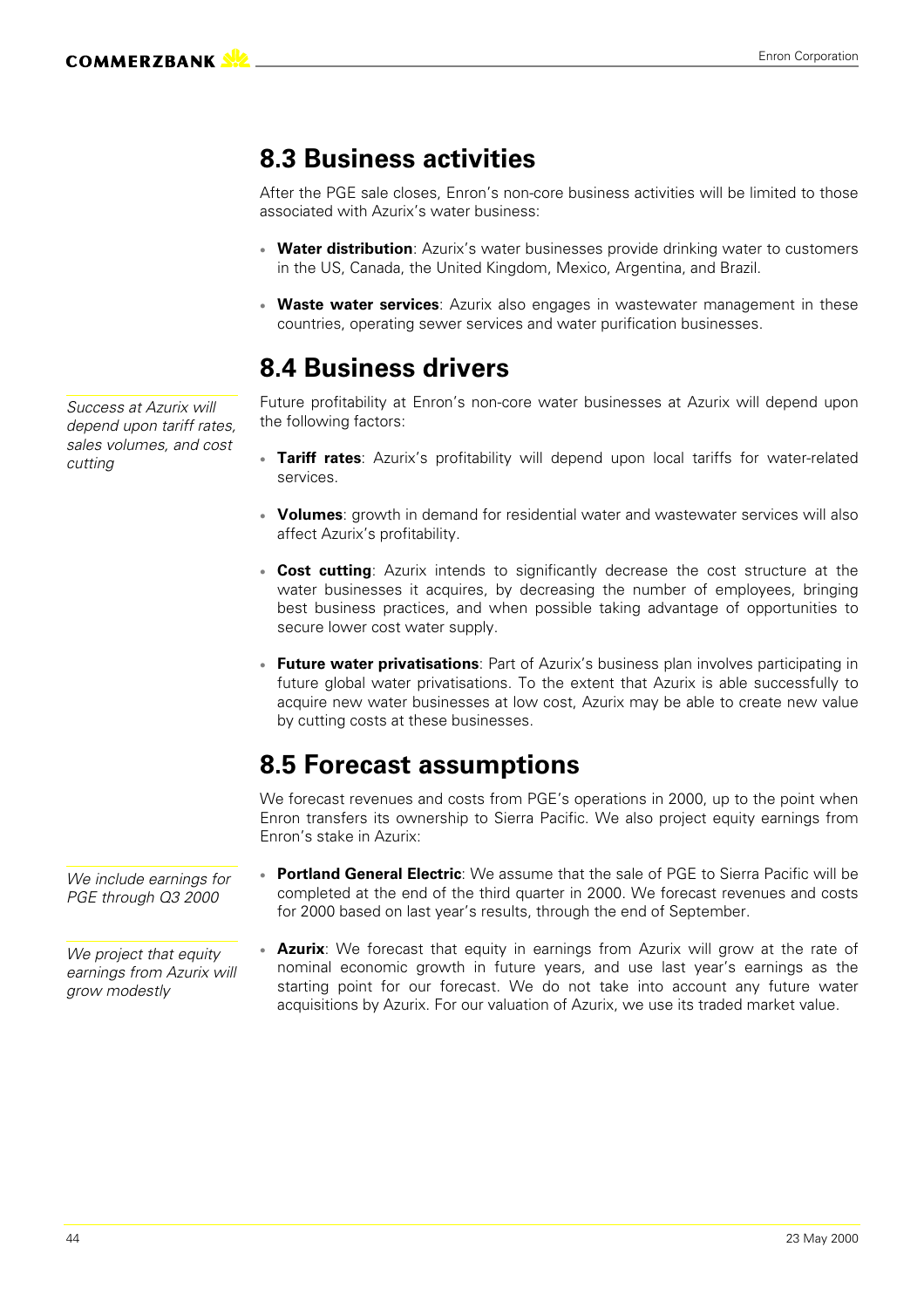*After 2000, earnings from PGE will disappear, with the sale to Sierra Pacific*

### **8.6 Earnings projections**

Based on the forecast assumptions outlined above, we forecast earnings from Enron's other businesses and corporate activities.

| TABLE 33: 2000-2004 forecast of earnings from Other and Corporate (\$Millions) |  |  |
|--------------------------------------------------------------------------------|--|--|
|                                                                                |  |  |

|                                 | 1999  | 2000E   | 2001E   | 2002E    | 2003E    | 2004E    |
|---------------------------------|-------|---------|---------|----------|----------|----------|
| <b>Revenues</b>                 |       |         |         |          |          |          |
| <b>PGE Revenues</b>             | 1,379 | 1,034   | 0       | 0        | 0        | $\Omega$ |
| Corporate Revenues              | 1,053 | 624     | 624     | 624      | 624      | 624      |
| <b>Total Revenues</b>           | 2,432 | 1,658   | 624     | 624      | 624      | 624      |
| <b>Operating Costs</b>          |       |         |         |          |          |          |
| PGE COGS + SG&A                 | 893   | 670     | 0       | $\Omega$ | $\Omega$ | 0        |
| PGE D&A                         | 180   | 628     | 628     | 628      | 628      | 628      |
| Corporate COGS + SG&A           | 1,061 | 135     | 0       | 0        | 0        | $\Omega$ |
| Corporate D&A                   | 301   | 90      | 93      | 95       | 97       | 100      |
| <b>Total Operating Costs</b>    | 2,435 | 1,523   | 721     | 723      | 725      | 728      |
| <b>Other Income</b>             | 73    | 0       | 0       | 0        | 0        | 0        |
| <b>EBIT</b>                     | 70    | 135     | (97)    | (99)     | (101)    | (104)    |
| <b>EBITDA</b>                   | 551   | 361     | (4)     | (4)      | (4)      | (4)      |
| Growth Rate                     |       | $-35\%$ | $-101%$ | $0\%$    | $0\%$    | 0%       |
| <b>Equity in Earnings</b>       |       |         |         |          |          |          |
| Azurix                          | 13    | 13      | 14      | 15       | 15       | 16       |
| Other                           | 21    | 21      | 21      | 21       | 21       | 21       |
| <b>Total Equity in Earnings</b> | 34    | 35      | 35      | 36       | 37       | 37       |
| Growth Rate                     |       | 2%      | 2%      | 2%       | 2%       | 2%       |
|                                 |       |         |         |          |          |          |

*Source: Commerzbank Securities*

### **8.7 Capital expenditure projections**

We forecast recurring capital expenditures for PGE in 2000 and from Enron's recurring corporate level investment.

#### TABLE 34: **2000-2004 forecast of capital expenditures (\$Millions)**

|                                | 1999 | <b>2000E</b> | 2001E | 2002E | 2003E | 2004E |
|--------------------------------|------|--------------|-------|-------|-------|-------|
| Capital Expenditures           | 963  | 228          | 100   | 103   | 105   | 108   |
| Course: Commorshoph Coourition |      |              |       |       |       |       |

*Source: Commerzbank Securities*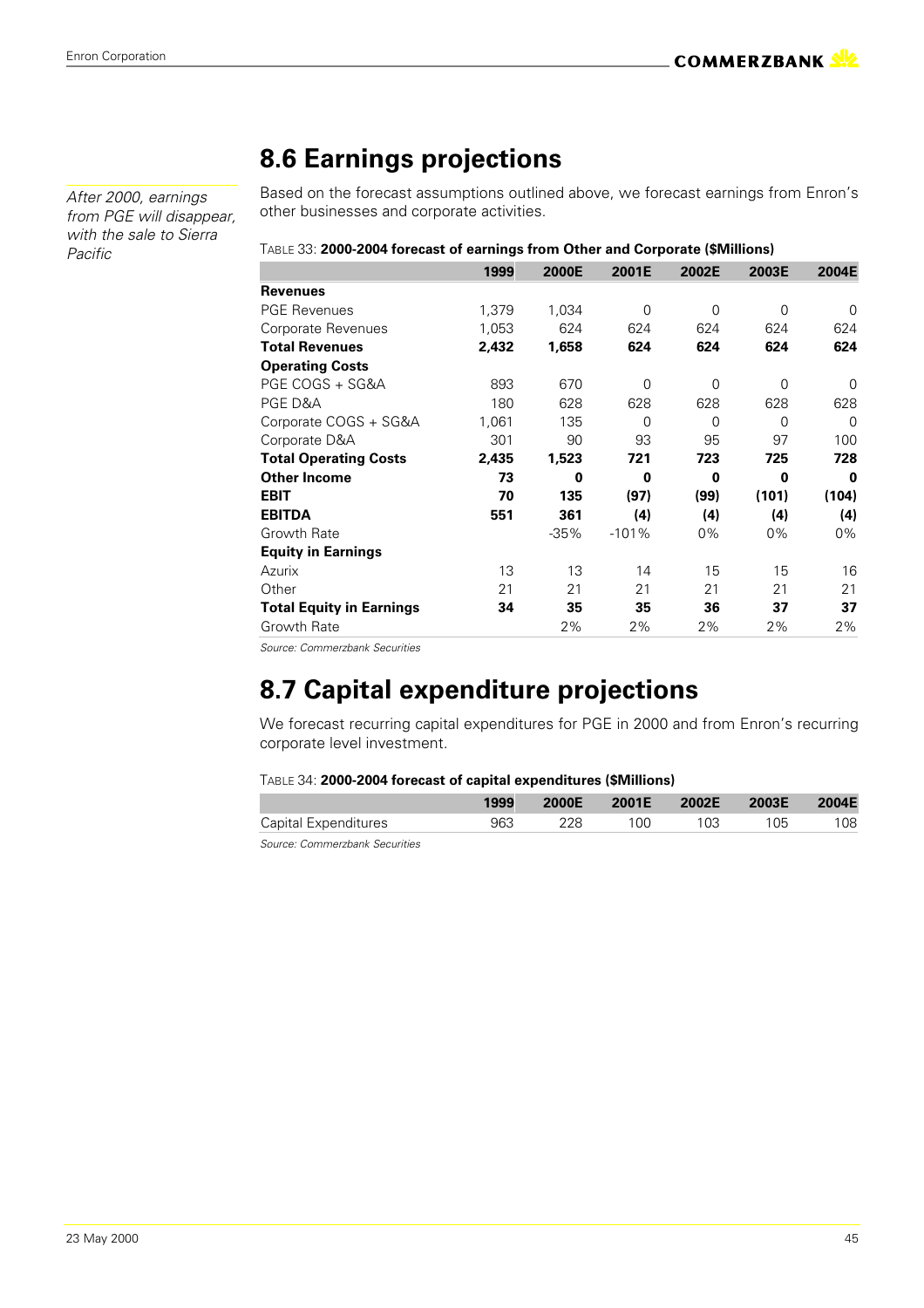### **9. Group level results**

*We aggregate our segment analyses to determine the group level financial results* We aggregate our business segment analyses to determine the group level financial results and to derive the free cash flows to the total firm. Our group level forecasts only take into account results from existing businesses and projects, and do not include forecasts of results from businesses or assets that are not already in place or in construction.

### **9.1 Group level EBITDA**

We forecast significant EBITDA growth in 2000 as the retail business becomes profitable on a cash basis and as the wholesale business adds new projects and significant new trading volumes. Growth trends down slightly in 2001 as Enron loses the EBITDA contribution from PGE. EBITDA grows quickly again in 2002 through 2004, as the broadband business begins to capitalise on significant demand growth.

#### TABLE 35: **2000-2004 forecast of EBITDA by business segment (\$Millions)**

| <b>Business Segment</b> | 1999  | 2000E | 2001E | 2002E | 2003E | 2004E |
|-------------------------|-------|-------|-------|-------|-------|-------|
| Retail                  | (39)  | 114   | 211   | 362   | 532   | 708   |
| <b>Gas Pipelines</b>    | 408   | 433   | 445   | 458   | 472   | 486   |
| Wholesale               | 1.374 | 1.950 | 2.369 | 2.678 | 3.012 | 3,377 |
| <b>Broadband</b>        | n/a   | (56)  |       | 318   | 891   | 1,962 |
| Corporate and Other     | 551   | 361   | (4)   | (4)   | (4)   | (4)   |
| <b>Total EBITDA</b>     | 2.294 | 2,801 | 3.024 | 3,812 | 4.904 | 6,529 |
| Growth                  |       | 22%   | 8%    | 26%   | 29%   | 33%   |

 *Source: Commerzbank Securities*

### **9.2 Group level capital expenditures**

We aggregate the capital expenditure requirements for all of Enron's consolidated businesses to derive the group total. We project that total company capital expenditures of \$2.3 billion in 1999 will decrease to around \$1.2 billion by 2004. We do not include capital requirements for future acquisitions or new projects that have not yet been announced, as we only value Enron based on assets in place.

| <b>Capital Expenditures</b>       | 1999  | 2000E | 2001E | 2002E | 2003E | 2004E |
|-----------------------------------|-------|-------|-------|-------|-------|-------|
| Retail                            | 64    | 47    | 51    | 52    | 53    | 55    |
| <b>Gas Pipelines</b>              | 207   | 150   | 154   | 158   | 162   | 166   |
| Wholesale                         | 1.035 | 1.640 | .163  | 302   | 315   | 328   |
| <b>Broadband</b>                  | n/a   | 650   | 500   | 500   | 500   | 500   |
| Corporate and Other               | 963   | 228   | 100   | 103   | 105   | 108   |
| <b>Total Capital Expenditures</b> | 2.269 | 2.715 | .968  | 1.115 | 1.135 | 1,156 |

TABLE 36: **2000-2004 forecast of recurring capital expenditures (\$Millions)**

 *Source: Commerzbank Securities*

### **9.3 Group level financial statements**

At the group level, we project Enron's Income Statement, Balance Sheet, cash flows, and free cash flows.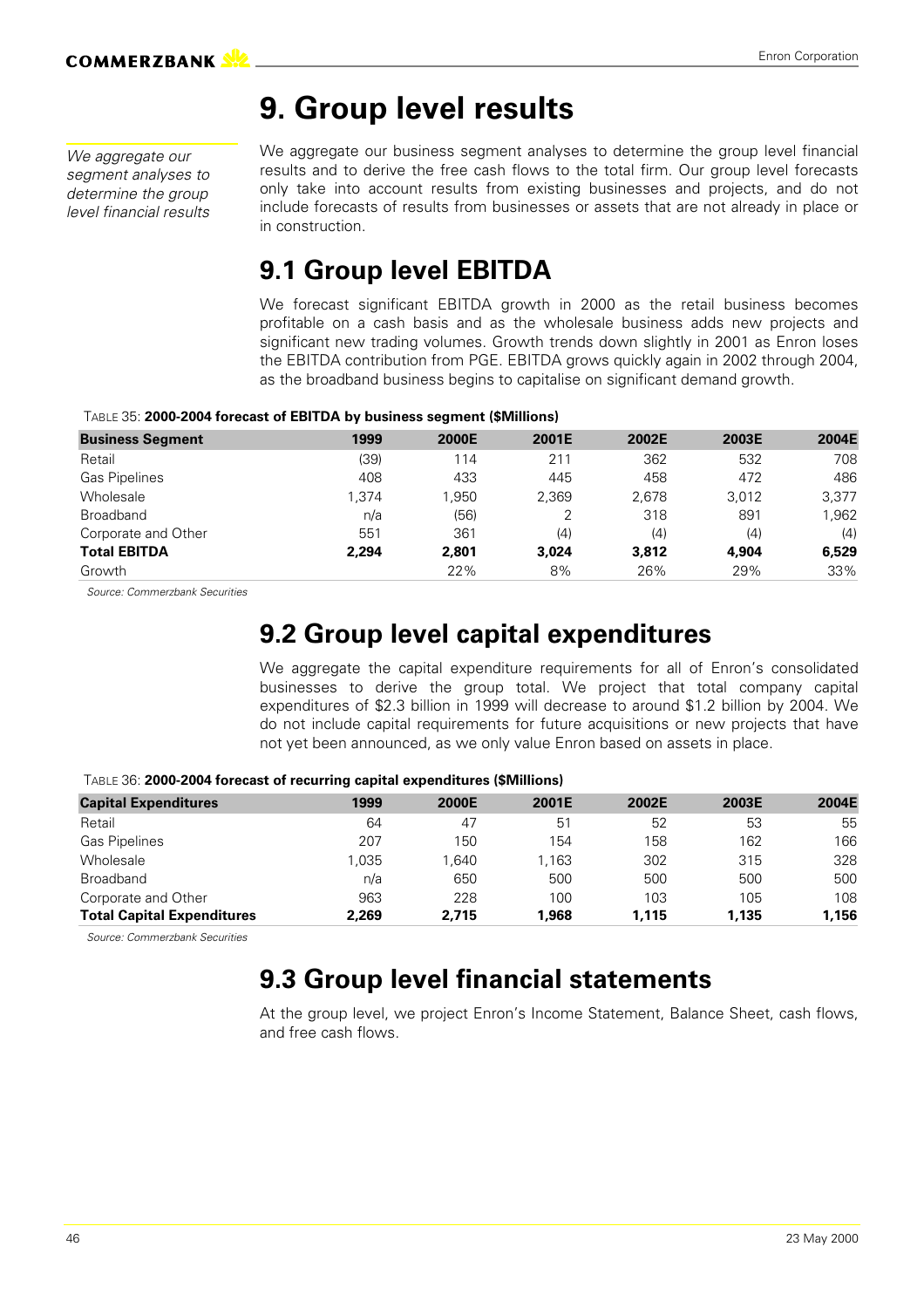#### TABLE 37: **2000-2004 forecast of Income Statement (\$Millions)**

| <b>Income Statement</b>         | 1999   | 2000E    | 2001E    | 2002E    | 2003E   | 2004E   |
|---------------------------------|--------|----------|----------|----------|---------|---------|
| <b>Revenues</b>                 | 40,112 | 62,714   | 78,075   | 100,136  | 132,957 | 176,117 |
| COGS and SG&A                   | 37.999 | 60.021   | 75.158   | 96.432   | 128.161 | 169,696 |
| D&A                             | 870    | 698      | 706      | 975      | 1.105   | 1.230   |
| <b>Total Operating Expenses</b> | 38,869 | 60,719   | 75,865   | 97,406   | 129,266 | 170,925 |
| Other Income                    | 181    | 108      | 108      | 108      | 108     | 108     |
| <b>EBIT</b>                     | 1,424  | 2,103    | 2,318    | 2,837    | 3.799   | 5,300   |
| <b>EBITDA</b>                   | 2.294  | 2,801    | 3.024    | 3,812    | 4.904   | 6,529   |
| <b>Equity Income</b>            | 309    | 303      | 379      | 406      | 427     | 442     |
| Net Interest Expense            | 570    | 658      | 710      | 784      | 754     | 698     |
| Income Tax Provision            | 104    | 316      | 405      | 568      | 866     | 1,352   |
| Minority Interests              | 135    | 169      | 176      | 187      | 198     | 210     |
| Extraordinary Items, Net of Tax | (31)   | $\Omega$ | $\Omega$ | $\Omega$ | 0       | 0       |
| <b>Net Income</b>               | 893    | 1,263    | 1,406    | 1,704    | 2,409   | 3,482   |

 *Source: Commerzbank Securities*

#### TABLE 38: **2000-2004 forecast of Balance Sheet (\$Millions)**

| <b>Balance Sheet</b>                  | 1999   | 2000E  | 2001E  | 2002E  | 2003E  | 2004E  |
|---------------------------------------|--------|--------|--------|--------|--------|--------|
| <b>Assets</b>                         |        |        |        |        |        |        |
| Cash & Current Assets                 | 10.184 | 12.243 | 13.841 | 16.130 | 19.538 | 24,016 |
| Plant, Property, & Equipment          | 10,681 | 9.751  | 11.086 | 11.299 | 11.403 | 11,404 |
| Non-Current Assets                    | 12.516 | 13.050 | 14.473 | 14.399 | 14.326 | 14.253 |
| <b>Total Assets</b>                   | 33,381 | 35,044 | 39,400 | 41,829 | 45,267 | 49,673 |
| <b>Liabilities &amp; Equity</b>       |        |        |        |        |        |        |
| Current Liabilities                   | 9.749  | 12.614 | 16.376 | 18.316 | 20.865 | 23.287 |
| Long Term Debt                        | 7.151  | 4.912  | 4.480  | 3.986  | 3.493  | 3,493  |
| Preferred Stock                       | 2.130  | 2.130  | 2.130  | 2.130  | 2.130  | 2,130  |
| <b>Other Non-Current Liabilities</b>  | 3,481  | 3,535  | 3,610  | 3.702  | 3.805  | 3,918  |
| Minority Interests                    | 2,430  | 2.765  | 2.986  | 2.986  | 2.986  | 2,986  |
| Common Equity                         | 8,440  | 9.089  | 9.817  | 10.709 | 11.988 | 13,858 |
| <b>Total Liabilities &amp; Equity</b> | 33,381 | 35,044 | 39,400 | 41,829 | 45,267 | 49,673 |

 *Source: Commerzbank Securities*

#### TABLE 39: **2000-2004 forecast of Cash Flow Statement (\$Millions)**

| <b>Cash Flow Statement</b>            | 1999    | 2000E    | 2001E    | 2002E   | 2003E    | 2004E    |
|---------------------------------------|---------|----------|----------|---------|----------|----------|
| <b>Net Income</b>                     | 893     | 1,263    | 1.406    | 1.704   | 2.409    | 3,482    |
| Depreciation and Amortization         | 870     | 698      | 706      | 975     | 1.105    | 1,230    |
| Other Non-Cash Items                  | 600     | 223      | 252      | 278     | 301      | 323      |
| Changes in Working Capital            | (1,041) | 328      | (380)    | (578)   | (855)    | (1, 137) |
| Change in Other Assets                | 41      |          |          |         |          | 0        |
| <b>Net Operating Cash Flow</b>        | 1,363   | 2,512    | 1.984    | 2,380   | 2.959    | 3,898    |
| <b>Cash From Investing Activities</b> | (3,507) | (302)    | (3, 464) | (1.115) | (1, 135) | (1, 156) |
| <b>Cash From Financing Activities</b> | 2,321   | (2, 498) | 1,480    | (1,265) | (1,824)  | (2,742)  |
| Increase/(Decrease) in Cash           | 177     | (288)    |          |         |          | 0        |
| Cash at Beginning of the Period       | 111     | 288      |          |         |          | 0        |
| <b>Cash at End of the Period</b>      | 288     | 0        |          | o       |          | 0        |

*Source: Commerzbank Securities*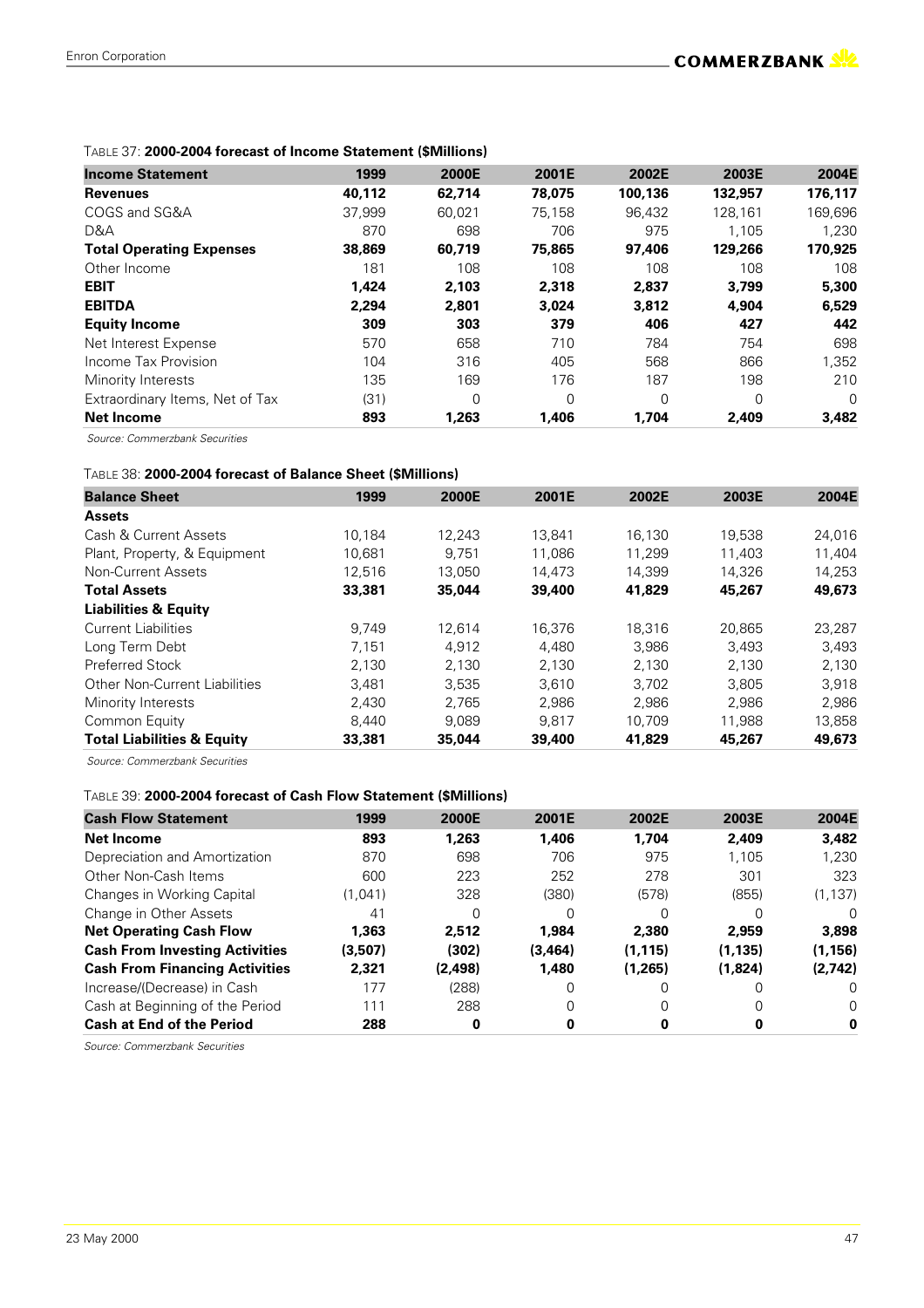#### TABLE 40: **2000-2004 forecast of Free Cash Flows (\$Millions)**

| <b>Free Cash Flow</b>                    | 1999    | 2000E    | 2001E   | 2002E   | 2003E    | 2004E    |
|------------------------------------------|---------|----------|---------|---------|----------|----------|
| <b>Net Income</b>                        | 893     | 1.263    | 1,406   | 1.704   | 2,409    | 3.482    |
| Add Back: D&A                            | 870     | 698      | 706     | 975     | 1.105    | 1,230    |
| Add Back: Adjusted Interest & Minorities | 622     | 662      | 688     | 728     | 700      | 654      |
| Less: Adjusted Equity in Earnings        | (309)   | (296)    | (371)   | (396)   | (417)    | (432)    |
| Add Back: Other Non-Cash Items           | 465     | 54       | 76      | 92      | 103      | 113      |
| Net Changes in Working Capital           | (1.041) | 328      | (380)   | (578)   | (855)    | (1, 137) |
| Net Change in Other Items                | 41      | $\Omega$ | 0       | O       |          | $\Omega$ |
| <b>Debt-Free Operating Cash Flow</b>     | 1,541   | 2.708    | 2.125   | 2,525   | 3,045    | 3,910    |
| <b>Recurring Capital Expenditures</b>    | (2,363) | (2.715)  | (1.968) | (1.115) | (1, 135) | (1, 156) |
| Asset Sales/(Acquisitions)               | (422)   | 3,020    | 0       | 0       |          | $\Omega$ |
| <b>Free Cash Flow</b>                    | (1,244) | 3,014    | 158     | 1,410   | 1,909    | 2.754    |

*Source: Commerzbank Securities*

### **9.4 Dividend policy**

Enron has traditionally paid dividends at a rate of around 45% of earnings available to common shareholders. We expect that Enron will maintain a payout ratio of around 45% in the future.

### **9.5 Effective tax rate**

*Enron's effective tax rate will be 20-25% over the next several years*

Enron's effective tax rate has recently been much lower than its combined federal and state statutory tax rates of around 37%. Enron's effective tax rate for 1999 was slightly below 10% and Enron has indicated that it expects that its effective tax rate will be around 20% in 2000 and around 25% for several years before trending up toward the statutory rate. Enron's effective tax rate has been and will be lower than the statutory rate for two primary reasons. First, Enron has a high proportion of equity earnings that have already been taxed at the corporate level. Second, Enron has approximately \$2.9 billion in tax loss carry-forwards that lowered its effective tax rate in 1999 by approximately 10%. We project that Enron will continue to utilise tax loss carry-forwards, but that these carry-forwards will gradually be used up over our forecast period. Accordingly, we forecast that Enron's effective tax rate will trend up over time.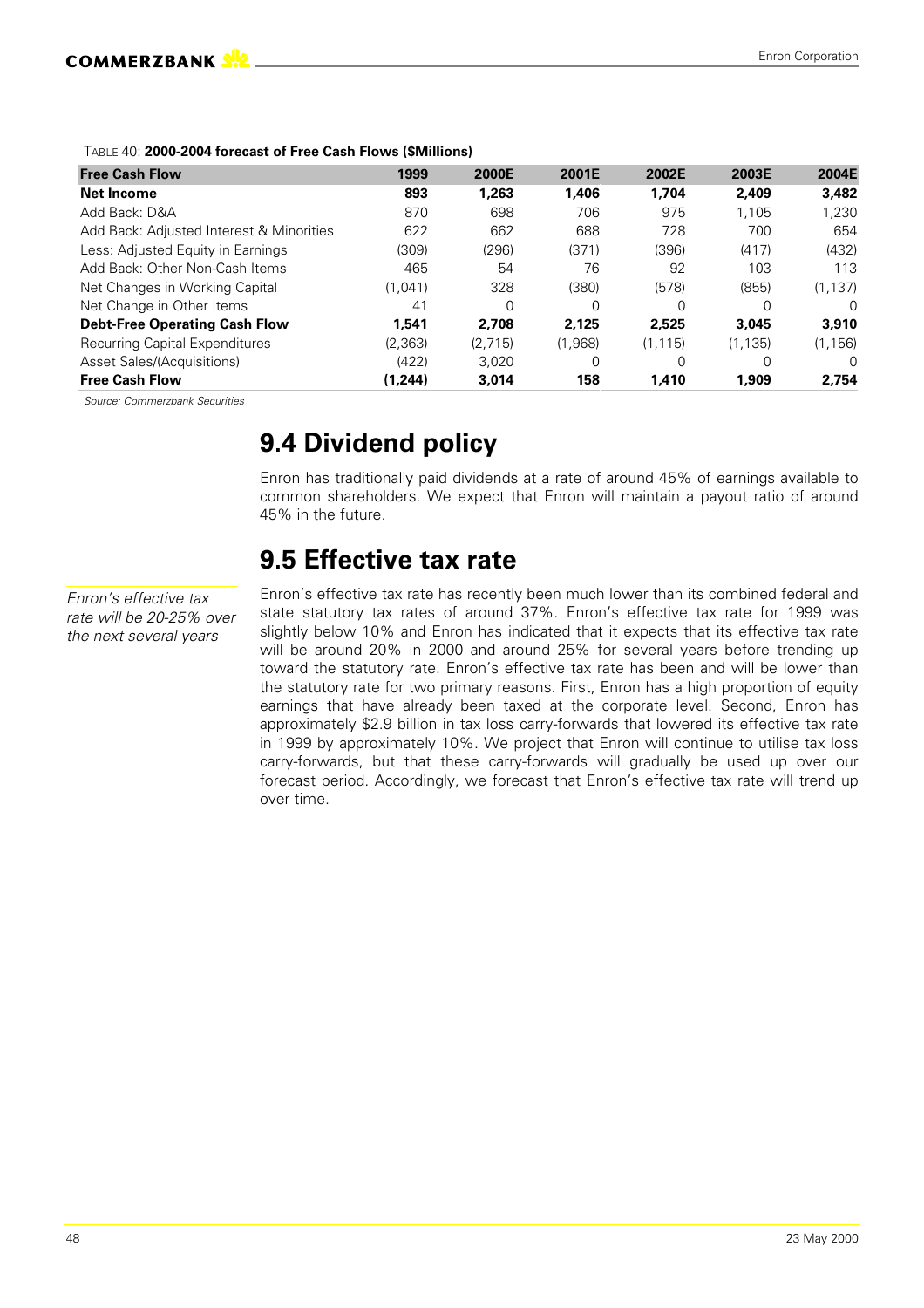# **10. Valuation**

# **10.1 Methodology**

*We value Enron using the Adjusted Present Value discounted cash flow method*

Our primary valuation methodology is a sum of the parts, discounted cash flow analysis using the Adjusted Present Value (APV) method. We use the APV method because it provides the most straightforward estimate of a company's value when leverage changes over time. It also allows us to separate out the various components of overall firm value. Our APV method has four principal steps:

- **Calculate unlevered enterprise value**: We discount the after-tax, free cash flows from Enron's projects and businesses at their unlevered cost of equity (the cost of equity if the project or business had zero debt), to estimate the unlevered enterprise value of each of Enron's projects and businesses. We combine the unlevered enterprise value of Enron's projects and businesses to get an unlevered enterprise value for Enron as a whole.
- **Calculate value of tax shields**: We then calculate the present value of Enron's expected future debt tax shields.
- **Determine total enterprise value**: We add the present value of debt tax shields to Enron's unlevered enterprise value to obtain the total enterprise value.
- **Calculate equity value**: We then subtract the value of debt, preferred stock, and minority interests, and add the value of Enron's equity investments to obtain the fair value of Enron's equity.

*We value only the cash flows from businesses in place or under construction*

In our analysis, we value only the expected future cash flows generated from existing businesses and projects that Enron currently has in place or under construction. We do not include projects that have been announced but are still in the planning stages, primarily because we cannot be certain these projects will materialise. We also cannot be certain of their timing or their costs if they do materialise. We assume, a priori, that future projects will have zero net present value and will neither create nor destroy value.

### **10.2 Cost of capital assumptions**

We use the following cost of capital assumptions in our APV analysis:

- **Nominal risk-free rate**: 6.44% based on the current yield of the ten-year US Treasury bond.
- **Equity risk premium**: 4% for the US equity market. We calculate this using a multistage dividend discount model, based on analyst consensus estimates of market growth, and the current market prices of companies in the Standard & Poor's 500 equity index.
- **Equity beta:** For Enron's gas pipelines, we use an unlevered equity beta of 0.19 for our APV analysis. For Enron's unregulated North American businesses, we use an unlevered equity beta of 0.69. We value Enron's international investments using unlevered equity betas specific to each project, based on the country in which the project is operating. The weighted average, unlevered equity beta for Enron's international power plant investments is 1.40. For Enron's broadband businesses, we use an unlevered equity beta of 1.25 to value the bandwidth intermediation business and an unlevered equity beta of 2.75 to value the content services business.

*We use the following cost of capital assumptions in our APV analysis*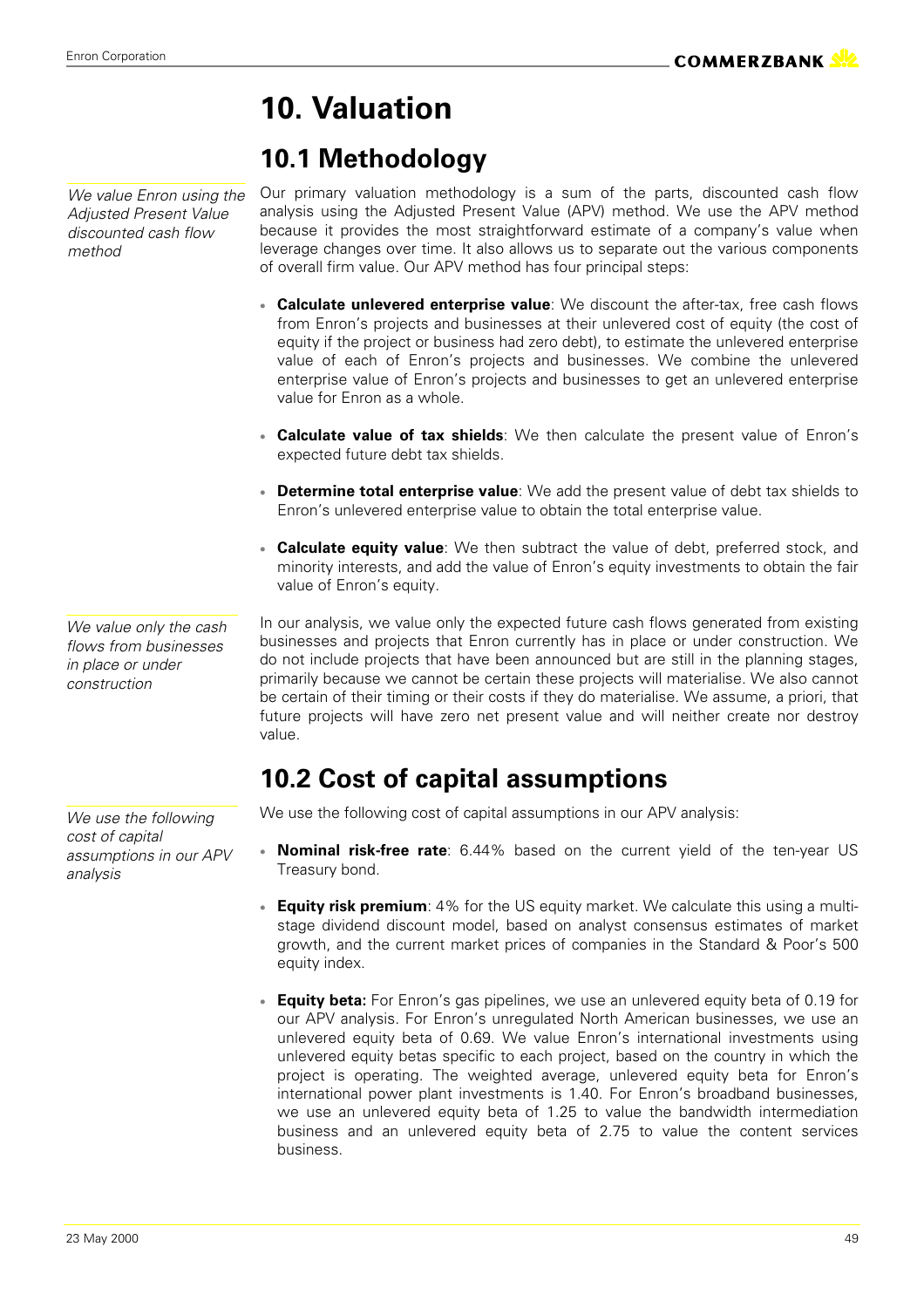#### TABLE 41: **Cost of capital assumptions**

|                                 | <b>Domestic</b> | Int'l Power   |               |                  |                  |                |
|---------------------------------|-----------------|---------------|---------------|------------------|------------------|----------------|
| <b>Cost of Capital</b>          | Wholesale       | <b>Plants</b> | <b>Retail</b> | <b>Gas Pipes</b> | <b>Bandwidth</b> | <b>Content</b> |
| <b>Risk Free Rate</b>           | 6.44%           | 6.44%         | 6.44%         | 6.44%            | 6.44%            | 6.44%          |
| Equity Risk Premium             | 4.00%           | 4.00%         | 4.00%         | 4.00%            | 4.00%            | 4.00%          |
| Unlevered Equity Beta           | 0.69            | 1.40          | 0.69          | 0.19             | 1.25             | 2.75           |
| Unlevered Cost of Equity        | 9.21%           | 12.04%        | 9.21%         | 7.19%            | 11.44%           | 17.44%         |
| Levered Industry Cost of Equity | 10.44%          | 14.22%        | 10.44%        | 7.44%            | 11.44%           | 17.44%         |

*Source: Commerzbank Securities*

### **10.3 Enterprise value results**

*We calculate a consolidated enterprise value for Enron of \$64.5 billion*

We calculate a consolidated enterprise value for Enron of \$64.5 billion. We calculate that the market value of Enron's equity investments is \$3.2 billion.

|  |  | TABLE 42: Enterprise values and equity investment values by business segment (\$Millions) |
|--|--|-------------------------------------------------------------------------------------------|
|--|--|-------------------------------------------------------------------------------------------|

| <b>Business</b>               | <b>Total EV</b> | <b>Value of Equity Investments</b> |
|-------------------------------|-----------------|------------------------------------|
| <b>Retail Energy Services</b> | 10.240          |                                    |
| <b>Gas Pipelines</b>          | 5.926           | 1,635                              |
| Wholesale Energy              | 32,664          | 921                                |
| Corporate and Other           | (925)           | 708                                |
| <b>Broadband</b>              | 13.601          | $\Omega$                           |
| <b>PGE Sale</b>               | 3.020           | $\Omega$                           |
| <b>Total</b>                  | 64,526          | 3.263                              |

 *Source: Commerzbank Securities*

Enron's wholesale energy and broadband businesses contribute the majority of Enron's enterprise value. However, the retail energy services business, which turned profitable in 1999, is projected to contribute substantial value to Enron as well, exceeding the enterprise value of Enron's gas pipeline group.







*Source: Commerzbank* 

**Securities** Source: Commerzbank Securities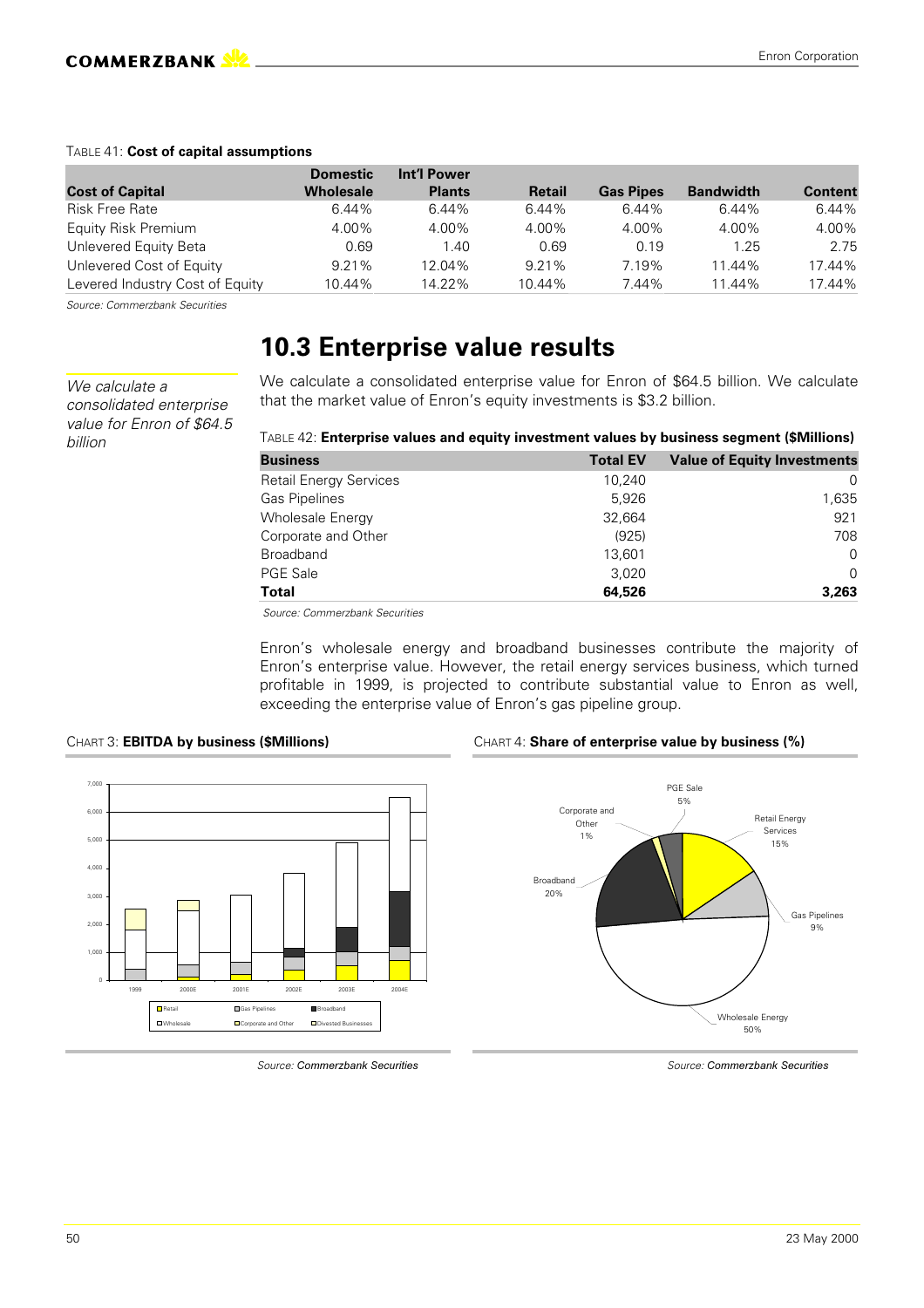*We calculate a fair value for Enron's equity of \$55.8 billion, or \$76 per share*

### **10.4 Equity value results**

We calculate a fair value for Enron's equity of \$55.8 billion, or \$76 per share. This is 4% above the current market price of Enron's shares. Based on our analysis, we believe that Enron is trading at near fair value and our recommendation is that Enron is a HOLD.

#### TABLE 43: **Derivation of total enterprise value and equity value**

| <b>Component</b>              | <b>Total (\$Millions)</b> | Per Share (\$/Share) |
|-------------------------------|---------------------------|----------------------|
| Unlevered Enterprise Value    | 55,463                    | 75.76                |
| Value of Debt Tax Shields     | 9.063                     | 12.38                |
| <b>Total Enterprise Value</b> | 64,526                    | 88.15                |
| Investments in Affiliates     | 3,263                     | 4.46                 |
| Net Debt Value                | (9,994)                   | (13.65)              |
| <b>Preferred Shares Value</b> | 0                         | 0.00                 |
| <b>Minority Value</b>         | (2,003)                   | (2.74)               |
| <b>Equity Value</b>           | 55,793                    | 76.22                |
|                               |                           |                      |

 *Source: Commerzbank Securities*

*Enron's energy businesses are worth \$58 per share*

Based on our sum of the parts analysis, we believe that Enron's ongoing energy businesses are worth \$42 billion to equity holders, or \$58 per share, after allocating the negative value of corporate level expenses and investments.

#### TABLE 44: **Sum of the parts valuation (\$Millions)**

|                                | <b>Enterprise Value</b> |          | <b>Net Debt &amp;</b><br><b>Preferred</b><br><b>Allocation</b> | <b>Minority</b><br><b>Interests</b><br><b>Valuation</b> | <b>Equity in</b><br><b>Earnings</b><br><b>Valuation</b> |                   | <b>Equity Value</b> |            |
|--------------------------------|-------------------------|----------|----------------------------------------------------------------|---------------------------------------------------------|---------------------------------------------------------|-------------------|---------------------|------------|
| <b>Business Segment</b>        | <b><i>SMillions</i></b> | \$/Share | <b><i>SMillions</i></b>                                        | <b><i>SMillions</i></b>                                 | <b>\$Millions</b>                                       | <b>\$Millions</b> | \$/Share            | % of Total |
| <b>Wholesale Energy</b>        | 32.664                  | 44.62    | (4,910)                                                        | (1, 343)                                                | 921                                                     | 27.332            | 37.34               | 49%        |
| Retail Energy                  | 10.240                  | 13.99    | (1,539)                                                        | (659)                                                   | 0                                                       | 8.041             | 10.98               | 14%        |
| <b>Gas Pipelines</b>           | 5.926                   | 8.10     | (500)                                                          | $\Omega$                                                | 1.635                                                   | 7,061             | 9.65                | 13%        |
| Corporate & Other              | (925)                   | (1.26)   | $\Omega$                                                       | $\Omega$                                                | 708                                                     | (217)             | (0.30)              | $0\%$      |
| <b>Energy Net of Corporate</b> | 47,905                  | 65.44    | (6,949)                                                        | (2,003)                                                 | 3,263                                                   | 42,217            | 57.67               | 76%        |
| <b>Broadband</b>               | 13.601                  | 18.58    | (2,045)                                                        | $\Omega$                                                | 0                                                       | 11.556            | 15.79               | 21%        |
| <b>PGE Sale</b>                | 3.020                   | 4.13     | (1.000)                                                        | $\Omega$                                                | 0                                                       | 2.020             | 2.76                | 4%         |
| Total                          | 64,526                  | 88.15    | (9,994)                                                        | (2,003)                                                 | 3,263                                                   | 55,793            | 76.22               | 100%       |

*Source: Commerzbank Securities*

*Enron's broadband business is worth \$16 per share*

We project that Enron's broadband business, which is its newest business, is worth \$11.5 billion, or \$16 per share to equity holders. Some published estimates have indicated that the value of the broadband business may exceed \$30 per share. We believe that a number of these analyses are incorrectly based on illustrative valuations provided by Enron, which do not account for necessary capital expenditures and taxes.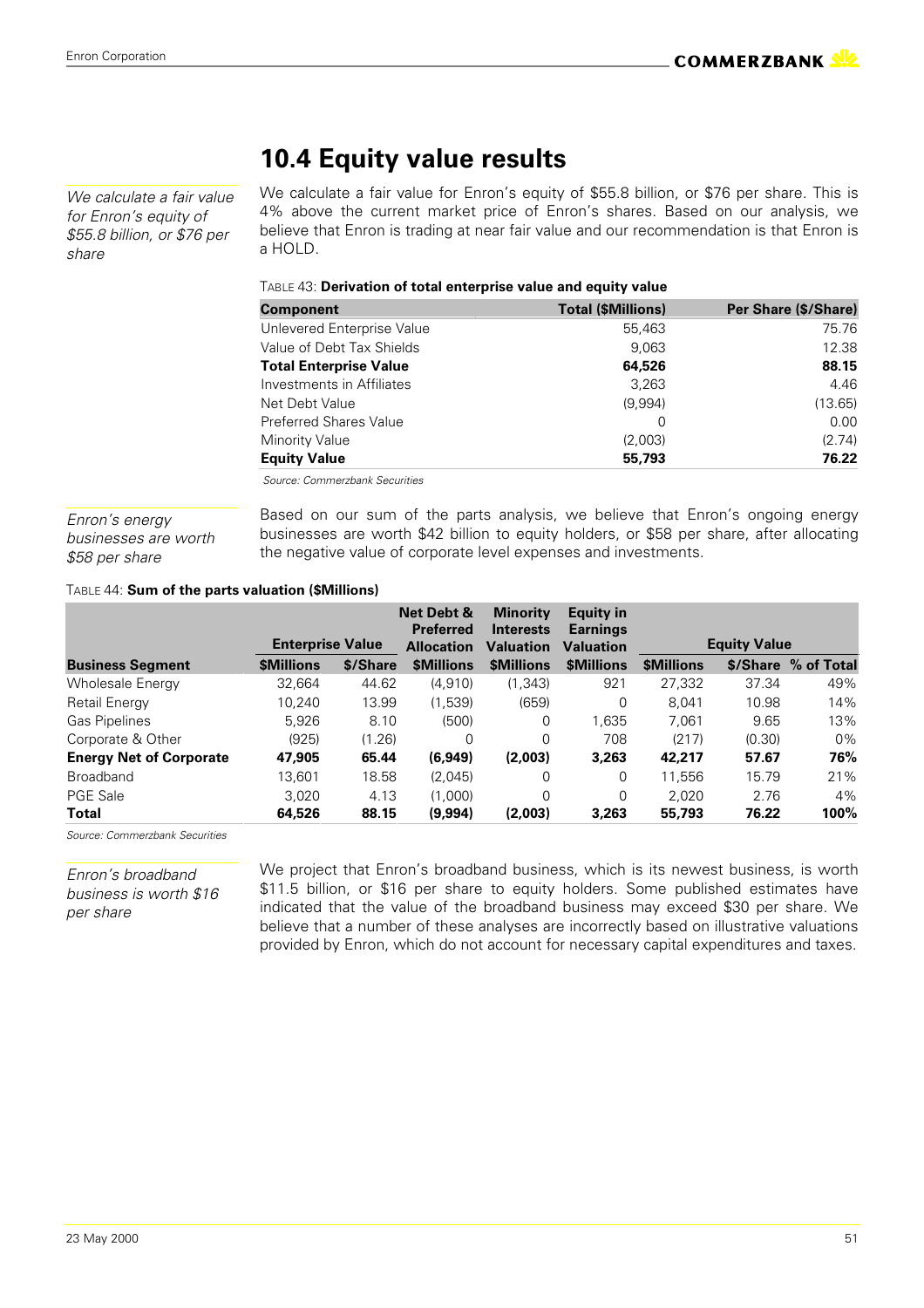### **Appendix 1: Enron wholesale assets**

### **Domestic assets**

### **Generating assets in operation**

#### TABLE 45: **Enron's domestic generating plants in operation**

|                    |                 |             |             |                 |              |           |                  | <b>Non-Fuel</b> |            |
|--------------------|-----------------|-------------|-------------|-----------------|--------------|-----------|------------------|-----------------|------------|
| <b>Generating</b>  |                 |             |             |                 | <b>Enron</b> | Owned     | <b>Heat Rate</b> | <b>VOM</b>      | <b>FOM</b> |
| unit               | Location        | <b>Type</b> | <b>Fuel</b> | <b>Gross MW</b> | <b>Stake</b> | <b>MW</b> | (Btu/kWh)        | (S/MWh)         | (S/kW)     |
| <b>Brownsville</b> | Brownsville, TN | СT          | Gas         | 500             | 100%         | 500       | 10.000           | 1.00            | 7.00       |
| Caledonia          | Caledonia, MS   | <b>CT</b>   | Gas         | 450             | 100%         | 450       | 10.000           | 1.00            | 7.00       |
| New Albany         | New Albany, MS  | СT          | Gas         | 390             | 100%         | 390       | 10.000           | 1.00            | 7.00       |
| Las Vegas          | Las Vegas, NV   | CC          | Gas         | 53              | 100%         | 53        | 7.000            | 1.00            | 15.00      |
| Camden             | Camden, NJ      | CС          | Gas         | 146             | 51%          | 74        | 8.500            | 1.00            | 15.00      |
| <b>Bayonne</b>     | Bayonne, NJ     | CС          | Gas         | 176             | 51%          | 90        | 8.500            | 1.00            | 15.00      |
| Linden             | Linden. NJ      | CС          | Gas         | 715             | 51%          | 365       | 8.500            | 1.00            | 15.00      |
| Total              |                 |             |             | 2,430           |              | 1,922     |                  |                 |            |

- **Brownsville** is a 500 MW combustion turbine unit located in Brownsville, Texas that was developed and constructed by Enron. The plant came on-line in the summer of 1999.
- **Caledonia** is a 450 MW combustion turbine unit located in Caledonia, Mississippi that was developed and constructed by Enron. The plant came on-line in the summer of 1999.
- **New Albany** is a 390 MW combustion turbine unit located in New Albany, Mississippi that was developed and constructed by Enron. The plant came on-line in the summer of 1999.
- **Las Vegas** is a 53 MW combined cycle unit located in Las Vegas, Nevada. Enron acquired the plant in September 1999 for an undisclosed sum. The plant delivers power to Nevada Power under a long-term contract and steam to a local facility. The location has space for a plant expansion.
- **Camden** is a 146 MW combined cycle facility located in Camden, New Jersey. The facility sells power to Public Service Electric & Gas under a 20-year contract expiring in 2013 for prices estimated to be around \$64 per MWh. The facility is one of three purchased from Cogen Technologies in February 1999 for \$1.45 billion. The site can be expanded. Enron sold 49% of this unit to El Paso Energy in August 1999 for an undisclosed sum.
- **Bayonne** is a 176 MW combined cycle facility located in Bayonne, New Jersey. The facility sells power to Public Service Electric & Gas and Jersey Central Power & Light under 20-year contracts expiring in 2008 for prices estimated to be around \$80 per MWh. The facility is one of three purchased from Cogen Technologies in February 1999 for \$1.45 billion. The site can be expanded. Enron sold 49% of this unit to El Paso Energy in August 1999 for an undisclosed sum.
- **Linden** is a 715 MW combined cycle facility located in Linden, New Jersey. The facility sells power to Consolidated Edison under a 25-year contract expiring in 2017 for prices estimated to be around \$75 per MWh. The facility is one of three purchased from Cogen Technologies in February 1999 for \$1.45 billion. The site can be expanded. Enron sold 49% of this unit to El Paso Energy in August 1999 for an undisclosed sum.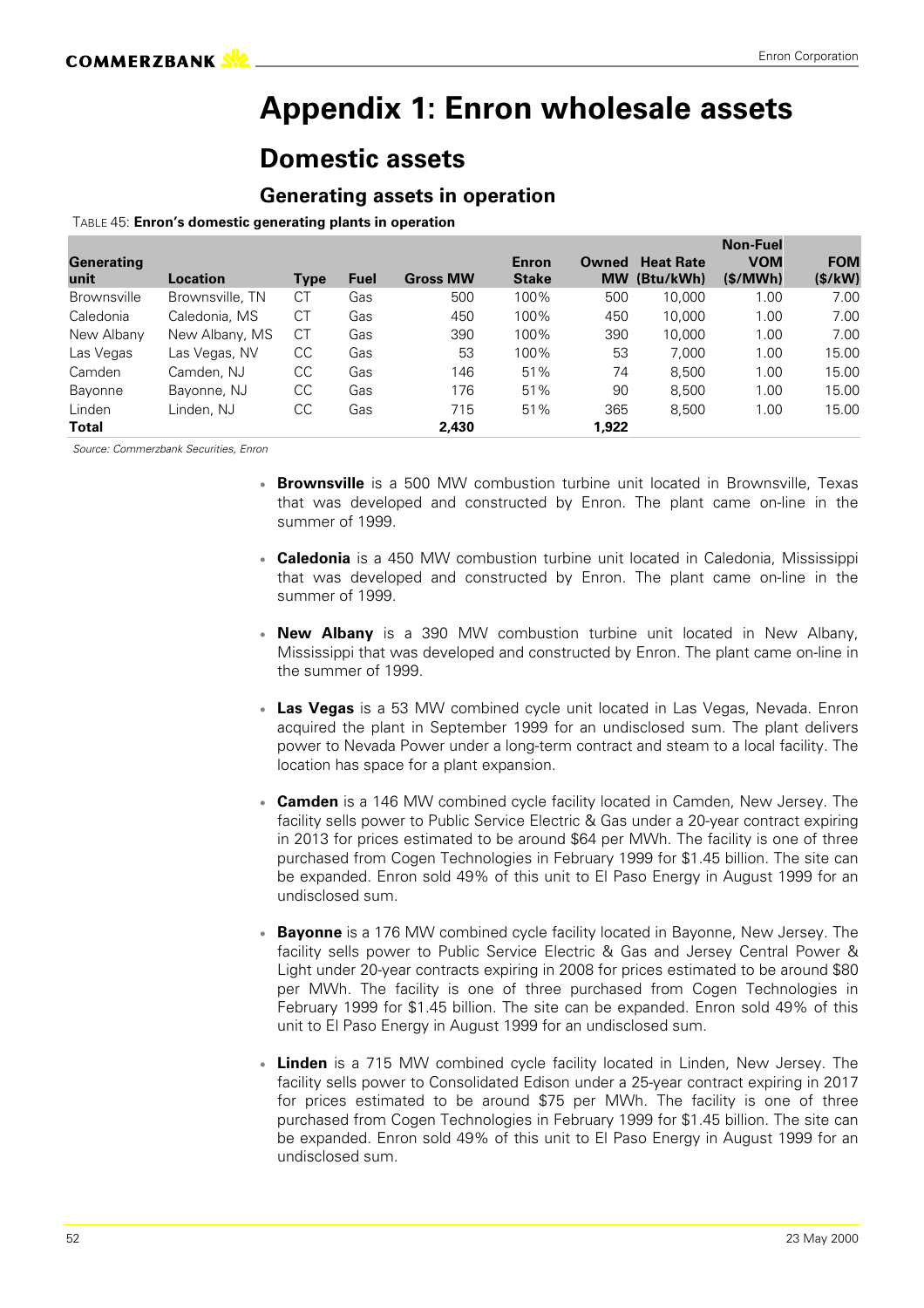### **Generating plants in constuction**

#### TABLE 46: **Enron's domestic generating plants in construction**

|                        |               |      |             |                 | Enron        | Owned | <b>Heat Rate</b> | <b>Non-Fuel</b>                       |       |
|------------------------|---------------|------|-------------|-----------------|--------------|-------|------------------|---------------------------------------|-------|
| <b>Generating Unit</b> | Location      | Tvpe | <b>Fuel</b> | <b>Gross MW</b> | <b>Stake</b> |       |                  | MW (Btu/kWh) VOM (\$/MWh) FOM (\$/kW) |       |
| Des Plains Green       | Manhattan, IL | СT   | Gas         | 650             | 100%         | 650   | 10.000           | 00. ا                                 | 7.00  |
| West Fork              | Wheatland, IN | СT   | Gas         | 514             | 100%         | 514   | 10.000           | 1.00                                  | 7.00  |
| Gleason Power          | Gleason, TN   | СT   | Gas         | 544             | 100%         | 544   | 10.000           | 1.00                                  | 7.00  |
| Doyle                  | Monrose, GA   | СT   | Gas         | 342             | 100%         | 342   | 10.000           | 1.00                                  | 7.00  |
| Pastoria Energy        | Pastoria, CA  | CС   | Gas         | 750             | 100%         | 750   | 6.700            | 1.00                                  | 15.00 |
| Total                  |               |      |             | 2,800           |              | 2,800 |                  |                                       |       |

Source: Commerzbank Securities, Enron

- **Des Plains** is a 650 MW combustion turbine unit being constructed in Manhattan, Illinois that is being developed and constructed by Enron. It is expected to start operating in the summer of 2000.
- **West Fork** is a 514 MW combustion turbine unit being constructed in Wheatland, Indiana that is being developed and constructed by Enron. It is expected to start operating in the summer of 2000.
- **Gleason** is a 544 MW combustion turbine unit being constructed in Gleason, Tennessee that is being developed and constructed by Enron. It is expected to start operating in the summer of 2000.
- **Doyle** is a 342 MW combustion turbine unit being constructed in Monrose, Georgia that is being developed and constructed by Enron. It is expected to start operating in the summer of 2000.
- **Pastoria** is a 750 MW combined cycle unit being constructed in Pastoria, California that is being developed and constructed by Enron.

### **International**

### **Generating plants in operation**

#### TABLE 47: **Enron's international generating plants in operation**

|                  |             |             |             |                 |              |        |                        | <b>Non-Fuel</b> |            |
|------------------|-------------|-------------|-------------|-----------------|--------------|--------|------------------------|-----------------|------------|
|                  |             |             |             |                 | <b>Enron</b> |        | <b>Owned Heat Rate</b> | <b>VOM</b>      | <b>FOM</b> |
| <b>Plant</b>     | Location    | <b>Type</b> | <b>Fuel</b> | <b>Gross MW</b> | <b>Share</b> |        | MW (Btu/kWh)           | (S/MWh)         | (S/kW)     |
| Teeside          | UK          | CC          | ΝG          | 1,875           | 50%          | 937.50 | 8,000                  | 1.00            | 15.00      |
| Wilton           | UK          | CC          | ΝG          | 154             | 50%          | 77.00  | 7,000                  | 1.00            | 15.00      |
| Trakya (Marmara) | Turkey      | CC          | <b>NG</b>   | 478             | 50%          | 239.00 | 6,700                  | 1.00            | 15.00      |
| Cuiaba Phase I   | Brazil      | <b>CT</b>   | NG.         | 150             | 56%          | 83.63  | 10.000                 | 1.00            | 7.00       |
| Puerto Quetzal   | Guatemala   | IC          | Resid       | 110             | 50%          | 55.00  | 12.000                 | 1.00            | 7.00       |
| Puerto Plata     | Dom. Rep.   | CC          | Resid       | 185             | 50%          | 92.50  | 7,000                  | 1.00            | 15.00      |
| Haina            | Dom. Rep.   | <b>ST</b>   | Resid       | 329             | 100%         | 329.00 | 12,000                 | 1.50            | 20.00      |
| Corinto          | Nicaragua   | <b>CT</b>   | Diesel      | 71              | 50%          | 35.50  | 10,000                 | 1.00            | 7.00       |
| Bahia Las Minas  | Panama      | <b>ST</b>   | Diesel      | 355             | 51%          | 181.05 | 12,000                 | 1.50            | 20.00      |
| Dabhol Phase I   | India       | CC          | LNG.        | 826             | 60%          | 495.60 | 6.700                  | 1.00            | 15.00      |
| <b>Batangas</b>  | Philippines | IC          | Resid       | 110             | 100%         | 110.00 | 12.000                 | 1.00            | 7.00       |
| Subic Bay        | Philippines | IC          | Resid       | 116             | 50%          | 58.00  | 12,000                 | 1.00            | 7.00       |
| Hainan Island    | China       | <b>CT</b>   | Diesel      | 160             | 100%         | 160.00 | 12.000                 | 1.00            | 7.00       |
| Piti Power       | Guam        | CC          | Diesel      | 80              | 50%          | 40.00  | 7,000                  | 1.00            | 15.00      |
| Total            |             |             |             | 4,999           |              | 2,894  |                        |                 |            |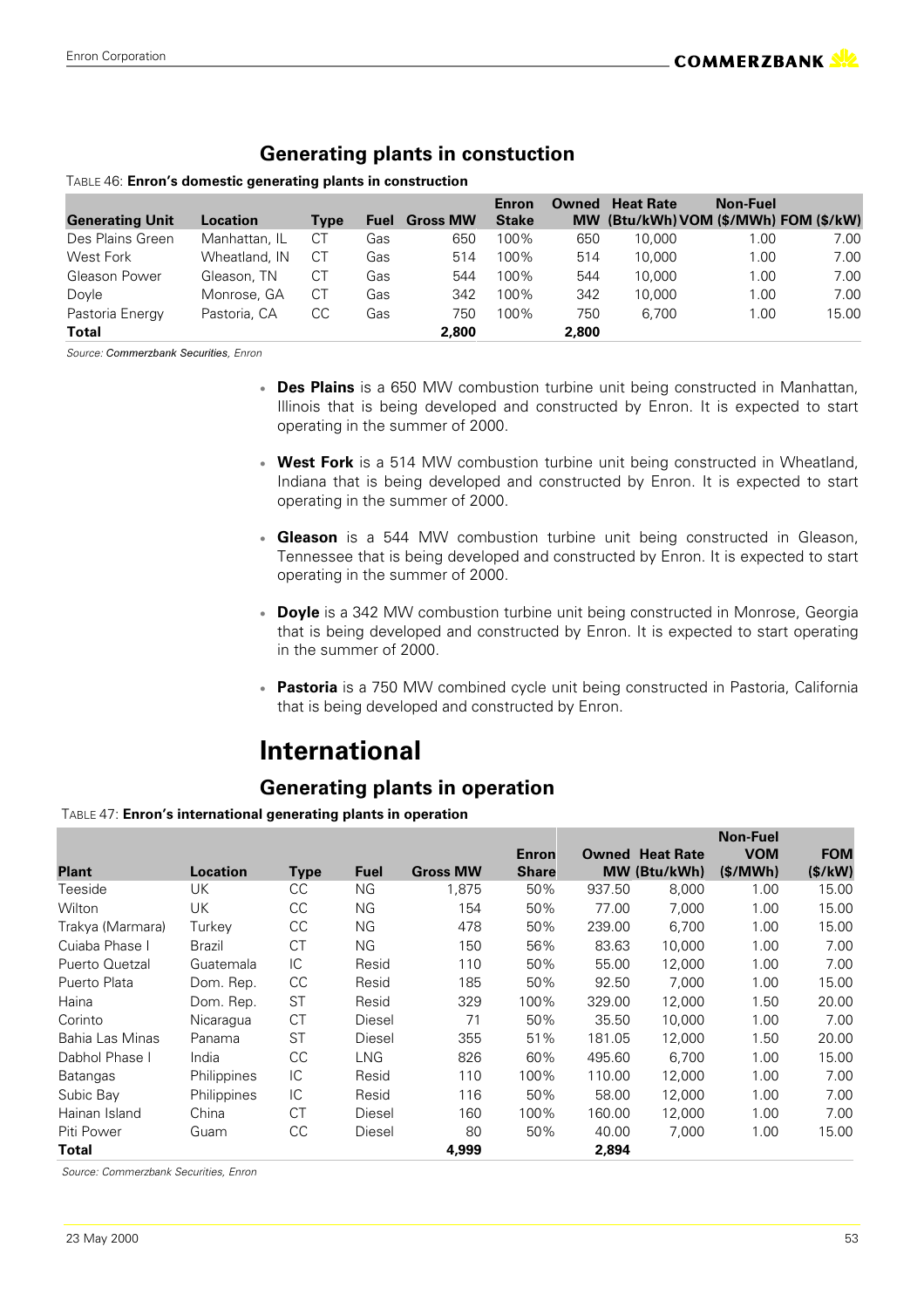- **Teeside** is a 1,875 MW gas-fired generating station located in Northeast England that began commercial operations in April 1993. The US \$1.2 billion facility can supply approximately four percent of the average daily power requirements for England and Wales and up to 1.5 million pounds per hour of process steam to an adjacent 2,300 acre petrochemical complex. Enron operates and maintains the facility and manages the commercial contracts.
- **Wilton** is a 154 MW generating station located in Northeast England.
- **Marama** is a 478-megawatt, approximately US \$600 million natural gas-fired power project at Marmara Ereglisi in Turkey. The power plant is one of the first privately owned build-operate-transfer power plants in Turkey. Construction began in September 1996 and commercial operation was achieved early 1999. The facility supplies power to the state power utility, Turkiye Elektrik Uretim, Iletim, A.S. (TEAS), under a power purchase agreement. Turkey's state gas company, Boru Hatlari Ile Petrol Tasima A.S. (BOTAS), provides natural gas for the project. Enron is a 50% owner of the project and serves as operator.
- **Cuibá Phase I** is a 480-megawatt, combined-cycle natural gas power plant under construction in Cuiabá, Brazil. The plant is being built in three phases, with the 150 megawatt Phase I already in operation. In Phase II, the project will expand to 480 megawatts. The plant, together with a 626-kilometer (385-mile) natural gas pipeline between Bolivia and Cuiabá, represents a total investment of approximately US \$500 million. The pipeline will connect to the Bolivia-to-Brazil pipeline at kilometer 242 (mile 150) in Bolivia. Enron owns 56 percent of the plant and 40 percent of the pipeline.
- **Puerto Quetzal** is a 110-megawatt, barge-mounted Puerto Quetzal Power project located in Puerto Quetzal, the largest port on Guatemala's Pacific Coast. The plant supplies approximately 20 percent of the electrical energy that Guatemala requires. The project began commercial operations in February 1993. Power from the project is sold to Empresa Eléctrica de Guatemala S.A. Enron owns 50 percent of the project, operates the plant, and serves as its fuel supplier.
- **Puerto Plata** is located in Puerto Plata on the northern coast of the Dominican Republic. The 185-megawatt facility provides more than 15 percent of the country's average electric generation capacity. The oil-fired, barge-mounted power facility began simple-cycle operation in August 1994, and moved into combined-cycle operation in January 1996. The plant provides electricity to government-owned Corporación Dominicana de Electricidad. Enron supplies fuel and shares in the operation and maintenance of the facility.
- **Haina** is a 329 MW oil-fired power plant located in Haina, Dominican Republic.
- **Corinto** is a 71-megawatt, barge-mounted power plant located in the Pacific port of Puerto Corinto in Nicaragua. Enron and a partner signed a 15-year power purchase agreement with Nicaragua's state utility, Empresa Nicaragüense de Electricidad. The facility will represent approximately 15 percent of Nicaragua's electricity generation, based on the country's current production levels. The barge was constructed in the U.S. and the mooring facility, pier, and fuel storage facility were constructed in Nicaragua. Commercial operation began June 1999. Enron owns a 50 percent interest in the project.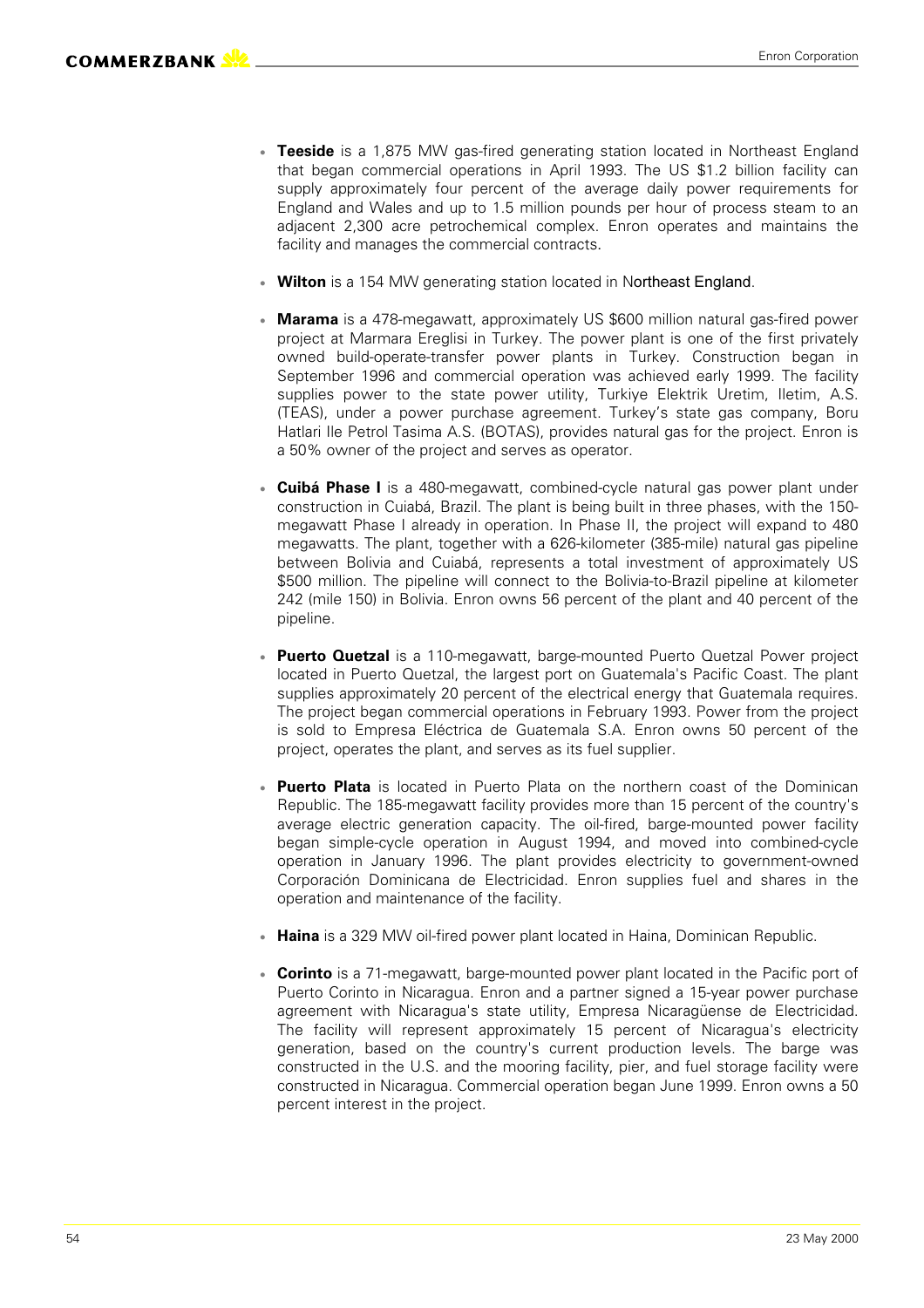- **Bahia Las Minas** is a 355-megawatt electric generation company located near Colón, Panamá. Plant capacity is sold to local distribution companies through fiveyear power purchase agreements. Enron acquired a 51 percent interest in the project.
- **Dabhol** is a 2,450-megawatt combined-cycle power plant project. Enron is importing liquefied natural gas (LNG) to fuel the plant and provide natural gas for other purposes within the country. The approximately US \$2.9 billion facility, located south of Mumbai, is being constructed in two phases. The 826-megawatt Phase I began commercial operation in May 1999. Phase II is scheduled to come on-line in 2001. Enron, as majority owner of the Dabhol project, will operate the plant and serve as fuel manager.
- **Batangas** is a 110-megawatt, approximately US \$136 million facility located south of Manila in Batangas City, Batangas on the island of Luzon. The project began generating power in July 1993, less than 10 months from the signing of the power contract. Enron holds a power purchase agreement with the state-owned National Power Corporation (NPC) and owns and operates the plant. Under an agreement between NPC and Batangas Power Corp., plant ownership will be transferred to NPC in 2003.
- **Subic Bay** is a 116-megawatt Bunker C fuel-fired plant located on the island of Luzon in Olongapo City, Philippines. The plant began commercial operation in February 1994. The project sells power to the National Power Corporation (NPC), which supplies fuel for the project. Enron operates and owns 50 percent of this project. Under an agreement between NPC and Subic Bay Power Corp., ownership of the plant will be transferred to NPC after 15 years.
- **Hainan Island** is a 154-megawatt, distillate-fired power project on Hainan Island and is the first build-own-transfer power project developed by a U.S. company in China. The project, which began commercial operation in January 1996, was brought online in only 14 months. Electricity is sold to Hainan Electric Power Company (HEPCO), the provincial electric utility on Hainan Island. Enron owns a 100 percent interest. Ownership will be transferred to HEPCO in 2008.
- **Piti Power** is an 80-megawatt baseload, slow-speed diesel plant in Piti, Guam. In September 1996, Enron signed an Energy Conversion Agreement with the Guam Power Authority to build the facility. The fast-track project reached construction phase less than one year after signing the agreement, and the plant began commercial operation in February 1999. Enron is a 50 percent equity partner in the project and operates the power plant. Ownership will be transferred to the Guam Power Authority after 20 years.

### **Generating plants in construction**

|                          |             |             |             | Gross     | <b>Enron</b> |           | <b>Owned</b> Heat Rate | <b>Non-Fuel</b> | <b>FOM</b> |
|--------------------------|-------------|-------------|-------------|-----------|--------------|-----------|------------------------|-----------------|------------|
| <b>Plant</b>             | Location    | <b>Type</b> | <b>Fuel</b> | <b>MW</b> | <b>Share</b> | <b>MW</b> | (Btu/kWh) VOM (\$/MWh) |                 | (\$/kW)    |
| EcoElectrica             | Puerto Rico | CС          | ΝG          | 507       | 50%          | 253.50    | 6.700                  | 1.00            | 15.00      |
| Nowa Sarzyna             | Poland      | CС          | ΝG          | 116       | 98%          | 113.10    | 6.700                  | 1.00            | 15.00      |
| Sarlux (Saras-Sarlux)    | Italv       | CC.         | Svn. Gas    | 551       | 45%          | 247.95    | 6.700                  | 1.00            | 15.00      |
| Cuiaba Phase II          | Brazil      | CС          | ΝG          | 330       | 56%          | 183.98    | 6.700                  | 1.00            | 15.00      |
| Puerto Quetzal Expansion | Guatemala   | IC          | Resid       | 124       | 100%         | 124.00    | 12.000                 | 1.00            | 7.00       |
| Dabhol Phase II          | India       | CC          | LNG         | 1.624     | 80%          | 1.299.20  | 6.700                  | 1.00            | 15.00      |
| Total                    |             |             |             | 3.252     |              | 2.222     |                        |                 |            |

TABLE 48: **Enron's international generating plants in construction**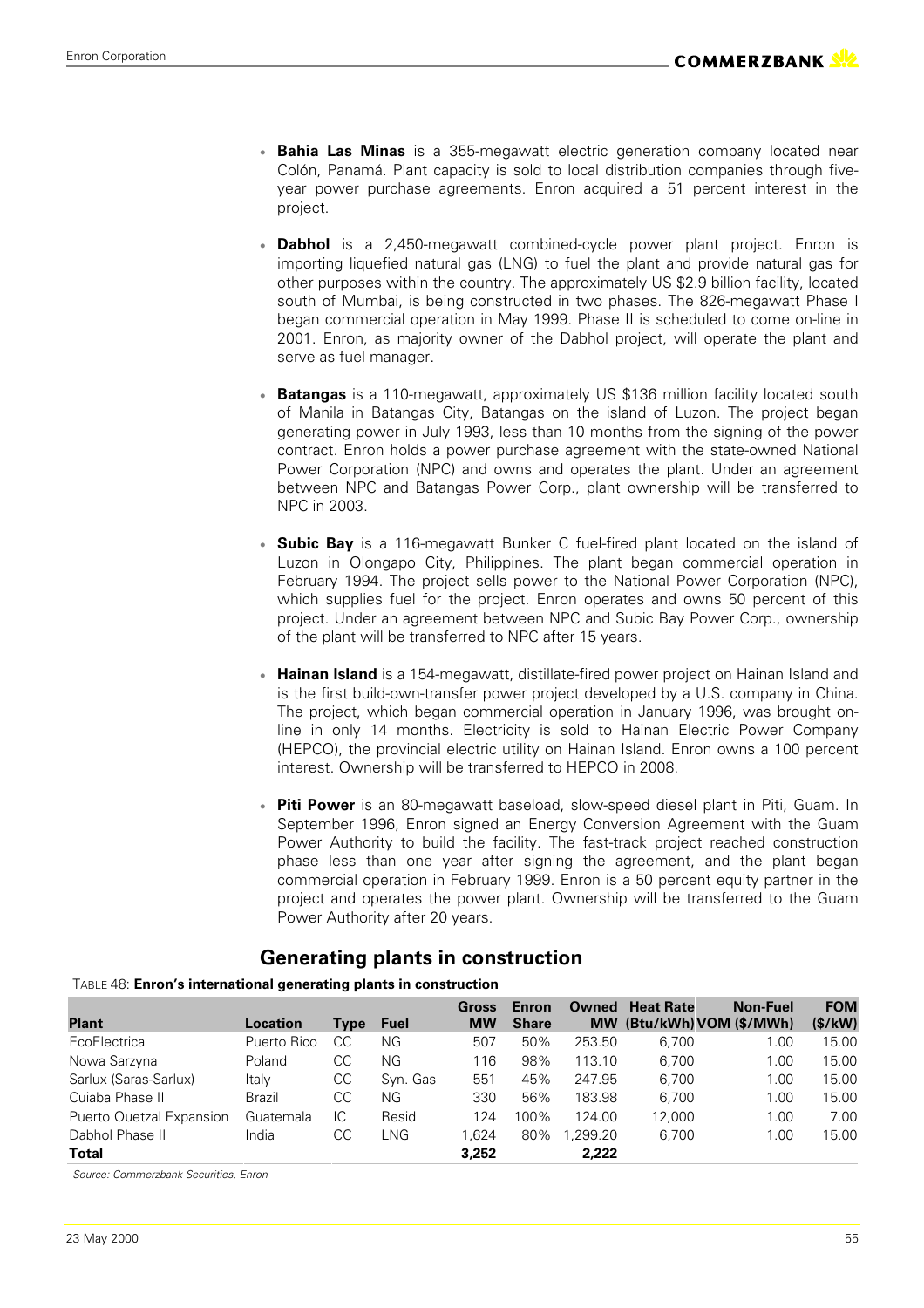- **EcoElectrica** is a 507-megawatt, gas-fired cogeneration plant and LNG import terminal under construction in Puerto Rico capable of supplying up to 20 percent of the island's electricity. The power plant is expected to begin commercial operation in the second half of 2000. The plant configuration will consist of two gas combustion turbines and a steam turbine, as well as its own water desalination facility. The Puerto Rico Electric Power Authority will purchase the plant's entire output under a power purchase agreement. Enron owns a 50 percent interest in the joint venture and will serve as operator.
- **Nowa Sarzyna** is a 116-megawatt natural gas-fired, cogeneration plant under construction on the grounds of Organika Sarzyna (OSCW) in Nowa Sarzyna, Poland. The approximately US \$132 million facility is expected to begin commercial operation in the first half of 2000. Enron signed a power purchase agreement with the Polish Power Grid Company in April 1997. The facility will provide steam to OSCW and to the city of Nowa Sarzyna. Enron is managing the construction process and will operate the plant.
- **Sarlux** is a 551-megawatt, integrated-gasification, combined-cycle power plant located on the island of Sardinia, Italy. Construction on the approximately US \$1.4 billion plant began in January 1996, with commercial operation expected in the year 2000. The plant will employ gasification technology to convert refinery residue from SARAS, Italy's largest oil refinery, into synthetic gas. Electricity from the plant will be sold to Ente Nazionale per l'Energia Elettrica S.p.A (ENEL), the Italian state owned utility, under a power purchase agreement. Enron owns 45 percent of the project.

### **Gas pipelines and other assets**

| <b>Pipeline</b>  | Country          | Capacity (MMcf/d) |     | <b>Stake Cost (\$Millions)</b> |
|------------------|------------------|-------------------|-----|--------------------------------|
| Transredes       | Argentina        | 320               | 25% | 137                            |
| Bolivia – Brazil | Brazil/Bolivia   | 1.059             | 7%  | 140                            |
| TGS              | Argentina/Brazil | 1,900             | 35% | 472                            |
| Centragas        | Columbia         | 150               | 50% | 95                             |
| Promigas         | Columbia         | 410               | 39% | 100                            |

TABLE 49: **Enron's Latin American gas pipelines**

- **Transportadora de Gas del Sur (TGS):** In 1992, Enron acquired an ownership interest in Argentina's 6,604-kilometer (4,104-mile) Transportadora de Gas del Sur (TGS) pipeline system, the largest pipeline system in South America. Since the acquisition, the system's capacity has expanded 33 percent to 2.0 billion cubic feet per day of natural gas and achieved significant operating and cost efficiencies. The pipeline, which stretches from the southern tip of the continent to Buenos Aires, is well positioned to contribute to the South American energy grid and should benefit from the region's population growth and economic expansion. Enron operates the facility and serves as technical manager.
- **Transredes** In May 1997, Enron reached financial close on the capitalisation of the transportation segment of Bolivia's state oil and gas company, Yacimientos Petrolíferos Fiscales Bolivianos. At financial close, Enron and partners formed Transredes, which is headquartered in Santa Cruz. As a partner in Transredes, Enron holds a 25 percent stake in Bolivia's hydrocarbon transportation assets including 3,000 kilometers (1,860 miles) of natural gas pipelines and 2,500 kilometers (1,550 miles) of oil/liquid pipelines.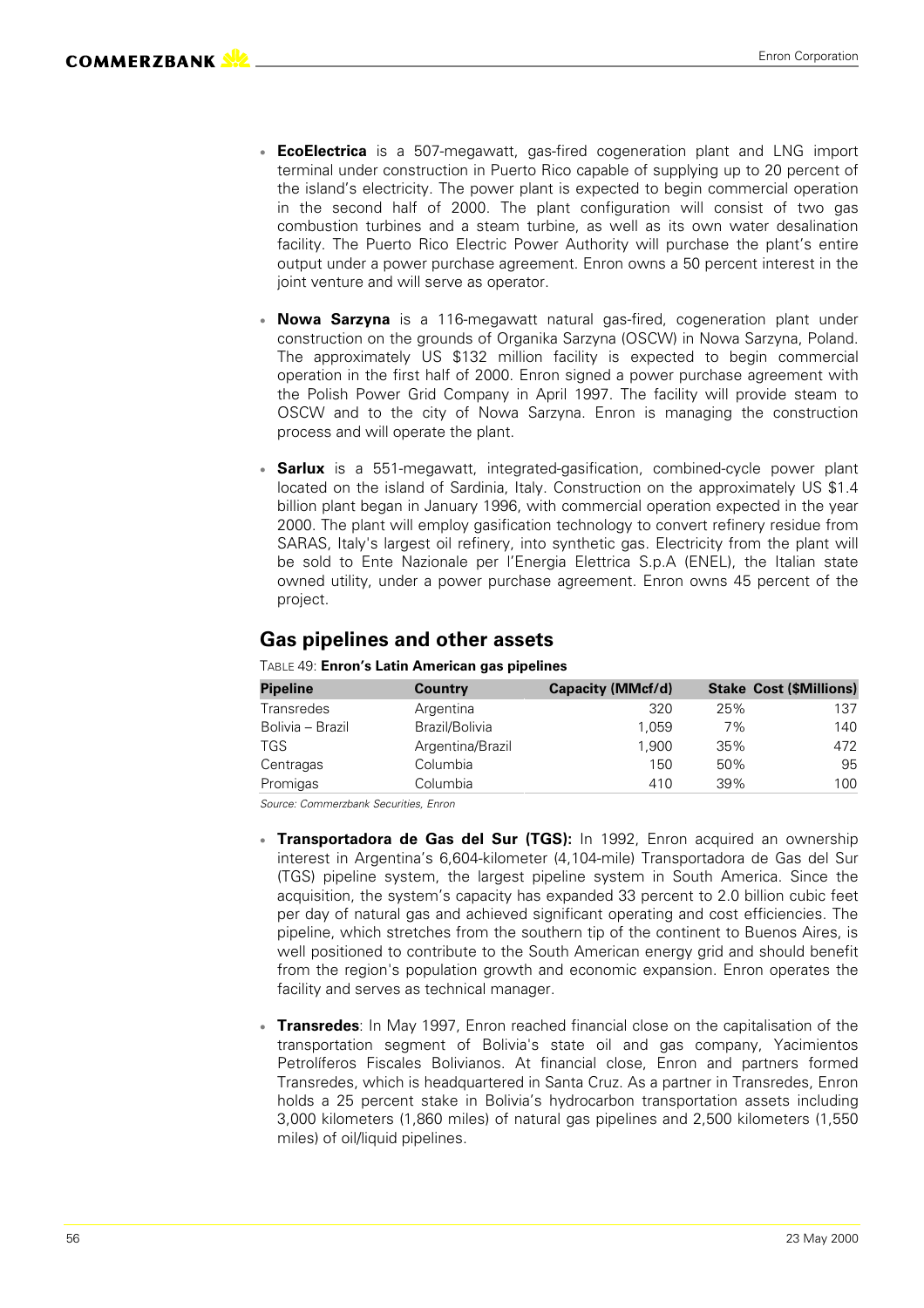- **Bolivia to Brazil**: The approximately US \$2 billion, 3,000-kilometer (1,864-mile) Bolivia-to-Brazil natural gas pipeline is one of the largest gas projects ever undertaken in South America. With a capacity of 30 million cubic meters per day, the pipeline system stretches from Santa Cruz de la Sierra, Bolivia to São Paulo, Brazil in its first phase scheduled to begin commercial operation in second quarter 1999. The second phase, which was scheduled to be operational in fourth quarter 1999, extends to Porto Alegre, Brazil. Enron, other private partners, Petrobras, the national oil and gas company of Brazil, and Transredes, the oil and gas pipeline distribution company of Bolivia, are jointly developing the pipeline.
- **Centragas** The Centragas pipeline was Enron's first greenfield international pipeline development project, under a 15-year build-operate-transfer contract with Ecopetrol, Colombia's state-owned oil company. The 578-kilometer (357-mile) natural gas transmission system, which began commercial operation in February 1996, is well positioned in the emerging South American power grid, and plays a key role in Colombia's national plan to deliver clean-burning natural gas to major consumer markets. With a capacity of 150 MMcf/d, the pipeline system stretches from Ballena, on the northern coast, to Barrancabermeja in Colombia's central region. Ecopetrol is the sole customer for the system's natural gas transportation services. Enron owns a 50 percent interest and serves as operator.
- **Promisgas** In early 1996, Enron procured an equity interest in Colombia's premier natural gas pipeline operator, Promigas. Enron acquired the interest from Ecopetrol, Colombia's state-owned oil company. Promigas' operations include natural gas transmission, compression and services, compressed natural gas conversions and sales, as well as investments in various gas distribution businesses and a 25 percent interest in Centragas. The company operates 1,500 kilometers (1,062 miles) of gas pipelines, stretching from Ballena in Guajira state to Cerromatoso in Córdoba state, with a capacity of 410 MMcf/d.

### **Gas and Electric Distribution**

| <b>Distributor</b>                    | Country | Volumes |     | <b>Stake Cost (\$Millions)</b> |
|---------------------------------------|---------|---------|-----|--------------------------------|
| Elektro Power Distribution (electric) | Brazil  | 10.767  | 99% | 1.487                          |
| Calife (electric)                     | Brazil  | n/a     | 94% | 10                             |
| CEG-Rio (gas)                         | Brazil  | 46      | 25% | 576                            |
| CEG (gas)                             | Brazil  | 79      | 50% | (with CEG-Rio)                 |
| Gaspart - North (5 LDCs) (gas)        | Brazil  | 125     | 42% | ND                             |
| Gaspart - South (2 LDCs) (gas)        | Brazil  |         | 25% | ΝD                             |

TABLE 50: **Enron's Latin American distribution companies**

- **CEG-Riogas:** Enron holds an equity interest in both CEG and Riogas, previously government-owned gas distribution companies. CEG serves 550,000 residential and 1,000 industrial customers with a 2,200-kilometer (1,368-mile) pipeline network in the municipalities of Rio de Janeiro. Riogas serves large industrial customers with average sales of 56 million cubic feet per day (MMcf/d) or 10.5 percent of Brazil's gas consumption.
- **Elektro**: Enron acquired Elektro Eletricidade e Servicos S.A (Elektro), Brazil's sixth largest electricity distributor in 1998. The company serves approximately 1.5 million customers in the state of São Paulo through 82,000 kilometers (51,000 miles) of distribution network and 1,400 kilometers (868 miles) of transmission lines. Elektro serves the high demand growth area of São Paulo.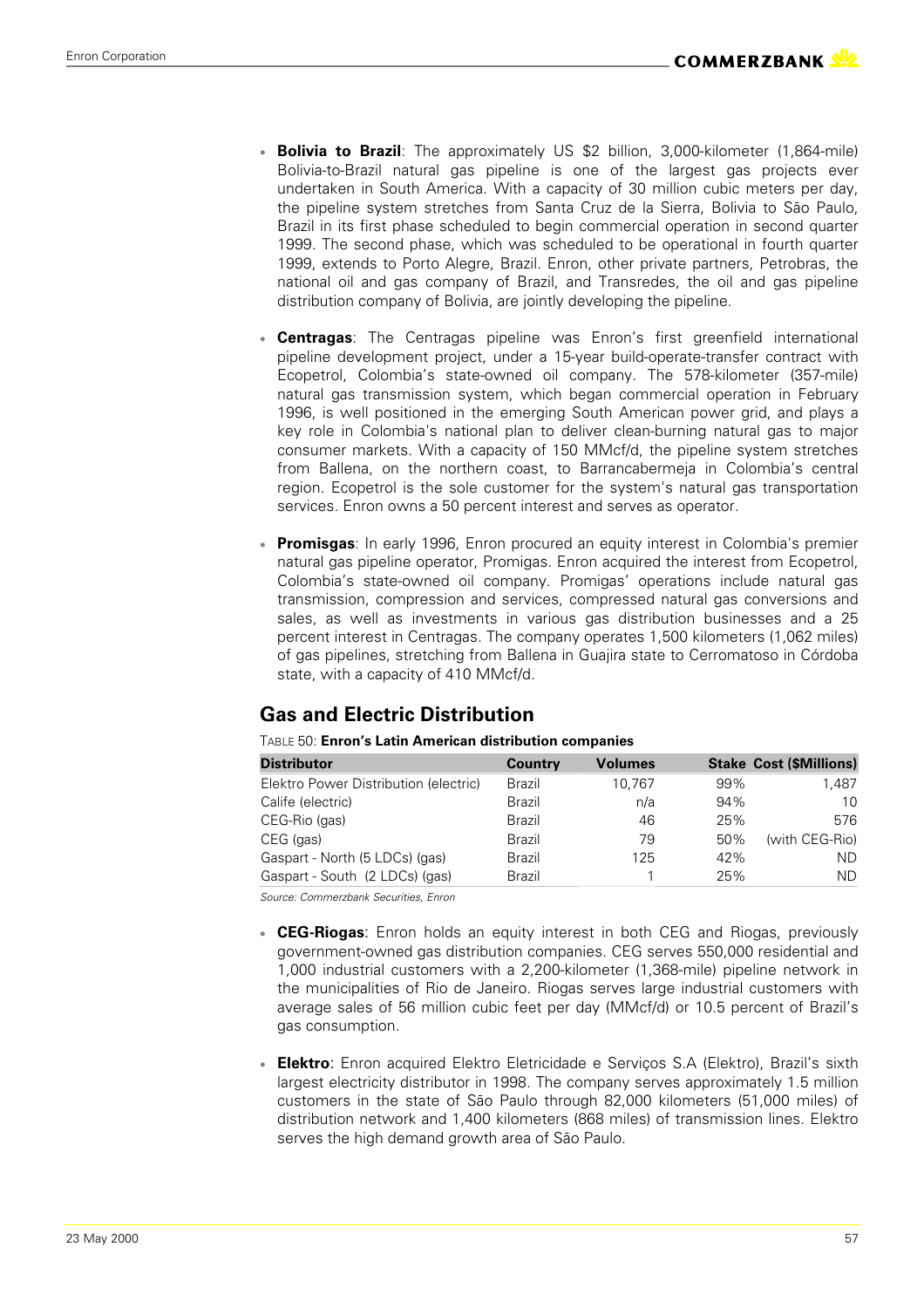- **Gaspart:** At the end of 1997, Enron acquired a significant stake in the gas distribution companies of seven coastal states through the purchase of Gaspart. Enron is a member of the board of directors. Petrobras is also a partner in the companies. Currently, five of the seven companies in contiguous northeast states are delivering 95 MMcf/d gas to industrial clients. The remaining gas companies, located in southern Brazil, will commence gas deliveries following completion of the Bolivia-to-Brazil pipeline.
- **Calife**: Through Industrias Ventane, S.A., Enron holds a 94 percent stake in the Venezuelan utility Compañía Anónima Luz y Fuerza Eléctricas de Puerto Cabello (CALIFE). CALIFE supplies electricity to the city of Puerto Cabello and its surrounding area. The utility serves approximately 50,000 customers, of which 40,000 are residential. The remaining customers are industrial and commercial.
- **SK-Enron**: Enron and Korea's SK Corporation finalised a joint venture agreement in January 1999 to form SK-Enron, which distributes natural gas and imports/markets liquefied petroleum gas (LPG) in South Korea. The partnership has a total capitalisation of approximately US \$500 million. SK-Enron is the leading distributor and marketer of natural gas in South Korea, with approximately 20 percent of the natural gas market and 50 percent of the LPG market. SK-Enron owns stakes in SK Gas, Daehan City Gas Co., Pusan City Gas Co., Kumi City Gas Co., Chongju City Gas Co., and Pohang City Gas Co. In December 1999, SK-Enron spent \$130 million to add stakes in Bobae City Gas Co., Daeil City Gas Co., Dongbu Haeyang City Gas Co., and Byucksan Energy, owner of a 21 MW coal-fired cogeneration plant in Iksan South Korea.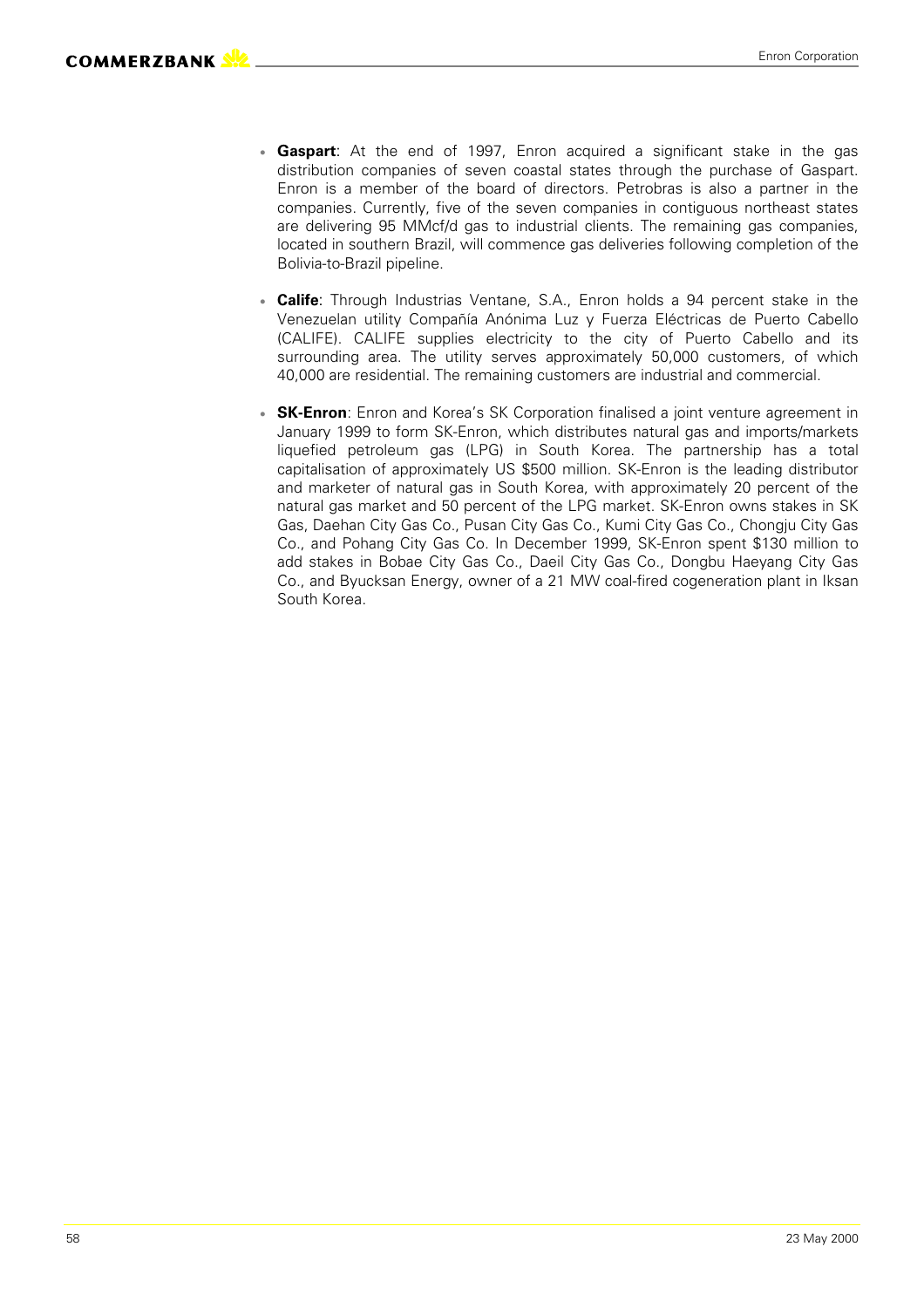### **Appendix 2: Merchant plant valuation**

### **Forecast methodology**

We forecast the earnings and cash flows from electric power generation facilities by examining each generating station separately. We look at each generating plant's unique cost structure and operating profile, as well as the local market prices for energy and capacity in the regions in which the plants operate.

### **Generating unit costs**

We begin our forecast by examining the cost structure and efficiency of each generating plant. This is important because the cost of the plants determines the number of hours that the plants operate and the margin they will earn when they generate. The primary inputs in our analysis of generating plant costs are:

- **Heat rate**: The measure of the unit's efficiency in converting fuel to electricity expressed in Btu/kWh. A heat rate of 10,000 Btu/kWh equates to an efficiency of around 35 percent. New gas-fired combined cycle generators have efficiencies of 50 percent or better.
- **Fuel cost**: The cost of the fuel needed to generate power at the facility.
- **Variable operation and maintenance costs (VOM):** Non-fuel operation and maintenance costs that vary with the unit's output.
- **Fixed operation and maintenance costs (FOM):** Non-fuel operation and maintenance costs that do not vary with output.

### **Market prices of electricity**

We forecast the market prices of electrical energy and capacity for each region. We begin with estimates of current market prices and then project future market prices based on our outlook for new generation in the various US power pools.

### *Capacity and energy markets*

Electric generators in the US are typically paid a fixed monthly or annual **capacity price** for their generating capacity (expressed in \$/kW) as well as a variable **energy price** for their generating output (expressed in \$/MWh). Electric energy markets generally clear on an hourly basis and generators are paid an energy price for each hour of operation based on their total level of output during an hour. Hourly wholesale energy prices vary depending on the demand for energy, generator outages, weather, and the efficiency of the marginal generating unit that sets the price.

### *Generating unit utilisation*

A generating unit's utilisation depends upon its efficiency compared to the efficiency of the generating units that are setting the price. Below is a sample graph of the prices over the past year in the California Power Exchange, arranged from highest to lowest. A unit with variable production costs under \$20/MWh will operate virtually all of the time in California. By contrast, a unit with production costs of \$40/MWh will operate less than 10% of the hours in the year.

*We examine the cost structure of each asset*

*We forecast market prices of electricity starting from current hourly prices*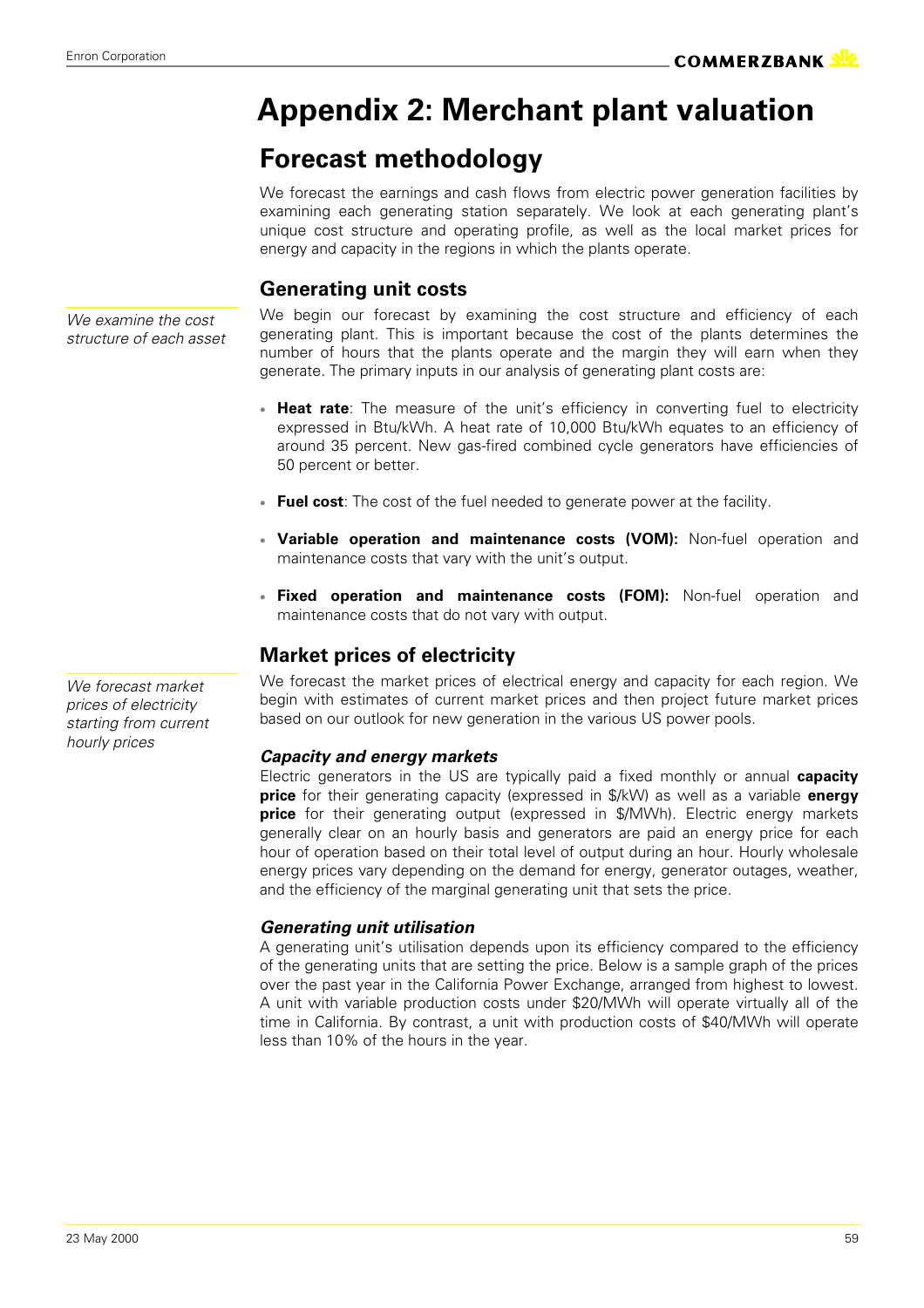

CHART 5: **1998-1999 California Power Exchange price duration curve (\$/MWh)**

Source: Commerzbank Securities

#### *Current prices*

Below we summarise the average all-hour and average on-peak prices for some power pools in the US. On-peak periods are generally defined as business hours during weekdays when system loads are highest. However, California defines a larger onpeak period that includes some weekend hours. California also does not have a separate market for capacity payments, so fixed cost recovery is incluced in energy prices.

| <b>Region (Power Pool)</b>                                                                                                            | <b>All-Hours</b> | <b>On-Peak</b> |
|---------------------------------------------------------------------------------------------------------------------------------------|------------------|----------------|
| New England (Nepool)                                                                                                                  | 24.22            | 33.30          |
| New York (NYPP)                                                                                                                       | 23.26            | 35.01          |
| - California (CALPX)                                                                                                                  | 26.15            | 29.62          |
| Midwest (MAIN)                                                                                                                        | 19.10            | 34.00          |
| Texas (ERCOT)                                                                                                                         | 18.23            | 33.00          |
| $O_{\text{SUSY}}$ . $O_{\text{SUSY}}$ . $\frac{1}{2}$ , $\frac{1}{2}$ , $\frac{1}{2}$ , $\frac{1}{2}$ , $\frac{1}{2}$ , $\frac{1}{2}$ |                  |                |

| T <code>ABLE</code> 51: Approximate average energy prices (\$/MWh) (12 months ending Mid-1999) |  |  |
|------------------------------------------------------------------------------------------------|--|--|
|                                                                                                |  |  |
|                                                                                                |  |  |
|                                                                                                |  |  |

Source: Commerzbank Securities

We believe that the market prices of electricity in the past two years have generally been high in US power pools because of regulatory uncertainty associated with imminent deregulation. This has caused utilities to delay construction of new generating units. Together with load growth, the paucity of new construction has reduced reserve margins and consequently inefficient generating units are often setting market prices.

Market prices for electricity in the Northeast, California, and Florida in particular have tended to be higher than in other regions, because a larger portion of the existing generating capacity consists of relatively old and inefficient generating plant. Prices in these regions are likely to decline faster than prices in other regions as new generation is built. Transmission constraints and problems with siting electrical generation have also been a problem in these three regions.

#### *New generation and future market prices*

We believe that the market prices for energy will generally fall in high priced regions as new generating units are built. The state-of-the-art generation technology for new

*We believe that the recent market prices of electricity have been high because of regulatory uncertainty associated with deregulation*

California defines a larger onpeak period that includes some

weekend hours.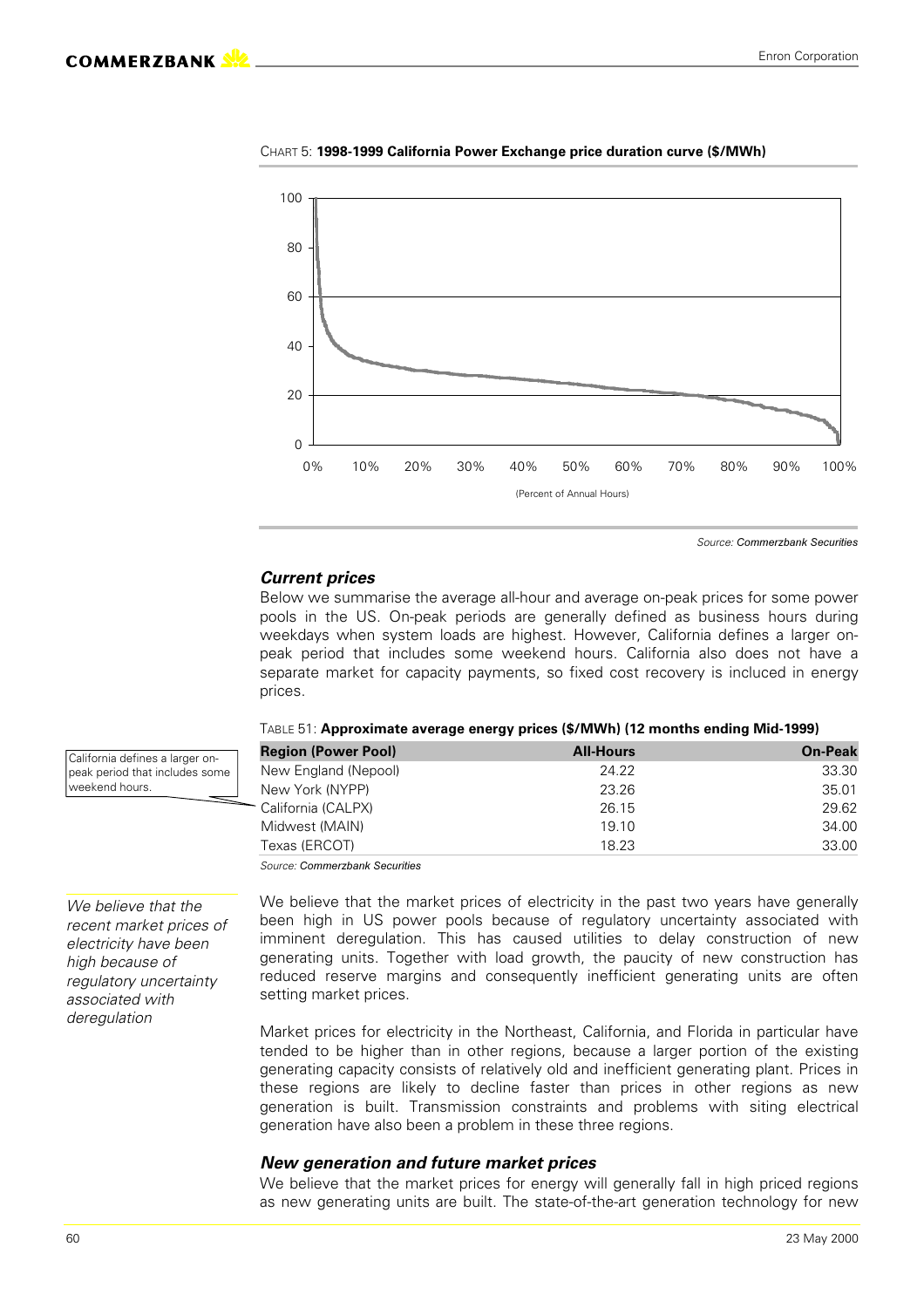baseload power is a gas-fired combined cycle generating unit. New gas-fired combustion turbines will be built for peaking power. A summary of the variable costs associated with new combined cycle generators and combustion turbines is presented below.

| TABLE 52: Estimated cost data for combined cycle and combustion turbine technology |  |  |
|------------------------------------------------------------------------------------|--|--|
|                                                                                    |  |  |

| <b>Unit Specifications</b>                | <b>Combustion Turbine</b> | <b>Combined Cycle</b> |
|-------------------------------------------|---------------------------|-----------------------|
| Heat Rate (Btu/kWh)                       | 10,000                    | 6,700                 |
| Delivered Gas Cost (\$/MMBtu)             | 2.50                      | 2.50                  |
| Variable O&M (\$/MWh)                     | 1.00                      | 1.00                  |
| <b>Variable Production Costs (\$/MWh)</b> | 26.00                     | 17.75                 |
| Capital Costs (\$/kW)                     | 300                       | 450                   |
| Fixed O&M (\$/kW)                         |                           | 15                    |

Source: Commerzbank Securities

In order for new generating units to be built, new generating units will need to receive annual revenue from market prices of energy and capacity sufficient to cover these variable production costs, as well as their fixed production costs and a return on capital and of capital.

In each market we calculate the market prices in the energy and capacity markets that will be necessary for new combined cycle and combustion turbine units to break even.

We expect that the market prices for energy, after accounting for fixed capacity payments received by the electric generators, will move toward the break even costs of new gas-fired generation in all US electricity markets. Eventually, we expect that market prices in all US power pools will approximate the long-run marginal cost of new gas-fired generating units.

*We expect electricity markets to reach an equilibrium state in 2004 where prices approach the costs of new entry*

Developers are planning to build significant amounts of MW of new generating units between 2000 and 2004. The annual amount increases through 2001 and then decreases. Based on the pattern of announced new construction, we expect that wholesale electricity prices will reach an equilibrium state in 2004. At this point, we expect that new combined cycle generating units will be setting the average all-hours price for electricity and that new combustion turbines will be setting the average peak price for electrical power.

*constructed*

*We expect market prices to fall as new generating units are*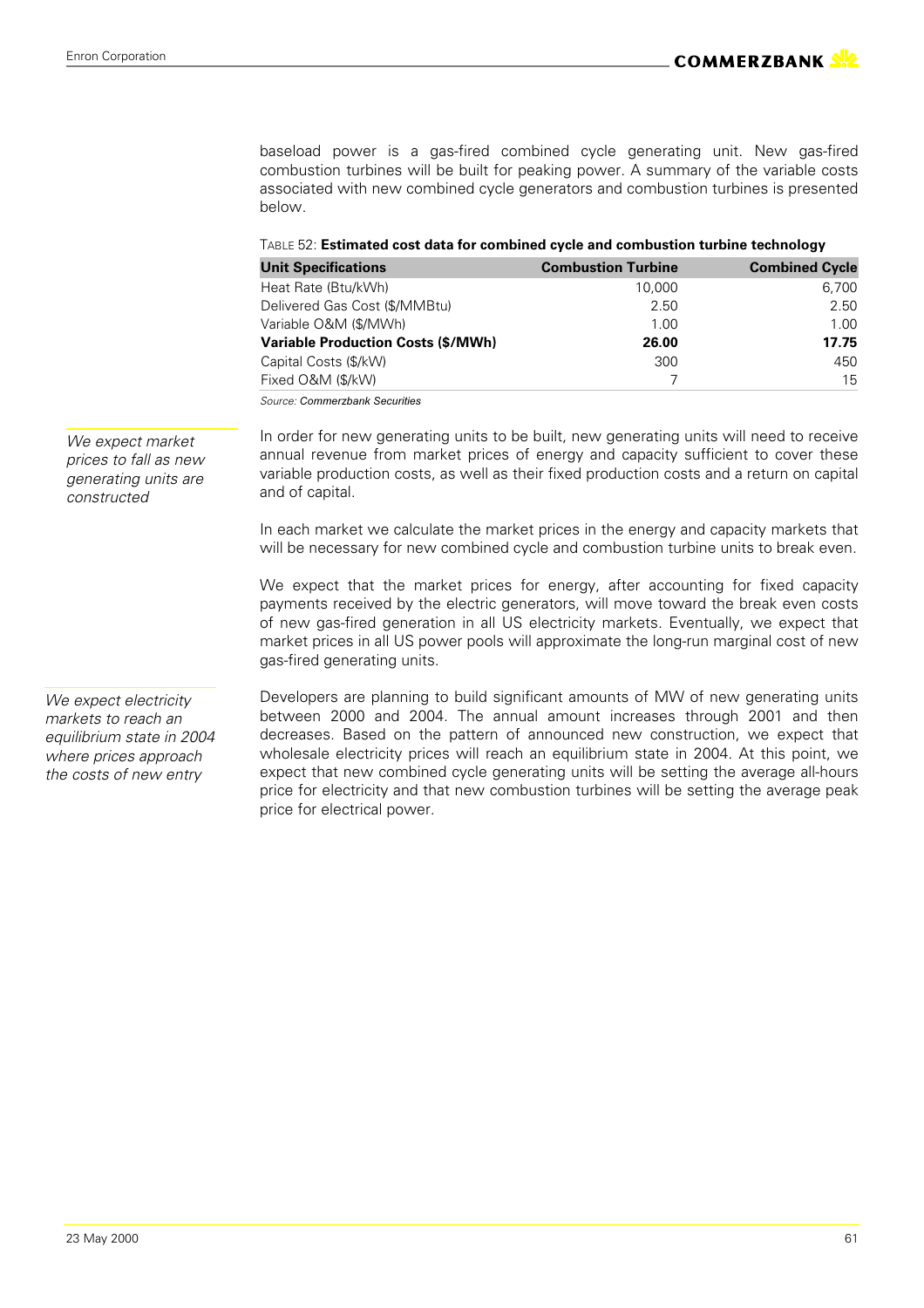

CHART 6: **1999-2005 cumulative announced generating capacity by region (MW)**

Source: Commerzbank Securities, Research Data International

*New units will not only meet growth in demand but will also displace existing inefficient capacity*

New units will not only meet growth in demand but will also displace existing inefficient capacity. As newer, more efficient units enter the market, prices will decrease in markets that are dominated by large amounts of inefficient capacity and in all markets the utilisation of less efficient units will fall.

#### *Forecast of generating output*

Using our forecasts of energy market prices we project generating output by comparing the variable production costs of each plant to the price duration curve in each year. The power plants will generate when their variable production costs are below prevailing market prices for electrical energy. Generation from any of the older, relatively inefficient units with high variable production costs will decline over time as average energy prices fall to equilibrium with the marginal costs of newer, more efficient generating capacity.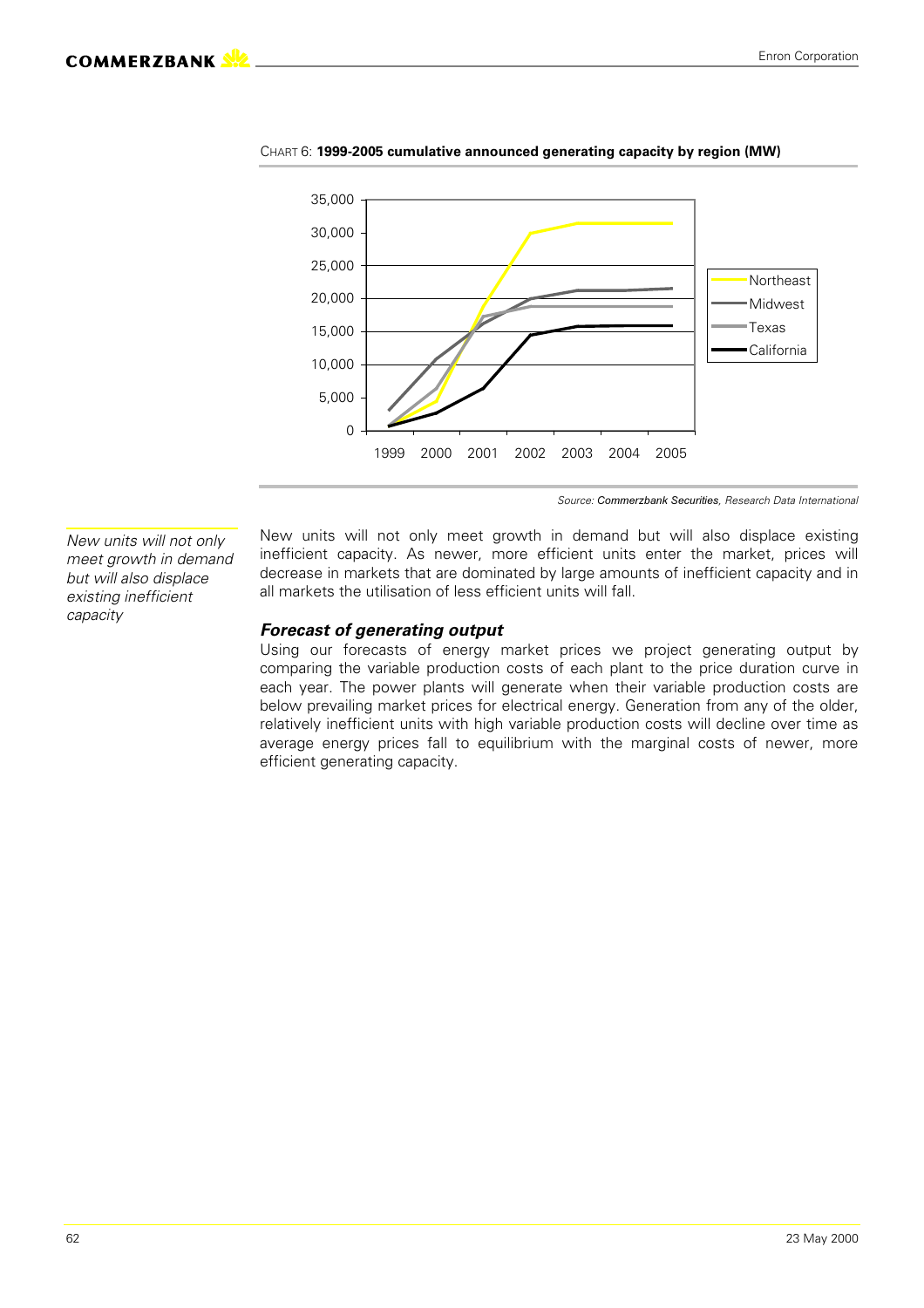# **Appendix 3: Global regions**

### **Europe**

Energy Markets in Europe are well developed. Liberalisation of the energy sector is generally proceeding faster than in the US in the UK and more slowly than in the US on Continental Europe. Enron is pursuing its business in a similar manner as in North America centred on energy trading and marketing with a relatively low level of asset ownership. Principle features of European energy markets include:

- **Well-developed infrastructure**: European gas and electricity markets are well developed and have strong interconnections between regions.
- **History of public ownership**: Utility companies in Europe have traditionally been run by the public sector and liberalisation of the energy sector generally involves a round of privatisation prior to deregulation. Even after privatisation, governments in Europe often own large minority stakes or golden shares that provide veto power over the board.
- **Local dominance and cross holdings**: Large and entrenched utilities dominate many of the local markets in Europe and create large barriers to entry. Additionally, many utilities have systems of cross-ownership with other electric and gas utilities. These ownership links can stifle competition and slow the development of liquid markets.
- **Varying speed of deregulation**: There are varying degrees of state ownership and divergent liberalisation timetables in Europe. Liberalisation of electricity in Europe was set in motion by the European Union electricity directive. The directive dictated that certain large customers could select their energy provider beginning in February 1999. Increasing numbers of smaller customers will be given the ability to select providers through 2006 when approximately 35% of the market is expected to be open to competition. Individual countries can opt for a more rapid timetable than the directive.
- **Power before gas**: Electricity markets are being liberalised much faster than gas markets. This can create difficulties for power plant developers in securing competitively priced fuel supply.
- **Transmission access unclear**: The rules for transmission access are less developed than in the US, making it difficult to get access to the transmission grid at competitive prices. These rules are expected to be clarified shortly.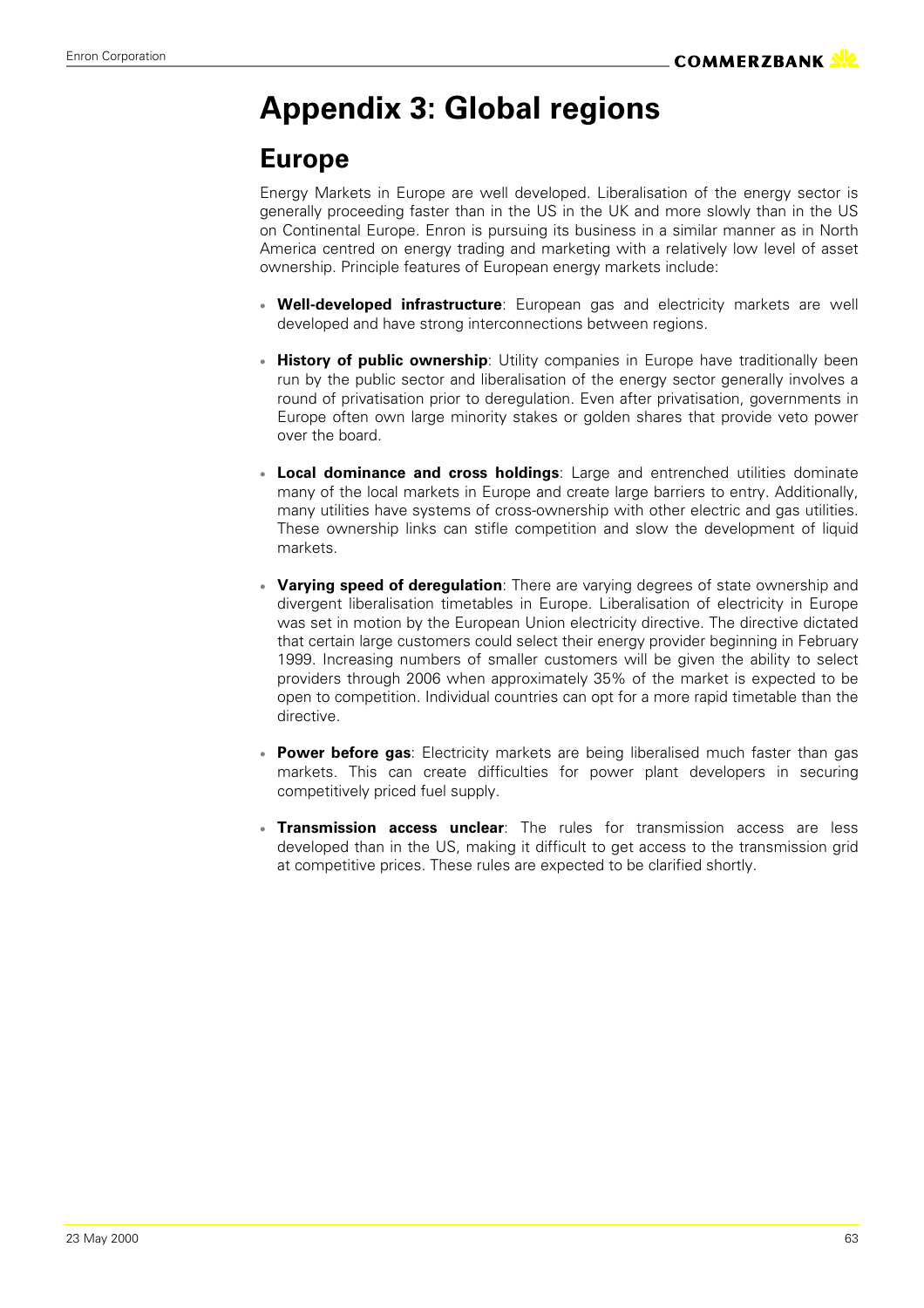

#### CHART 7: **Competition and ownership structure in Western European electricity markets**

Source: Commerzbank Securities

### **Asia-Pacific**

Enron's assets in the Asia-Pacific region are scattered among several countries: Australia, India, Korea, and Japan. The largest emphasis is in India.

### **India**

The Indian electricity market is largely a contract generation market as opposed to one with competitive wholesale generation. In a contract market, a developer wins the right to build a plant under a long-term power sales agreement. India has a significant shortage of electrical capacity and reliability is poor. Political and regulatory difficulties are limiting the activity of foreign firms willing to build generating capacity to meet the demand. Demand for generating capacity is estimated to be roughly 10,000 MW per year for the foreseeable future. Natural gas demand is outstripping gas production and LNG is filling the gap.

### **Australia**

The Australian electricity and gas markets are in the process of deregulating and several states have privatised assets. Prior to 1995, each Australian state operated its own electricity and gas network with little interaction between states. As in the US, the speed of deregulation and privatisation varies from state to state. The Australian state electricity and gas markets are still poorly interconnected and largely isolated.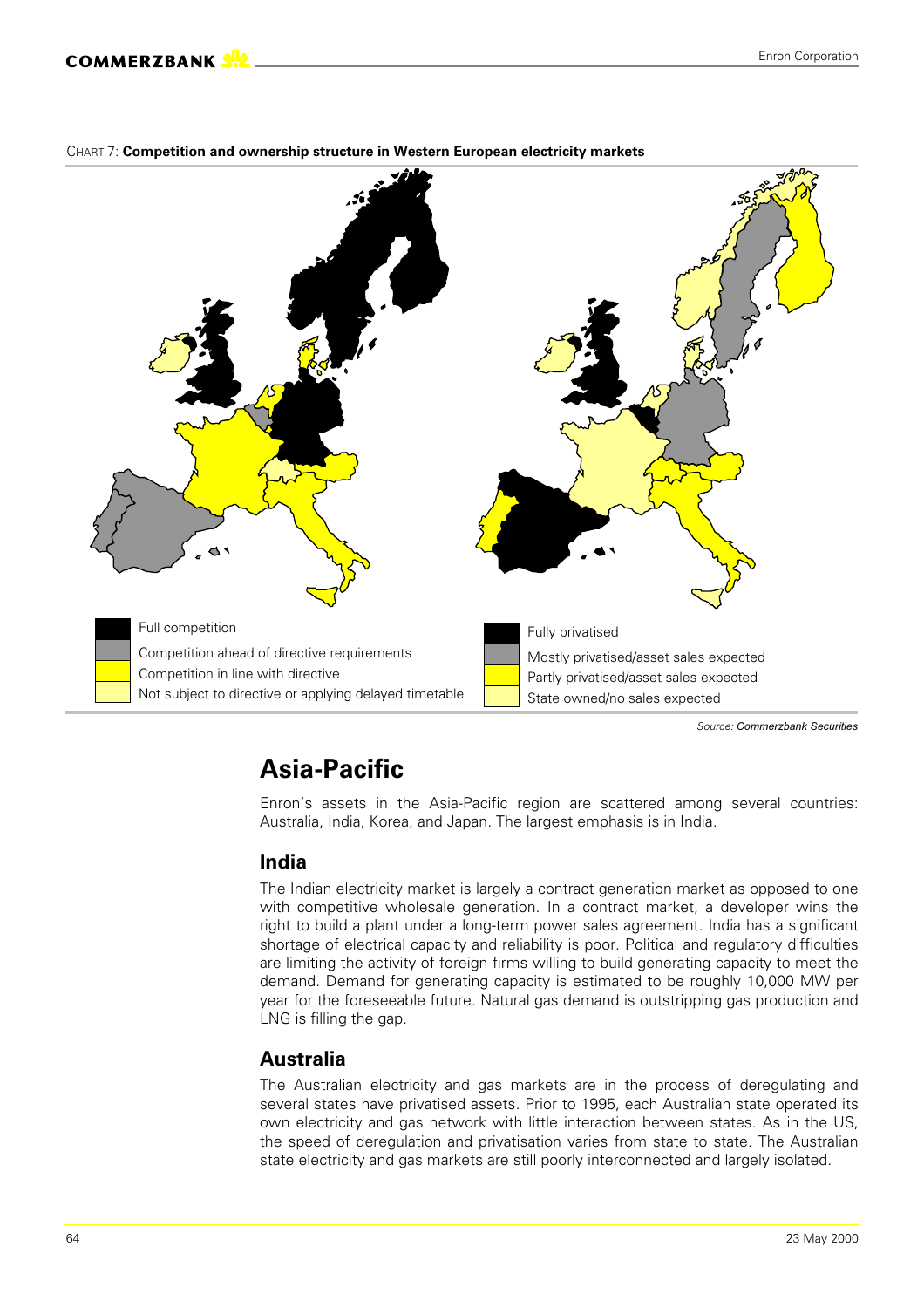- **Electricity markets**: The recent moves to privatise and deregulate electric power include the unbundling of the generation, transmission, distribution, and supply functions. Each Australian state is in charge of determining the way in which it intends to proceed with deregulation. The Eastern states of Victoria, New South Wales, Queensland, and South Australia are participating in the **National Electricity Market.** By 2001, the majority of electricity customers in Australia will be able to choose their electricity supplier. Western Australian states are moving more slowly on the deregulation process, account for only a small portion of overall Australian demand, and are not interconnected with the Eastern states. 80% of Australia's 41 GW generating capacity is coal-fired and there is currently a surplus of generating capacity.
- **Gas markets**: Privatisation and deregulation of the Australian gas sector began in 1995. Prior to 1995, the distribution networks for natural gas in Australia were primarily state owned monopolies and the transmission networks were a mixture of private and state-owned entities. National legislation guaranteeing third party access to gas transmission and distribution was passed in 1998. Australian governments are encouraging the development of new pipelines, additional distribution monopoly privatisations are expected, and full retail gas competition is expected in Australia's most populous states by 2001. The Australian Competition and Consumer Commission (ACCC) regulates natural gas transmission at the national level. The ACCC also sets caps on the prices that pipelines can charge wholesale customers. Gas consumption is expected to continue to grow in coming years because of the increased use of gas at electric power facilities. Consumption is projected to increase threefold by 2003.

### **South Korea**

South Korea's energy markets are still largely closed although the legislature is considering a deregulation bill. Korea Electric Power Corporation (KEPCO) dominates the electricity market. The company is an integrated utility, is the only company in the transmission and distribution business in South Korea, and generates over 90% of the country's electricity. KEPCO is in the process of divesting some of its 41 GW of generating capacity. South Korea's gas market is more fragmented than its electricity market and foreign firms have taken minority equity stakes in several local gas distributors.

### **Japan**

Japan is one of the largest energy markets in the world and is beginning to liberalise. 25% of Japan's power market opened up in March 2000, including 50% of the industrial load. Japan currently has the world's highest power prices (currently about 50% higher than in Germany). Demand for new electric generating capacity has been estimated to be around 5,000 MW annually, not including retirements of existing generation plants.

### **Latin America**

### **Brazil**

Brazil has approximately 59 GW of total capacity, with hydroelectric plants accounting for over 90% of this capacity. Electric companies in Brazil were traditionally owned and operated by the federal government and state governments. Brazil began privatising its electricity sector in 1993. Since 1993, many Brazilian states and the federal government have separated transmission, generation, and distribution and have sold assets.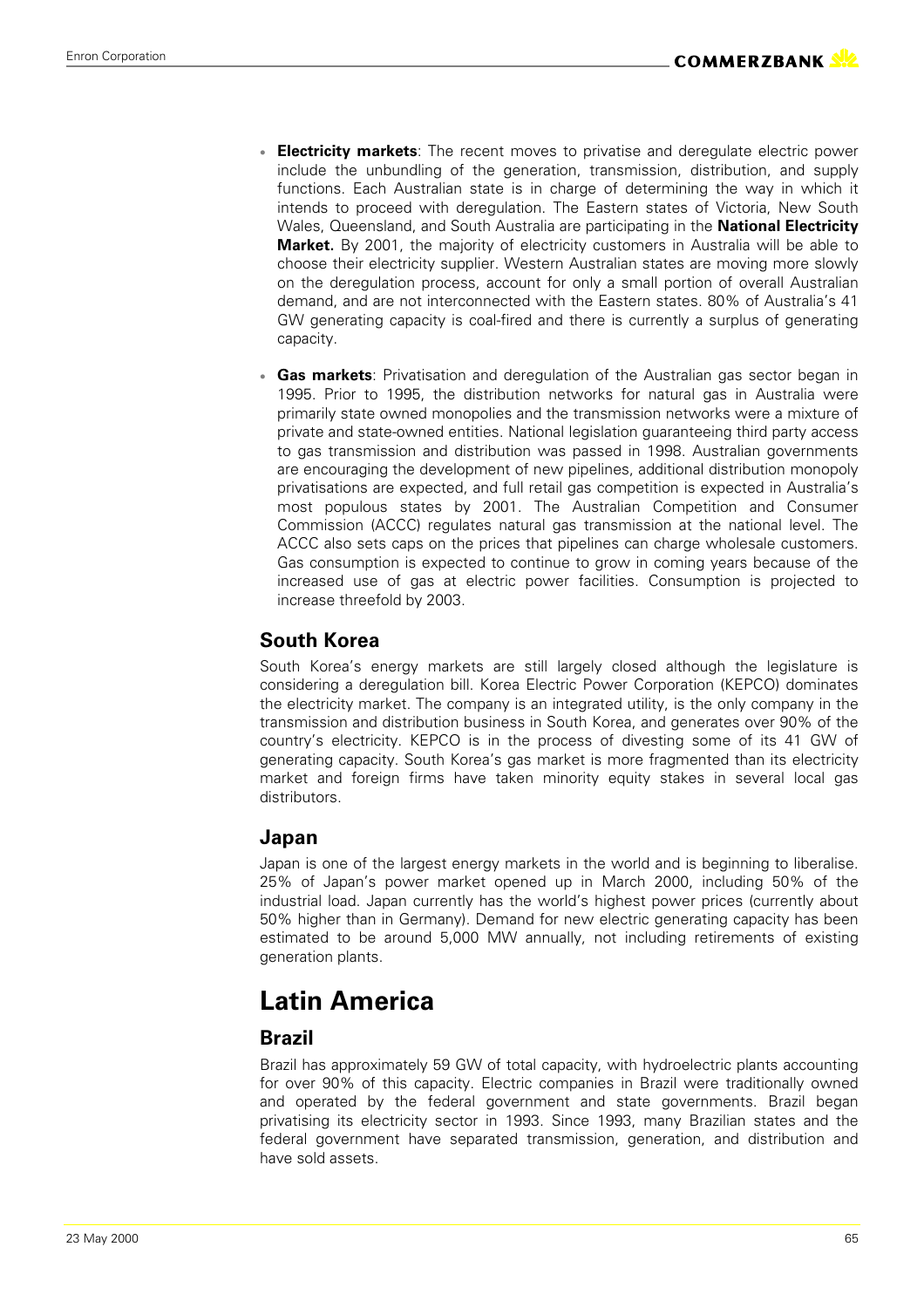The generation market is currently in transition from a state-owned monopoly system into a fully deregulated wholesale market. Most privatised generators were sold with electricity sales contracts that run for eight years. These contracts have fixed tariff prices that will apply to all sales during the first four years. After four years, the contracts are gradually replaced with market prices over the remaining four years of the contracts. The electricity market in Brazil consists only of an energy market and there is no separate market for capacity payments to generators.

### **Argentina**

Argentina has approximately 19 GW of installed capacity, which is mostly thermal. Argentina's electricity market was privatised starting in 1992 and is considered to be one of the world's most competitive electricity markets. The transmission, distribution, and generation functions were separated and generators sell their power into the wholesale electricity market. Generators are dispatched in Argentina based on their declared marginal cost, with the last unit called setting the market price. Prices in the energy market are fairly low, generally in the range of \$20-25/MWh, and have been driven down since market liberalisation by competition and oversupply. There is a market for bilateral contracts, which are generally of one year or less in duration. There is a separate capacity market with prices set by low cost peaking units.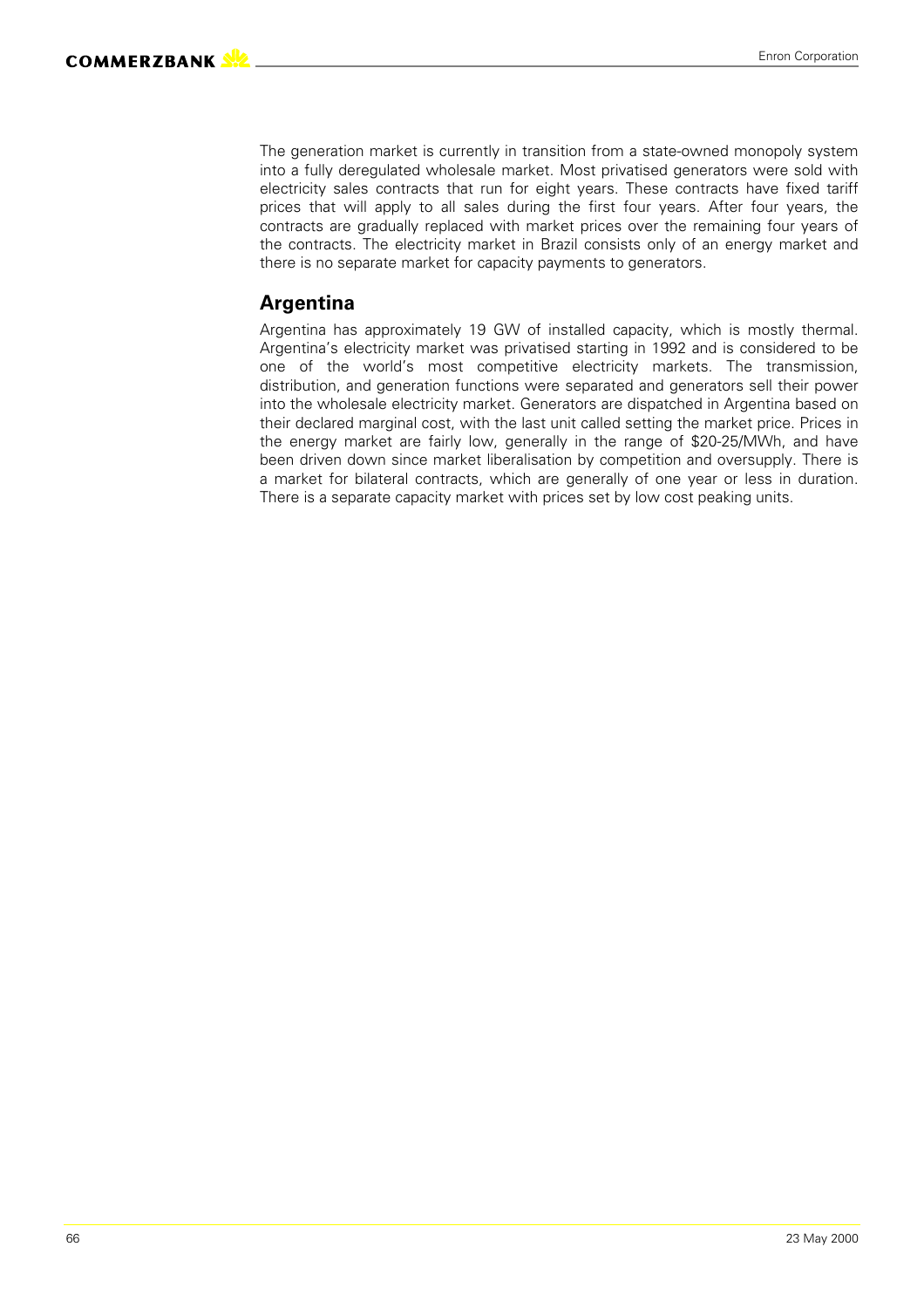**Notes:**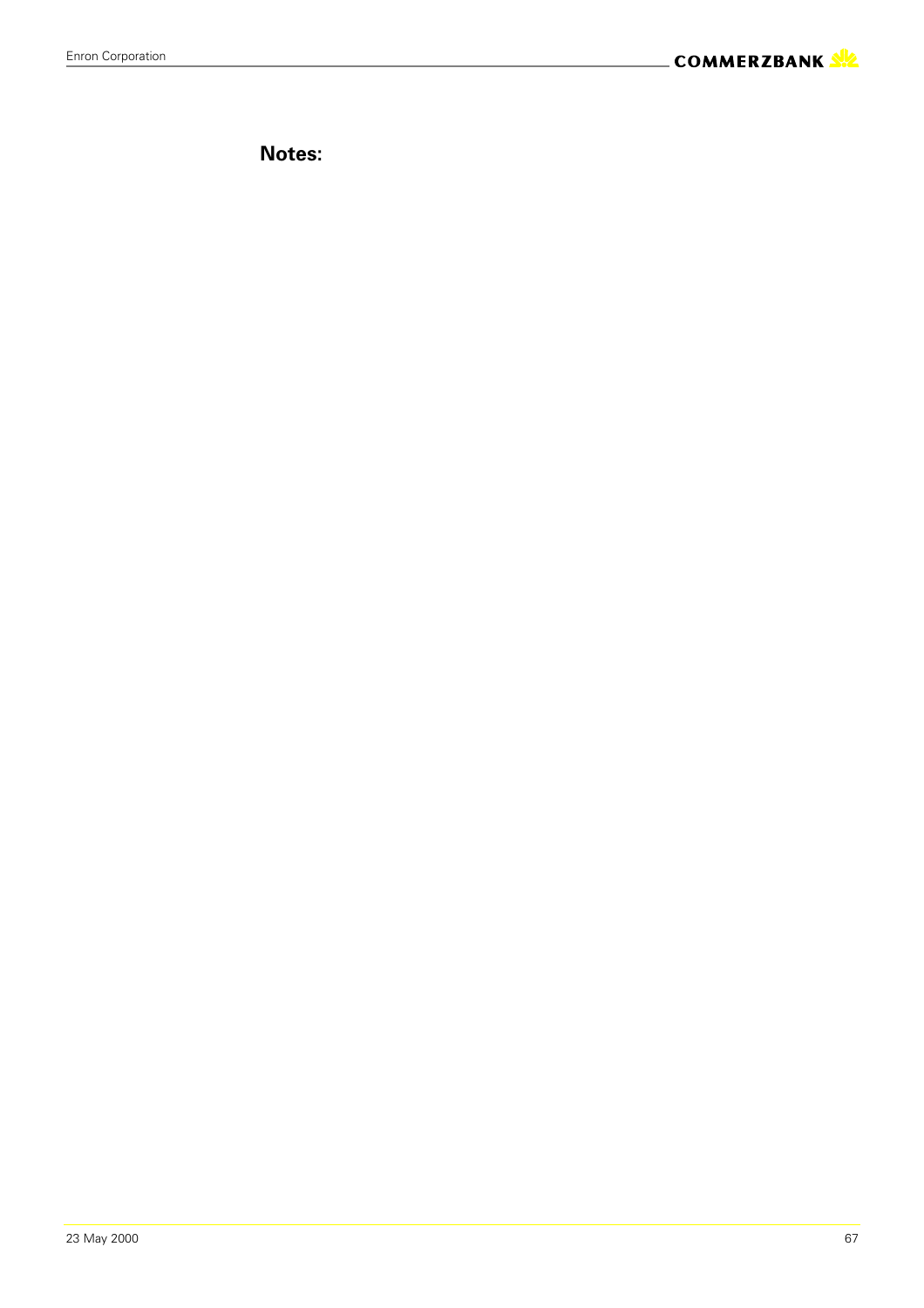Commerzbank AG or an affiliate has managed or co-managed a public offering within the past three years of the securities of AGFA-Gevaert NV, Agilent Technologies, Aixtron AG, ARBOmedia.net AG, Articon AG, Arxes Information Design AG, Asclepion-Meditec AG, Beate Uhse AG,<br>BinTec Communications AG, bmp AG, Brainforce Software AG, Broadvision AG, Brokat AG, buecher Entertainment AG, D.Logistics AG, ebookers.com plc., Edel Music AG, Edscha AG, EM.TV & Merchandising AG, MaxData, Enel SpA, Epcos AG, Euromed AG Health Systems, Finmatica SpA, Goldman Sachs Group Inc., Henkel KGaA, Highlight Communications AG, IFCO Systems NV,<br>Infineon, Intershop, IVG Holding AG, Freedomland ITN SpA, Kinowelt, Kleindienst Datentechnik AG Mosaic Software AG, Neschen AG, Norcom Information Technology AG, Novasoft AG, NSE Software AG, Odeon Film AG, Orad Hi-Tech<br>Systems Ltd., PC Quote, P&I Personal und Informatik AG, PopNet Internet AG, Preussag AG, Pro Siebe Micro Inc., United Parcel Service Inc., Update.com AG, Vivanco AG, WEB.DE AG, WellPoint Health Networks Inc., WWL Internet AG, and Yankee Candle Company (The).

The Chairman of Commerzbank AG, Dr. Kohlhaussen, is a member of the Supervisory Board of Linde and Schering AG.

#### **Securities**

| Frankfurt                                                   | <b>London</b>                                  | Prague                                                                  | Tokvo                                                                                 | <b>Hong Kong</b>                                                    | New York                                      |
|-------------------------------------------------------------|------------------------------------------------|-------------------------------------------------------------------------|---------------------------------------------------------------------------------------|---------------------------------------------------------------------|-----------------------------------------------|
| Commerzbank AG                                              | Commerzbank AG<br>London Branch                | Commerzbank Capital Markets Commerz Securities<br>(Eastern Europe) a.s. | (Japan) Co. Ltd.                                                                      | Commerzbank AG<br>Hong Kong Branch                                  | Commerzbank Capital<br>Markets Corporation    |
| Taunustor 2 (Japan Tower),<br>D-60311.<br>Frankfurt am Main | 60 Gracechurch Street,<br>l ondon<br>FC3V OHR  | Mvslikova 31<br>110 00 Praha 1<br>Czech Republic                        | Tokio Marine Building, Shinkan 9F,<br>1-2-1 Marunouchi, Chiyoda-ku,<br>Tokyo 100-0005 | Suite 3205-08.<br>No.9 Queen's Road Central, New York,<br>Hong Kong | 1251 Avenue of the Americas,<br>NY 10020-1104 |
| Tel: +49 69 136 29186<br>Fax: +49 69 136 44440              | Tel: +44 20 7653 7000<br>Fax: +44 20 7653 7400 | Tel: +420 2 2190 8111<br>Fax: +420 2 2190 8119                          | Tel: + 81 3 5293 9000<br>Fax: + 81 3 5293 9327                                        | Tel: + 852 2213 2000<br>Fax: + 852 2213 2222                        | Tel: + 1 212 703 4350<br>Fax: +12127034301    |

#### **Recommendation Definitions**

Terms: BUY - 15% or more outperformance; ACCUMULATE - 5% to 15% outperformance; HOLD - 5% underperformance to 5% outperformance; REDUCE - 5% underperformance to 15% underperformance; SELL;15% or more underperformance

Period: During the forthcoming 12 months, at any time during that period and not necessarily just at the end of those 12 months.

#### **Benchmarks**

1. Stocks included in the Dow Jones STOXX index have their expected performance relative to this index. Commerzbank has no house forecast for this index, and thus a recommendation is made on the basis of absolute performance. Recommendations are adjusted accordingly as and when the index changes.

2. All other stocks are compared to their relevant local country index and Neuer Markt stocks are compared to the Neuer Markt Index.

This report has been prepared and issued by Commerzbank AG which is regulated by the SFA for the conduct of investment business in the UK for distribution to its professional and business<br>customers. Commerzbank AG is a mem any of the information in this report prior to its publication to its customers

Any information in this report is based on data obtained from sources considered to be reliable, but no representations or guarantees are made by Commerzbank Group with regard to the accuracy of the data. The opinions and estimates contained herein constitute our best judgement at this date and time, and are subject to change without notice. This report is for information income and are subject to chan purposes, it is not intended to be and should not be construed as an offer or solicitation to acquire, or dispose of, any of the securities mentioned in this report.

Commerzbank Group or its employees may also own or build positions or trade in any such securities and derivatives thereon and may also sell them whenever considered appropriate. Commerzbank Group may also provide banking or other advisory services to interested parties.

This report is intended solely for distribution to professional and business customers of Commerzbank Group. It is not intended to be distributed to private investors or private customers. Commerzbank Group accepts no responsibility or liability whatsoever for any expense, loss or damages arising out of or in any way connected with the use of all or any part of this report.

#### **Additional note to readers in the following countries:**

United States: Commerzbank Capital Markets Corporation (a wholly owned subsidiary of Commerzbank AG) is a U.S. registered broker-dealer and has accepted responsibility for the distribution of this report in the United States under applicable requirements. Any transaction by US persons must be effected with Commerzbank Capital Markets Corporation.

Japan: This report is distributed by Commerz Securities (Japan) Co. Ltd.

Italy: You should contact Commerzbank AG London Branch if you wish to use our services to effect a transaction in any of the securities mentioned in this publication.

Hong Kong: This report is being distributed in Hong Kong to investors who fall within section 3(1) of the Securities Ordinance (Cap 333) by Commerzbank AG Hong Kong Branch. © 2000 No part of this report may be reproduced or distributed in any manner without permission of Commerzbank Group. In particular Commerzbank Group does not allow the redistribution

of this report to non-professional investors and cannot be held responsible in any way for any third parties who effect such redistribution.